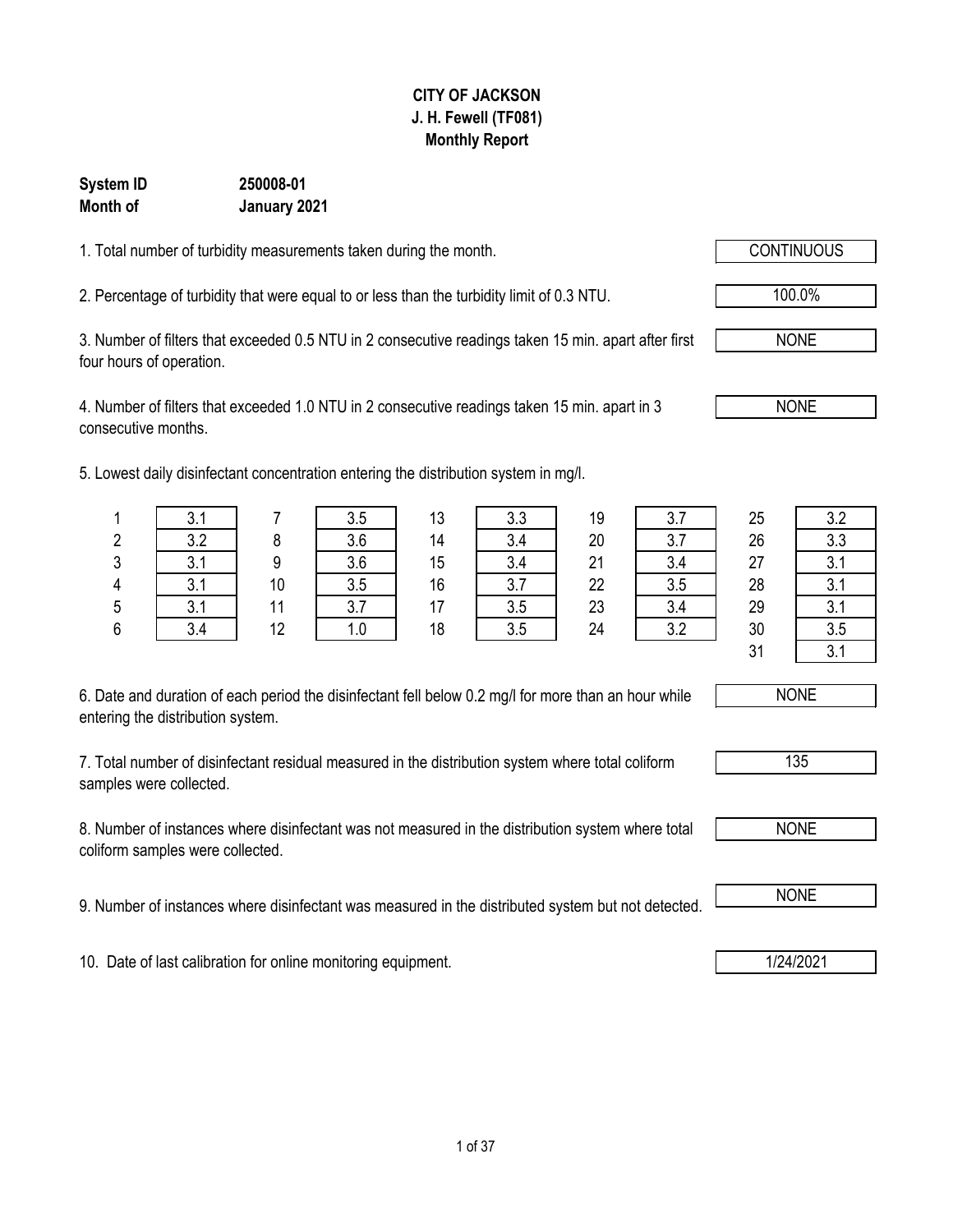#### **J. H. Fewell (TF081) Turbidity Compliance Report City of Jackson, MS**

# **Month Of**

**System ID 250008-01**

| Jan. 2021  |            |                | <b>TURBIDITIES (NTU)</b> |             |
|------------|------------|----------------|--------------------------|-------------|
|            | <b>RAW</b> | <b>SETTLED</b> | <b>FILTER</b>            | <b>HS#1</b> |
| 1/1        | 44.4531    | 0.9288         | 0.2567                   | 0.1838      |
| 1/2        | 30.2450    | 1.2969         | 0.3002                   | 0.1800      |
| 1/3        | 30.4231    | 0.9544         | 0.2850                   | 0.1956      |
| 1/4        | 26.1225    | 0.9250         | 0.1997                   | 0.1287      |
| 1/5        | 25.2337    | 0.8775         | 0.2483                   | 0.1206      |
| 1/6        | 25.7044    | 0.8675         | 0.2898                   | 0.1725      |
| 1/7        | 26.4419    | 0.9919         | 0.2733                   | 0.1944      |
| 1/8        | 27.3850    | 0.7244         | 0.2903                   | 0.2063      |
| 1/9        | 29.1237    | 0.8925         | 0.2075                   | 0.1556      |
| 1/10       | 26.8819    | 1.4387         | 0.2687                   | 0.2400      |
| 1/11       | 36.9312    | 1.0406         | 0.3012                   | 0.1887      |
| 1/12       | 40.1313    | 1.3069         | 0.2905                   | 0.2700      |
| 1/13       | 30.7031    | 0.9744         | 0.2693                   | 0.2613      |
| 1/14       | 27.5650    | 1.0513         | 0.3171                   | 0.3169      |
| 1/15       | 28.1125    | 0.8425         | 0.2291                   | 0.2244      |
| 1/16       | 40.0769    | 1.0137         | 0.2881                   | 0.2488      |
| 1/17       | 26.0487    | 0.9981         | 0.2242                   | 0.1706      |
| 1/18       | 25.2581    | 1.1287         | 0.2630                   | 0.1887      |
| 1/19       | 24.9556    | 0.9800         | 0.2052                   | 0.1262      |
| 1/20       | 23.9119    | 0.8750         | 0.2165                   | 0.1475      |
| 1/21       | 22.5250    | 1.1075         | 0.2045                   | 0.1388      |
| 1/22       | 29.3169    | 0.9100         | 0.2479                   | 0.1712      |
| 1/23       | 27.1737    | 0.6938         | 0.2389                   | 0.1338      |
| 1/24       | 24.2344    | 0.9862         | 0.2897                   | 0.1350      |
| 1/25       | 22.8519    | 0.9225         | 0.2351                   | 0.1506      |
| 1/26       | 30.1206    | 0.7194         | 0.2307                   | 0.1794      |
| 1/27       | 21.0519    | 0.6163         | 0.1826                   | 0.0981      |
| 1/28       | 28.8306    | 1.1581         | 0.2191                   | 0.2106      |
| 1/29       | 26.8137    | 0.6630         | 0.2010                   | 0.1050      |
| 1/30       | 22.6762    | 0.6094         | 0.1929                   | 0.0981      |
| 1/31       | 22.4038    | 0.9888         | 0.1998                   | 0.1000      |
| <b>MIN</b> | 21.0519    | 0.6094         | 0.1826                   | 0.0981      |
| <b>MAX</b> | 44.4531    | 1.4387         | 0.3171                   | 0.3169      |
| <b>AVG</b> | 28.1841    | 0.9511         | 0.2473                   | 0.1755      |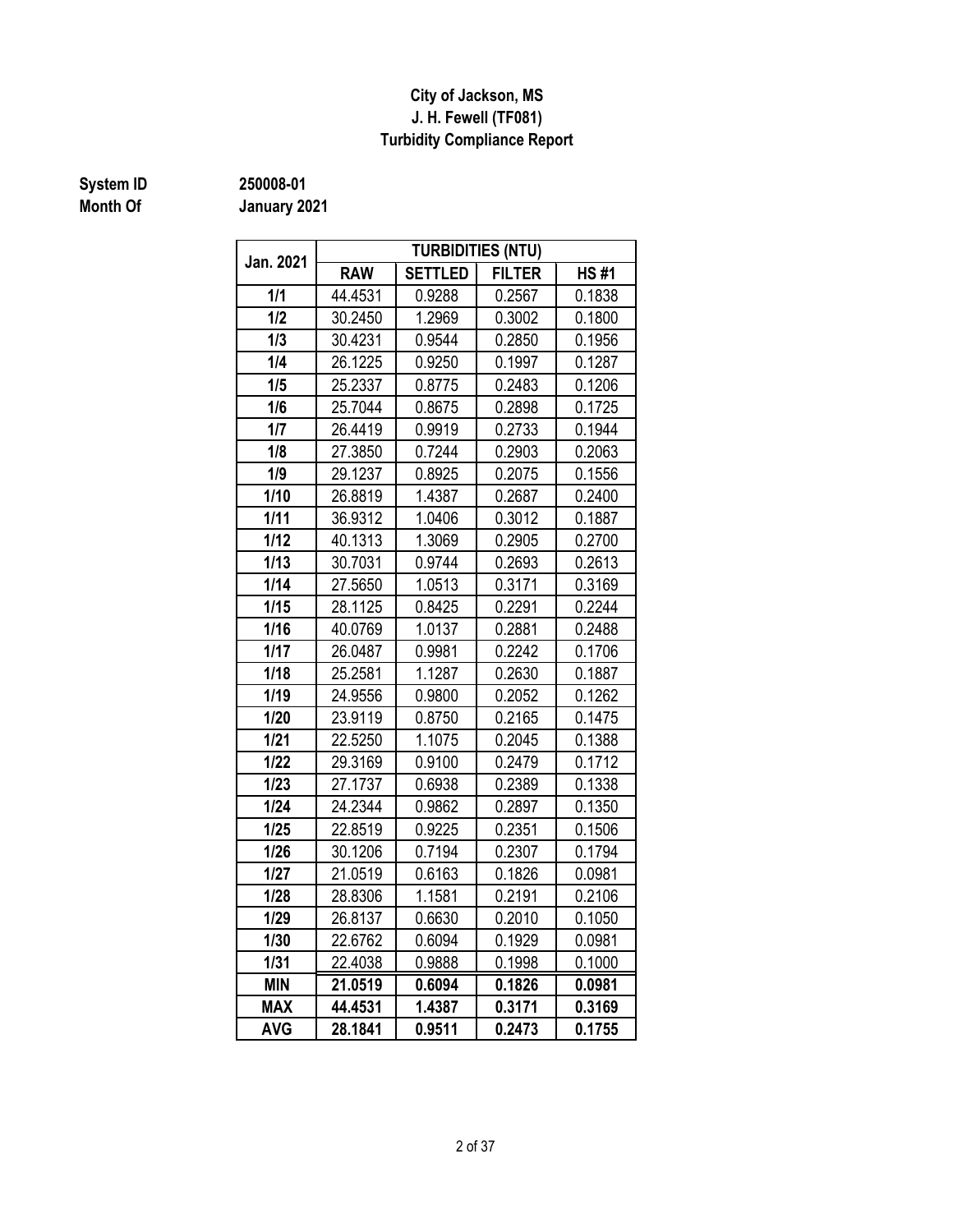#### **J. H. Fewell (TF081) Turbidity Compliance City of Jackson, MS**

# **Month Of**

### **System ID 250008-01**

| Jan. 2021  |          |         |         | <b>TIME</b> |         |         |
|------------|----------|---------|---------|-------------|---------|---------|
|            | 12:00 AM | 4:00 AM | 8:00 AM | 12:00 PM    | 4:00 PM | 8:00 PM |
| 1/1        | 0.1394   | 0.1612  | 0.1694  | 0.1838      | 0.1712  | 0.1756  |
| 1/2        | 0.1800   | 0.1544  | 0.1525  | 0.1644      | 0.1694  | 0.1513  |
| 1/3        | 0.1794   | 0.1812  | 0.1956  | 0.1469      | 0.1125  | 0.1044  |
| 1/4        | 0.1069   | 0.1150  | 0.1187  | 0.1287      | 0.1112  | 0.0944  |
| 1/5        | 0.1069   | 0.1031  | 0.1194  | 0.1206      | 0.1000  | 0.1119  |
| 1/6        | 0.1550   | 0.1725  | 0.1675  | 0.1419      | 0.1450  | 0.1287  |
| 1/7        | 0.1450   | 0.1644  | 0.1575  | 0.1650      | 0.1875  | 0.1944  |
| 1/8        | 0.2050   | 0.2063  | 0.2044  | 0.1981      | 0.2019  | 0.1600  |
| 1/9        | 0.1488   | 0.1538  | 0.1481  | 0.1556      | 0.1394  | 0.1513  |
| 1/10       | 0.1500   | 0.2300  | 0.2400  | 0.2200      | 0.1963  | 0.1750  |
| 1/11       | 0.1712   | 0.1763  | 0.1863  | 0.1887      | 0.1706  | 0.1788  |
| 1/12       | 0.1825   | 0.2700  | 0.2325  | 0.1531      | 0.1369  | 0.1794  |
| 1/13       | 0.1912   | 0.1975  | 0.1688  | 0.2044      | 0.2194  | 0.2613  |
| 1/14       | 0.2931   | 0.3169  | 0.3144  | 0.2475      | 0.1875  | 0.1706  |
| 1/15       | 0.1844   | 0.1906  | 0.2244  | 0.2125      | 0.2244  | 0.1612  |
| 1/16       | 0.1700   | 0.1800  | 0.2406  | 0.2488      | 0.2156  | 0.1575  |
| 1/17       | 0.1425   | 0.1362  | 0.1556  | 0.1706      | 0.1706  | 0.1388  |
| 1/18       | 0.1844   | 0.1887  | 0.1656  | 0.1400      | 0.1031  | 0.0988  |
| 1/19       | 0.1144   | 0.1262  | 0.1238  | 0.1187      | 0.1100  | 0.0988  |
| 1/20       | 0.1044   | 0.1344  | 0.1425  | 0.1475      | 0.1256  | 0.1256  |
| 1/21       | 0.1369   | 0.1275  | 0.1238  | 0.1344      | 0.1356  | 0.1388  |
| 1/22       | 0.1350   | 0.1406  | 0.1456  | 0.1712      | 0.1712  | 0.1406  |
| 1/23       | 0.1275   | 0.1338  | 0.1219  | 0.1206      | 0.1069  | 0.1050  |
| 1/24       | 0.0956   | 0.0931  | 0.1150  | 0.1094      | 0.1163  | 0.1350  |
| 1/25       | 0.1150   | 0.1269  | 0.1506  | 0.1262      | 0.1094  | 0.1369  |
| 1/26       | 0.1050   | 0.1225  | 0.1338  | 0.1794      | 0.1150  | 0.1037  |
| 1/27       | 0.0944   | 0.0981  | 0.0881  | 0.0913      | 0.0881  | 0.0850  |
| 1/28       | 0.0856   | 0.0988  | 0.1169  | 0.2106      | 0.1694  | 0.1088  |
| 1/29       | 0.0981   | 0.0925  | 0.1006  | 0.1050      | 0.0950  | 0.0812  |
| 1/30       | 0.0950   | 0.0881  | 0.0913  | 0.0913      | 0.0919  | 0.0981  |
| $1/31$     | 0.0988   | 0.0913  | 0.0919  | 0.0919      | 0.1000  | 0.0956  |
| <b>MIN</b> | 0.0856   | 0.0881  | 0.0881  | 0.0913      | 0.0881  | 0.0812  |
| <b>MAX</b> | 0.2931   | 0.3169  | 0.3144  | 0.2488      | 0.2244  | 0.2613  |
| <b>AVG</b> | 0.1433   | 0.1539  | 0.1583  | 0.1577      | 0.1451  | 0.1370  |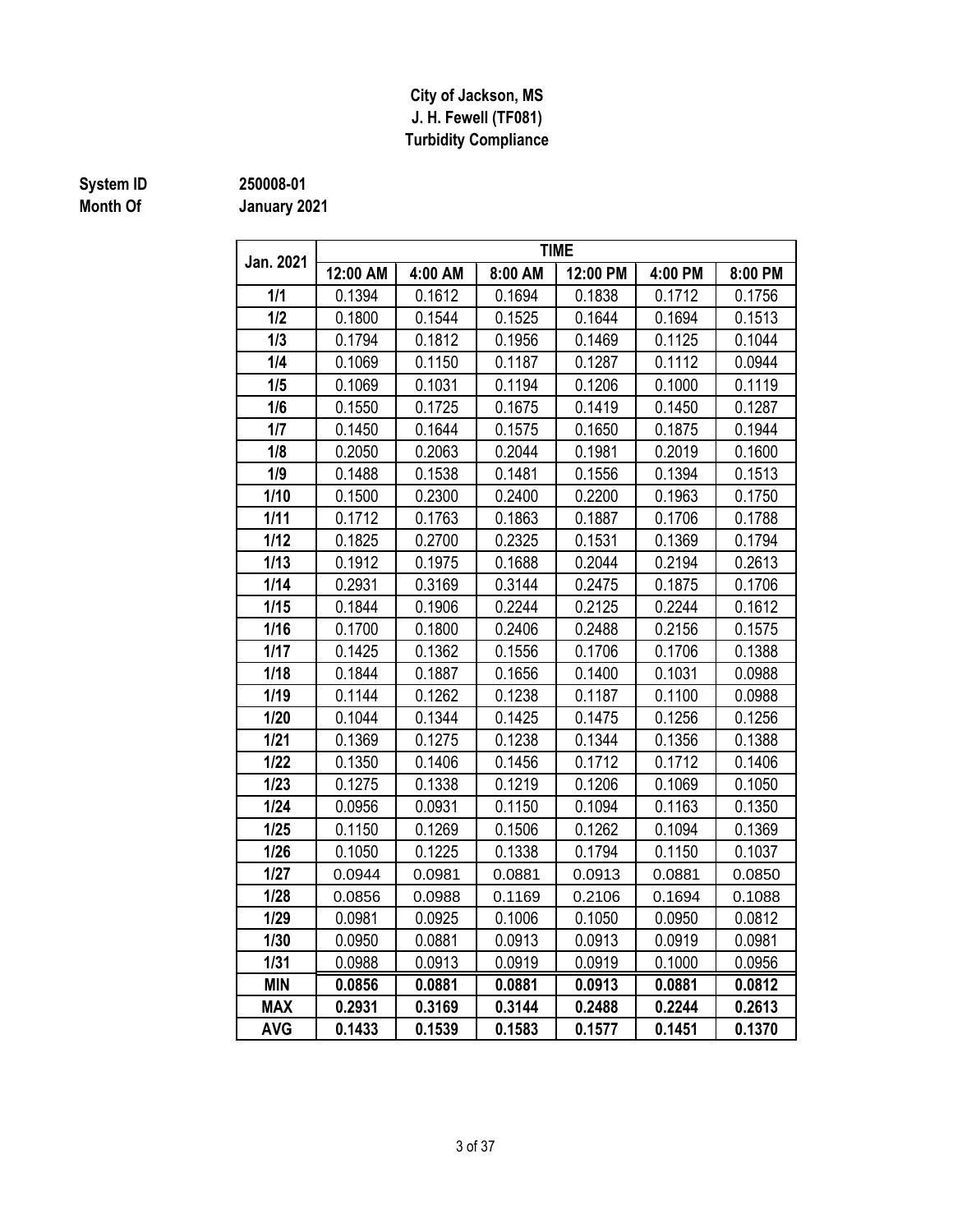#### **Disinfectant Compliance City Of Jackson, MS J. H. Fewell (TF081)**

# **Month Of**

**System ID 250008-01**

|            |          |         |         | <b>TIME</b> |         |         |
|------------|----------|---------|---------|-------------|---------|---------|
| Jan. 2021  | 12:00 AM | 4:00 AM | 8:00 AM | 12:00 PM    | 4:00 PM | 8:00 PM |
| 1/1        | 3.3      | 3.4     | 3.4     | 3.3         | 3.1     | 3.5     |
| 1/2        | 3.5      | 3.6     | 3.5     | 3.4         | 3.3     | 3.2     |
| 1/3        | 3.2      | 3.3     | 3.2     | 3.2         | 3.1     | 3.1     |
| 1/4        | 3.1      | 3.2     | 3.2     | 3.5         | 3.6     | 3.2     |
| 1/5        | 3.1      | 3.7     | 3.7     | 3.8         | 4.0     | 4.0     |
| 1/6        | 3.5      | 3.4     | 3.7     | 3.9         | 4.0     | 4.0     |
| 1/7        | 3.5      | 3.9     | 3.6     | 3.9         | 3.9     | 4.0     |
| 1/8        | 3.9      | 3.7     | 3.8     | 3.8         | 3.6     | 3.7     |
| 1/9        | 3.8      | 3.6     | 4.0     | 4.0         | 3.9     | 3.6     |
| 1/10       | 3.5      | 3.6     | 3.6     | 3.8         | 3.9     | 3.8     |
| 1/11       | 4.0      | 3.7     | 3.9     | 3.8         | 3.9     | 4.0     |
| 1/12       | 4.0      | 3.2     | 1.0     | 3.8         | 3.4     | 3.5     |
| 1/13       | 3.3      | 3.4     | 3.4     | 3.5         | 3.5     | 3.8     |
| 1/14       | 3.8      | 3.7     | 3.4     | 3.7         | 3.7     | 3.7     |
| 1/15       | 3.7      | 3.7     | 3.6     | 3.4         | 3.7     | 3.8     |
| 1/16       | 3.8      | 3.8     | 3.8     | 3.8         | 3.7     | 3.8     |
| 1/17       | 3.6      | 3.7     | 3.6     | 3.6         | 3.5     | 3.8     |
| 1/18       | 3.9      | 3.8     | 3.7     | 3.5         | 3.7     | 3.7     |
| 1/19       | 3.8      | 3.8     | 3.8     | 3.7         | 3.8     | 3.7     |
| 1/20       | 3.9      | 3.9     | 3.7     | 3.7         | 3.8     | 3.9     |
| $1/21$     | 3.9      | 3.6     | 3.5     | 3.4         | 3.6     | 3.7     |
| $1/22$     | 3.7      | 3.6     | 3.8     | 3.7         | 3.5     | 3.7     |
| 1/23       | 3.7      | 3.6     | 3.5     | 3.6         | 3.4     | 3.4     |
| 1/24       | 3.4      | 3.4     | 3.2     | 3.2         | 3.2     | 3.3     |
| 1/25       | 3.3      | 3.3     | 3.2     | 3.2         | 3.4     | 3.6     |
| 1/26       | 3.4      | 3.5     | 3.3     | 3.4         | 3.5     | 3.4     |
| 1/27       | 3.4      | 3.4     | 3.1     | 3.1         | 3.3     | 3.5     |
| 1/28       | 3.4      | 3.1     | 3.4     | 3.3         | 3.3     | 3.4     |
| 1/29       | 3.3      | 3.4     | 3.4     | 3.1         | 3.4     | 3.4     |
| 1/30       | 3.5      | 3.6     | 3.6     | 3.5         | 3.5     | 3.7     |
| $1/31$     | 3.8      | 3.1     | 3.8     | 3.6         | 3.6     | 3.7     |
| <b>MIN</b> | 3.1      | 3.1     | 1.0     | 3.1         | 3.1     | 3.1     |
| <b>MAX</b> | 4.0      | 3.9     | 4.0     | 4.0         | 4.0     | 4.0     |
| <b>AVG</b> | 3.6      | 3.5     | 3.5     | 3.5         | 3.6     | 3.6     |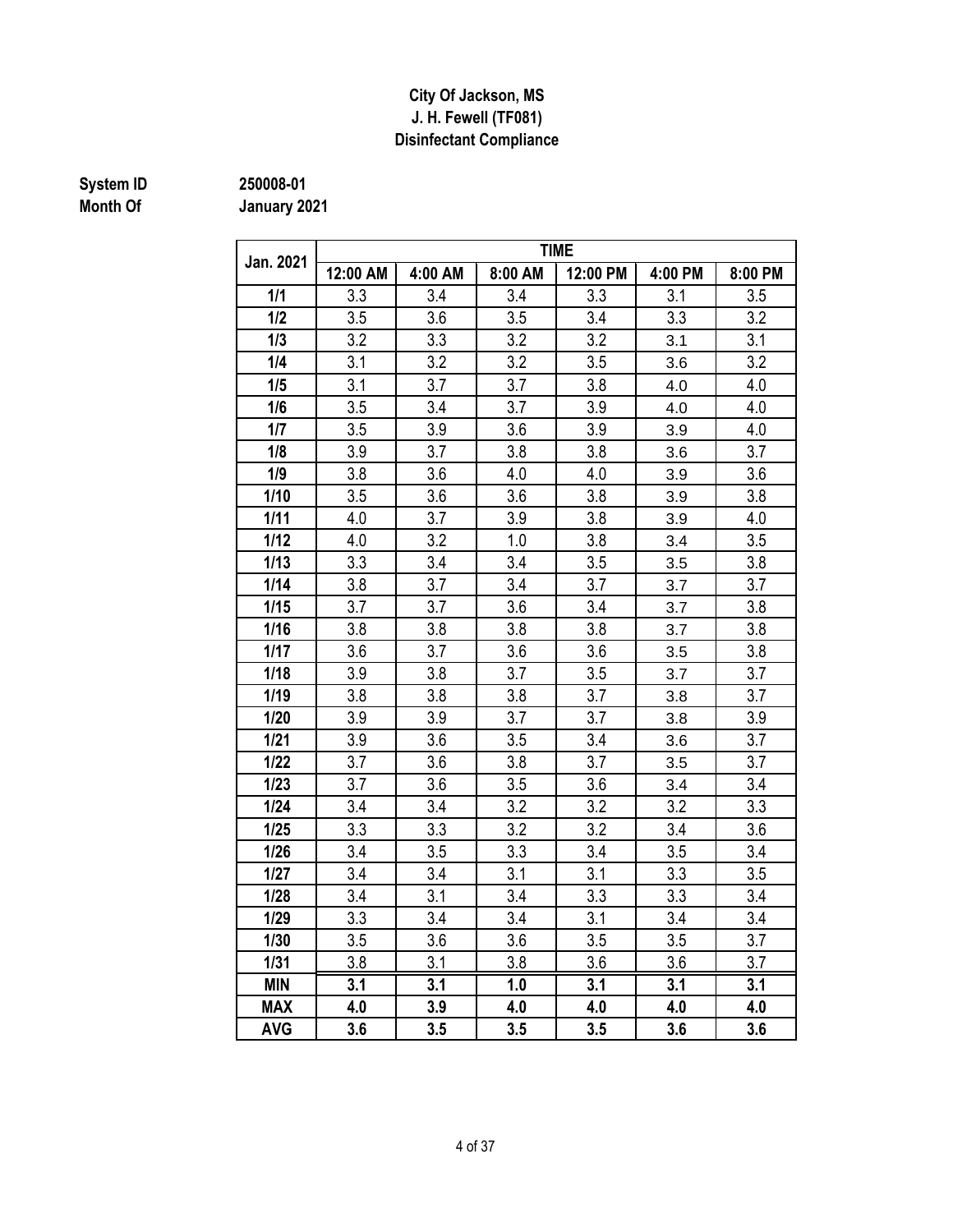| #12<br>#19<br>#20<br>#22<br>#25<br>#14<br>#16<br>#17<br>#18<br>#21<br>#23<br>#24<br>#26<br>#27<br>#28<br><b>Date</b><br><b>Hour</b><br><b>OFF</b><br><b>OFF</b><br>0.0406<br><b>OFF</b><br>12:00 AM<br><b>OFF</b><br>OFF<br>0.0559<br>0.1805<br>0.1061<br>0.1680<br>0.2201<br>0.1878<br>0.1449<br><b>OFF</b><br>0.0519<br><b>OFF</b><br><b>OFF</b><br><b>OFF</b><br><b>OFF</b><br><b>OFF</b><br>04:00 AM<br>0.0619<br>0.1906<br>0.1138<br>0.1778<br>0.1989<br>0.2150<br>0.1588<br>0.0484<br><b>OFF</b><br>0.0619<br>OFF<br>OFF<br><b>OFF</b><br>0.1246<br><b>OFF</b><br>0.0598<br><b>OFF</b><br>08:00 AM<br>0.0692<br>0.1994<br>0.1916<br>0.2196<br>0.2093<br>0.1735<br><b>OFF</b><br>0.0720<br>1/1/2021<br><b>OFF</b><br><b>OFF</b><br><b>OFF</b><br><b>OFF</b><br>12:00 PM<br><b>OFF</b><br>0.2363<br>0.1285<br>0.2465<br>0.2203<br>0.1767<br>0.2567<br>0.0646<br><b>OFF</b><br>0.0752<br>0.0747<br><b>OFF</b><br><b>OFF</b><br>OFF<br>0.1262<br>OFF<br><b>OFF</b><br>04:00 PM<br>0.0725<br>0.2180<br>0.2096<br>0.2182<br>0.1802<br>0.2293<br>0.0630<br><b>OFF</b><br>0.0721<br>OFF<br>OFF<br>OFF<br>OFF<br>0.1348<br><b>OFF</b><br>0.0728<br><b>OFF</b><br>08:00 PM<br>0.0784<br>0.2175<br>0.2109<br>0.1659<br>0.2032<br>0.2352<br>0.0805<br>AVG<br><b>OFF</b><br>OFF<br><b>OFF</b><br><b>OFF</b><br><b>OFF</b><br><b>OFF</b><br>0.0692<br>0.2074<br>0.1224<br>0.2010<br>0.2072<br>0.1957<br>0.0580<br>0.2009<br>0.0684<br><b>OFF</b><br>12:00 AM<br><b>OFF</b><br><b>OFF</b><br>OFF<br>0.2026<br>0.1132<br>OFF<br>0.0615<br><b>OFF</b><br>0.0670<br>0.1719<br>0.1922<br>0.1996<br>0.1788<br>0.0663<br>04:00 AM<br><b>OFF</b><br><b>OFF</b><br><b>OFF</b><br>0.1020<br>0.1533<br><b>OFF</b><br>OFF<br><b>OFF</b><br>0.0595<br>0.1956<br>0.1889<br>0.1907<br>0.0467<br>0.0563<br>0.1549<br><b>OFF</b><br><b>OFF</b><br><b>OFF</b><br>0.1007<br><b>OFF</b><br><b>OFF</b><br><b>OFF</b><br>08:00 AM<br>0.0564<br>0.1909<br>0.1474<br>0.2301<br>0.2275<br>0.1426<br>0.0492<br>0.0567<br>1/2/2021<br>12:00 PM<br><b>OFF</b><br><b>OFF</b><br>OFF<br>0.1920<br>0.1021<br>0.1476<br>0.3002<br>OFF<br>0.0530<br><b>OFF</b><br><b>OFF</b><br>0.0590<br>0.2448<br>0.1410<br>0.0710<br><b>OFF</b><br><b>OFF</b><br>OFF<br><b>OFF</b><br>0.0892<br>0.1322<br>OFF<br>0.0655<br>OFF<br>04:00 PM<br>0.0522<br>0.1858<br>0.2855<br>0.2183<br>0.1727<br>0.0795<br>OFF<br><b>OFF</b><br>OFF<br><b>OFF</b><br><b>OFF</b><br><b>OFF</b><br>08:00 PM<br>0.0482<br>0.1818<br>0.0830<br>0.1245<br>0.2621<br>0.2560<br>0.0519<br>0.0612<br>0.1410<br><b>OFF</b><br><b>OFF</b><br>AVG<br><b>OFF</b><br><b>OFF</b><br>0.0570<br>0.1912<br>0.0984<br>0.1461<br>0.2432<br>0.2227<br>OFF<br>0.0541<br><b>OFF</b><br>0.0649<br>0.1548<br><b>OFF</b><br><b>OFF</b><br>12:00 AM<br>OFF<br><b>OFF</b><br>0.0824<br>0.1259<br>OFF<br><b>OFF</b><br>0.0508<br><b>OFF</b><br>0.0537<br>0.1814<br>0.2850<br>0.1362<br>0.0618<br><b>OFF</b><br><b>OFF</b><br><b>OFF</b><br>0.0930<br>OFF<br><b>OFF</b><br><b>OFF</b><br><b>OFF</b><br><b>OFF</b><br>04:00 AM<br>0.0693<br>0.1867<br>0.1388<br>0.1553<br>0.0612<br>0.0718<br>OFF<br><b>OFF</b><br>OFF<br><b>OFF</b><br><b>OFF</b><br>08:00 AM<br>0.0644<br>0.1870<br>0.0928<br>0.1382<br>0.1960<br>0.2267<br>0.2139<br>0.0576<br><b>OFF</b><br>0.0637<br><b>OFF</b><br><b>OFF</b><br><b>OFF</b><br><b>OFF</b><br><b>OFF</b><br><b>OFF</b><br>1/3/2021<br>12:00 PM<br>0.0504<br>0.1802<br>0.0823<br>0.1227<br>0.0433<br>0.0483<br>0.2103<br>0.1773<br>0.1600<br><b>OFF</b><br>04:00 PM<br><b>OFF</b><br><b>OFF</b><br><b>OFF</b><br>0.0751<br>0.1132<br>0.2006<br>OFF<br>0.0350<br>OFF<br>0.0436<br>0.1761<br>0.1524<br>0.1288<br>0.0404<br>08:00 PM<br><b>OFF</b><br><b>OFF</b><br><b>OFF</b><br><b>OFF</b><br><b>OFF</b><br><b>OFF</b><br>0.0492<br>0.1764<br>0.0760<br>0.1202<br>0.2000<br>0.1504<br>0.1263<br>0.0405<br>0.0419<br><b>AVG</b><br><b>OFF</b><br>OFF<br><b>OFF</b><br>0.0835<br><b>OFF</b><br><b>OFF</b><br>0.0553<br>0.1814<br>0.1268<br>0.2034<br>0.1907<br>0.0482<br><b>OFF</b><br>0.0547<br>0.1514<br><b>OFF</b><br>12:00 AM<br><b>OFF</b><br><b>OFF</b><br><b>OFF</b><br>0.0779<br>0.1294<br>OFF<br>0.0417<br><b>OFF</b><br>0.0606<br>0.1781<br>0.1992<br>0.1497<br>0.1240<br>0.0456<br><b>OFF</b><br><b>OFF</b><br>04:00 AM<br><b>OFF</b><br><b>OFF</b><br>0.1805<br>0.0815<br>0.1348<br>OFF<br>0.0426<br><b>OFF</b><br>0.0682<br>0.1997<br>0.1521<br>0.1267<br>0.0535<br><b>OFF</b><br>OFF<br><b>OFF</b><br>OFF<br>0.0413<br><b>OFF</b><br><b>OFF</b><br>08:00 AM<br>0.0554<br>0.1795<br>0.0797<br>0.1331<br>0.1991<br>0.1544<br>0.1177<br>0.0560<br><b>OFF</b><br><b>OFF</b><br>1/4/2021<br>12:00 PM<br><b>OFF</b><br><b>OFF</b><br>0.0872<br>0.1786<br>0.1301<br>0.1295<br>0.1962<br>OFF<br>0.0385<br><b>OFF</b><br>0.0524<br>0.1486<br>0.1693<br><b>OFF</b><br>04:00 PM<br><b>OFF</b><br><b>OFF</b><br>OFF<br>0.1752<br>0.1071<br>0.1206<br>0.1934<br><b>OFF</b><br>0.0363<br>OFF<br>0.0476<br>0.0684<br>0.1377<br>0.1416<br><b>OFF</b><br>08:00 PM<br><b>OFF</b><br><b>OFF</b><br><b>OFF</b><br>0.1751<br>0.0929<br>0.1164<br>0.1249<br>OFF<br>0.0337<br><b>OFF</b><br>0.0472<br>0.0576<br>0.1913<br>0.1325<br><b>OFF</b><br>OFF<br>OFF<br>0.1274<br><b>OFF</b><br><b>OFF</b><br><b>OFF</b><br>AVG<br>0.0668<br>0.1779<br>0.0947<br>0.1964<br>0.1459<br>0.1345<br>0.0391<br>0.0505<br><b>OFF</b><br>OFF<br><b>OFF</b><br><b>OFF</b><br><b>OFF</b><br><b>OFF</b><br>12:00 AM<br>0.0907<br>0.1468<br>0.0380<br>0.0539<br>0.1742<br>0.1988<br>0.1384<br>0.1208<br>0.0646<br><b>OFF</b><br><b>OFF</b><br><b>OFF</b><br>OFF<br>0.0911<br>OFF<br>0.0399<br><b>OFF</b><br>04:00 AM<br>0.0542<br>0.1744<br>0.1312<br>0.2119<br>0.1460<br>0.1216<br>0.0900<br><b>OFF</b><br><b>OFF</b><br><b>OFF</b><br>0.0868<br>0.1322<br>0.2271<br><b>OFF</b><br>0.0382<br><b>OFF</b><br><b>OFF</b><br>08:00 AM<br>0.0524<br>0.1737<br>0.1514<br>0.1226<br>0.1060<br>1/5/2021<br><b>OFF</b><br><b>OFF</b><br><b>OFF</b><br><b>OFF</b><br>12:00 PM<br><b>OFF</b><br>0.0523<br>0.1739<br>0.0856<br>0.1309<br>0.2266<br>0.1198<br>0.0344<br><b>OFF</b><br>0.1429<br>0.0896<br><b>OFF</b><br>04:00 PM<br><b>OFF</b><br><b>OFF</b><br><b>OFF</b><br>0.1695<br>0.0747<br>0.1198<br>0.2273<br>OFF<br>0.0335<br><b>OFF</b><br>0.0461<br>0.1346<br>0.1043<br>0.0830<br><b>OFF</b><br><b>OFF</b><br>OFF<br>OFF<br>08:00 PM<br>OFF<br>0.0376<br>OFF<br>0.0486<br>0.1775<br>0.0817<br>0.1488<br>0.2483<br>0.1515<br>0.1269<br>0.1171<br>AVG<br><b>OFF</b><br><b>OFF</b><br><b>OFF</b><br><b>OFF</b><br><b>OFF</b><br><b>OFF</b><br>0.0514<br>0.1739<br>0.0849<br>0.1349<br>0.2238<br>0.1441<br>0.0369<br>0.0914<br>0.1190<br><b>OFF</b><br><b>OFF</b><br><b>OFF</b><br>12:00 AM<br><b>OFF</b><br>0.0529<br>0.1893<br>0.0887<br>0.1764<br>0.2821<br>0.1719<br>0.1478<br>OFF<br>0.0450<br><b>OFF</b><br>0.1689<br><b>OFF</b><br><b>OFF</b><br>04:00 AM<br>OFF<br>OFF<br>0.1948<br>0.0875<br>0.1943<br>0.2898<br>OFF<br>0.0472<br><b>OFF</b><br>0.0535<br>0.1915<br>0.1709<br>0.2067<br>08:00 AM<br><b>OFF</b><br><b>OFF</b><br>OFF<br>0.0792<br>0.1608<br>OFF<br>OFF<br>0.0409<br><b>OFF</b><br><b>OFF</b><br>0.0466<br>0.1845<br>0.1664<br>0.1466<br>0.1586<br><b>OFF</b><br><b>OFF</b><br>1/6/2021<br>12:00 PM<br><b>OFF</b><br>OFF<br>0.0438<br>0.1868<br>0.0792<br>0.1524<br>0.1571<br>OFF<br>0.0395<br><b>OFF</b><br>0.1600<br>0.1616<br>0.1521<br><b>OFF</b><br><b>OFF</b><br><b>OFF</b><br><b>OFF</b><br>04:00 PM<br>OFF<br>0.0447<br>0.1940<br>0.0771<br>0.1542<br>0.0352<br><b>OFF</b><br>0.1776<br>0.1517<br>0.1482<br>0.1374<br><b>OFF</b><br>OFF<br><b>OFF</b><br><b>OFF</b><br><b>OFF</b><br>08:00 PM<br>0.0760<br>0.1395<br>0.0390<br><b>OFF</b><br>0.1669<br>0.0439<br>0.1859<br>0.1888<br>0.1601<br>0.1271<br>AVG<br>OFF<br>OFF<br>OFF<br>OFF<br><b>OFF</b><br>0.0473<br>0.1893<br>0.0813<br>0.1634<br>0.2132<br>0.1670<br>0.1504<br>0.0412<br><b>OFF</b><br>0.1651<br><b>OFF</b><br><b>OFF</b><br>0.0779<br><b>OFF</b><br><b>OFF</b><br>12:00 AM<br>OFF<br>0.0434<br>0.1828<br>0.1376<br>0.2170<br>0.1807<br>0.0441<br><b>OFF</b><br>0.2315<br>0.1216<br><b>OFF</b><br>04:00 AM<br><b>OFF</b><br><b>OFF</b><br><b>OFF</b><br>0.0793<br>0.1355<br>0.2374<br>OFF<br>0.0447<br><b>OFF</b><br>0.2733<br>0.0433<br>0.1803<br>0.1941<br>0.1190<br><b>OFF</b><br><b>OFF</b><br><b>OFF</b><br><b>OFF</b><br>0.0767<br><b>OFF</b><br>0.0435<br><b>OFF</b><br>08:00 AM<br>0.0427<br>0.1787<br>0.1287<br>0.2414<br>0.1917<br>0.1138<br>0.2641<br>1/7/2021<br><b>OFF</b><br>OFF<br>OFF<br>OFF<br><b>OFF</b><br><b>OFF</b><br>12:00 PM<br>0.0707<br>0.1222<br>0.2486<br>0.1873<br>0.0503<br>0.0390<br>0.1737<br>0.1195<br>0.1851<br><b>OFF</b><br>04:00 PM<br><b>OFF</b><br><b>OFF</b><br><b>OFF</b><br>0.0883<br>0.1421<br>0.2388<br>0.2556<br>OFF<br>0.0643<br><b>OFF</b><br>0.0874<br>0.0438<br>0.1817<br>0.1716 |  |          | <b>FILTERS (NTU)</b> |            |            |        |        |        |        |        |        |        |     |        |            |        |            |
|----------------------------------------------------------------------------------------------------------------------------------------------------------------------------------------------------------------------------------------------------------------------------------------------------------------------------------------------------------------------------------------------------------------------------------------------------------------------------------------------------------------------------------------------------------------------------------------------------------------------------------------------------------------------------------------------------------------------------------------------------------------------------------------------------------------------------------------------------------------------------------------------------------------------------------------------------------------------------------------------------------------------------------------------------------------------------------------------------------------------------------------------------------------------------------------------------------------------------------------------------------------------------------------------------------------------------------------------------------------------------------------------------------------------------------------------------------------------------------------------------------------------------------------------------------------------------------------------------------------------------------------------------------------------------------------------------------------------------------------------------------------------------------------------------------------------------------------------------------------------------------------------------------------------------------------------------------------------------------------------------------------------------------------------------------------------------------------------------------------------------------------------------------------------------------------------------------------------------------------------------------------------------------------------------------------------------------------------------------------------------------------------------------------------------------------------------------------------------------------------------------------------------------------------------------------------------------------------------------------------------------------------------------------------------------------------------------------------------------------------------------------------------------------------------------------------------------------------------------------------------------------------------------------------------------------------------------------------------------------------------------------------------------------------------------------------------------------------------------------------------------------------------------------------------------------------------------------------------------------------------------------------------------------------------------------------------------------------------------------------------------------------------------------------------------------------------------------------------------------------------------------------------------------------------------------------------------------------------------------------------------------------------------------------------------------------------------------------------------------------------------------------------------------------------------------------------------------------------------------------------------------------------------------------------------------------------------------------------------------------------------------------------------------------------------------------------------------------------------------------------------------------------------------------------------------------------------------------------------------------------------------------------------------------------------------------------------------------------------------------------------------------------------------------------------------------------------------------------------------------------------------------------------------------------------------------------------------------------------------------------------------------------------------------------------------------------------------------------------------------------------------------------------------------------------------------------------------------------------------------------------------------------------------------------------------------------------------------------------------------------------------------------------------------------------------------------------------------------------------------------------------------------------------------------------------------------------------------------------------------------------------------------------------------------------------------------------------------------------------------------------------------------------------------------------------------------------------------------------------------------------------------------------------------------------------------------------------------------------------------------------------------------------------------------------------------------------------------------------------------------------------------------------------------------------------------------------------------------------------------------------------------------------------------------------------------------------------------------------------------------------------------------------------------------------------------------------------------------------------------------------------------------------------------------------------------------------------------------------------------------------------------------------------------------------------------------------------------------------------------------------------------------------------------------------------------------------------------------------------------------------------------------------------------------------------------------------------------------------------------------------------------------------------------------------------------------------------------------------------------------------------------------------------------------------------------------------------------------------------------------------------------------------------------------------------------------------------------------------------------------------------------------------------------------------------------------------------------------------------------------------------------------------------------------------------------------------------------------------------------------------------------------------------------------------------------------------------------------------------------------------------------------------------------------------------------------------------------------------------------------------------------------------------------------------------------------------------------------------------------------------------------------------------------------------------------------------------------------------------------------------------------------------------------------------------------------------------------------------------------------------------------------------------------------------------------------------------------------------------------------------------------------------------------------------------------------------------------------------------------------------------------------------------------------------------------------------------------------------------------------------------------------------------------------------------------------------------------------------------------------------------------------------------------------------------------------------------------------------------------------------------------------------------------------------------------------------------------------------------------------------------------------------------------------------------------------------------------------------------------------------------------------------------------------------------------------|--|----------|----------------------|------------|------------|--------|--------|--------|--------|--------|--------|--------|-----|--------|------------|--------|------------|
|                                                                                                                                                                                                                                                                                                                                                                                                                                                                                                                                                                                                                                                                                                                                                                                                                                                                                                                                                                                                                                                                                                                                                                                                                                                                                                                                                                                                                                                                                                                                                                                                                                                                                                                                                                                                                                                                                                                                                                                                                                                                                                                                                                                                                                                                                                                                                                                                                                                                                                                                                                                                                                                                                                                                                                                                                                                                                                                                                                                                                                                                                                                                                                                                                                                                                                                                                                                                                                                                                                                                                                                                                                                                                                                                                                                                                                                                                                                                                                                                                                                                                                                                                                                                                                                                                                                                                                                                                                                                                                                                                                                                                                                                                                                                                                                                                                                                                                                                                                                                                                                                                                                                                                                                                                                                                                                                                                                                                                                                                                                                                                                                                                                                                                                                                                                                                                                                                                                                                                                                                                                                                                                                                                                                                                                                                                                                                                                                                                                                                                                                                                                                                                                                                                                                                                                                                                                                                                                                                                                                                                                                                                                                                                                                                                                                                                                                                                                                                                                                                                                                                                                                                                                                                                                                                                                                                                                                                                                                                                                                                                                                                                                                                                                                                                                                                                                                                                                                                                                                                                                                                                                                                                                                                                                                                                                                                            |  |          |                      |            |            |        |        |        |        |        |        |        |     |        |            |        |            |
|                                                                                                                                                                                                                                                                                                                                                                                                                                                                                                                                                                                                                                                                                                                                                                                                                                                                                                                                                                                                                                                                                                                                                                                                                                                                                                                                                                                                                                                                                                                                                                                                                                                                                                                                                                                                                                                                                                                                                                                                                                                                                                                                                                                                                                                                                                                                                                                                                                                                                                                                                                                                                                                                                                                                                                                                                                                                                                                                                                                                                                                                                                                                                                                                                                                                                                                                                                                                                                                                                                                                                                                                                                                                                                                                                                                                                                                                                                                                                                                                                                                                                                                                                                                                                                                                                                                                                                                                                                                                                                                                                                                                                                                                                                                                                                                                                                                                                                                                                                                                                                                                                                                                                                                                                                                                                                                                                                                                                                                                                                                                                                                                                                                                                                                                                                                                                                                                                                                                                                                                                                                                                                                                                                                                                                                                                                                                                                                                                                                                                                                                                                                                                                                                                                                                                                                                                                                                                                                                                                                                                                                                                                                                                                                                                                                                                                                                                                                                                                                                                                                                                                                                                                                                                                                                                                                                                                                                                                                                                                                                                                                                                                                                                                                                                                                                                                                                                                                                                                                                                                                                                                                                                                                                                                                                                                                                                            |  |          |                      |            |            |        |        |        |        |        |        |        |     |        |            |        |            |
|                                                                                                                                                                                                                                                                                                                                                                                                                                                                                                                                                                                                                                                                                                                                                                                                                                                                                                                                                                                                                                                                                                                                                                                                                                                                                                                                                                                                                                                                                                                                                                                                                                                                                                                                                                                                                                                                                                                                                                                                                                                                                                                                                                                                                                                                                                                                                                                                                                                                                                                                                                                                                                                                                                                                                                                                                                                                                                                                                                                                                                                                                                                                                                                                                                                                                                                                                                                                                                                                                                                                                                                                                                                                                                                                                                                                                                                                                                                                                                                                                                                                                                                                                                                                                                                                                                                                                                                                                                                                                                                                                                                                                                                                                                                                                                                                                                                                                                                                                                                                                                                                                                                                                                                                                                                                                                                                                                                                                                                                                                                                                                                                                                                                                                                                                                                                                                                                                                                                                                                                                                                                                                                                                                                                                                                                                                                                                                                                                                                                                                                                                                                                                                                                                                                                                                                                                                                                                                                                                                                                                                                                                                                                                                                                                                                                                                                                                                                                                                                                                                                                                                                                                                                                                                                                                                                                                                                                                                                                                                                                                                                                                                                                                                                                                                                                                                                                                                                                                                                                                                                                                                                                                                                                                                                                                                                                                            |  |          |                      |            |            |        |        |        |        |        |        |        |     |        |            |        |            |
|                                                                                                                                                                                                                                                                                                                                                                                                                                                                                                                                                                                                                                                                                                                                                                                                                                                                                                                                                                                                                                                                                                                                                                                                                                                                                                                                                                                                                                                                                                                                                                                                                                                                                                                                                                                                                                                                                                                                                                                                                                                                                                                                                                                                                                                                                                                                                                                                                                                                                                                                                                                                                                                                                                                                                                                                                                                                                                                                                                                                                                                                                                                                                                                                                                                                                                                                                                                                                                                                                                                                                                                                                                                                                                                                                                                                                                                                                                                                                                                                                                                                                                                                                                                                                                                                                                                                                                                                                                                                                                                                                                                                                                                                                                                                                                                                                                                                                                                                                                                                                                                                                                                                                                                                                                                                                                                                                                                                                                                                                                                                                                                                                                                                                                                                                                                                                                                                                                                                                                                                                                                                                                                                                                                                                                                                                                                                                                                                                                                                                                                                                                                                                                                                                                                                                                                                                                                                                                                                                                                                                                                                                                                                                                                                                                                                                                                                                                                                                                                                                                                                                                                                                                                                                                                                                                                                                                                                                                                                                                                                                                                                                                                                                                                                                                                                                                                                                                                                                                                                                                                                                                                                                                                                                                                                                                                                                            |  |          |                      |            |            |        |        |        |        |        |        |        |     |        |            |        |            |
|                                                                                                                                                                                                                                                                                                                                                                                                                                                                                                                                                                                                                                                                                                                                                                                                                                                                                                                                                                                                                                                                                                                                                                                                                                                                                                                                                                                                                                                                                                                                                                                                                                                                                                                                                                                                                                                                                                                                                                                                                                                                                                                                                                                                                                                                                                                                                                                                                                                                                                                                                                                                                                                                                                                                                                                                                                                                                                                                                                                                                                                                                                                                                                                                                                                                                                                                                                                                                                                                                                                                                                                                                                                                                                                                                                                                                                                                                                                                                                                                                                                                                                                                                                                                                                                                                                                                                                                                                                                                                                                                                                                                                                                                                                                                                                                                                                                                                                                                                                                                                                                                                                                                                                                                                                                                                                                                                                                                                                                                                                                                                                                                                                                                                                                                                                                                                                                                                                                                                                                                                                                                                                                                                                                                                                                                                                                                                                                                                                                                                                                                                                                                                                                                                                                                                                                                                                                                                                                                                                                                                                                                                                                                                                                                                                                                                                                                                                                                                                                                                                                                                                                                                                                                                                                                                                                                                                                                                                                                                                                                                                                                                                                                                                                                                                                                                                                                                                                                                                                                                                                                                                                                                                                                                                                                                                                                                            |  |          |                      |            |            |        |        |        |        |        |        |        |     |        |            |        |            |
|                                                                                                                                                                                                                                                                                                                                                                                                                                                                                                                                                                                                                                                                                                                                                                                                                                                                                                                                                                                                                                                                                                                                                                                                                                                                                                                                                                                                                                                                                                                                                                                                                                                                                                                                                                                                                                                                                                                                                                                                                                                                                                                                                                                                                                                                                                                                                                                                                                                                                                                                                                                                                                                                                                                                                                                                                                                                                                                                                                                                                                                                                                                                                                                                                                                                                                                                                                                                                                                                                                                                                                                                                                                                                                                                                                                                                                                                                                                                                                                                                                                                                                                                                                                                                                                                                                                                                                                                                                                                                                                                                                                                                                                                                                                                                                                                                                                                                                                                                                                                                                                                                                                                                                                                                                                                                                                                                                                                                                                                                                                                                                                                                                                                                                                                                                                                                                                                                                                                                                                                                                                                                                                                                                                                                                                                                                                                                                                                                                                                                                                                                                                                                                                                                                                                                                                                                                                                                                                                                                                                                                                                                                                                                                                                                                                                                                                                                                                                                                                                                                                                                                                                                                                                                                                                                                                                                                                                                                                                                                                                                                                                                                                                                                                                                                                                                                                                                                                                                                                                                                                                                                                                                                                                                                                                                                                                                            |  |          |                      |            |            |        |        |        |        |        |        |        |     |        |            |        |            |
|                                                                                                                                                                                                                                                                                                                                                                                                                                                                                                                                                                                                                                                                                                                                                                                                                                                                                                                                                                                                                                                                                                                                                                                                                                                                                                                                                                                                                                                                                                                                                                                                                                                                                                                                                                                                                                                                                                                                                                                                                                                                                                                                                                                                                                                                                                                                                                                                                                                                                                                                                                                                                                                                                                                                                                                                                                                                                                                                                                                                                                                                                                                                                                                                                                                                                                                                                                                                                                                                                                                                                                                                                                                                                                                                                                                                                                                                                                                                                                                                                                                                                                                                                                                                                                                                                                                                                                                                                                                                                                                                                                                                                                                                                                                                                                                                                                                                                                                                                                                                                                                                                                                                                                                                                                                                                                                                                                                                                                                                                                                                                                                                                                                                                                                                                                                                                                                                                                                                                                                                                                                                                                                                                                                                                                                                                                                                                                                                                                                                                                                                                                                                                                                                                                                                                                                                                                                                                                                                                                                                                                                                                                                                                                                                                                                                                                                                                                                                                                                                                                                                                                                                                                                                                                                                                                                                                                                                                                                                                                                                                                                                                                                                                                                                                                                                                                                                                                                                                                                                                                                                                                                                                                                                                                                                                                                                                            |  |          |                      |            |            |        |        |        |        |        |        |        |     |        |            |        |            |
|                                                                                                                                                                                                                                                                                                                                                                                                                                                                                                                                                                                                                                                                                                                                                                                                                                                                                                                                                                                                                                                                                                                                                                                                                                                                                                                                                                                                                                                                                                                                                                                                                                                                                                                                                                                                                                                                                                                                                                                                                                                                                                                                                                                                                                                                                                                                                                                                                                                                                                                                                                                                                                                                                                                                                                                                                                                                                                                                                                                                                                                                                                                                                                                                                                                                                                                                                                                                                                                                                                                                                                                                                                                                                                                                                                                                                                                                                                                                                                                                                                                                                                                                                                                                                                                                                                                                                                                                                                                                                                                                                                                                                                                                                                                                                                                                                                                                                                                                                                                                                                                                                                                                                                                                                                                                                                                                                                                                                                                                                                                                                                                                                                                                                                                                                                                                                                                                                                                                                                                                                                                                                                                                                                                                                                                                                                                                                                                                                                                                                                                                                                                                                                                                                                                                                                                                                                                                                                                                                                                                                                                                                                                                                                                                                                                                                                                                                                                                                                                                                                                                                                                                                                                                                                                                                                                                                                                                                                                                                                                                                                                                                                                                                                                                                                                                                                                                                                                                                                                                                                                                                                                                                                                                                                                                                                                                                            |  |          |                      |            |            |        |        |        |        |        |        |        |     |        |            |        |            |
|                                                                                                                                                                                                                                                                                                                                                                                                                                                                                                                                                                                                                                                                                                                                                                                                                                                                                                                                                                                                                                                                                                                                                                                                                                                                                                                                                                                                                                                                                                                                                                                                                                                                                                                                                                                                                                                                                                                                                                                                                                                                                                                                                                                                                                                                                                                                                                                                                                                                                                                                                                                                                                                                                                                                                                                                                                                                                                                                                                                                                                                                                                                                                                                                                                                                                                                                                                                                                                                                                                                                                                                                                                                                                                                                                                                                                                                                                                                                                                                                                                                                                                                                                                                                                                                                                                                                                                                                                                                                                                                                                                                                                                                                                                                                                                                                                                                                                                                                                                                                                                                                                                                                                                                                                                                                                                                                                                                                                                                                                                                                                                                                                                                                                                                                                                                                                                                                                                                                                                                                                                                                                                                                                                                                                                                                                                                                                                                                                                                                                                                                                                                                                                                                                                                                                                                                                                                                                                                                                                                                                                                                                                                                                                                                                                                                                                                                                                                                                                                                                                                                                                                                                                                                                                                                                                                                                                                                                                                                                                                                                                                                                                                                                                                                                                                                                                                                                                                                                                                                                                                                                                                                                                                                                                                                                                                                                            |  |          |                      |            |            |        |        |        |        |        |        |        |     |        |            |        |            |
|                                                                                                                                                                                                                                                                                                                                                                                                                                                                                                                                                                                                                                                                                                                                                                                                                                                                                                                                                                                                                                                                                                                                                                                                                                                                                                                                                                                                                                                                                                                                                                                                                                                                                                                                                                                                                                                                                                                                                                                                                                                                                                                                                                                                                                                                                                                                                                                                                                                                                                                                                                                                                                                                                                                                                                                                                                                                                                                                                                                                                                                                                                                                                                                                                                                                                                                                                                                                                                                                                                                                                                                                                                                                                                                                                                                                                                                                                                                                                                                                                                                                                                                                                                                                                                                                                                                                                                                                                                                                                                                                                                                                                                                                                                                                                                                                                                                                                                                                                                                                                                                                                                                                                                                                                                                                                                                                                                                                                                                                                                                                                                                                                                                                                                                                                                                                                                                                                                                                                                                                                                                                                                                                                                                                                                                                                                                                                                                                                                                                                                                                                                                                                                                                                                                                                                                                                                                                                                                                                                                                                                                                                                                                                                                                                                                                                                                                                                                                                                                                                                                                                                                                                                                                                                                                                                                                                                                                                                                                                                                                                                                                                                                                                                                                                                                                                                                                                                                                                                                                                                                                                                                                                                                                                                                                                                                                                            |  |          |                      |            |            |        |        |        |        |        |        |        |     |        |            |        |            |
|                                                                                                                                                                                                                                                                                                                                                                                                                                                                                                                                                                                                                                                                                                                                                                                                                                                                                                                                                                                                                                                                                                                                                                                                                                                                                                                                                                                                                                                                                                                                                                                                                                                                                                                                                                                                                                                                                                                                                                                                                                                                                                                                                                                                                                                                                                                                                                                                                                                                                                                                                                                                                                                                                                                                                                                                                                                                                                                                                                                                                                                                                                                                                                                                                                                                                                                                                                                                                                                                                                                                                                                                                                                                                                                                                                                                                                                                                                                                                                                                                                                                                                                                                                                                                                                                                                                                                                                                                                                                                                                                                                                                                                                                                                                                                                                                                                                                                                                                                                                                                                                                                                                                                                                                                                                                                                                                                                                                                                                                                                                                                                                                                                                                                                                                                                                                                                                                                                                                                                                                                                                                                                                                                                                                                                                                                                                                                                                                                                                                                                                                                                                                                                                                                                                                                                                                                                                                                                                                                                                                                                                                                                                                                                                                                                                                                                                                                                                                                                                                                                                                                                                                                                                                                                                                                                                                                                                                                                                                                                                                                                                                                                                                                                                                                                                                                                                                                                                                                                                                                                                                                                                                                                                                                                                                                                                                                            |  |          |                      |            |            |        |        |        |        |        |        |        |     |        |            |        |            |
|                                                                                                                                                                                                                                                                                                                                                                                                                                                                                                                                                                                                                                                                                                                                                                                                                                                                                                                                                                                                                                                                                                                                                                                                                                                                                                                                                                                                                                                                                                                                                                                                                                                                                                                                                                                                                                                                                                                                                                                                                                                                                                                                                                                                                                                                                                                                                                                                                                                                                                                                                                                                                                                                                                                                                                                                                                                                                                                                                                                                                                                                                                                                                                                                                                                                                                                                                                                                                                                                                                                                                                                                                                                                                                                                                                                                                                                                                                                                                                                                                                                                                                                                                                                                                                                                                                                                                                                                                                                                                                                                                                                                                                                                                                                                                                                                                                                                                                                                                                                                                                                                                                                                                                                                                                                                                                                                                                                                                                                                                                                                                                                                                                                                                                                                                                                                                                                                                                                                                                                                                                                                                                                                                                                                                                                                                                                                                                                                                                                                                                                                                                                                                                                                                                                                                                                                                                                                                                                                                                                                                                                                                                                                                                                                                                                                                                                                                                                                                                                                                                                                                                                                                                                                                                                                                                                                                                                                                                                                                                                                                                                                                                                                                                                                                                                                                                                                                                                                                                                                                                                                                                                                                                                                                                                                                                                                                            |  |          |                      |            |            |        |        |        |        |        |        |        |     |        |            |        |            |
|                                                                                                                                                                                                                                                                                                                                                                                                                                                                                                                                                                                                                                                                                                                                                                                                                                                                                                                                                                                                                                                                                                                                                                                                                                                                                                                                                                                                                                                                                                                                                                                                                                                                                                                                                                                                                                                                                                                                                                                                                                                                                                                                                                                                                                                                                                                                                                                                                                                                                                                                                                                                                                                                                                                                                                                                                                                                                                                                                                                                                                                                                                                                                                                                                                                                                                                                                                                                                                                                                                                                                                                                                                                                                                                                                                                                                                                                                                                                                                                                                                                                                                                                                                                                                                                                                                                                                                                                                                                                                                                                                                                                                                                                                                                                                                                                                                                                                                                                                                                                                                                                                                                                                                                                                                                                                                                                                                                                                                                                                                                                                                                                                                                                                                                                                                                                                                                                                                                                                                                                                                                                                                                                                                                                                                                                                                                                                                                                                                                                                                                                                                                                                                                                                                                                                                                                                                                                                                                                                                                                                                                                                                                                                                                                                                                                                                                                                                                                                                                                                                                                                                                                                                                                                                                                                                                                                                                                                                                                                                                                                                                                                                                                                                                                                                                                                                                                                                                                                                                                                                                                                                                                                                                                                                                                                                                                                            |  |          |                      |            |            |        |        |        |        |        |        |        |     |        |            |        |            |
|                                                                                                                                                                                                                                                                                                                                                                                                                                                                                                                                                                                                                                                                                                                                                                                                                                                                                                                                                                                                                                                                                                                                                                                                                                                                                                                                                                                                                                                                                                                                                                                                                                                                                                                                                                                                                                                                                                                                                                                                                                                                                                                                                                                                                                                                                                                                                                                                                                                                                                                                                                                                                                                                                                                                                                                                                                                                                                                                                                                                                                                                                                                                                                                                                                                                                                                                                                                                                                                                                                                                                                                                                                                                                                                                                                                                                                                                                                                                                                                                                                                                                                                                                                                                                                                                                                                                                                                                                                                                                                                                                                                                                                                                                                                                                                                                                                                                                                                                                                                                                                                                                                                                                                                                                                                                                                                                                                                                                                                                                                                                                                                                                                                                                                                                                                                                                                                                                                                                                                                                                                                                                                                                                                                                                                                                                                                                                                                                                                                                                                                                                                                                                                                                                                                                                                                                                                                                                                                                                                                                                                                                                                                                                                                                                                                                                                                                                                                                                                                                                                                                                                                                                                                                                                                                                                                                                                                                                                                                                                                                                                                                                                                                                                                                                                                                                                                                                                                                                                                                                                                                                                                                                                                                                                                                                                                                                            |  |          |                      |            |            |        |        |        |        |        |        |        |     |        |            |        |            |
|                                                                                                                                                                                                                                                                                                                                                                                                                                                                                                                                                                                                                                                                                                                                                                                                                                                                                                                                                                                                                                                                                                                                                                                                                                                                                                                                                                                                                                                                                                                                                                                                                                                                                                                                                                                                                                                                                                                                                                                                                                                                                                                                                                                                                                                                                                                                                                                                                                                                                                                                                                                                                                                                                                                                                                                                                                                                                                                                                                                                                                                                                                                                                                                                                                                                                                                                                                                                                                                                                                                                                                                                                                                                                                                                                                                                                                                                                                                                                                                                                                                                                                                                                                                                                                                                                                                                                                                                                                                                                                                                                                                                                                                                                                                                                                                                                                                                                                                                                                                                                                                                                                                                                                                                                                                                                                                                                                                                                                                                                                                                                                                                                                                                                                                                                                                                                                                                                                                                                                                                                                                                                                                                                                                                                                                                                                                                                                                                                                                                                                                                                                                                                                                                                                                                                                                                                                                                                                                                                                                                                                                                                                                                                                                                                                                                                                                                                                                                                                                                                                                                                                                                                                                                                                                                                                                                                                                                                                                                                                                                                                                                                                                                                                                                                                                                                                                                                                                                                                                                                                                                                                                                                                                                                                                                                                                                                            |  |          |                      |            |            |        |        |        |        |        |        |        |     |        |            |        |            |
|                                                                                                                                                                                                                                                                                                                                                                                                                                                                                                                                                                                                                                                                                                                                                                                                                                                                                                                                                                                                                                                                                                                                                                                                                                                                                                                                                                                                                                                                                                                                                                                                                                                                                                                                                                                                                                                                                                                                                                                                                                                                                                                                                                                                                                                                                                                                                                                                                                                                                                                                                                                                                                                                                                                                                                                                                                                                                                                                                                                                                                                                                                                                                                                                                                                                                                                                                                                                                                                                                                                                                                                                                                                                                                                                                                                                                                                                                                                                                                                                                                                                                                                                                                                                                                                                                                                                                                                                                                                                                                                                                                                                                                                                                                                                                                                                                                                                                                                                                                                                                                                                                                                                                                                                                                                                                                                                                                                                                                                                                                                                                                                                                                                                                                                                                                                                                                                                                                                                                                                                                                                                                                                                                                                                                                                                                                                                                                                                                                                                                                                                                                                                                                                                                                                                                                                                                                                                                                                                                                                                                                                                                                                                                                                                                                                                                                                                                                                                                                                                                                                                                                                                                                                                                                                                                                                                                                                                                                                                                                                                                                                                                                                                                                                                                                                                                                                                                                                                                                                                                                                                                                                                                                                                                                                                                                                                                            |  |          |                      |            |            |        |        |        |        |        |        |        |     |        |            |        |            |
|                                                                                                                                                                                                                                                                                                                                                                                                                                                                                                                                                                                                                                                                                                                                                                                                                                                                                                                                                                                                                                                                                                                                                                                                                                                                                                                                                                                                                                                                                                                                                                                                                                                                                                                                                                                                                                                                                                                                                                                                                                                                                                                                                                                                                                                                                                                                                                                                                                                                                                                                                                                                                                                                                                                                                                                                                                                                                                                                                                                                                                                                                                                                                                                                                                                                                                                                                                                                                                                                                                                                                                                                                                                                                                                                                                                                                                                                                                                                                                                                                                                                                                                                                                                                                                                                                                                                                                                                                                                                                                                                                                                                                                                                                                                                                                                                                                                                                                                                                                                                                                                                                                                                                                                                                                                                                                                                                                                                                                                                                                                                                                                                                                                                                                                                                                                                                                                                                                                                                                                                                                                                                                                                                                                                                                                                                                                                                                                                                                                                                                                                                                                                                                                                                                                                                                                                                                                                                                                                                                                                                                                                                                                                                                                                                                                                                                                                                                                                                                                                                                                                                                                                                                                                                                                                                                                                                                                                                                                                                                                                                                                                                                                                                                                                                                                                                                                                                                                                                                                                                                                                                                                                                                                                                                                                                                                                                            |  |          |                      |            |            |        |        |        |        |        |        |        |     |        |            |        |            |
|                                                                                                                                                                                                                                                                                                                                                                                                                                                                                                                                                                                                                                                                                                                                                                                                                                                                                                                                                                                                                                                                                                                                                                                                                                                                                                                                                                                                                                                                                                                                                                                                                                                                                                                                                                                                                                                                                                                                                                                                                                                                                                                                                                                                                                                                                                                                                                                                                                                                                                                                                                                                                                                                                                                                                                                                                                                                                                                                                                                                                                                                                                                                                                                                                                                                                                                                                                                                                                                                                                                                                                                                                                                                                                                                                                                                                                                                                                                                                                                                                                                                                                                                                                                                                                                                                                                                                                                                                                                                                                                                                                                                                                                                                                                                                                                                                                                                                                                                                                                                                                                                                                                                                                                                                                                                                                                                                                                                                                                                                                                                                                                                                                                                                                                                                                                                                                                                                                                                                                                                                                                                                                                                                                                                                                                                                                                                                                                                                                                                                                                                                                                                                                                                                                                                                                                                                                                                                                                                                                                                                                                                                                                                                                                                                                                                                                                                                                                                                                                                                                                                                                                                                                                                                                                                                                                                                                                                                                                                                                                                                                                                                                                                                                                                                                                                                                                                                                                                                                                                                                                                                                                                                                                                                                                                                                                                                            |  |          |                      |            |            |        |        |        |        |        |        |        |     |        |            |        |            |
|                                                                                                                                                                                                                                                                                                                                                                                                                                                                                                                                                                                                                                                                                                                                                                                                                                                                                                                                                                                                                                                                                                                                                                                                                                                                                                                                                                                                                                                                                                                                                                                                                                                                                                                                                                                                                                                                                                                                                                                                                                                                                                                                                                                                                                                                                                                                                                                                                                                                                                                                                                                                                                                                                                                                                                                                                                                                                                                                                                                                                                                                                                                                                                                                                                                                                                                                                                                                                                                                                                                                                                                                                                                                                                                                                                                                                                                                                                                                                                                                                                                                                                                                                                                                                                                                                                                                                                                                                                                                                                                                                                                                                                                                                                                                                                                                                                                                                                                                                                                                                                                                                                                                                                                                                                                                                                                                                                                                                                                                                                                                                                                                                                                                                                                                                                                                                                                                                                                                                                                                                                                                                                                                                                                                                                                                                                                                                                                                                                                                                                                                                                                                                                                                                                                                                                                                                                                                                                                                                                                                                                                                                                                                                                                                                                                                                                                                                                                                                                                                                                                                                                                                                                                                                                                                                                                                                                                                                                                                                                                                                                                                                                                                                                                                                                                                                                                                                                                                                                                                                                                                                                                                                                                                                                                                                                                                                            |  |          |                      |            |            |        |        |        |        |        |        |        |     |        |            |        |            |
|                                                                                                                                                                                                                                                                                                                                                                                                                                                                                                                                                                                                                                                                                                                                                                                                                                                                                                                                                                                                                                                                                                                                                                                                                                                                                                                                                                                                                                                                                                                                                                                                                                                                                                                                                                                                                                                                                                                                                                                                                                                                                                                                                                                                                                                                                                                                                                                                                                                                                                                                                                                                                                                                                                                                                                                                                                                                                                                                                                                                                                                                                                                                                                                                                                                                                                                                                                                                                                                                                                                                                                                                                                                                                                                                                                                                                                                                                                                                                                                                                                                                                                                                                                                                                                                                                                                                                                                                                                                                                                                                                                                                                                                                                                                                                                                                                                                                                                                                                                                                                                                                                                                                                                                                                                                                                                                                                                                                                                                                                                                                                                                                                                                                                                                                                                                                                                                                                                                                                                                                                                                                                                                                                                                                                                                                                                                                                                                                                                                                                                                                                                                                                                                                                                                                                                                                                                                                                                                                                                                                                                                                                                                                                                                                                                                                                                                                                                                                                                                                                                                                                                                                                                                                                                                                                                                                                                                                                                                                                                                                                                                                                                                                                                                                                                                                                                                                                                                                                                                                                                                                                                                                                                                                                                                                                                                                                            |  |          |                      |            |            |        |        |        |        |        |        |        |     |        |            |        |            |
|                                                                                                                                                                                                                                                                                                                                                                                                                                                                                                                                                                                                                                                                                                                                                                                                                                                                                                                                                                                                                                                                                                                                                                                                                                                                                                                                                                                                                                                                                                                                                                                                                                                                                                                                                                                                                                                                                                                                                                                                                                                                                                                                                                                                                                                                                                                                                                                                                                                                                                                                                                                                                                                                                                                                                                                                                                                                                                                                                                                                                                                                                                                                                                                                                                                                                                                                                                                                                                                                                                                                                                                                                                                                                                                                                                                                                                                                                                                                                                                                                                                                                                                                                                                                                                                                                                                                                                                                                                                                                                                                                                                                                                                                                                                                                                                                                                                                                                                                                                                                                                                                                                                                                                                                                                                                                                                                                                                                                                                                                                                                                                                                                                                                                                                                                                                                                                                                                                                                                                                                                                                                                                                                                                                                                                                                                                                                                                                                                                                                                                                                                                                                                                                                                                                                                                                                                                                                                                                                                                                                                                                                                                                                                                                                                                                                                                                                                                                                                                                                                                                                                                                                                                                                                                                                                                                                                                                                                                                                                                                                                                                                                                                                                                                                                                                                                                                                                                                                                                                                                                                                                                                                                                                                                                                                                                                                                            |  |          |                      |            |            |        |        |        |        |        |        |        |     |        |            |        |            |
|                                                                                                                                                                                                                                                                                                                                                                                                                                                                                                                                                                                                                                                                                                                                                                                                                                                                                                                                                                                                                                                                                                                                                                                                                                                                                                                                                                                                                                                                                                                                                                                                                                                                                                                                                                                                                                                                                                                                                                                                                                                                                                                                                                                                                                                                                                                                                                                                                                                                                                                                                                                                                                                                                                                                                                                                                                                                                                                                                                                                                                                                                                                                                                                                                                                                                                                                                                                                                                                                                                                                                                                                                                                                                                                                                                                                                                                                                                                                                                                                                                                                                                                                                                                                                                                                                                                                                                                                                                                                                                                                                                                                                                                                                                                                                                                                                                                                                                                                                                                                                                                                                                                                                                                                                                                                                                                                                                                                                                                                                                                                                                                                                                                                                                                                                                                                                                                                                                                                                                                                                                                                                                                                                                                                                                                                                                                                                                                                                                                                                                                                                                                                                                                                                                                                                                                                                                                                                                                                                                                                                                                                                                                                                                                                                                                                                                                                                                                                                                                                                                                                                                                                                                                                                                                                                                                                                                                                                                                                                                                                                                                                                                                                                                                                                                                                                                                                                                                                                                                                                                                                                                                                                                                                                                                                                                                                                            |  |          |                      |            |            |        |        |        |        |        |        |        |     |        |            |        |            |
|                                                                                                                                                                                                                                                                                                                                                                                                                                                                                                                                                                                                                                                                                                                                                                                                                                                                                                                                                                                                                                                                                                                                                                                                                                                                                                                                                                                                                                                                                                                                                                                                                                                                                                                                                                                                                                                                                                                                                                                                                                                                                                                                                                                                                                                                                                                                                                                                                                                                                                                                                                                                                                                                                                                                                                                                                                                                                                                                                                                                                                                                                                                                                                                                                                                                                                                                                                                                                                                                                                                                                                                                                                                                                                                                                                                                                                                                                                                                                                                                                                                                                                                                                                                                                                                                                                                                                                                                                                                                                                                                                                                                                                                                                                                                                                                                                                                                                                                                                                                                                                                                                                                                                                                                                                                                                                                                                                                                                                                                                                                                                                                                                                                                                                                                                                                                                                                                                                                                                                                                                                                                                                                                                                                                                                                                                                                                                                                                                                                                                                                                                                                                                                                                                                                                                                                                                                                                                                                                                                                                                                                                                                                                                                                                                                                                                                                                                                                                                                                                                                                                                                                                                                                                                                                                                                                                                                                                                                                                                                                                                                                                                                                                                                                                                                                                                                                                                                                                                                                                                                                                                                                                                                                                                                                                                                                                                            |  |          |                      |            |            |        |        |        |        |        |        |        |     |        |            |        |            |
|                                                                                                                                                                                                                                                                                                                                                                                                                                                                                                                                                                                                                                                                                                                                                                                                                                                                                                                                                                                                                                                                                                                                                                                                                                                                                                                                                                                                                                                                                                                                                                                                                                                                                                                                                                                                                                                                                                                                                                                                                                                                                                                                                                                                                                                                                                                                                                                                                                                                                                                                                                                                                                                                                                                                                                                                                                                                                                                                                                                                                                                                                                                                                                                                                                                                                                                                                                                                                                                                                                                                                                                                                                                                                                                                                                                                                                                                                                                                                                                                                                                                                                                                                                                                                                                                                                                                                                                                                                                                                                                                                                                                                                                                                                                                                                                                                                                                                                                                                                                                                                                                                                                                                                                                                                                                                                                                                                                                                                                                                                                                                                                                                                                                                                                                                                                                                                                                                                                                                                                                                                                                                                                                                                                                                                                                                                                                                                                                                                                                                                                                                                                                                                                                                                                                                                                                                                                                                                                                                                                                                                                                                                                                                                                                                                                                                                                                                                                                                                                                                                                                                                                                                                                                                                                                                                                                                                                                                                                                                                                                                                                                                                                                                                                                                                                                                                                                                                                                                                                                                                                                                                                                                                                                                                                                                                                                                            |  |          |                      |            |            |        |        |        |        |        |        |        |     |        |            |        |            |
|                                                                                                                                                                                                                                                                                                                                                                                                                                                                                                                                                                                                                                                                                                                                                                                                                                                                                                                                                                                                                                                                                                                                                                                                                                                                                                                                                                                                                                                                                                                                                                                                                                                                                                                                                                                                                                                                                                                                                                                                                                                                                                                                                                                                                                                                                                                                                                                                                                                                                                                                                                                                                                                                                                                                                                                                                                                                                                                                                                                                                                                                                                                                                                                                                                                                                                                                                                                                                                                                                                                                                                                                                                                                                                                                                                                                                                                                                                                                                                                                                                                                                                                                                                                                                                                                                                                                                                                                                                                                                                                                                                                                                                                                                                                                                                                                                                                                                                                                                                                                                                                                                                                                                                                                                                                                                                                                                                                                                                                                                                                                                                                                                                                                                                                                                                                                                                                                                                                                                                                                                                                                                                                                                                                                                                                                                                                                                                                                                                                                                                                                                                                                                                                                                                                                                                                                                                                                                                                                                                                                                                                                                                                                                                                                                                                                                                                                                                                                                                                                                                                                                                                                                                                                                                                                                                                                                                                                                                                                                                                                                                                                                                                                                                                                                                                                                                                                                                                                                                                                                                                                                                                                                                                                                                                                                                                                                            |  |          |                      |            |            |        |        |        |        |        |        |        |     |        |            |        |            |
|                                                                                                                                                                                                                                                                                                                                                                                                                                                                                                                                                                                                                                                                                                                                                                                                                                                                                                                                                                                                                                                                                                                                                                                                                                                                                                                                                                                                                                                                                                                                                                                                                                                                                                                                                                                                                                                                                                                                                                                                                                                                                                                                                                                                                                                                                                                                                                                                                                                                                                                                                                                                                                                                                                                                                                                                                                                                                                                                                                                                                                                                                                                                                                                                                                                                                                                                                                                                                                                                                                                                                                                                                                                                                                                                                                                                                                                                                                                                                                                                                                                                                                                                                                                                                                                                                                                                                                                                                                                                                                                                                                                                                                                                                                                                                                                                                                                                                                                                                                                                                                                                                                                                                                                                                                                                                                                                                                                                                                                                                                                                                                                                                                                                                                                                                                                                                                                                                                                                                                                                                                                                                                                                                                                                                                                                                                                                                                                                                                                                                                                                                                                                                                                                                                                                                                                                                                                                                                                                                                                                                                                                                                                                                                                                                                                                                                                                                                                                                                                                                                                                                                                                                                                                                                                                                                                                                                                                                                                                                                                                                                                                                                                                                                                                                                                                                                                                                                                                                                                                                                                                                                                                                                                                                                                                                                                                                            |  |          |                      |            |            |        |        |        |        |        |        |        |     |        |            |        |            |
|                                                                                                                                                                                                                                                                                                                                                                                                                                                                                                                                                                                                                                                                                                                                                                                                                                                                                                                                                                                                                                                                                                                                                                                                                                                                                                                                                                                                                                                                                                                                                                                                                                                                                                                                                                                                                                                                                                                                                                                                                                                                                                                                                                                                                                                                                                                                                                                                                                                                                                                                                                                                                                                                                                                                                                                                                                                                                                                                                                                                                                                                                                                                                                                                                                                                                                                                                                                                                                                                                                                                                                                                                                                                                                                                                                                                                                                                                                                                                                                                                                                                                                                                                                                                                                                                                                                                                                                                                                                                                                                                                                                                                                                                                                                                                                                                                                                                                                                                                                                                                                                                                                                                                                                                                                                                                                                                                                                                                                                                                                                                                                                                                                                                                                                                                                                                                                                                                                                                                                                                                                                                                                                                                                                                                                                                                                                                                                                                                                                                                                                                                                                                                                                                                                                                                                                                                                                                                                                                                                                                                                                                                                                                                                                                                                                                                                                                                                                                                                                                                                                                                                                                                                                                                                                                                                                                                                                                                                                                                                                                                                                                                                                                                                                                                                                                                                                                                                                                                                                                                                                                                                                                                                                                                                                                                                                                                            |  |          |                      |            |            |        |        |        |        |        |        |        |     |        |            |        |            |
|                                                                                                                                                                                                                                                                                                                                                                                                                                                                                                                                                                                                                                                                                                                                                                                                                                                                                                                                                                                                                                                                                                                                                                                                                                                                                                                                                                                                                                                                                                                                                                                                                                                                                                                                                                                                                                                                                                                                                                                                                                                                                                                                                                                                                                                                                                                                                                                                                                                                                                                                                                                                                                                                                                                                                                                                                                                                                                                                                                                                                                                                                                                                                                                                                                                                                                                                                                                                                                                                                                                                                                                                                                                                                                                                                                                                                                                                                                                                                                                                                                                                                                                                                                                                                                                                                                                                                                                                                                                                                                                                                                                                                                                                                                                                                                                                                                                                                                                                                                                                                                                                                                                                                                                                                                                                                                                                                                                                                                                                                                                                                                                                                                                                                                                                                                                                                                                                                                                                                                                                                                                                                                                                                                                                                                                                                                                                                                                                                                                                                                                                                                                                                                                                                                                                                                                                                                                                                                                                                                                                                                                                                                                                                                                                                                                                                                                                                                                                                                                                                                                                                                                                                                                                                                                                                                                                                                                                                                                                                                                                                                                                                                                                                                                                                                                                                                                                                                                                                                                                                                                                                                                                                                                                                                                                                                                                                            |  |          |                      |            |            |        |        |        |        |        |        |        |     |        |            |        |            |
|                                                                                                                                                                                                                                                                                                                                                                                                                                                                                                                                                                                                                                                                                                                                                                                                                                                                                                                                                                                                                                                                                                                                                                                                                                                                                                                                                                                                                                                                                                                                                                                                                                                                                                                                                                                                                                                                                                                                                                                                                                                                                                                                                                                                                                                                                                                                                                                                                                                                                                                                                                                                                                                                                                                                                                                                                                                                                                                                                                                                                                                                                                                                                                                                                                                                                                                                                                                                                                                                                                                                                                                                                                                                                                                                                                                                                                                                                                                                                                                                                                                                                                                                                                                                                                                                                                                                                                                                                                                                                                                                                                                                                                                                                                                                                                                                                                                                                                                                                                                                                                                                                                                                                                                                                                                                                                                                                                                                                                                                                                                                                                                                                                                                                                                                                                                                                                                                                                                                                                                                                                                                                                                                                                                                                                                                                                                                                                                                                                                                                                                                                                                                                                                                                                                                                                                                                                                                                                                                                                                                                                                                                                                                                                                                                                                                                                                                                                                                                                                                                                                                                                                                                                                                                                                                                                                                                                                                                                                                                                                                                                                                                                                                                                                                                                                                                                                                                                                                                                                                                                                                                                                                                                                                                                                                                                                                                            |  |          |                      |            |            |        |        |        |        |        |        |        |     |        |            |        |            |
|                                                                                                                                                                                                                                                                                                                                                                                                                                                                                                                                                                                                                                                                                                                                                                                                                                                                                                                                                                                                                                                                                                                                                                                                                                                                                                                                                                                                                                                                                                                                                                                                                                                                                                                                                                                                                                                                                                                                                                                                                                                                                                                                                                                                                                                                                                                                                                                                                                                                                                                                                                                                                                                                                                                                                                                                                                                                                                                                                                                                                                                                                                                                                                                                                                                                                                                                                                                                                                                                                                                                                                                                                                                                                                                                                                                                                                                                                                                                                                                                                                                                                                                                                                                                                                                                                                                                                                                                                                                                                                                                                                                                                                                                                                                                                                                                                                                                                                                                                                                                                                                                                                                                                                                                                                                                                                                                                                                                                                                                                                                                                                                                                                                                                                                                                                                                                                                                                                                                                                                                                                                                                                                                                                                                                                                                                                                                                                                                                                                                                                                                                                                                                                                                                                                                                                                                                                                                                                                                                                                                                                                                                                                                                                                                                                                                                                                                                                                                                                                                                                                                                                                                                                                                                                                                                                                                                                                                                                                                                                                                                                                                                                                                                                                                                                                                                                                                                                                                                                                                                                                                                                                                                                                                                                                                                                                                                            |  |          |                      |            |            |        |        |        |        |        |        |        |     |        |            |        |            |
|                                                                                                                                                                                                                                                                                                                                                                                                                                                                                                                                                                                                                                                                                                                                                                                                                                                                                                                                                                                                                                                                                                                                                                                                                                                                                                                                                                                                                                                                                                                                                                                                                                                                                                                                                                                                                                                                                                                                                                                                                                                                                                                                                                                                                                                                                                                                                                                                                                                                                                                                                                                                                                                                                                                                                                                                                                                                                                                                                                                                                                                                                                                                                                                                                                                                                                                                                                                                                                                                                                                                                                                                                                                                                                                                                                                                                                                                                                                                                                                                                                                                                                                                                                                                                                                                                                                                                                                                                                                                                                                                                                                                                                                                                                                                                                                                                                                                                                                                                                                                                                                                                                                                                                                                                                                                                                                                                                                                                                                                                                                                                                                                                                                                                                                                                                                                                                                                                                                                                                                                                                                                                                                                                                                                                                                                                                                                                                                                                                                                                                                                                                                                                                                                                                                                                                                                                                                                                                                                                                                                                                                                                                                                                                                                                                                                                                                                                                                                                                                                                                                                                                                                                                                                                                                                                                                                                                                                                                                                                                                                                                                                                                                                                                                                                                                                                                                                                                                                                                                                                                                                                                                                                                                                                                                                                                                                                            |  |          |                      |            |            |        |        |        |        |        |        |        |     |        |            |        |            |
|                                                                                                                                                                                                                                                                                                                                                                                                                                                                                                                                                                                                                                                                                                                                                                                                                                                                                                                                                                                                                                                                                                                                                                                                                                                                                                                                                                                                                                                                                                                                                                                                                                                                                                                                                                                                                                                                                                                                                                                                                                                                                                                                                                                                                                                                                                                                                                                                                                                                                                                                                                                                                                                                                                                                                                                                                                                                                                                                                                                                                                                                                                                                                                                                                                                                                                                                                                                                                                                                                                                                                                                                                                                                                                                                                                                                                                                                                                                                                                                                                                                                                                                                                                                                                                                                                                                                                                                                                                                                                                                                                                                                                                                                                                                                                                                                                                                                                                                                                                                                                                                                                                                                                                                                                                                                                                                                                                                                                                                                                                                                                                                                                                                                                                                                                                                                                                                                                                                                                                                                                                                                                                                                                                                                                                                                                                                                                                                                                                                                                                                                                                                                                                                                                                                                                                                                                                                                                                                                                                                                                                                                                                                                                                                                                                                                                                                                                                                                                                                                                                                                                                                                                                                                                                                                                                                                                                                                                                                                                                                                                                                                                                                                                                                                                                                                                                                                                                                                                                                                                                                                                                                                                                                                                                                                                                                                                            |  |          |                      |            |            |        |        |        |        |        |        |        |     |        |            |        |            |
|                                                                                                                                                                                                                                                                                                                                                                                                                                                                                                                                                                                                                                                                                                                                                                                                                                                                                                                                                                                                                                                                                                                                                                                                                                                                                                                                                                                                                                                                                                                                                                                                                                                                                                                                                                                                                                                                                                                                                                                                                                                                                                                                                                                                                                                                                                                                                                                                                                                                                                                                                                                                                                                                                                                                                                                                                                                                                                                                                                                                                                                                                                                                                                                                                                                                                                                                                                                                                                                                                                                                                                                                                                                                                                                                                                                                                                                                                                                                                                                                                                                                                                                                                                                                                                                                                                                                                                                                                                                                                                                                                                                                                                                                                                                                                                                                                                                                                                                                                                                                                                                                                                                                                                                                                                                                                                                                                                                                                                                                                                                                                                                                                                                                                                                                                                                                                                                                                                                                                                                                                                                                                                                                                                                                                                                                                                                                                                                                                                                                                                                                                                                                                                                                                                                                                                                                                                                                                                                                                                                                                                                                                                                                                                                                                                                                                                                                                                                                                                                                                                                                                                                                                                                                                                                                                                                                                                                                                                                                                                                                                                                                                                                                                                                                                                                                                                                                                                                                                                                                                                                                                                                                                                                                                                                                                                                                                            |  |          |                      |            |            |        |        |        |        |        |        |        |     |        |            |        |            |
|                                                                                                                                                                                                                                                                                                                                                                                                                                                                                                                                                                                                                                                                                                                                                                                                                                                                                                                                                                                                                                                                                                                                                                                                                                                                                                                                                                                                                                                                                                                                                                                                                                                                                                                                                                                                                                                                                                                                                                                                                                                                                                                                                                                                                                                                                                                                                                                                                                                                                                                                                                                                                                                                                                                                                                                                                                                                                                                                                                                                                                                                                                                                                                                                                                                                                                                                                                                                                                                                                                                                                                                                                                                                                                                                                                                                                                                                                                                                                                                                                                                                                                                                                                                                                                                                                                                                                                                                                                                                                                                                                                                                                                                                                                                                                                                                                                                                                                                                                                                                                                                                                                                                                                                                                                                                                                                                                                                                                                                                                                                                                                                                                                                                                                                                                                                                                                                                                                                                                                                                                                                                                                                                                                                                                                                                                                                                                                                                                                                                                                                                                                                                                                                                                                                                                                                                                                                                                                                                                                                                                                                                                                                                                                                                                                                                                                                                                                                                                                                                                                                                                                                                                                                                                                                                                                                                                                                                                                                                                                                                                                                                                                                                                                                                                                                                                                                                                                                                                                                                                                                                                                                                                                                                                                                                                                                                                            |  |          |                      |            |            |        |        |        |        |        |        |        |     |        |            |        |            |
|                                                                                                                                                                                                                                                                                                                                                                                                                                                                                                                                                                                                                                                                                                                                                                                                                                                                                                                                                                                                                                                                                                                                                                                                                                                                                                                                                                                                                                                                                                                                                                                                                                                                                                                                                                                                                                                                                                                                                                                                                                                                                                                                                                                                                                                                                                                                                                                                                                                                                                                                                                                                                                                                                                                                                                                                                                                                                                                                                                                                                                                                                                                                                                                                                                                                                                                                                                                                                                                                                                                                                                                                                                                                                                                                                                                                                                                                                                                                                                                                                                                                                                                                                                                                                                                                                                                                                                                                                                                                                                                                                                                                                                                                                                                                                                                                                                                                                                                                                                                                                                                                                                                                                                                                                                                                                                                                                                                                                                                                                                                                                                                                                                                                                                                                                                                                                                                                                                                                                                                                                                                                                                                                                                                                                                                                                                                                                                                                                                                                                                                                                                                                                                                                                                                                                                                                                                                                                                                                                                                                                                                                                                                                                                                                                                                                                                                                                                                                                                                                                                                                                                                                                                                                                                                                                                                                                                                                                                                                                                                                                                                                                                                                                                                                                                                                                                                                                                                                                                                                                                                                                                                                                                                                                                                                                                                                                            |  |          |                      |            |            |        |        |        |        |        |        |        |     |        |            |        |            |
|                                                                                                                                                                                                                                                                                                                                                                                                                                                                                                                                                                                                                                                                                                                                                                                                                                                                                                                                                                                                                                                                                                                                                                                                                                                                                                                                                                                                                                                                                                                                                                                                                                                                                                                                                                                                                                                                                                                                                                                                                                                                                                                                                                                                                                                                                                                                                                                                                                                                                                                                                                                                                                                                                                                                                                                                                                                                                                                                                                                                                                                                                                                                                                                                                                                                                                                                                                                                                                                                                                                                                                                                                                                                                                                                                                                                                                                                                                                                                                                                                                                                                                                                                                                                                                                                                                                                                                                                                                                                                                                                                                                                                                                                                                                                                                                                                                                                                                                                                                                                                                                                                                                                                                                                                                                                                                                                                                                                                                                                                                                                                                                                                                                                                                                                                                                                                                                                                                                                                                                                                                                                                                                                                                                                                                                                                                                                                                                                                                                                                                                                                                                                                                                                                                                                                                                                                                                                                                                                                                                                                                                                                                                                                                                                                                                                                                                                                                                                                                                                                                                                                                                                                                                                                                                                                                                                                                                                                                                                                                                                                                                                                                                                                                                                                                                                                                                                                                                                                                                                                                                                                                                                                                                                                                                                                                                                                            |  |          |                      |            |            |        |        |        |        |        |        |        |     |        |            |        |            |
|                                                                                                                                                                                                                                                                                                                                                                                                                                                                                                                                                                                                                                                                                                                                                                                                                                                                                                                                                                                                                                                                                                                                                                                                                                                                                                                                                                                                                                                                                                                                                                                                                                                                                                                                                                                                                                                                                                                                                                                                                                                                                                                                                                                                                                                                                                                                                                                                                                                                                                                                                                                                                                                                                                                                                                                                                                                                                                                                                                                                                                                                                                                                                                                                                                                                                                                                                                                                                                                                                                                                                                                                                                                                                                                                                                                                                                                                                                                                                                                                                                                                                                                                                                                                                                                                                                                                                                                                                                                                                                                                                                                                                                                                                                                                                                                                                                                                                                                                                                                                                                                                                                                                                                                                                                                                                                                                                                                                                                                                                                                                                                                                                                                                                                                                                                                                                                                                                                                                                                                                                                                                                                                                                                                                                                                                                                                                                                                                                                                                                                                                                                                                                                                                                                                                                                                                                                                                                                                                                                                                                                                                                                                                                                                                                                                                                                                                                                                                                                                                                                                                                                                                                                                                                                                                                                                                                                                                                                                                                                                                                                                                                                                                                                                                                                                                                                                                                                                                                                                                                                                                                                                                                                                                                                                                                                                                                            |  |          |                      |            |            |        |        |        |        |        |        |        |     |        |            |        |            |
|                                                                                                                                                                                                                                                                                                                                                                                                                                                                                                                                                                                                                                                                                                                                                                                                                                                                                                                                                                                                                                                                                                                                                                                                                                                                                                                                                                                                                                                                                                                                                                                                                                                                                                                                                                                                                                                                                                                                                                                                                                                                                                                                                                                                                                                                                                                                                                                                                                                                                                                                                                                                                                                                                                                                                                                                                                                                                                                                                                                                                                                                                                                                                                                                                                                                                                                                                                                                                                                                                                                                                                                                                                                                                                                                                                                                                                                                                                                                                                                                                                                                                                                                                                                                                                                                                                                                                                                                                                                                                                                                                                                                                                                                                                                                                                                                                                                                                                                                                                                                                                                                                                                                                                                                                                                                                                                                                                                                                                                                                                                                                                                                                                                                                                                                                                                                                                                                                                                                                                                                                                                                                                                                                                                                                                                                                                                                                                                                                                                                                                                                                                                                                                                                                                                                                                                                                                                                                                                                                                                                                                                                                                                                                                                                                                                                                                                                                                                                                                                                                                                                                                                                                                                                                                                                                                                                                                                                                                                                                                                                                                                                                                                                                                                                                                                                                                                                                                                                                                                                                                                                                                                                                                                                                                                                                                                                                            |  |          |                      |            |            |        |        |        |        |        |        |        |     |        |            |        |            |
|                                                                                                                                                                                                                                                                                                                                                                                                                                                                                                                                                                                                                                                                                                                                                                                                                                                                                                                                                                                                                                                                                                                                                                                                                                                                                                                                                                                                                                                                                                                                                                                                                                                                                                                                                                                                                                                                                                                                                                                                                                                                                                                                                                                                                                                                                                                                                                                                                                                                                                                                                                                                                                                                                                                                                                                                                                                                                                                                                                                                                                                                                                                                                                                                                                                                                                                                                                                                                                                                                                                                                                                                                                                                                                                                                                                                                                                                                                                                                                                                                                                                                                                                                                                                                                                                                                                                                                                                                                                                                                                                                                                                                                                                                                                                                                                                                                                                                                                                                                                                                                                                                                                                                                                                                                                                                                                                                                                                                                                                                                                                                                                                                                                                                                                                                                                                                                                                                                                                                                                                                                                                                                                                                                                                                                                                                                                                                                                                                                                                                                                                                                                                                                                                                                                                                                                                                                                                                                                                                                                                                                                                                                                                                                                                                                                                                                                                                                                                                                                                                                                                                                                                                                                                                                                                                                                                                                                                                                                                                                                                                                                                                                                                                                                                                                                                                                                                                                                                                                                                                                                                                                                                                                                                                                                                                                                                                            |  |          |                      |            |            |        |        |        |        |        |        |        |     |        |            |        |            |
|                                                                                                                                                                                                                                                                                                                                                                                                                                                                                                                                                                                                                                                                                                                                                                                                                                                                                                                                                                                                                                                                                                                                                                                                                                                                                                                                                                                                                                                                                                                                                                                                                                                                                                                                                                                                                                                                                                                                                                                                                                                                                                                                                                                                                                                                                                                                                                                                                                                                                                                                                                                                                                                                                                                                                                                                                                                                                                                                                                                                                                                                                                                                                                                                                                                                                                                                                                                                                                                                                                                                                                                                                                                                                                                                                                                                                                                                                                                                                                                                                                                                                                                                                                                                                                                                                                                                                                                                                                                                                                                                                                                                                                                                                                                                                                                                                                                                                                                                                                                                                                                                                                                                                                                                                                                                                                                                                                                                                                                                                                                                                                                                                                                                                                                                                                                                                                                                                                                                                                                                                                                                                                                                                                                                                                                                                                                                                                                                                                                                                                                                                                                                                                                                                                                                                                                                                                                                                                                                                                                                                                                                                                                                                                                                                                                                                                                                                                                                                                                                                                                                                                                                                                                                                                                                                                                                                                                                                                                                                                                                                                                                                                                                                                                                                                                                                                                                                                                                                                                                                                                                                                                                                                                                                                                                                                                                                            |  |          |                      |            |            |        |        |        |        |        |        |        |     |        |            |        |            |
|                                                                                                                                                                                                                                                                                                                                                                                                                                                                                                                                                                                                                                                                                                                                                                                                                                                                                                                                                                                                                                                                                                                                                                                                                                                                                                                                                                                                                                                                                                                                                                                                                                                                                                                                                                                                                                                                                                                                                                                                                                                                                                                                                                                                                                                                                                                                                                                                                                                                                                                                                                                                                                                                                                                                                                                                                                                                                                                                                                                                                                                                                                                                                                                                                                                                                                                                                                                                                                                                                                                                                                                                                                                                                                                                                                                                                                                                                                                                                                                                                                                                                                                                                                                                                                                                                                                                                                                                                                                                                                                                                                                                                                                                                                                                                                                                                                                                                                                                                                                                                                                                                                                                                                                                                                                                                                                                                                                                                                                                                                                                                                                                                                                                                                                                                                                                                                                                                                                                                                                                                                                                                                                                                                                                                                                                                                                                                                                                                                                                                                                                                                                                                                                                                                                                                                                                                                                                                                                                                                                                                                                                                                                                                                                                                                                                                                                                                                                                                                                                                                                                                                                                                                                                                                                                                                                                                                                                                                                                                                                                                                                                                                                                                                                                                                                                                                                                                                                                                                                                                                                                                                                                                                                                                                                                                                                                                            |  |          |                      |            |            |        |        |        |        |        |        |        |     |        |            |        |            |
|                                                                                                                                                                                                                                                                                                                                                                                                                                                                                                                                                                                                                                                                                                                                                                                                                                                                                                                                                                                                                                                                                                                                                                                                                                                                                                                                                                                                                                                                                                                                                                                                                                                                                                                                                                                                                                                                                                                                                                                                                                                                                                                                                                                                                                                                                                                                                                                                                                                                                                                                                                                                                                                                                                                                                                                                                                                                                                                                                                                                                                                                                                                                                                                                                                                                                                                                                                                                                                                                                                                                                                                                                                                                                                                                                                                                                                                                                                                                                                                                                                                                                                                                                                                                                                                                                                                                                                                                                                                                                                                                                                                                                                                                                                                                                                                                                                                                                                                                                                                                                                                                                                                                                                                                                                                                                                                                                                                                                                                                                                                                                                                                                                                                                                                                                                                                                                                                                                                                                                                                                                                                                                                                                                                                                                                                                                                                                                                                                                                                                                                                                                                                                                                                                                                                                                                                                                                                                                                                                                                                                                                                                                                                                                                                                                                                                                                                                                                                                                                                                                                                                                                                                                                                                                                                                                                                                                                                                                                                                                                                                                                                                                                                                                                                                                                                                                                                                                                                                                                                                                                                                                                                                                                                                                                                                                                                                            |  |          |                      |            |            |        |        |        |        |        |        |        |     |        |            |        |            |
|                                                                                                                                                                                                                                                                                                                                                                                                                                                                                                                                                                                                                                                                                                                                                                                                                                                                                                                                                                                                                                                                                                                                                                                                                                                                                                                                                                                                                                                                                                                                                                                                                                                                                                                                                                                                                                                                                                                                                                                                                                                                                                                                                                                                                                                                                                                                                                                                                                                                                                                                                                                                                                                                                                                                                                                                                                                                                                                                                                                                                                                                                                                                                                                                                                                                                                                                                                                                                                                                                                                                                                                                                                                                                                                                                                                                                                                                                                                                                                                                                                                                                                                                                                                                                                                                                                                                                                                                                                                                                                                                                                                                                                                                                                                                                                                                                                                                                                                                                                                                                                                                                                                                                                                                                                                                                                                                                                                                                                                                                                                                                                                                                                                                                                                                                                                                                                                                                                                                                                                                                                                                                                                                                                                                                                                                                                                                                                                                                                                                                                                                                                                                                                                                                                                                                                                                                                                                                                                                                                                                                                                                                                                                                                                                                                                                                                                                                                                                                                                                                                                                                                                                                                                                                                                                                                                                                                                                                                                                                                                                                                                                                                                                                                                                                                                                                                                                                                                                                                                                                                                                                                                                                                                                                                                                                                                                                            |  |          |                      |            |            |        |        |        |        |        |        |        |     |        |            |        |            |
|                                                                                                                                                                                                                                                                                                                                                                                                                                                                                                                                                                                                                                                                                                                                                                                                                                                                                                                                                                                                                                                                                                                                                                                                                                                                                                                                                                                                                                                                                                                                                                                                                                                                                                                                                                                                                                                                                                                                                                                                                                                                                                                                                                                                                                                                                                                                                                                                                                                                                                                                                                                                                                                                                                                                                                                                                                                                                                                                                                                                                                                                                                                                                                                                                                                                                                                                                                                                                                                                                                                                                                                                                                                                                                                                                                                                                                                                                                                                                                                                                                                                                                                                                                                                                                                                                                                                                                                                                                                                                                                                                                                                                                                                                                                                                                                                                                                                                                                                                                                                                                                                                                                                                                                                                                                                                                                                                                                                                                                                                                                                                                                                                                                                                                                                                                                                                                                                                                                                                                                                                                                                                                                                                                                                                                                                                                                                                                                                                                                                                                                                                                                                                                                                                                                                                                                                                                                                                                                                                                                                                                                                                                                                                                                                                                                                                                                                                                                                                                                                                                                                                                                                                                                                                                                                                                                                                                                                                                                                                                                                                                                                                                                                                                                                                                                                                                                                                                                                                                                                                                                                                                                                                                                                                                                                                                                                                            |  |          |                      |            |            |        |        |        |        |        |        |        |     |        |            |        |            |
|                                                                                                                                                                                                                                                                                                                                                                                                                                                                                                                                                                                                                                                                                                                                                                                                                                                                                                                                                                                                                                                                                                                                                                                                                                                                                                                                                                                                                                                                                                                                                                                                                                                                                                                                                                                                                                                                                                                                                                                                                                                                                                                                                                                                                                                                                                                                                                                                                                                                                                                                                                                                                                                                                                                                                                                                                                                                                                                                                                                                                                                                                                                                                                                                                                                                                                                                                                                                                                                                                                                                                                                                                                                                                                                                                                                                                                                                                                                                                                                                                                                                                                                                                                                                                                                                                                                                                                                                                                                                                                                                                                                                                                                                                                                                                                                                                                                                                                                                                                                                                                                                                                                                                                                                                                                                                                                                                                                                                                                                                                                                                                                                                                                                                                                                                                                                                                                                                                                                                                                                                                                                                                                                                                                                                                                                                                                                                                                                                                                                                                                                                                                                                                                                                                                                                                                                                                                                                                                                                                                                                                                                                                                                                                                                                                                                                                                                                                                                                                                                                                                                                                                                                                                                                                                                                                                                                                                                                                                                                                                                                                                                                                                                                                                                                                                                                                                                                                                                                                                                                                                                                                                                                                                                                                                                                                                                                            |  |          |                      |            |            |        |        |        |        |        |        |        |     |        |            |        |            |
|                                                                                                                                                                                                                                                                                                                                                                                                                                                                                                                                                                                                                                                                                                                                                                                                                                                                                                                                                                                                                                                                                                                                                                                                                                                                                                                                                                                                                                                                                                                                                                                                                                                                                                                                                                                                                                                                                                                                                                                                                                                                                                                                                                                                                                                                                                                                                                                                                                                                                                                                                                                                                                                                                                                                                                                                                                                                                                                                                                                                                                                                                                                                                                                                                                                                                                                                                                                                                                                                                                                                                                                                                                                                                                                                                                                                                                                                                                                                                                                                                                                                                                                                                                                                                                                                                                                                                                                                                                                                                                                                                                                                                                                                                                                                                                                                                                                                                                                                                                                                                                                                                                                                                                                                                                                                                                                                                                                                                                                                                                                                                                                                                                                                                                                                                                                                                                                                                                                                                                                                                                                                                                                                                                                                                                                                                                                                                                                                                                                                                                                                                                                                                                                                                                                                                                                                                                                                                                                                                                                                                                                                                                                                                                                                                                                                                                                                                                                                                                                                                                                                                                                                                                                                                                                                                                                                                                                                                                                                                                                                                                                                                                                                                                                                                                                                                                                                                                                                                                                                                                                                                                                                                                                                                                                                                                                                                            |  |          |                      |            |            |        |        |        |        |        |        |        |     |        |            |        |            |
|                                                                                                                                                                                                                                                                                                                                                                                                                                                                                                                                                                                                                                                                                                                                                                                                                                                                                                                                                                                                                                                                                                                                                                                                                                                                                                                                                                                                                                                                                                                                                                                                                                                                                                                                                                                                                                                                                                                                                                                                                                                                                                                                                                                                                                                                                                                                                                                                                                                                                                                                                                                                                                                                                                                                                                                                                                                                                                                                                                                                                                                                                                                                                                                                                                                                                                                                                                                                                                                                                                                                                                                                                                                                                                                                                                                                                                                                                                                                                                                                                                                                                                                                                                                                                                                                                                                                                                                                                                                                                                                                                                                                                                                                                                                                                                                                                                                                                                                                                                                                                                                                                                                                                                                                                                                                                                                                                                                                                                                                                                                                                                                                                                                                                                                                                                                                                                                                                                                                                                                                                                                                                                                                                                                                                                                                                                                                                                                                                                                                                                                                                                                                                                                                                                                                                                                                                                                                                                                                                                                                                                                                                                                                                                                                                                                                                                                                                                                                                                                                                                                                                                                                                                                                                                                                                                                                                                                                                                                                                                                                                                                                                                                                                                                                                                                                                                                                                                                                                                                                                                                                                                                                                                                                                                                                                                                                                            |  |          |                      |            |            |        |        |        |        |        |        |        |     |        |            |        |            |
|                                                                                                                                                                                                                                                                                                                                                                                                                                                                                                                                                                                                                                                                                                                                                                                                                                                                                                                                                                                                                                                                                                                                                                                                                                                                                                                                                                                                                                                                                                                                                                                                                                                                                                                                                                                                                                                                                                                                                                                                                                                                                                                                                                                                                                                                                                                                                                                                                                                                                                                                                                                                                                                                                                                                                                                                                                                                                                                                                                                                                                                                                                                                                                                                                                                                                                                                                                                                                                                                                                                                                                                                                                                                                                                                                                                                                                                                                                                                                                                                                                                                                                                                                                                                                                                                                                                                                                                                                                                                                                                                                                                                                                                                                                                                                                                                                                                                                                                                                                                                                                                                                                                                                                                                                                                                                                                                                                                                                                                                                                                                                                                                                                                                                                                                                                                                                                                                                                                                                                                                                                                                                                                                                                                                                                                                                                                                                                                                                                                                                                                                                                                                                                                                                                                                                                                                                                                                                                                                                                                                                                                                                                                                                                                                                                                                                                                                                                                                                                                                                                                                                                                                                                                                                                                                                                                                                                                                                                                                                                                                                                                                                                                                                                                                                                                                                                                                                                                                                                                                                                                                                                                                                                                                                                                                                                                                                            |  | 08:00 PM | <b>OFF</b>           | <b>OFF</b> | <b>OFF</b> | 0.0498 | 0.1859 | 0.0925 | 0.1502 | 0.2610 | 0.2651 | 0.1576 | OFF | 0.0575 | <b>OFF</b> | 0.0710 | <b>OFF</b> |
| <b>OFF</b><br><b>OFF</b><br><b>OFF</b><br>0.0809<br>0.1349<br><b>OFF</b><br>0.0507<br><b>OFF</b><br><b>OFF</b><br><b>AVG</b><br>0.0438<br>0.1805<br>0.1363<br>0.2406<br>0.2126<br>0.1861                                                                                                                                                                                                                                                                                                                                                                                                                                                                                                                                                                                                                                                                                                                                                                                                                                                                                                                                                                                                                                                                                                                                                                                                                                                                                                                                                                                                                                                                                                                                                                                                                                                                                                                                                                                                                                                                                                                                                                                                                                                                                                                                                                                                                                                                                                                                                                                                                                                                                                                                                                                                                                                                                                                                                                                                                                                                                                                                                                                                                                                                                                                                                                                                                                                                                                                                                                                                                                                                                                                                                                                                                                                                                                                                                                                                                                                                                                                                                                                                                                                                                                                                                                                                                                                                                                                                                                                                                                                                                                                                                                                                                                                                                                                                                                                                                                                                                                                                                                                                                                                                                                                                                                                                                                                                                                                                                                                                                                                                                                                                                                                                                                                                                                                                                                                                                                                                                                                                                                                                                                                                                                                                                                                                                                                                                                                                                                                                                                                                                                                                                                                                                                                                                                                                                                                                                                                                                                                                                                                                                                                                                                                                                                                                                                                                                                                                                                                                                                                                                                                                                                                                                                                                                                                                                                                                                                                                                                                                                                                                                                                                                                                                                                                                                                                                                                                                                                                                                                                                                                                                                                                                                                   |  |          |                      |            |            |        |        |        |        |        |        |        |     |        |            |        |            |
|                                                                                                                                                                                                                                                                                                                                                                                                                                                                                                                                                                                                                                                                                                                                                                                                                                                                                                                                                                                                                                                                                                                                                                                                                                                                                                                                                                                                                                                                                                                                                                                                                                                                                                                                                                                                                                                                                                                                                                                                                                                                                                                                                                                                                                                                                                                                                                                                                                                                                                                                                                                                                                                                                                                                                                                                                                                                                                                                                                                                                                                                                                                                                                                                                                                                                                                                                                                                                                                                                                                                                                                                                                                                                                                                                                                                                                                                                                                                                                                                                                                                                                                                                                                                                                                                                                                                                                                                                                                                                                                                                                                                                                                                                                                                                                                                                                                                                                                                                                                                                                                                                                                                                                                                                                                                                                                                                                                                                                                                                                                                                                                                                                                                                                                                                                                                                                                                                                                                                                                                                                                                                                                                                                                                                                                                                                                                                                                                                                                                                                                                                                                                                                                                                                                                                                                                                                                                                                                                                                                                                                                                                                                                                                                                                                                                                                                                                                                                                                                                                                                                                                                                                                                                                                                                                                                                                                                                                                                                                                                                                                                                                                                                                                                                                                                                                                                                                                                                                                                                                                                                                                                                                                                                                                                                                                                                                            |  |          |                      |            |            |        |        |        |        |        |        |        |     |        |            |        |            |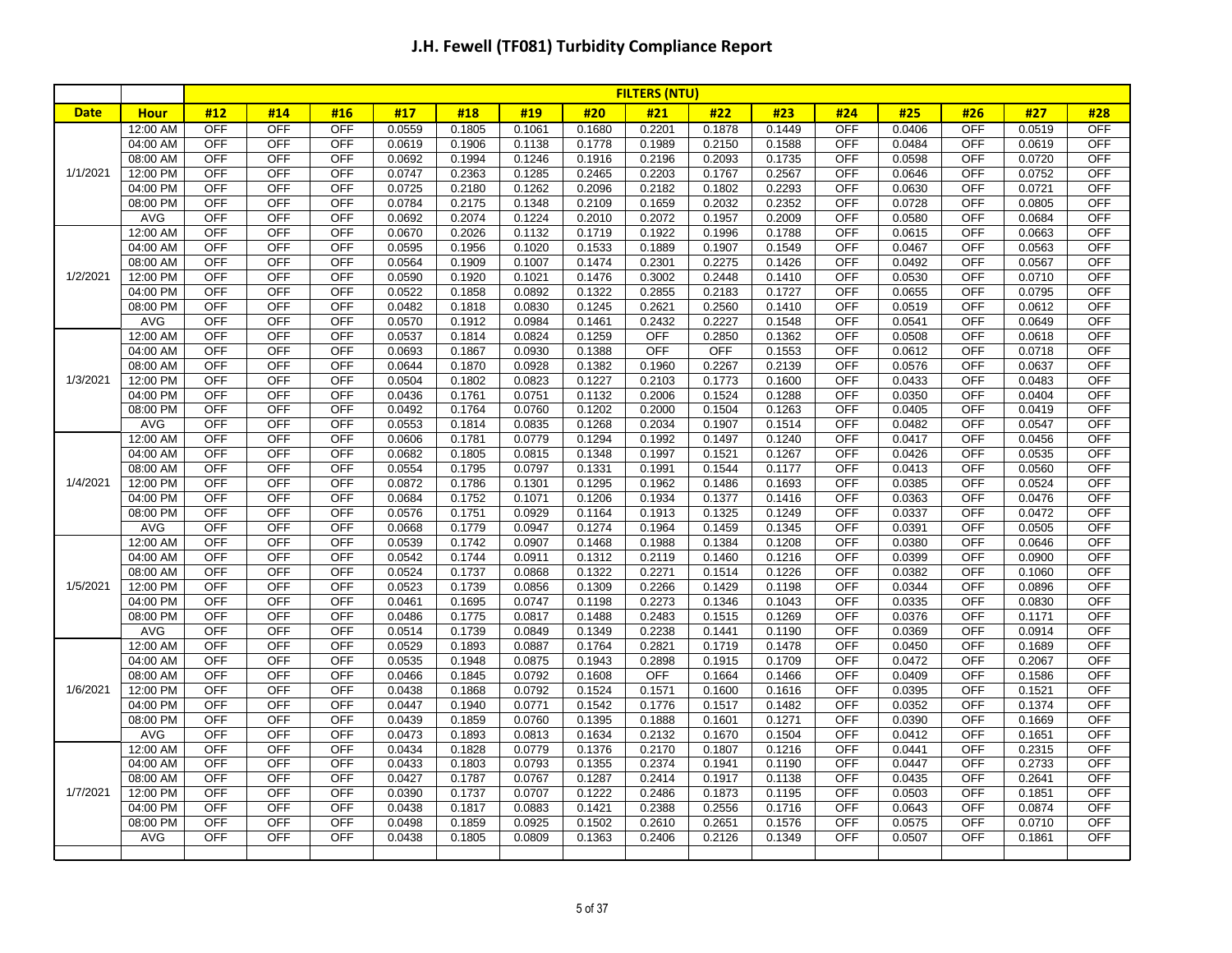|             |                      | <b>FILTERS (NTU)</b>     |                          |                          |                  |                  |                  |                  |                  |               |                  |                          |                  |                          |                  |                          |
|-------------|----------------------|--------------------------|--------------------------|--------------------------|------------------|------------------|------------------|------------------|------------------|---------------|------------------|--------------------------|------------------|--------------------------|------------------|--------------------------|
| <b>Date</b> | <b>Hour</b>          | #12                      | #14                      | #16                      | #17              | #18              | #19              | #20              | #21              | #22           | #23              | #24                      | #25              | #26                      | #27              | #28                      |
|             | 12:00 AM             | <b>OFF</b>               | OFF                      | OFF                      | 0.0550           | 0.1929           | 0.1038           | 0.1649           | 0.2822           | 0.2865        | 0.1599           | OFF                      | 0.0568           | OFF                      | 0.0681           | <b>OFF</b>               |
|             | 04:00 AM             | <b>OFF</b>               | <b>OFF</b>               | <b>OFF</b>               | 0.0572           | 0.1928           | 0.1064           | 0.1690           | 0.2825           | 0.2791        | 0.1502           | <b>OFF</b>               | 0.0512           | <b>OFF</b>               | 0.0577           | <b>OFF</b>               |
|             | 08:00 AM             | <b>OFF</b>               | <b>OFF</b>               | <b>OFF</b>               | 0.0570           | 0.1906           | 0.0951           | 0.1514           | <b>OFF</b>       | 0.2504        | 0.1439           | <b>OFF</b>               | 0.0453           | OFF                      | 0.0542           | <b>OFF</b>               |
| 1/8/2021    | 12:00 PM             | <b>OFF</b>               | OFF                      | <b>OFF</b>               | 0.0525           | 0.1965           | 0.0992           | 0.1633           | <b>OFF</b>       | 0.2903        | 0.1700           | <b>OFF</b>               | 0.0558           | <b>OFF</b>               | 0.0654           | <b>OFF</b>               |
|             | 04:00 PM             | <b>OFF</b>               | <b>OFF</b>               | <b>OFF</b>               | 0.0549           | 0.1919           | 0.1123           | 0.1730           | 0.1894           | 0.1997        | 0.1964           | OFF                      | 0.0525           | <b>OFF</b>               | 0.0596           | <b>OFF</b>               |
|             | 08:00 PM             | <b>OFF</b>               | <b>OFF</b>               | <b>OFF</b>               | 0.0536           | 0.1905           | 0.1049           | 0.1641           | 0.1849           | 0.1760        | 0.1678           | <b>OFF</b>               | 0.0495           | <b>OFF</b>               | 0.0567           | <b>OFF</b>               |
|             | AVG                  | <b>OFF</b>               | <b>OFF</b>               | <b>OFF</b>               | 0.0550           | 0.1925           | 0.1036           | 0.1642           | 0.2319           | 0.2468        | 0.1634           | <b>OFF</b>               | 0.0519           | <b>OFF</b>               | 0.0603           | OFF                      |
|             | 12:00 AM             | <b>OFF</b>               | OFF                      | <b>OFF</b>               | 0.0563           | 0.1914           | 0.1086           | 0.1667           | 0.1798           | 0.1697        | 0.1557           | <b>OFF</b>               | 0.0491           | <b>OFF</b>               | 0.0568           | <b>OFF</b>               |
|             | 04:00 AM             | <b>OFF</b>               | <b>OFF</b>               | OFF                      | 0.0595           | 0.1934           | 0.1157           | 0.1757           | 0.1775           | 0.1656        | 0.1510           | <b>OFF</b>               | 0.0493           | <b>OFF</b>               | 0.0599           | <b>OFF</b>               |
|             | 08:00 AM             | <b>OFF</b>               | <b>OFF</b>               | <b>OFF</b>               | 0.0639           | 0.1918           | 0.1139           | 0.1696           | 0.1743           | 0.1564        | 0.1421           | <b>OFF</b>               | 0.0449           | <b>OFF</b>               | 0.0577           | <b>OFF</b>               |
| 1/9/2021    | 12:00 PM             | <b>OFF</b>               | <b>OFF</b>               | <b>OFF</b>               | 0.0543           | 0.1865           | 0.0977           | 0.1496           | 0.1721           | 0.1696        | 0.1363           | <b>OFF</b>               | 0.0425           | <b>OFF</b>               | 0.0563           | <b>OFF</b>               |
|             | 04:00 PM             | <b>OFF</b>               | <b>OFF</b>               | <b>OFF</b>               | 0.1027           | 0.1895           | 0.1518           | 0.1704           | 0.1736           | 0.1768        | 0.2075           | <b>OFF</b>               | 0.0517           | <b>OFF</b>               | 0.0790           | OFF                      |
|             | 08:00 PM             | <b>OFF</b>               | OFF                      | OFF                      | 0.0859           | 0.1913           | 0.1236           | 0.1836           | 0.1722           | 0.1831        | 0.1672           | <b>OFF</b>               | 0.0505           | OFF                      | 0.0888           | OFF                      |
|             | AVG                  | <b>OFF</b>               | OFF                      | <b>OFF</b>               | 0.0704           | 0.1906           | 0.1174           | 0.1693           | 0.1751           | 0.1702        | 0.1591           | <b>OFF</b>               | 0.0480           | <b>OFF</b>               | 0.0668           | <b>OFF</b>               |
|             | 12:00 AM             | <b>OFF</b>               | <b>OFF</b>               | <b>OFF</b>               | 0.0738           | 0.1911           | 0.1133           | 0.1761           | 0.1713           | 0.1824        | 0.1512           | <b>OFF</b>               | 0.0466           | <b>OFF</b>               | 0.1000           | <b>OFF</b>               |
|             | 04:00 AM             | <b>OFF</b>               | <b>OFF</b>               | <b>OFF</b>               | 0.0932           | 0.2095           | 0.1512           | 0.2348           | 0.1827           | 0.2687        | 0.2173           | OFF                      | 0.0728           | <b>OFF</b>               | 0.2268           | <b>OFF</b>               |
|             | 08:00 AM             | <b>OFF</b>               | <b>OFF</b>               | <b>OFF</b>               | 0.0970           | 0.2642           | 0.1410           | <b>OFF</b>       | 0.1819           | 0.2495        | 0.2008           | <b>OFF</b>               | 0.0734           | <b>OFF</b>               | 0.2320           | <b>OFF</b>               |
| 1/10/2021   | 12:00 PM             | <b>OFF</b>               | <b>OFF</b>               | <b>OFF</b>               | 0.0831           | 0.2516           | 0.1259           | 0.2608           | 0.1774           | 0.2198        | 0.1727           | <b>OFF</b>               | 0.0644           | <b>OFF</b>               | 0.1857           | <b>OFF</b>               |
|             | 04:00 PM             | <b>OFF</b>               | OFF                      | <b>OFF</b>               | 0.0654           | 0.2325           | 0.1049           | 0.2133           | 0.1718           | 0.2062        | 0.1952           | <b>OFF</b>               | 0.0608           | <b>OFF</b>               | 0.1547           | <b>OFF</b>               |
|             | 08:00 PM             | <b>OFF</b>               | <b>OFF</b>               | <b>OFF</b>               | 0.0593           | 0.2065           | 0.1010           | 0.2196           | 0.1724           | 0.2092        | 0.1744           | <b>OFF</b>               | 0.0577           | <b>OFF</b>               | 0.1919           | <b>OFF</b>               |
|             | AVG                  | <b>OFF</b>               | <b>OFF</b>               | <b>OFF</b>               | 0.0803           | 0.2265           | 0.1231           | 0.2138           | 0.1764           | 0.2246        | 0.1852           | <b>OFF</b>               | 0.0627           | <b>OFF</b>               | 0.1825           | <b>OFF</b>               |
|             | 12:00 AM             | <b>OFF</b>               | OFF                      | <b>OFF</b>               | 0.0558           | 0.1960           | 0.0997           | 0.2120           | 0.1741           | 0.2560        | 0.1527           | OFF                      | 0.0581           | OFF                      | 0.2169           | <b>OFF</b>               |
|             | 04:00 AM             | <b>OFF</b>               | <b>OFF</b>               | OFF                      | 0.0531           | 0.1914           | 0.0960           | 0.1914           | 0.1770           | 0.2844        | 0.1392           | <b>OFF</b>               | 0.0578           | <b>OFF</b>               | 0.2478           | <b>OFF</b>               |
|             | 08:00 AM             | <b>OFF</b>               | OFF                      | <b>OFF</b>               | 0.0486           | 0.1871           | 0.0944           | 0.1960           | 0.1826           | 0.2954        | 0.1261           | <b>OFF</b>               | 0.0584           | <b>OFF</b>               | 0.2831           | <b>OFF</b>               |
| 1/11/2021   | 12:00 PM             | <b>OFF</b>               | <b>OFF</b>               | <b>OFF</b>               | 0.0485           | 0.1894           | 0.0932           | 0.1992           | 0.1915           | 0.3012        | 0.2101           | <b>OFF</b>               | 0.0615           | <b>OFF</b>               | 0.1206           | <b>OFF</b>               |
|             | 04:00 PM             | <b>OFF</b>               | OFF                      | <b>OFF</b>               | 0.0504           | 0.1899           | 0.0979           | 0.1806           | 0.1998           | <b>OFF</b>    | 0.1721           | <b>OFF</b>               | 0.0652           | <b>OFF</b>               | 0.0807           | <b>OFF</b>               |
|             | 08:00 PM             | <b>OFF</b><br><b>OFF</b> | OFF                      | <b>OFF</b>               | 0.0479           | 0.1900           | 0.1018           | 0.1715           | 0.2314           | <b>OFF</b>    | 0.1536           | <b>OFF</b>               | 0.0628           | OFF                      | 0.0681           | <b>OFF</b>               |
|             | AVG                  | <b>OFF</b>               | <b>OFF</b><br><b>OFF</b> | <b>OFF</b><br><b>OFF</b> | 0.0505           | 0.1907           | 0.0971           | 0.1916           | 0.1933           | 0.2842<br>OFF | 0.1579           | <b>OFF</b><br><b>OFF</b> | 0.0606           | <b>OFF</b><br><b>OFF</b> | 0.1706           | <b>OFF</b><br><b>OFF</b> |
|             | 12:00 AM             | <b>OFF</b>               | <b>OFF</b>               | <b>OFF</b>               | 0.0493           | 0.1931           | 0.1100           | 0.1691           | 0.2587           | OFF           | 0.1580<br>0.1404 | <b>OFF</b>               | 0.0662           | <b>OFF</b>               | 0.0690           | <b>OFF</b>               |
|             | 04:00 AM<br>08:00 AM | <b>OFF</b>               | OFF                      | <b>OFF</b>               | 0.0490<br>0.0472 | 0.1962<br>0.1877 | 0.1303<br>0.0993 | 0.1557<br>0.1481 | 0.2905<br>0.1930 | 0.2051        | 0.1997           | <b>OFF</b>               | 0.0819<br>0.0747 | <b>OFF</b>               | 0.0635<br>0.0558 | OFF                      |
| 1/12/2021   | 12:00 PM             | <b>OFF</b>               | <b>OFF</b>               | <b>OFF</b>               | 0.0451           | 0.1836           | 0.0971           | 0.1407           | 0.1796           | 0.1664        | 0.1386           | OFF                      | 0.0661           | <b>OFF</b>               | 0.0597           | <b>OFF</b>               |
|             | 04:00 PM             | <b>OFF</b>               | <b>OFF</b>               | <b>OFF</b>               | 0.0440           | 0.1828           | 0.1214           | 0.1195           | 0.1594           | 0.1590        | 0.1143           | <b>OFF</b>               | 0.0684           | <b>OFF</b>               | 0.0776           | <b>OFF</b>               |
|             | 08:00 PM             | <b>OFF</b>               | <b>OFF</b>               | <b>OFF</b>               | 0.0442           | 0.2001           | 0.1420           | 0.1270           | 0.1641           | 0.1873        | 0.1222           | <b>OFF</b>               | 0.0799           | <b>OFF</b>               | 0.1136           | OFF                      |
|             | AVG                  | OFF                      | OFF                      | <b>OFF</b>               | 0.0463           | 0.1906           | 0.1166           | 0.1432           | 0.2020           | 0.1794        | 0.1448           | <b>OFF</b>               | 0.0728           | <b>OFF</b>               | 0.0734           | <b>OFF</b>               |
|             | 12:00 AM             | <b>OFF</b>               | <b>OFF</b>               | <b>OFF</b>               | 0.0475           | 0.2052           | 0.2041           | 0.1348           | 0.1642           | 0.1848        | 0.1229           | <b>OFF</b>               | 0.0759           | <b>OFF</b>               | 0.1469           | OFF                      |
|             | 04:00 AM             | <b>OFF</b>               | <b>OFF</b>               | <b>OFF</b>               | 0.0463           | 0.1968           | 0.1667           | 0.1261           | 0.1609           | 0.1557        | 0.1124           | <b>OFF</b>               | 0.0619           | <b>OFF</b>               | 0.1055           | <b>OFF</b>               |
|             | 08:00 AM             | <b>OFF</b>               | OFF                      | <b>OFF</b>               | 0.0470           | 0.1949           | 0.1575           | 0.1178           | 0.1601           | 0.1484        | 0.1090           | OFF                      | 0.0599           | <b>OFF</b>               | 0.0969           | <b>OFF</b>               |
| 1/13/2021   | 12:00 PM             | <b>OFF</b>               | <b>OFF</b>               | <b>OFF</b>               | 0.0449           | 0.2088           | 0.1896           | 0.1239           | 0.1683           | 0.2033        | 0.1928           | <b>OFF</b>               | 0.0819           | OFF                      | 0.1670           | OFF                      |
|             | 04:00 PM             | <b>OFF</b>               | OFF                      | <b>OFF</b>               | 0.0478           | 0.2224           | 0.1517           | 0.1826           | 0.1746           | 0.2251        | 0.1978           | <b>OFF</b>               | 0.0769           | OFF                      | 0.2030           | <b>OFF</b>               |
|             | 08:00 PM             | <b>OFF</b>               | OFF                      | <b>OFF</b>               | 0.0542           | 0.2551           | 0.1349           | 0.2022           | 0.1827           | 0.2693        | 0.1814           | <b>OFF</b>               | 0.0732           | OFF                      | 0.2599           | OFF                      |
|             | <b>AVG</b>           | <b>OFF</b>               | <b>OFF</b>               | <b>OFF</b>               | 0.0479           | 0.2141           | 0.1670           | 0.1483           | 0.1690           | 0.1983        | 0.1507           | <b>OFF</b>               | 0.0714           | <b>OFF</b>               | 0.1633           | <b>OFF</b>               |
|             | 12:00 AM             | <b>OFF</b>               | <b>OFF</b>               | <b>OFF</b>               | 0.0602           | 0.2783           | 0.1258           | 0.2061           | 0.1933           | 0.3101        | 0.1670           | OFF                      | 0.0676           | <b>OFF</b>               | 0.3171           | <b>OFF</b>               |
|             | 04:00 AM             | <b>OFF</b>               | <b>OFF</b>               | OFF                      | 0.0707           | 0.2922           | 0.1208           | 0.2320           | 0.2010           | <b>OFF</b>    | 0.1592           | <b>OFF</b>               | 0.0669           | <b>OFF</b>               | <b>OFF</b>       | <b>OFF</b>               |
|             | 08:00 AM             | 0.1061                   | OFF                      | OFF                      | 0.0543           | 0.2458           | 0.1120           | 0.2205           | 0.1955           | 0.2249        | 0.2430           | <b>OFF</b>               | 0.0594           | OFF                      | 0.1085           | OFF                      |
| 1/14/2021   | 12:00 PM             | 0.0901                   | OFF                      | OFF                      | 0.0523           | 0.2078           | 0.1016           | 0.1957           | 0.1885           | 0.1823        | 0.1795           | <b>OFF</b>               | 0.0493           | OFF                      | 0.0777           | <b>OFF</b>               |
|             | 04:00 PM             | 0.0837                   | <b>OFF</b>               | <b>OFF</b>               | 0.0512           | 0.1973           | 0.0992           | 0.1852           | 0.1819           | 0.1714        | 0.1665           | <b>OFF</b>               | 0.0470           | <b>OFF</b>               | 0.0695           | <b>OFF</b>               |
|             | 08:00 PM             | 0.0824                   | <b>OFF</b>               | <b>OFF</b>               | 0.0518           | 0.1970           | 0.1017           | 0.1890           | 0.1845           | 0.1750        | 0.1609           | <b>OFF</b>               | 0.0487           | OFF                      | 0.0684           | OFF                      |
|             | <b>AVG</b>           | 0.0908                   | OFF                      | <b>OFF</b>               | 0.0570           | 0.2335           | 0.1101           | 0.2048           | 0.1908           | 0.2062        | 0.1742           | <b>OFF</b>               | 0.0565           | <b>OFF</b>               | 0.1161           | <b>OFF</b>               |
|             |                      |                          |                          |                          |                  |                  |                  |                  |                  |               |                  |                          |                  |                          |                  |                          |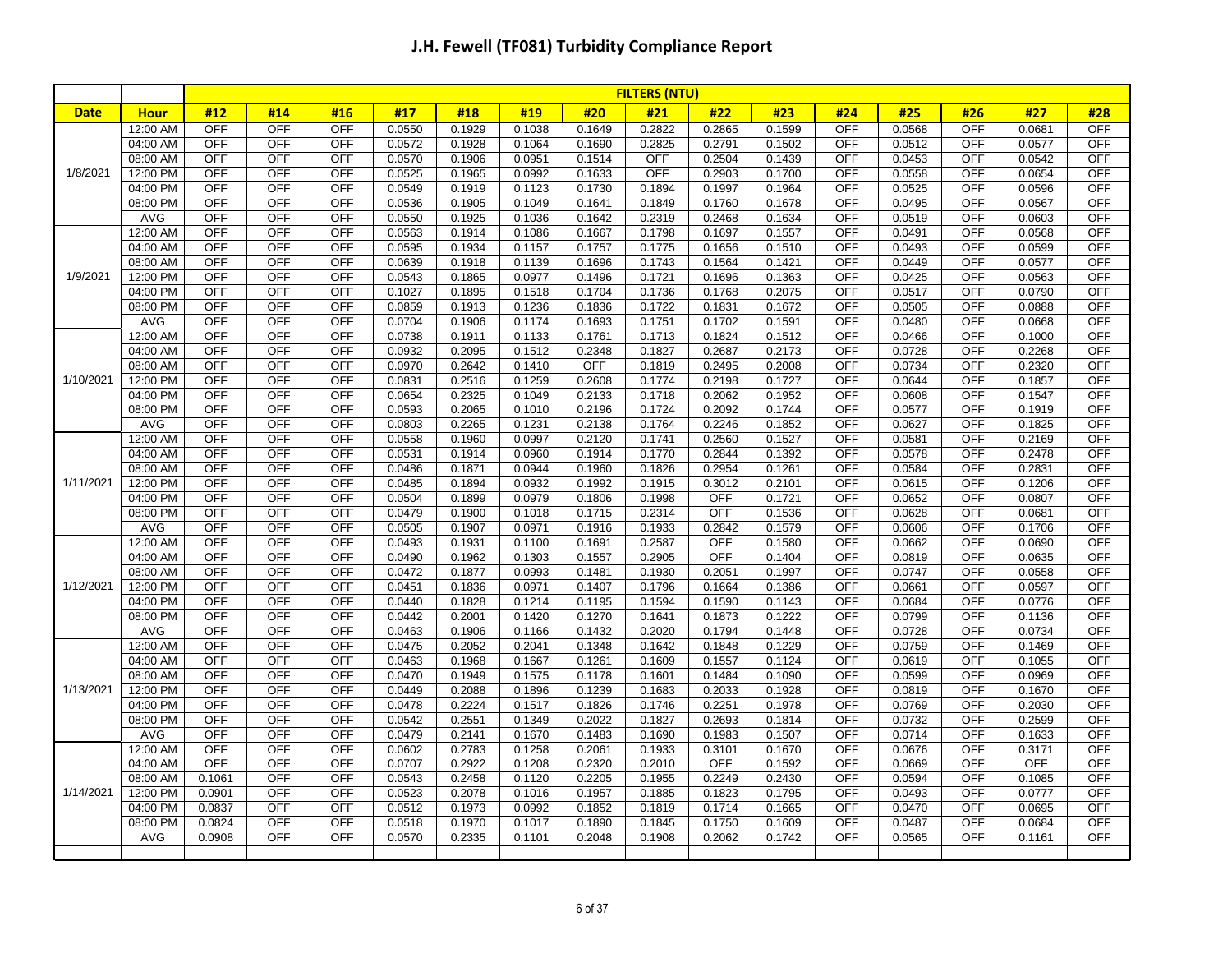|             |                      | <b>FILTERS (NTU)</b> |                          |                          |                  |                  |                  |                  |                     |                  |                  |                          |                  |                          |                  |                          |
|-------------|----------------------|----------------------|--------------------------|--------------------------|------------------|------------------|------------------|------------------|---------------------|------------------|------------------|--------------------------|------------------|--------------------------|------------------|--------------------------|
| <b>Date</b> | <b>Hour</b>          | #12                  | #14                      | #16                      | #17              | #18              | #19              | #20              | #21                 | #22              | #23              | #24                      | #25              | #26                      | #27              | #28                      |
|             | 12:00 AM             | 0.0799               | <b>OFF</b>               | <b>OFF</b>               | 0.0530           | 0.1970           | 0.1015           | 0.1932           | 0.1939              | 0.1732           | 0.1512           | OFF                      | 0.0510           | <b>OFF</b>               | 0.0617           | <b>OFF</b>               |
|             | 04:00 AM             | 0.0777               | <b>OFF</b>               | OFF                      | 0.0549           | 0.1957           | 0.0970           | 0.2111           | 0.2072              | 0.1828           | 0.1415           | <b>OFF</b>               | 0.0523           | <b>OFF</b>               | 0.0564           | <b>OFF</b>               |
|             | 08:00 AM             | 0.1526               | <b>OFF</b>               | <b>OFF</b>               | 0.0978           | 0.1960           | 0.0955           | 0.2195           | 0.1999              | 0.1983           | 0.1377           | <b>OFF</b>               | 0.0620           | <b>OFF</b>               | 0.0589           | <b>OFF</b>               |
| 1/15/2021   | 12:00 PM             | 0.1459               | <b>OFF</b>               | <b>OFF</b>               | 0.1179           | 0.1878           | 0.0987           | 0.2007           | 0.1780              | 0.1567           | 0.2291           | <b>OFF</b>               | 0.0518           | <b>OFF</b>               | 0.0673           | OFF                      |
|             | 04:00 PM             | 0.1341               | <b>OFF</b>               | <b>OFF</b>               | 0.1068           | 0.2014           | 0.0996           | 0.2094           | 0.1800              | 0.1299           | 0.1926           | OFF                      | 0.0557           | <b>OFF</b>               | 0.0703           | <b>OFF</b>               |
|             | 08:00 PM             | 0.1213               | <b>OFF</b>               | OFF                      | 0.0939           | 0.2033           | 0.0997           | 0.2198           | 0.1769              | 0.0812           | 0.1743           | OFF                      | 0.0597           | <b>OFF</b>               | 0.0766           | <b>OFF</b>               |
|             | AVG                  | 0.1219               | OFF                      | <b>OFF</b>               | 0.0852           | 0.1973           | 0.0987           | 0.2094           | 0.1901              | 0.1574           | 0.1755           | OFF                      | 0.0554           | OFF                      | 0.0652           | OFF                      |
|             | 12:00 AM             | 0.1045               | <b>OFF</b>               | OFF                      | 0.0898           | 0.2078           | 0.1008           | 0.2124           | 0.1766              | 0.0902           | 0.1758           | OFF                      | 0.0612           | <b>OFF</b>               | 0.0960           | <b>OFF</b>               |
|             | 04:00 AM             | 0.0933               | <b>OFF</b>               | OFF                      | 0.0960           | 0.2139           | 0.1092           | 0.2382           | 0.1834              | 0.0999           | 0.2083           | <b>OFF</b>               | 0.0722           | <b>OFF</b>               | 0.1194           | <b>OFF</b>               |
|             | 08:00 AM             | 0.0935               | <b>OFF</b>               | <b>OFF</b>               | 0.1207           | 0.2268           | 0.1295           | 0.2552           | 0.1928              | 0.1252           | 0.2632           | OFF                      | 0.0916           | <b>OFF</b>               | 0.1661           | OFF                      |
| 1/16/2021   | 12:00 PM             | 0.0912               | <b>OFF</b>               | <b>OFF</b>               | 0.1220           | 0.2262           | 0.1300           | 0.2560           | 0.1880              | 0.1139           | 0.2384           | OFF                      | 0.0837           | <b>OFF</b>               | 0.1445           | <b>OFF</b>               |
|             | 04:00 PM             | 0.1768               | <b>OFF</b>               | <b>OFF</b>               | 0.1022           | 0.2104           | 0.1501           | 0.2881           | 0.1770              | 0.0782           | 0.2517           | <b>OFF</b>               | 0.0719           | <b>OFF</b>               | 0.1004           | OFF                      |
|             | 08:00 PM             | 0.1763               | OFF                      | <b>OFF</b>               | 0.0737           | 0.2027           | 0.1422           | 0.2590           | 0.1723              | 0.0695           | 0.1995           | OFF                      | 0.0618           | <b>OFF</b>               | 0.0898           | OFF                      |
|             | AVG                  | 0.1229               | <b>OFF</b>               | <b>OFF</b>               | 0.1008           | 0.2147           | 0.1259           | 0.2462           | 0.1819              | 0.0965           | 0.2223           | OFF                      | 0.0735           | <b>OFF</b>               | 0.1198           | OFF                      |
|             | 12:00 AM             | 0.1632               | <b>OFF</b>               | <b>OFF</b>               | 0.0655           | 0.2032           | 0.1180           | 0.2242           | 0.1711              | 0.0699           | 0.1639           | <b>OFF</b>               | 0.0616           | <b>OFF</b>               | 0.1195           | <b>OFF</b>               |
|             | 04:00 AM             | 0.1458               | <b>OFF</b>               | <b>OFF</b>               | 0.0606           | 0.2098           | 0.1064           | 0.2078           | 0.1721              | 0.0829           | 0.1527           | <b>OFF</b>               | 0.0617           | <b>OFF</b>               | 0.1425           | <b>OFF</b>               |
|             | 08:00 AM             | 0.1224               | OFF                      | <b>OFF</b>               | 0.0558           | 0.2054           | 0.1026           | 0.2028           | $\overline{0.1763}$ | 0.1025           | 0.1666           | <b>OFF</b>               | 0.1044           | OFF                      | 0.1578           | <b>OFF</b>               |
| 1/17/2021   | 12:00 PM             | 0.1146               | <b>OFF</b>               | OFF                      | 0.0534           | 0.2002           | 0.0936           | 0.1850           | 0.1701              | 0.1029           | 0.1751           | OFF                      | 0.0709           | <b>OFF</b>               | 0.1352           | <b>OFF</b>               |
|             | 04:00 PM             | 0.1182               | <b>OFF</b>               | <b>OFF</b>               | 0.0513           | 0.1976           | 0.0917           | 0.1832           | 0.1701              | 0.0705           | 0.1436           | <b>OFF</b>               | 0.0562           | <b>OFF</b>               | 0.1276           | OFF                      |
|             | 08:00 PM             | 0.0856               | <b>OFF</b>               | <b>OFF</b>               | 0.0519           | 0.2039           | 0.0926           | 0.1951           | 0.1736              | 0.0681           | 0.1442           | <b>OFF</b>               | 0.0557           | <b>OFF</b>               | 0.1619           | <b>OFF</b>               |
|             | AVG                  | 0.1241               | OFF                      | <b>OFF</b>               | 0.0565           | 0.2034           | 0.1009           | 0.1997           | 0.1723              | 0.0828           | 0.1574           | <b>OFF</b>               | 0.0670           | <b>OFF</b>               | 0.1407           | OFF                      |
| 1/18/2021   | 12:00 AM             | 0.0795               | <b>OFF</b>               | <b>OFF</b>               | 0.0612           | 0.2321           | 0.1072           | 0.2278           | 0.1854              | 0.0845           | 0.1691           | OFF<br><b>OFF</b>        | 0.0695           | <b>OFF</b>               | 0.2378           | <b>OFF</b><br><b>OFF</b> |
|             | 04:00 AM             | 0.0753               | <b>OFF</b>               | OFF                      | 0.0631           | 0.2524           | 0.0976           | 0.1993           | 0.1858              | 0.0659           | 0.1442           |                          | 0.0593           | <b>OFF</b>               | 0.2630           |                          |
|             | 08:00 AM             | 0.0935               | <b>OFF</b><br><b>OFF</b> | <b>OFF</b>               | 0.0922           | 0.2271           | 0.0877           | 0.1925           | 0.1780              | 0.0643           | 0.1882           | <b>OFF</b><br><b>OFF</b> | 0.0527<br>0.0411 | <b>OFF</b><br><b>OFF</b> | 0.0999           | <b>OFF</b><br><b>OFF</b> |
|             | 12:00 PM<br>04:00 PM | 0.0866<br>0.0785     | <b>OFF</b>               | <b>OFF</b><br><b>OFF</b> | 0.0689<br>0.0568 | 0.2023<br>0.1890 | 0.0802<br>0.0764 | 0.1738<br>0.1693 | 0.1723<br>0.1756    | 0.0477<br>0.0444 | 0.1385<br>0.1153 | <b>OFF</b>               | 0.0384           | <b>OFF</b>               | 0.0588<br>0.0483 | <b>OFF</b>               |
|             | 08:00 PM             | 0.0716               | <b>OFF</b>               | OFF                      |                  | 0.1874           | 0.0765           | 0.1712           | 0.1734              |                  | 0.1153           | <b>OFF</b>               | 0.0384           | <b>OFF</b>               | 0.0441           | <b>OFF</b>               |
|             | AVG                  | 0.0810               | <b>OFF</b>               | <b>OFF</b>               | 0.0535<br>0.0650 | 0.2154           | 0.0876           | 0.1886           | 0.1785              | 0.0425<br>0.0574 | 0.1428           | <b>OFF</b>               | 0.0498           | <b>OFF</b>               | 0.1255           | OFF                      |
|             | 12:00 AM             | 0.0682               | <b>OFF</b>               | <b>OFF</b>               | 0.0553           | 0.1882           | 0.0753           | 0.1747           | 0.1746              | 0.0440           | 0.1216           | <b>OFF</b>               | 0.0392           | <b>OFF</b>               | 0.0463           | OFF                      |
|             | 04:00 AM             | 0.0675               | <b>OFF</b>               | <b>OFF</b>               | 0.0548           | 0.1890           | 0.0795           | 0.1700           | 0.2052              | 0.0490           | 0.1261           | <b>OFF</b>               | 0.0444           | <b>OFF</b>               | 0.0493           | <b>OFF</b>               |
|             | 08:00 AM             | 0.0688               | <b>OFF</b>               | OFF                      | 0.0517           | 0.1900           | 0.0799           | 0.1511           | 0.1879              | 0.0513           | 0.1223           | OFF                      | 0.0415           | <b>OFF</b>               | 0.0496           | OFF                      |
| 1/19/2021   | 12:00 PM             | 0.0895               | <b>OFF</b>               | <b>OFF</b>               | 0.0506           | 0.1884           | 0.1182           | 0.1983           | 0.1840              | 0.0501           | 0.1765           | OFF                      | 0.0447           | <b>OFF</b>               | 0.0503           | <b>OFF</b>               |
|             | 04:00 PM             | 0.0763               | <b>OFF</b>               | OFF                      | 0.0507           | 0.1863           | 0.1031           | 0.2042           | 0.1732              | 0.0480           | 0.1373           | <b>OFF</b>               | 0.0370           | <b>OFF</b>               | 0.0479           | <b>OFF</b>               |
|             | 08:00 PM             | 0.0717               | OFF                      | <b>OFF</b>               | 0.0484           | 0.1845           | 0.0925           | 0.1838           | 0.1707              | 0.0635           | 0.1223           | <b>OFF</b>               | 0.0367           | OFF                      | 0.0479           | OFF                      |
|             | AVG                  | 0.0741               | <b>OFF</b>               | OFF                      | 0.0518           | 0.1877           | 0.0905           | 0.1802           | 0.1830              | 0.0512           | 0.1340           | OFF                      | 0.0406           | <b>OFF</b>               | 0.0486           | <b>OFF</b>               |
|             | 12:00 AM             | 0.0653               | <b>OFF</b>               | OFF                      | 0.0466           | 0.1856           | 0.0923           | 0.1926           | 0.1723              | 0.0538           | 0.1220           | OFF                      | 0.0410           | <b>OFF</b>               | 0.0611           | OFF                      |
|             | 04:00 AM             | 0.0621               | <b>OFF</b>               | <b>OFF</b>               | 0.0559           | 0.1922           | 0.1078           | 0.2165           | 0.1792              | 0.0792           | 0.1514           | <b>OFF</b>               | 0.0521           | <b>OFF</b>               | 0.1098           | <b>OFF</b>               |
|             | 08:00 AM             | 0.0609               | <b>OFF</b>               | <b>OFF</b>               | 0.0546           | 0.1908           | 0.0977           | 0.2090           | 0.1759              | 0.0882           | 0.1373           | OFF                      | 0.0531           | <b>OFF</b>               | 0.1105           | <b>OFF</b>               |
| 1/20/2021   | 12:00 PM             | 0.0727               | <b>OFF</b>               | <b>OFF</b>               | 0.0497           | 0.1901           | 0.0894           | 0.1707           | 0.1749              | 0.0960           | 0.1837           | OFF                      | 0.0678           | OFF                      | 0.0917           | OFF                      |
|             | 04:00 PM             | 0.0665               | <b>OFF</b>               | <b>OFF</b>               | 0.0458           | 0.1867           | 0.0829           | 0.1644           | 0.1732              | 0.0715           | 0.1437           | OFF                      | 0.0459           | <b>OFF</b>               | 0.0790           | <b>OFF</b>               |
|             | 08:00 PM             | 0.0612               | <b>OFF</b>               | <b>OFF</b>               | 0.0468           | 0.1886           | 0.0891           | 0.1516           | 0.1821              | 0.0953           | 0.1770           | OFF                      | 0.0496           | <b>OFF</b>               | 0.1202           | OFF                      |
|             | <b>AVG</b>           | 0.0646               | <b>OFF</b>               | <b>OFF</b>               | 0.0499           | 0.1891           | 0.0931           | 0.1841           | 0.1763              | 0.0806           | 0.1541           | <b>OFF</b>               | 0.0516           | <b>OFF</b>               | 0.0953           | <b>OFF</b>               |
|             | 12:00 AM             | 0.0587               | <b>OFF</b>               | <b>OFF</b>               | 0.0502           | 0.1892           | 0.0883           | 0.1724           | 0.1827              | 0.1020           | 0.1692           | <b>OFF</b>               | 0.0468           | <b>OFF</b>               | 0.1220           | <b>OFF</b>               |
|             | 04:00 AM             | 0.0580               | <b>OFF</b>               | <b>OFF</b>               | 0.0456           | 0.1844           | 0.0785           | 0.1422           | 0.1791              | 0.0934           | 0.1593           | <b>OFF</b>               | 0.0377           | <b>OFF</b>               | 0.1061           | OFF                      |
|             | 08:00 AM             | 0.0615               | OFF                      | OFF                      | 0.0435           | 0.1785           | 0.0744           | 0.1396           | 0.1798              | 0.1065           | 0.1719           | OFF                      | 0.0355           | <b>OFF</b>               | 0.1095           | OFF                      |
| 1/21/2021   | 12:00 PM             | 0.0810               | <b>OFF</b>               | <b>OFF</b>               | 0.0812           | 0.1957           | 0.0751           | 0.1628           | 0.1870              | 0.1362           | 0.1637           | <b>OFF</b>               | 0.0360           | <b>OFF</b>               | 0.0692           | OFF                      |
|             | 04:00 PM             | 0.0668               | <b>OFF</b>               | <b>OFF</b>               | 0.0783           | 0.1985           | 0.0861           | 0.1518           | 0.2017              | 0.1007           | 0.1630           | <b>OFF</b>               | 0.0439           | <b>OFF</b>               | 0.0713           | <b>OFF</b>               |
|             | 08:00 PM             | 0.0602               | OFF                      | <b>OFF</b>               | 0.0745           | 0.1963           | 0.0897           | 0.1489           | 0.2045              | 0.0866           | 0.1492           | <b>OFF</b>               | 0.0462           | OFF                      | 0.0617           | OFF                      |
|             | AVG                  | 0.0647               | <b>OFF</b>               | <b>OFF</b>               | 0.0613           | 0.1907           | 0.0821           | 0.1530           | 0.1893              | 0.1049           | 0.1623           | <b>OFF</b>               | 0.0411           | <b>OFF</b>               | 0.0903           | OFF                      |
|             |                      |                      |                          |                          |                  |                  |                  |                  |                     |                  |                  |                          |                  |                          |                  |                          |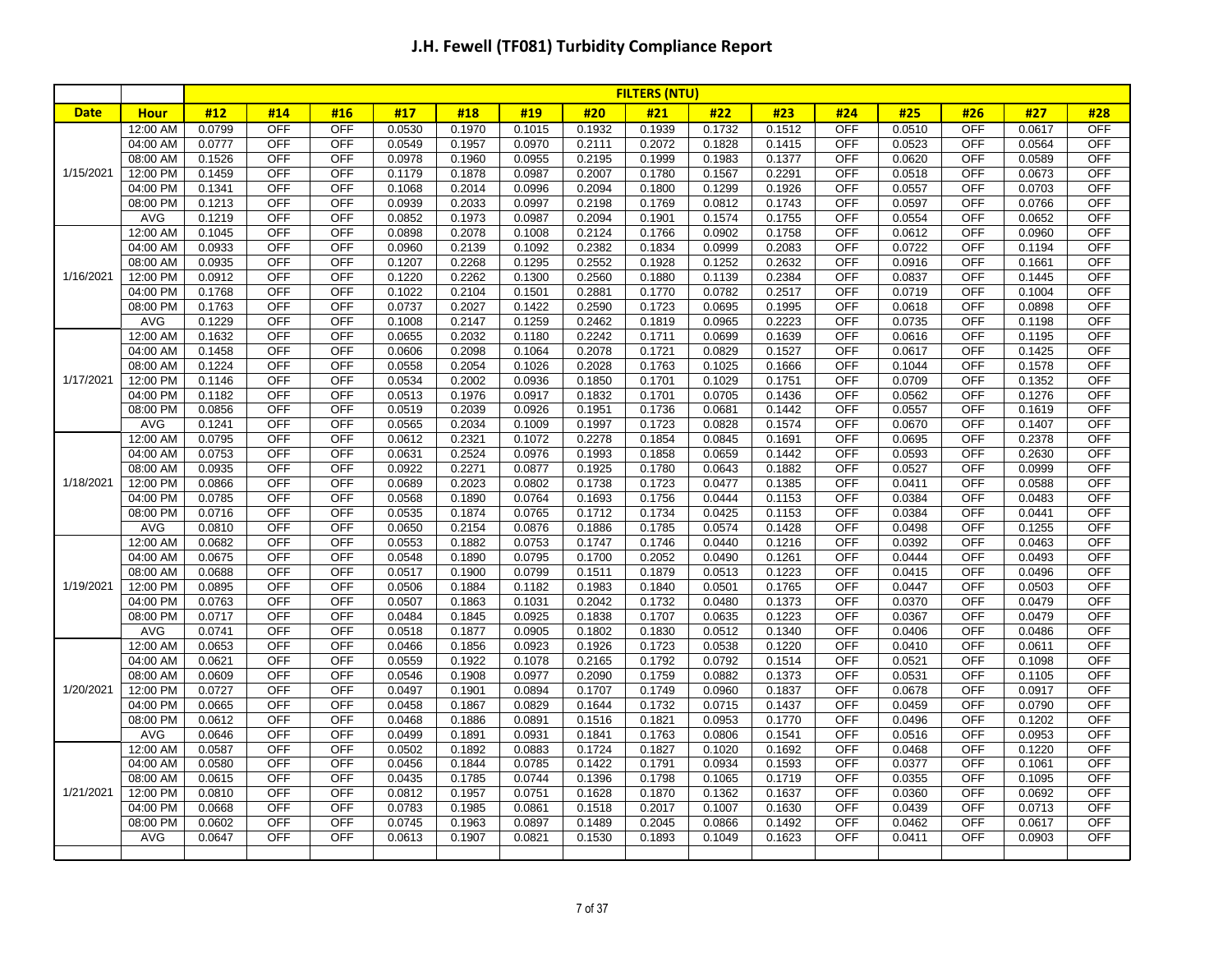|             |                      | <b>FILTERS (NTU)</b> |                          |                          |                  |                  |                  |                  |                  |                  |                  |            |                  |                          |                  |                   |
|-------------|----------------------|----------------------|--------------------------|--------------------------|------------------|------------------|------------------|------------------|------------------|------------------|------------------|------------|------------------|--------------------------|------------------|-------------------|
| <b>Date</b> | <b>Hour</b>          | #12                  | #14                      | #16                      | #17              | #18              | #19              | #20              | #21              | #22              | #23              | #24        | #25              | #26                      | #27              | #28               |
|             | 12:00 AM             | 0.0580               | <b>OFF</b>               | OFF                      | 0.0616           | 0.1886           | 0.0839           | 0.1419           | 0.2032           | 0.0701           | 0.1254           | OFF        | 0.0423           | <b>OFF</b>               | 0.0481           | <b>OFF</b>        |
|             | 04:00 AM             | 0.0560               | <b>OFF</b>               | <b>OFF</b>               | 0.0600           | 0.1886           | 0.0886           | 0.1542           | 0.2252           | 0.0685           | 0.1248           | <b>OFF</b> | 0.0433           | <b>OFF</b>               | 0.0466           | <b>OFF</b>        |
|             | 08:00 AM             | 0.0557               | <b>OFF</b>               | <b>OFF</b>               | 0.0602           | 0.1903           | 0.0942           | 0.1339           | 0.2253           | 0.0739           | 0.1403           | <b>OFF</b> | 0.0463           | <b>OFF</b>               | 0.0550           | <b>OFF</b>        |
| 1/22/2021   | 12:00 PM             | 0.0557               | <b>OFF</b>               | <b>OFF</b>               | 0.0693           | 0.1989           | 0.1079           | 0.1711           | 0.2266           | 0.0968           | 0.1749           | <b>OFF</b> | 0.0594           | <b>OFF</b>               | 0.0726           | OFF               |
|             | 04:00 PM             | 0.0803               | <b>OFF</b>               | <b>OFF</b>               | 0.0761           | 0.1985           | 0.1055           | 0.2257           | 0.1930           | 0.1009           | 0.2423           | <b>OFF</b> | 0.0608           | <b>OFF</b>               | 0.0679           | <b>OFF</b>        |
|             | 08:00 PM             | 0.0650               | <b>OFF</b>               | <b>OFF</b>               | 0.0732           | 0.1974           | 0.1005           | 0.2479           | 0.1931           | 0.0870           | 0.2005           | <b>OFF</b> | 0.0576           | <b>OFF</b>               | 0.0595           | <b>OFF</b>        |
|             | AVG                  | 0.0621               | OFF                      | <b>OFF</b>               | 0.0667           | 0.1938           | 0.0969           | 0.1741           | 0.2131           | 0.0831           | 0.1603           | <b>OFF</b> | 0.0518           | OFF                      | 0.0584           | OFF               |
|             | 12:00 AM             | 0.0567               | <b>OFF</b>               | <b>OFF</b>               | 0.0670           | 0.1924           | 0.1037           | 0.2389           | 0.1871           | 0.0770           | 0.1732           | OFF        | 0.0555           | <b>OFF</b>               | 0.0579           | <b>OFF</b>        |
|             | 04:00 AM             | 0.0549               | <b>OFF</b>               | <b>OFF</b>               | 0.0631           | 0.1885           | 0.1064           | 0.2236           | 0.1837           | 0.0700           | 0.1587           | <b>OFF</b> | 0.0554           | <b>OFF</b>               | 0.0605           | <b>OFF</b>        |
|             | 08:00 AM             | 0.0552               | <b>OFF</b>               | <b>OFF</b>               | 0.0626           | 0.1883           | 0.1097           | 0.2227           | 0.1841           | 0.0708           | 0.1641           | OFF        | 0.0550           | <b>OFF</b>               | 0.0675           | OFF               |
| 1/23/2021   | 12:00 PM             | 0.0543               | <b>OFF</b>               | <b>OFF</b>               | 0.0516           | 0.1840           | 0.0881           | 0.1985           | 0.1785           | 0.0566           | 0.1284           | <b>OFF</b> | 0.0429           | <b>OFF</b>               | 0.0470           | <b>OFF</b>        |
|             | 04:00 PM             | 0.0805               | <b>OFF</b>               | <b>OFF</b>               | 0.0492           | 0.1810           | 0.1144           | 0.1890           | 0.1763           | 0.0826           | 0.1572           | <b>OFF</b> | 0.0430           | <b>OFF</b>               | 0.0414           | OFF               |
|             | 08:00 PM             | 0.0737               | <b>OFF</b>               | <b>OFF</b>               | 0.0469           | 0.1801           | 0.1021           | 0.1709           | 0.1754           | 0.0534           | 0.1396           | OFF        | 0.0394           | <b>OFF</b>               | 0.0419           | OFF               |
|             | AVG                  | 0.0617               | <b>OFF</b><br><b>OFF</b> | <b>OFF</b><br><b>OFF</b> | 0.0568           | 0.1856           | 0.1030           | 0.2078           | 0.1811           | 0.0692           | 0.1531           | OFF<br>OFF | 0.0485           | <b>OFF</b><br><b>OFF</b> | 0.0527           | OFF<br><b>OFF</b> |
|             | 12:00 AM<br>04:00 AM | 0.0620<br>0.0640     | <b>OFF</b>               | <b>OFF</b>               | 0.0460<br>0.0442 | 0.1800<br>0.1794 | 0.0916<br>0.0879 | 0.1577<br>0.1752 | 0.1747<br>0.1745 | 0.0504<br>0.0499 | 0.1247<br>0.1218 | <b>OFF</b> | 0.0463<br>0.0470 | <b>OFF</b>               | 0.0504<br>0.0634 | <b>OFF</b>        |
|             | 08:00 AM             | 0.0712               | <b>OFF</b>               | <b>OFF</b>               | 0.0436           | 0.1780           | 0.0827           | 0.1797           | 0.1743           | 0.0604           | 0.1261           | <b>OFF</b> | 0.0462           | <b>OFF</b>               | 0.0709           | OFF               |
| 1/24/2021   | 12:00 PM             | 0.0895               | <b>OFF</b>               | <b>OFF</b>               | 0.2897           | 0.1499           | 0.0588           | 0.1671           | 0.1459           | 0.0689           | 0.1564           | OFF        | 0.0575           | <b>OFF</b>               | 0.0867           | <b>OFF</b>        |
|             | 04:00 PM             | 0.0895               | <b>OFF</b>               | <b>OFF</b>               | 0.0551           | 0.1630           | 0.0630           | 0.1554           | 0.1620           | 0.0496           | 0.1216           | <b>OFF</b> | 0.0416           | <b>OFF</b>               | 0.0990           | <b>OFF</b>        |
|             | 08:00 PM             | 0.0775               | <b>OFF</b>               | OFF                      | 0.0765           | 0.1830           | 0.0784           | 0.1525           | 0.1793           | 0.0610           | 0.1115           | <b>OFF</b> | 0.0385           | <b>OFF</b>               | 0.1311           | OFF               |
|             | AVG                  | 0.0751               | <b>OFF</b>               | <b>OFF</b>               | 0.0953           | 0.1739           | 0.0774           | 0.1645           | 0.1692           | 0.0572           | 0.1258           | OFF        | 0.0460           | <b>OFF</b>               | 0.0840           | OFF               |
|             | 12:00 AM             | 0.0696               | <b>OFF</b>               | <b>OFF</b>               | 0.2351           | 0.1829           | 0.0779           | 0.1593           | 0.1811           | 0.0597           | 0.1067           | <b>OFF</b> | 0.0369           | <b>OFF</b>               | 0.1542           | <b>OFF</b>        |
|             | 04:00 AM             | 0.0654               | <b>OFF</b>               | <b>OFF</b>               | 0.0760           | 0.1798           | 0.0804           | 0.1751           | 0.1850           | 0.0623           | 0.1083           | <b>OFF</b> | 0.0378           | <b>OFF</b>               | 0.1916           | <b>OFF</b>        |
|             | 08:00 AM             | 0.0728               | <b>OFF</b>               | <b>OFF</b>               | 0.0723           | 0.1793           | 0.0751           | 0.1717           | 0.1838           | 0.0577           | 0.1277           | <b>OFF</b> | 0.0364           | <b>OFF</b>               | 0.1154           | OFF               |
| 1/25/2021   | 12:00 PM             | 0.0813               | <b>OFF</b>               | <b>OFF</b>               | 0.1185           | 0.1800           | 0.0758           | 0.1674           | 0.1835           | 0.0582           | 0.1477           | OFF        | 0.0341           | <b>OFF</b>               | 0.0641           | <b>OFF</b>        |
|             | 04:00 PM             | 0.0645               | <b>OFF</b>               | <b>OFF</b>               | 0.0981           | 0.1795           | 0.0775           | 0.1691           | 0.1852           | 0.0600           | 0.1335           | <b>OFF</b> | 0.0369           | <b>OFF</b>               | 0.0555           | <b>OFF</b>        |
|             | 08:00 PM             | 0.0578               | <b>OFF</b>               | <b>OFF</b>               | 0.0823           | 0.1815           | 0.0767           | 0.1674           | 0.1861           | 0.0583           | 0.1245           | <b>OFF</b> | 0.0358           | <b>OFF</b>               | 0.0495           | <b>OFF</b>        |
|             | AVG                  | 0.0684               | <b>OFF</b>               | OFF                      | 0.1144           | 0.1805           | 0.0772           | 0.1684           | 0.1841           | 0.0594           | 0.1254           | <b>OFF</b> | 0.0363           | <b>OFF</b>               | 0.1068           | OFF               |
|             | 12:00 AM             | 0.0555               | <b>OFF</b>               | <b>OFF</b>               | 0.0748           | 0.1758           | 0.0759           | 0.1681           | 0.1863           | 0.0571           | 0.1191           | <b>OFF</b> | 0.0349           | <b>OFF</b>               | 0.0451           | OFF               |
|             | 04:00 AM             | 0.0549               | <b>OFF</b>               | <b>OFF</b>               | 0.0770           | 0.1809           | 0.0845           | 0.1620           | 0.1909           | 0.0681           | 0.1446           | <b>OFF</b> | 0.0454           | <b>OFF</b>               | 0.0624           | <b>OFF</b>        |
|             | 08:00 AM             | 0.0632               | <b>OFF</b>               | <b>OFF</b>               | 0.0887           | 0.1824           | 0.0989           | 0.2145           | 0.1922           | 0.0693           | 0.1492           | <b>OFF</b> | 0.0536           | <b>OFF</b>               | 0.0601           | OFF               |
| 1/26/2021   | 12:00 PM             | 0.0729               | <b>OFF</b>               | <b>OFF</b>               | 0.0783           | 0.1793           | 0.1305           | 0.2307           | 0.1982           | 0.0996           | 0.1936           | <b>OFF</b> | 0.0445           | <b>OFF</b>               | 0.0503           | <b>OFF</b>        |
|             | 04:00 PM             | 0.0638               | <b>OFF</b>               | OFF                      | 0.0716           | 0.1781           | 0.1045           | 0.2031           | 0.1905           | 0.0618           | 0.1579           | <b>OFF</b> | 0.0414           | <b>OFF</b>               | 0.0449           | <b>OFF</b>        |
|             | 08:00 PM             | 0.0586               | <b>OFF</b>               | <b>OFF</b>               | 0.0624           | 0.1739           | 0.0884           | 0.1792           | 0.1851           | 0.0579           | 0.1266           | <b>OFF</b> | 0.0400           | <b>OFF</b>               | 0.0362           | OFF               |
|             | AVG                  | 0.0608               | <b>OFF</b>               | <b>OFF</b>               | 0.0757           | 0.1785           | 0.0970           | 0.1919           | 0.1908           | 0.0683           | 0.1460           | <b>OFF</b> | 0.0434           | <b>OFF</b>               | 0.0503           | <b>OFF</b>        |
|             | 12:00 AM             | 0.0558               | <b>OFF</b>               | OFF                      | 0.0570           | 0.1761           | 0.0800           | 0.1493           | 0.1826           | 0.0548           | 0.1111           | OFF        | 0.0396           | <b>OFF</b>               | 0.0362           | OFF               |
|             | 04:00 AM             | 0.0549               | <b>OFF</b>               | <b>OFF</b>               | 0.0544           | 0.1764           | 0.0756           | 0.1445           | 0.1820           | 0.0547           | 0.1037           | OFF        | 0.0392           | <b>OFF</b>               | 0.0312           | <b>OFF</b>        |
|             | 08:00 AM             | 0.0719               | <b>OFF</b>               | <b>OFF</b>               | 0.0594           | 0.1761           | 0.0706           | 0.1610           | 0.1808           | 0.0950           | 0.1389           | <b>OFF</b> | 0.0389           | <b>OFF</b>               | 0.0291           | <b>OFF</b>        |
| 1/27/2021   | 12:00 PM             | 0.0786               | OFF                      | <b>OFF</b>               | 0.0696           | 0.1806           | 0.0707           | 0.1533           | 0.1807           | 0.0737           | 0.1216           | OFF        | 0.0340           | OFF                      | 0.0290           | OFF               |
|             | 04:00 PM             | 0.0737               | <b>OFF</b>               | <b>OFF</b>               | 0.0623           | 0.1785           | 0.0746           | 0.1588           | 0.1818           | 0.0648           | 0.1143           | OFF        | 0.0324           | <b>OFF</b>               | 0.0294           | <b>OFF</b>        |
|             | 08:00 PM             | 0.0674               | <b>OFF</b>               | <b>OFF</b>               | 0.0601           | 0.1782           | 0.0757           | 0.1539           | 0.1823           | 0.0628           | 0.1106           | OFF        | 0.0345           | <b>OFF</b>               | 0.0306           | OFF               |
|             | <b>AVG</b>           | 0.0667               | <b>OFF</b>               | <b>OFF</b>               | 0.0607           | 0.1777           | 0.0745           | 0.1535           | 0.1817           | 0.0679           | 0.1153           | <b>OFF</b> | 0.0365           | <b>OFF</b>               | 0.0309           | <b>OFF</b>        |
|             | 12:00 AM             | 0.0651               | <b>OFF</b>               | <b>OFF</b>               | 0.0576           | 0.1780           | 0.0779           | 0.1557           | 0.1840           | 0.0605           | 0.1090           | <b>OFF</b> | 0.0391           | <b>OFF</b>               | 0.0390           | <b>OFF</b>        |
|             | 04:00 AM             | 0.0592               | <b>OFF</b>               | <b>OFF</b>               | 0.0586           | 0.1788           | 0.0822           | 0.1634           | 0.1863           | 0.0629           | 0.1141           | <b>OFF</b> | 0.0403           | <b>OFF</b>               | 0.0425           | <b>OFF</b>        |
|             | 08:00 AM             | 0.0663               | <b>OFF</b>               | <b>OFF</b>               | 0.0757           | 0.1862           | 0.1227           | 0.1922           | 0.1915           | 0.0809           | 0.1817           | OFF        | 0.1073           | <b>OFF</b>               | 0.0517           | OFF               |
| 1/28/2021   | 12:00 PM             | 0.0738               | <b>OFF</b>               | <b>OFF</b>               | 0.1429           | 0.2183           | 0.1463           | 0.0770           | 0.2051           | 0.1402           | 0.2191           | OFF        | 0.1430           | <b>OFF</b>               | 0.1243           | <b>OFF</b>        |
|             | 04:00 PM             | 0.0737               | <b>OFF</b>               | <b>OFF</b>               | 0.0781           | 0.1867           | 0.0912           | 0.1851           | 0.1878           | 0.0709           | 0.1569           | <b>OFF</b> | 0.0591           | <b>OFF</b>               | 0.0574           | <b>OFF</b>        |
|             | 08:00 PM             | 0.0681               | OFF                      | <b>OFF</b>               | 0.0569           | 0.1795           | 0.0791           | 0.1694           | 0.1842           | 0.0535           | 0.1170           | OFF        | 0.0419           | OFF                      | 0.0388           | OFF               |
|             | AVG                  | 0.0676               | <b>OFF</b>               | <b>OFF</b>               | 0.0838           | 0.1883           | 0.1000           | 0.1701           | 0.1903           | 0.0831           | 0.1425           | <b>OFF</b> | 0.0709           | <b>OFF</b>               | 0.0592           | <b>OFF</b>        |
|             |                      |                      |                          |                          |                  |                  |                  |                  |                  |                  |                  |            |                  |                          |                  |                   |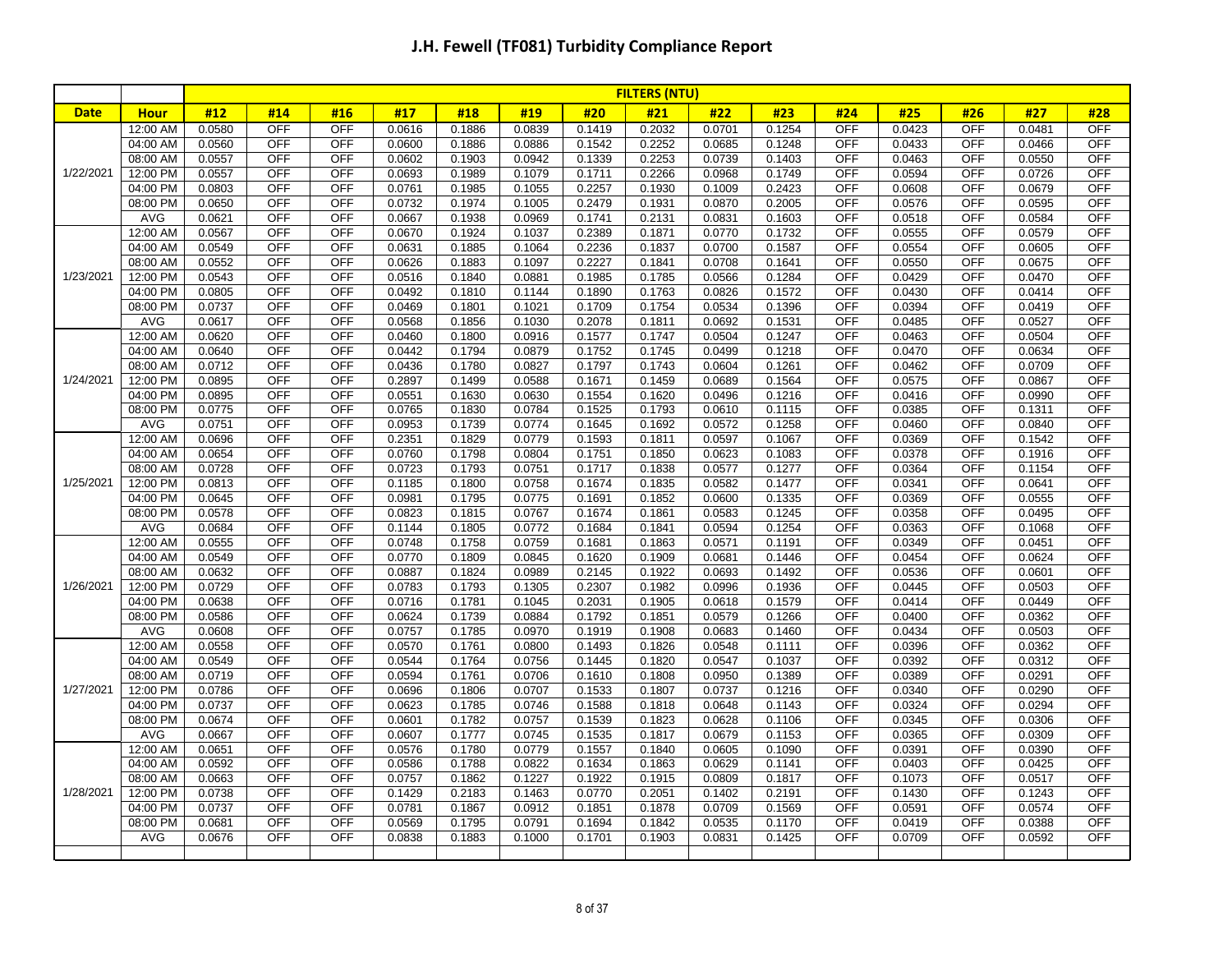|             |             |            |            |            |            |        |        |        | <b>FILTERS (NTU)</b> |        |        |            |        |            |        |            |
|-------------|-------------|------------|------------|------------|------------|--------|--------|--------|----------------------|--------|--------|------------|--------|------------|--------|------------|
| <b>Date</b> | <b>Hour</b> | #12        | #14        | #16        | #17        | #18    | #19    | #20    | #21                  | #22    | #23    | #24        | #25    | #26        | #27    | #28        |
|             | 12:00 AM    | 0.0675     | <b>OFF</b> | <b>OFF</b> | 0.0518     | 0.1782 | 0.0778 | 0.1682 | 0.1833               | 0.0491 | 0.1061 | <b>OFF</b> | 0.0383 | <b>OFF</b> | 0.0350 | <b>OFF</b> |
|             | 04:00 AM    | 0.0693     | <b>OFF</b> | <b>OFF</b> | 0.0506     | 0.1774 | 0.0819 | 0.1588 | 0.1852               | 0.0502 | 0.1044 | <b>OFF</b> | 0.0393 | <b>OFF</b> | 0.0342 | <b>OFF</b> |
|             | 08:00 AM    | 0.0698     | <b>OFF</b> | <b>OFF</b> | 0.0506     | 0.1789 | 0.0847 | 0.1710 | 0.1864               | 0.0600 | 0.1112 | <b>OFF</b> | 0.0413 | <b>OFF</b> | 0.0369 | <b>OFF</b> |
| 1/29/2021   | 12:00 PM    | 0.0804     | <b>OFF</b> | <b>OFF</b> | 0.0531     | 0.1804 | 0.1170 | 0.1801 | 0.2010               | 0.0700 | 0.1676 | <b>OFF</b> | 0.0385 | <b>OFF</b> | 0.0369 | <b>OFF</b> |
|             | 04:00 PM    | 0.0807     | <b>OFF</b> | <b>OFF</b> | 0.0465     | 0.1745 | 0.0838 | 0.1614 | 0.1881               | 0.0495 | 0.1128 | <b>OFF</b> | 0.0296 | <b>OFF</b> | 0.0281 | <b>OFF</b> |
|             | 08:00 PM    | 0.0693     | <b>OFF</b> | <b>OFF</b> | 0.0466     | 0.1748 | 0.0814 | 0.1617 | 0.1879               | 0.0490 | 0.1085 | <b>OFF</b> | 0.0356 | <b>OFF</b> | 0.0287 | <b>OFF</b> |
|             | <b>AVG</b>  | 0.0731     | <b>OFF</b> | <b>OFF</b> | 0.0494     | 0.1774 | 0.0872 | 0.1668 | 0.1893               | 0.0553 | 0.1183 | <b>OFF</b> | 0.0372 | <b>OFF</b> | 0.0334 | <b>OFF</b> |
|             | 12:00 AM    | 0.0655     | <b>OFF</b> | <b>OFF</b> | 0.0466     | 0.1755 | 0.0781 | 0.1611 | 0.1871               | 0.0482 | 0.1035 | <b>OFF</b> | 0.0390 | <b>OFF</b> | 0.0281 | <b>OFF</b> |
|             | 04:00 AM    | 0.0652     | <b>OFF</b> | <b>OFF</b> | 0.0447     | 0.1754 | 0.0754 | 0.1539 | 0.1873               | 0.0481 | 0.1040 | <b>OFF</b> | 0.0396 | <b>OFF</b> | 0.0307 | <b>OFF</b> |
|             | 08:00 AM    | <b>OFF</b> | <b>OFF</b> | <b>OFF</b> | <b>OFF</b> | 0.1745 | 0.0729 | 0.1541 | 0.1878               | 0.0472 | 0.0979 | <b>OFF</b> | 0.0351 | <b>OFF</b> | 0.0283 | <b>OFF</b> |
| 1/30/2021   | 12:00 PM    | <b>OFF</b> | <b>OFF</b> | <b>OFF</b> | <b>OFF</b> | 0.1744 | 0.0748 | 0.1612 | 0.1907               | 0.0519 | 0.1007 | <b>OFF</b> | 0.0340 | <b>OFF</b> | 0.0299 | <b>OFF</b> |
|             | 04:00 PM    | OFF        | <b>OFF</b> | <b>OFF</b> | 0.0604     | 0.1625 | 0.0757 | 0.1694 | 0.1915               | 0.0608 | 0.1416 | <b>OFF</b> | 0.0369 | <b>OFF</b> | 0.0352 | <b>OFF</b> |
|             | 08:00 PM    | <b>OFF</b> | <b>OFF</b> | <b>OFF</b> | 0.0755     | 0.1931 | 0.0804 | 0.1640 | 0.1929               | 0.0576 | 0.1574 | <b>OFF</b> | 0.0407 | <b>OFF</b> | 0.0512 | <b>OFF</b> |
|             | <b>AVG</b>  | 0.0653     | <b>OFF</b> | <b>OFF</b> | 0.0574     | 0.1778 | 0.0762 | 0.1606 | 0.1897               | 0.0521 | 0.1166 | <b>OFF</b> | 0.0376 | <b>OFF</b> | 0.0342 | <b>OFF</b> |
|             | 12:00 AM    | <b>OFF</b> | <b>OFF</b> | <b>OFF</b> | 0.0659     | 0.1862 | 0.0766 | 0.1649 | 0.1920               | 0.0537 | 0.1296 | <b>OFF</b> | 0.0408 | <b>OFF</b> | 0.0509 | <b>OFF</b> |
|             | 04:00 AM    | <b>OFF</b> | <b>OFF</b> | <b>OFF</b> | 0.0644     | 0.1850 | 0.0765 | 0.1644 | 0.1934               | 0.0529 | 0.1257 | <b>OFF</b> | 0.0420 | <b>OFF</b> | 0.0616 | <b>OFF</b> |
|             | 08:00 AM    | <b>OFF</b> | <b>OFF</b> | <b>OFF</b> | 0.0616     | 0.1858 | 0.0776 | 0.1633 | 0.1937               | 0.0531 | 0.1252 | <b>OFF</b> | 0.0397 | <b>OFF</b> | 0.0631 | <b>OFF</b> |
| 1/31/2021   | 12:00 PM    | <b>OFF</b> | <b>OFF</b> | <b>OFF</b> | 0.0603     | 0.1848 | 0.0768 | 0.1720 | 0.1914               | 0.0628 | 0.1185 | <b>OFF</b> | 0.0354 | <b>OFF</b> | 0.0538 | <b>OFF</b> |
|             | 04:00 PM    | <b>OFF</b> | <b>OFF</b> | <b>OFF</b> | 0.0569     | 0.1830 | 0.0744 | 0.1560 | 0.1924               | 0.0963 | 0.1468 | <b>OFF</b> | 0.0533 | <b>OFF</b> | 0.0572 | <b>OFF</b> |
|             | 08:00 PM    | 0.0675     | <b>OFF</b> | <b>OFF</b> | 0.0561     | 0.1822 | 0.0759 | 0.1580 | 0.1998               | 0.0760 | 0.1276 | <b>OFF</b> | 0.0456 | <b>OFF</b> | 0.0792 | <b>OFF</b> |
|             | <b>AVG</b>  | 0.0675     | <b>OFF</b> | <b>OFF</b> | 0.0609     | 0.1845 | 0.0763 | 0.1630 | 0.1938               | 0.0665 | 0.1296 | <b>OFF</b> | 0.0430 | <b>OFF</b> | 0.0611 | <b>OFF</b> |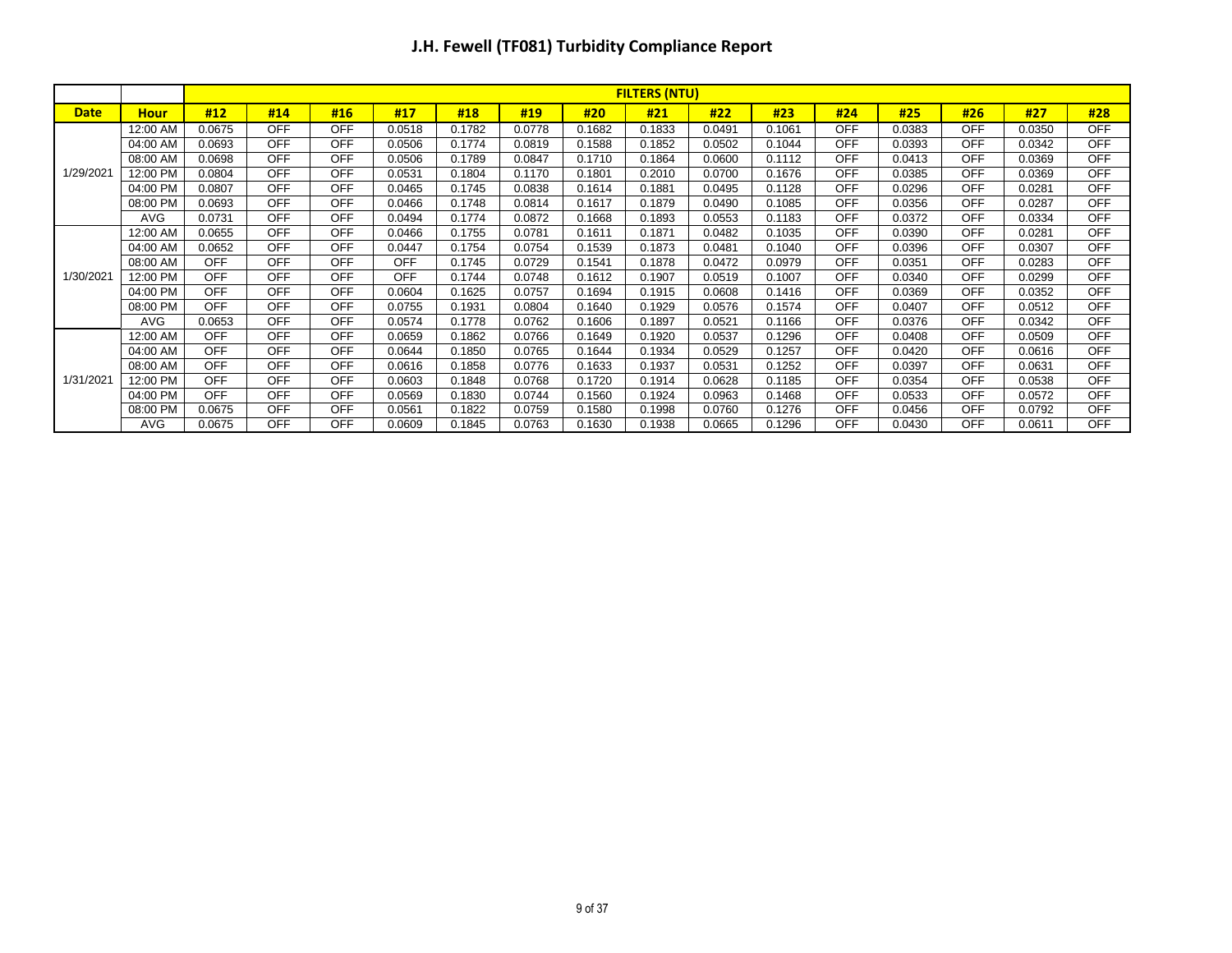| System ID 250008-01 |                 |                      |                          | Month Of January 2021                                   |                |                          |                                                         |                |                          |                                                         |                | Total Off-Specification Volume (MG) = 0 |                                                         |                       |
|---------------------|-----------------|----------------------|--------------------------|---------------------------------------------------------|----------------|--------------------------|---------------------------------------------------------|----------------|--------------------------|---------------------------------------------------------|----------------|-----------------------------------------|---------------------------------------------------------|-----------------------|
|                     | <b>Min Flow</b> | Total                |                          | <b>UV Reactor #1</b>                                    |                |                          | <b>UV Reactor #2</b>                                    |                |                          | <b>UV Reactor #3</b>                                    |                |                                         | <b>UV Reactor #4</b>                                    |                       |
| Date                | Rate<br>(MGD)   | Production<br>(Gals) | <b>Run Time</b><br>(Hrs) | <b>Calc Min</b><br><b>Dose</b><br>(mJ/cm <sup>2</sup> ) | Min UVT<br>(%) | <b>Run Time</b><br>(Hrs) | <b>Calc Min</b><br><b>Dose</b><br>(mJ/cm <sup>2</sup> ) | Min UVT<br>(%) | <b>Run Time</b><br>(Hrs) | <b>Calc Min</b><br><b>Dose</b><br>(mJ/cm <sup>2</sup> ) | Min UVT<br>(%) | <b>Run Time</b><br>(Hrs)                | <b>Calc Min</b><br><b>Dose</b><br>(mJ/cm <sup>2</sup> ) | <b>Min UVT</b><br>(%) |
| 1/1/2021            | 15.5            | 15542793             |                          |                                                         |                |                          |                                                         |                | 24.0                     | 27                                                      | 75             | $24\,$                                  | 28                                                      | 87                    |
| 1/2/2021            | 15.7            | 15676127             |                          |                                                         |                |                          |                                                         |                | 24.0                     | 26                                                      | 75             | 24                                      | 26                                                      | 87                    |
| 1/3/2021            | 15.4            | 15438366             |                          |                                                         |                |                          |                                                         |                | 24.0                     | 25                                                      | 75             | 24.0                                    | 26                                                      | 87                    |
| 1/4/2021            | 15.6            | 15645087             |                          |                                                         |                |                          |                                                         |                | 24.0                     | 24                                                      | 75             | 24.0                                    | 25                                                      | 87                    |
| 1/5/2021            | 15.6            | 15577393             |                          |                                                         |                |                          |                                                         |                | 24.0                     | 22                                                      | 75             | 24.0                                    | 24                                                      | 87                    |
| 1/6/2021            | 15.6            | 15587786             |                          |                                                         |                |                          |                                                         |                | 24.0                     | 21                                                      | 75             | 24.0                                    | 23                                                      | 87                    |
| 1/7/2021            | 15.7            | 15744357             |                          |                                                         |                |                          |                                                         |                | 24.0                     | 21                                                      | 75             | 24.0                                    | $27\,$                                                  | 87                    |
| 1/8/2021            | 15.8            | 15797656             |                          |                                                         |                |                          |                                                         |                | 24.0                     | 19                                                      | 75             | 24.0                                    | 25                                                      | 87                    |
| 1/9/2021            | 15.8            | 15834139             |                          | <b>OFFLINE</b>                                          |                |                          |                                                         |                | 24.0                     | 17                                                      | 75             | 24.0                                    | 23                                                      | 87                    |
| 1/10/2021           | 15.7            | 15733339             |                          |                                                         |                |                          |                                                         |                | 24.0                     | $16$                                                    | 75             | 24.0                                    | 26                                                      | 87                    |
| 1/11/2021           | 15.9            | 15939294             |                          |                                                         |                |                          |                                                         |                | 24.0                     | 15                                                      | 75             | 24.0                                    | 24                                                      | 87                    |
| 1/12/2021           | 16.2            | 16219096             |                          |                                                         |                |                          |                                                         |                | 24.0                     | 13                                                      | 75             | 24.0                                    | 21                                                      | 87                    |
| 1/13/2021           | 15.9            | 15868070             |                          |                                                         |                |                          |                                                         |                | 24.0                     | 12                                                      | 75             | 24.0                                    | 18                                                      | 87                    |
| 1/14/2021           | 16.0            | 15953505             |                          |                                                         |                |                          |                                                         |                | 24.0                     | 10                                                      | 75             | 24.0                                    | 16                                                      | 87                    |
| 1/15/2021           | 15.9            | 15929784             |                          |                                                         |                |                          |                                                         |                | 24.0                     | 9                                                       | 75             | 24.0                                    | 15                                                      | 87                    |
| 1/16/2021           | 15.8            | 15790772             |                          |                                                         |                |                          | <b>OFFLINE</b>                                          |                | 24.0                     | 9                                                       | 75             | 24.0                                    | 14                                                      | 87                    |
| 1/17/2021           | 15.7            | 15671645             |                          |                                                         |                |                          |                                                         |                | 24.0                     | 9                                                       | $75\,$         | 24.0                                    | 14                                                      | 87                    |
| 1/18/2021           | 15.6            | 15641418             |                          |                                                         |                |                          |                                                         |                | 23.3                     | $10$                                                    | 75             | 24.0                                    | 13                                                      | 87                    |
| 1/19/2021           | 16.0            | 16016267             | 15                       | 25                                                      | 85             |                          |                                                         |                | 22.0                     | 18                                                      | 75             | 11                                      | 12                                                      | 87                    |
| 1/20/2021           | 16.4            | 16385952             | 24                       | 23                                                      | 85             |                          |                                                         |                | 24.0                     | 25                                                      | $75\,$         |                                         |                                                         |                       |
| 1/21/2021           | 16.3            | 16265181             | 24                       | 22                                                      | 85             |                          |                                                         |                | 24.0                     | 25                                                      | 75             |                                         |                                                         |                       |
| 1/22/2021           | 16.4            | 16360635             | 24                       | 19                                                      | 85             |                          |                                                         |                | 24.0                     | 25                                                      | 75             |                                         | <b>OFFLINE</b>                                          |                       |
| 1/23/2021           | 16.4            | 16376132             | 24                       | 19                                                      | 85             |                          |                                                         |                | 24.0                     | 25                                                      | 75             |                                         |                                                         |                       |
| 1/24/2021           | 16.3            | 16283348             | 24                       | 19                                                      | 85             |                          |                                                         |                | 24.0                     | 23                                                      | 75             |                                         |                                                         |                       |
| 1/25/2021           | 16.3            | 16265743             | 24                       | 18                                                      | 85             |                          |                                                         |                | 24.0                     | 20                                                      | 75             |                                         |                                                         |                       |
| 1/26/2021           | 14.8            | 14813838             | 9                        | 17                                                      | 85             |                          |                                                         |                | 20.5                     | 21                                                      | 75             | 15                                      | 29                                                      | 87                    |
| 1/27/2021           | 15.7            | 15667478             |                          |                                                         |                |                          |                                                         |                | 24.0                     | $26\,$                                                  | 75             | 24                                      | 29                                                      | 87                    |
| 1/28/2021           | 14.7            | 14665750             |                          |                                                         |                |                          |                                                         |                | 24.0                     | 27                                                      | 75             | 20                                      | 26                                                      | 87                    |
| 1/29/2021           | 15.9            | 15875615             |                          | <b>OFFLINE</b>                                          |                |                          |                                                         |                | 24.0                     | 29                                                      | 75             | 24                                      | 25                                                      | 87                    |
| 1/30/2021           | 15.6            | 15633685             |                          |                                                         |                |                          |                                                         |                | 24.0                     | 26                                                      | $75\,$         | 24                                      | 25                                                      | $87\,$                |
| 1/31/2021           | 15.5            | 15454748             |                          |                                                         |                |                          |                                                         |                | 24.0                     | $\overline{25}$                                         | 75             | 24                                      | 26                                                      | 87                    |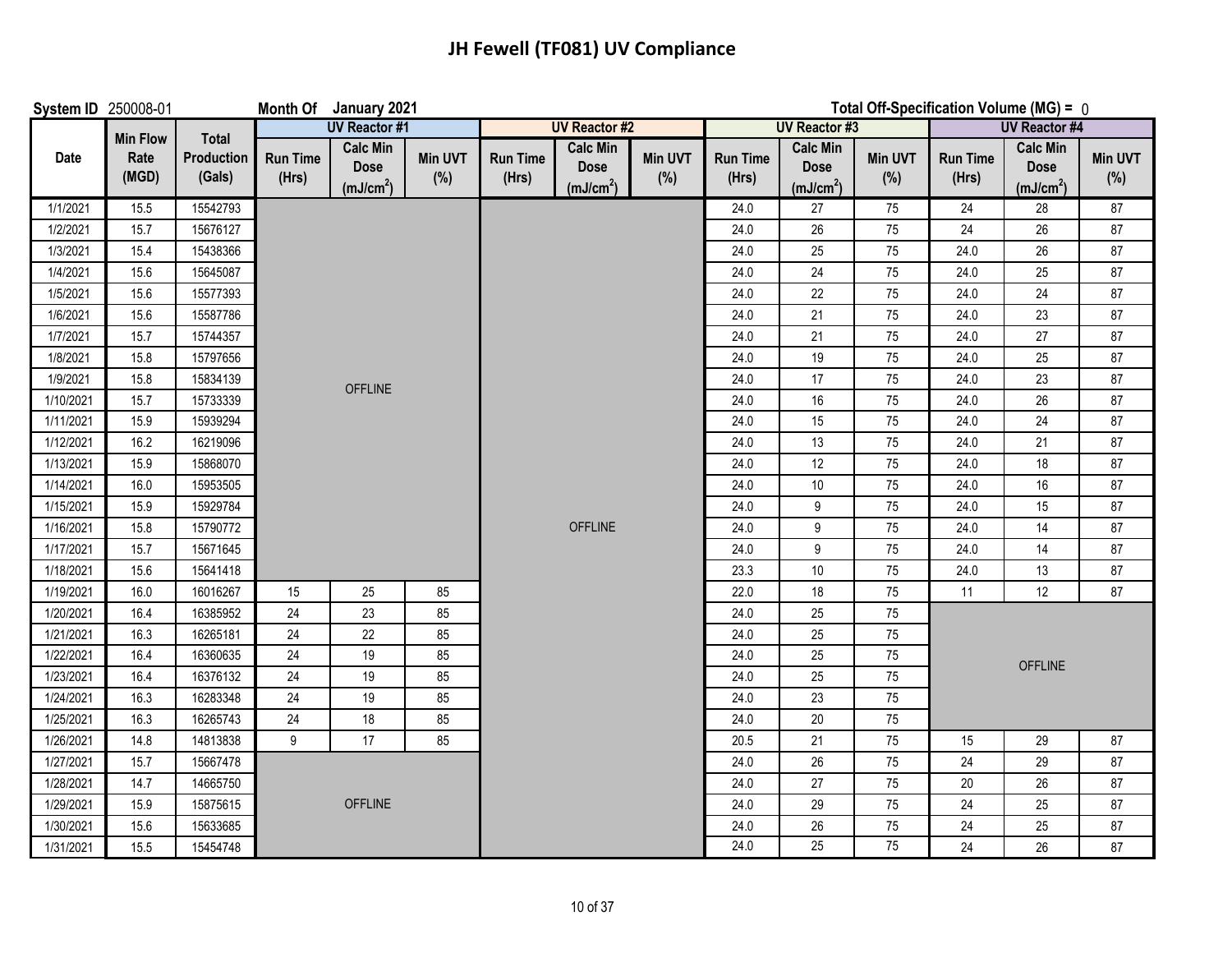### 11 of 37

**CITY OF JACKSON O. B. Curtis Conventional (TF082) Monthly Report For HS# 1 Based on Finished Water**

#### **System ID 250008-02 Month of January 2021**

1. Total number of turbidity measurements taken during the month.

2. Percentage of turbidity that were equal to or less than the turbidity limit of 0.3 NTU.

3. Number of filters that exceeded 0.5 NTU in 2 consecutive readings taken 15 min. apart after first four hours of operation.

4. Number of filters that exceeded 1.0 NTU in 2 consecutive readings taken 15 min. apart in 3 consecutive months.

5. Lowest daily disinfectant concentration entering the distribution system in mg/l.

|                                   | 6. Date and duration of each period the disinfectant fell below 0.2 mg/l for more than an hour while |  |  |  |
|-----------------------------------|------------------------------------------------------------------------------------------------------|--|--|--|
| entering the distribution system. |                                                                                                      |  |  |  |

7. Total number of disinfectant residual measured in the distribution system where total coliform samples were collected.

8. Number of instances where disinfectant was not measured in the distribution system where total coliform samples were collected.

9. Number of instances where disinfectant was measured in the distributed system but not detected. NONE

10. Date of last calibration for online monitoring equipment. 10. Date of last calibration for online monitoring equipment.

|   | 0.3 |    | 2.1 | 13 | 2.3 | 19 | 1.0 | 25 | 3.3        |
|---|-----|----|-----|----|-----|----|-----|----|------------|
| 2 | 3.3 | 8  | 2.1 | 14 | 1.2 | 20 | 2.8 | 26 | 21<br>v. I |
| 3 | 3.2 | 9  | 2.6 | 15 | 2.1 | 21 | 3.1 | 27 | 3.4        |
| 4 | 2.8 | 10 | 2.6 | 16 | 3.0 | 22 | 3.1 | 28 | 1.7        |
| 5 | 2.8 | 11 | 2.1 | 17 | 3.1 | 23 | 3.3 | 29 | 1.8        |
| 6 | 2.6 | 12 | 1.7 | 18 | 2.3 | 24 | 3.5 | 30 | 2.9        |
|   |     |    |     |    |     |    |     | 31 | 2.4        |



| $\sim$<br>ນ |  |
|-------------|--|
|             |  |



99.7%

NONE

NONE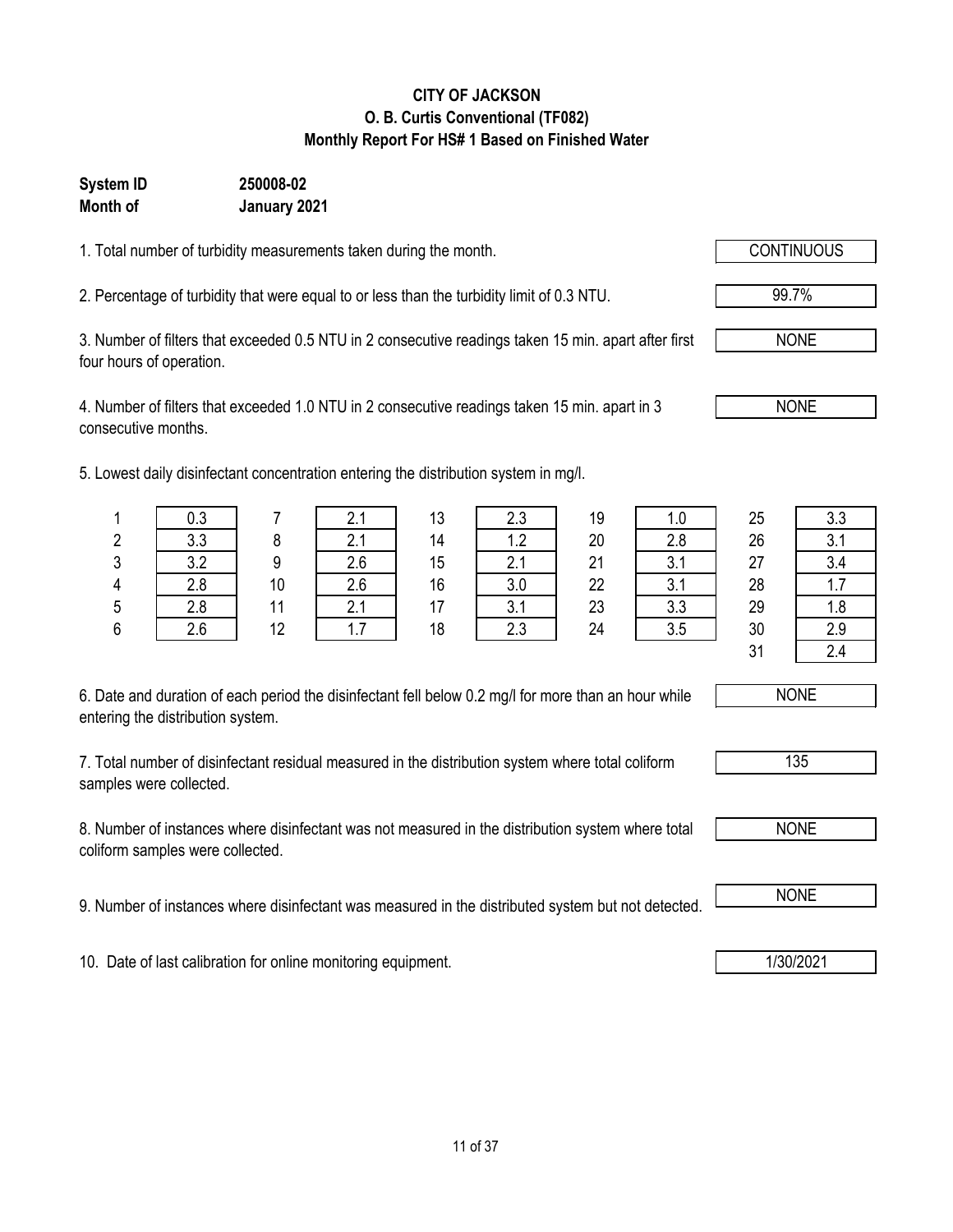#### **O. B. Curtis Conventional (TF082) City Of Jackson, MS Turbidity Compliance Report Based on Finished Water**

# **Month Of**

**System ID 250008-02**

| Jan. 2021  |            |                            | <b>TURBIDITIES (NTU)</b>             |                 |  |
|------------|------------|----------------------------|--------------------------------------|-----------------|--|
|            | <b>RAW</b> | <b>SETTLED</b>             | <b>FILTERS</b>                       | <b>FINISHED</b> |  |
| 1/1        | 30.5000    | 1.5000                     | 0.3230                               | 0.2031          |  |
| 1/2        | 34.9000    | 1.9300                     | 0.2828                               | 0.2600          |  |
| 1/3        | 25.0000    | 1.2850                     | 0.2887                               | 0.2950          |  |
| 1/4        | 22.1000    | 1.1294                     | 0.1788                               | 0.2469          |  |
| 1/5        | 23.3000    | 1.2269                     | 0.2716                               | 0.2231          |  |
| 1/6        | 22.4000    | 1.0725                     | 0.2078                               | 0.1887          |  |
| 1/7        | 22.7000    | 1.1881                     | 0.1553                               | 0.2156          |  |
| 1/8        | 24.9375    | 1.2563                     | 0.2721                               | 0.3325          |  |
| 1/9        | 20.6812    | 1.4300                     | 0.3062                               | 0.2519          |  |
| 1/10       | 19.1437    | 1.3287                     | 0.2373                               | 0.2194          |  |
| 1/11       | 25.3875    | 2.3837                     | 0.3359                               | 0.3431          |  |
| 1/12       | 22.1125    | 2.2500                     | 0.2607                               | 0.3025          |  |
| 1/13       | 27.0625    | 1.9887                     | 0.3151                               | 0.3356          |  |
| 1/14       | 33.9938    | 2.0031                     | 0.2062                               | 0.2850          |  |
| 1/15       | 33.0563    | 1.9700                     | 0.3116                               | 0.4300          |  |
| 1/16       | 28.8125    | 4.9200                     | 0.2811                               | 0.2810          |  |
| 1/17       | 25.6875    | 1.6000<br>1.6500<br>1.4800 | 0.3610                               | 0.2862          |  |
| 1/18       | 23.8000    |                            | 0.3070<br>0.3065<br>0.2663<br>0.1967 | 0.3337          |  |
| 1/19       | 22.4438    |                            |                                      | 0.2969          |  |
| 1/20       | 21.4750    | 1.5100                     |                                      | 0.3325          |  |
| 1/21       | 27.9750    | 2.0456                     |                                      | 0.2144          |  |
| 1/22       | 24.8750    | 1.7000                     | 0.3417                               | 0.3120          |  |
| 1/23       | 22.6187    | 1.7144                     | 0.2717                               | 0.1963          |  |
| 1/24       | 20.9562    | 1.6900                     | 0.3079                               | 0.1994          |  |
| 1/25       | 19.8875    | 1.8600                     | 0.2034                               | 0.2019          |  |
| 1/26       | 20.2812    | 1.5200                     | 0.2984                               | 0.2087          |  |
| 1/27       | 18.4688    | 1.8200                     | 0.2345                               | 0.2162          |  |
| 1/28       | 23.9625    | 1.9400                     | 0.1197                               | 0.2613          |  |
| 1/29       | 26.5000    | 1.5600                     | 0.1857                               | 0.2338          |  |
| 1/30       | 28.4438    | 1.7100                     | 0.2292                               | 0.2344          |  |
| 1/31       | 26.5688    | 1.9200                     | 0.3080                               | 0.2394          |  |
| <b>MIN</b> | 18.4688    | 1.0725                     | 0.1197                               | 0.1887          |  |
| <b>MAX</b> | 34.9000    | 4.9200                     | 0.3610                               | 0.4300          |  |
| <b>AVG</b> | 24.8397    | 1.7607                     | 0.2636                               | 0.2211          |  |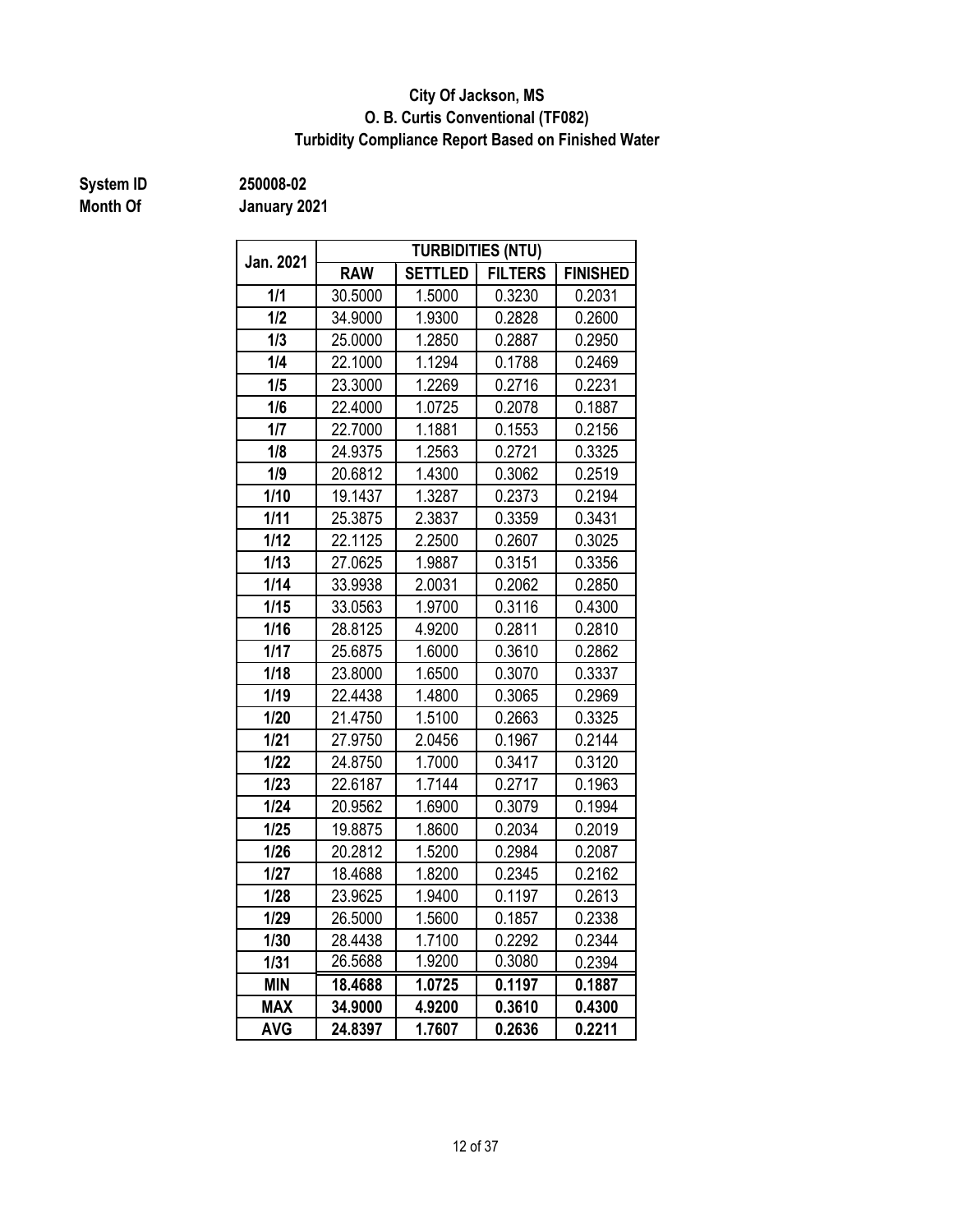#### **City Of Jackson, MS O. B. Curtis Conventional (TF082) Turbidity Compliance Based on Finished Water**

# **Month Of**

**System ID 250008-02**

| Jan. 2021  |          |         |         | <b>TIME</b> |         |         |
|------------|----------|---------|---------|-------------|---------|---------|
|            | 12:00 AM | 4:00 AM | 8:00 AM | 12:00 PM    | 4:00 PM | 8:00 PM |
| 1/1        | 0.1637   | 0.1637  | 0.1869  | 0.1600      | 0.1794  | 0.2031  |
| 1/2        | 0.2131   | 0.1975  | 0.2063  | 0.2600      | 0.2294  | 0.1906  |
| 1/3        | 0.2013   | 0.2156  | 0.2100  | 0.2900      | 0.2950  | 0.2688  |
| 1/4        | 0.2469   | 0.1663  | 0.1262  | 0.1637      | 0.1481  | 0.2050  |
| 1/5        | 0.1688   | 0.1812  | 0.2081  | 0.2231      | 0.1850  | 0.1706  |
| 1/6        | 0.1456   | 0.1737  | 0.1444  | 0.1600      | 0.1681  | 0.1887  |
| 1/7        | 0.2156   | 0.1637  | 0.1300  | 0.1250      | 0.1369  | 0.1556  |
| 1/8        | 0.1675   | 0.1812  | 0.2144  | 0.2481      | 0.3325  | 0.3275  |
| 1/9        | 0.2519   | 0.2156  | 0.2006  | 0.2131      | 0.1975  | 0.1456  |
| 1/10       | 0.1531   | 0.2006  | 0.2156  | 0.2125      | 0.2044  | 0.2194  |
| 1/11       | 0.3100   | 0.2600  | 0.3431  | 0.3060      | 0.2370  | 0.2230  |
| 1/12       | 0.2694   | 0.2637  | 0.3025  | 0.2663      | 0.2013  | 0.1788  |
| 1/13       | 0.1919   | 0.1931  | 0.2881  | 0.3131      | 0.2900  | 0.3356  |
| 1/14       | 0.2169   | 0.2313  | 0.2381  | 0.2850      | 0.2700  | 0.2350  |
| 1/15       | 0.2194   | 0.2400  | 0.2480  | 0.4300      | 0.2350  | 0.2094  |
| 1/16       | 0.2100   | 0.2810  | 0.2800  | 0.1937      | 0.1806  | 0.2006  |
| 1/17       | 0.2313   | 0.2644  | 0.2862  | 0.2306      | 0.2000  | 0.2825  |
| 1/18       | 0.3337   | 0.2910  | 0.2800  | 0.1875      | 0.1706  | 0.1831  |
| 1/19       | 0.2463   | 0.2969  | 0.2900  | 0.2800      |         | 0.1719  |
| 1/20       | 0.1756   | 0.2025  | 0.2231  | 0.2537      | 0.2500  | 0.3325  |
| 1/21       | 0.2144   | 0.1600  | 0.1469  | 0.1825      | 0.1825  | 0.1587  |
| 1/22       | 0.2306   | 0.2310  | 0.3120  | 0.2912      | 0.2075  | 0.1844  |
| 1/23       | 0.1806   | 0.1775  | 0.1794  | 0.1863      | 0.1894  | 0.1963  |
| 1/24       | 0.1975   | 0.1987  | 0.1987  | 0.1975      | 0.1975  | 0.1994  |
| 1/25       | 0.2000   | 0.1994  | 0.2013  | 0.1994      | 0.2013  | 0.2019  |
| 1/26       | 0.2044   | 0.2050  | 0.2044  | 0.2031      | 0.2044  | 0.2087  |
| 1/27       | 0.2106   | 0.2138  | 0.2144  | 0.2131      | 0.2144  | 0.2162  |
| 1/28       | 0.2613   | 0.2531  | 0.2450  | 0.2356      | 0.2300  | 0.2325  |
| 1/29       | 0.2338   | 0.2319  | 0.2300  | 0.2294      | 0.2313  | 0.2319  |
| 1/30       | 0.2331   | 0.2331  | 0.2344  | 0.2319      | 0.2319  | 0.2331  |
| 1/31       | 0.2344   | 0.2356  | 0.2362  | 0.2375      | 0.2381  | 0.2394  |
| <b>MIN</b> | 0.1456   | 0.1600  | 0.1262  | 0.1250      | 0.1369  | 0.1456  |
| <b>MAX</b> | 0.3337   | 0.2969  | 0.3431  | 0.4300      | 0.3325  | 0.3356  |
| <b>AVG</b> | 0.2172   | 0.2168  | 0.2266  | 0.2325      | 0.2161  | 0.2171  |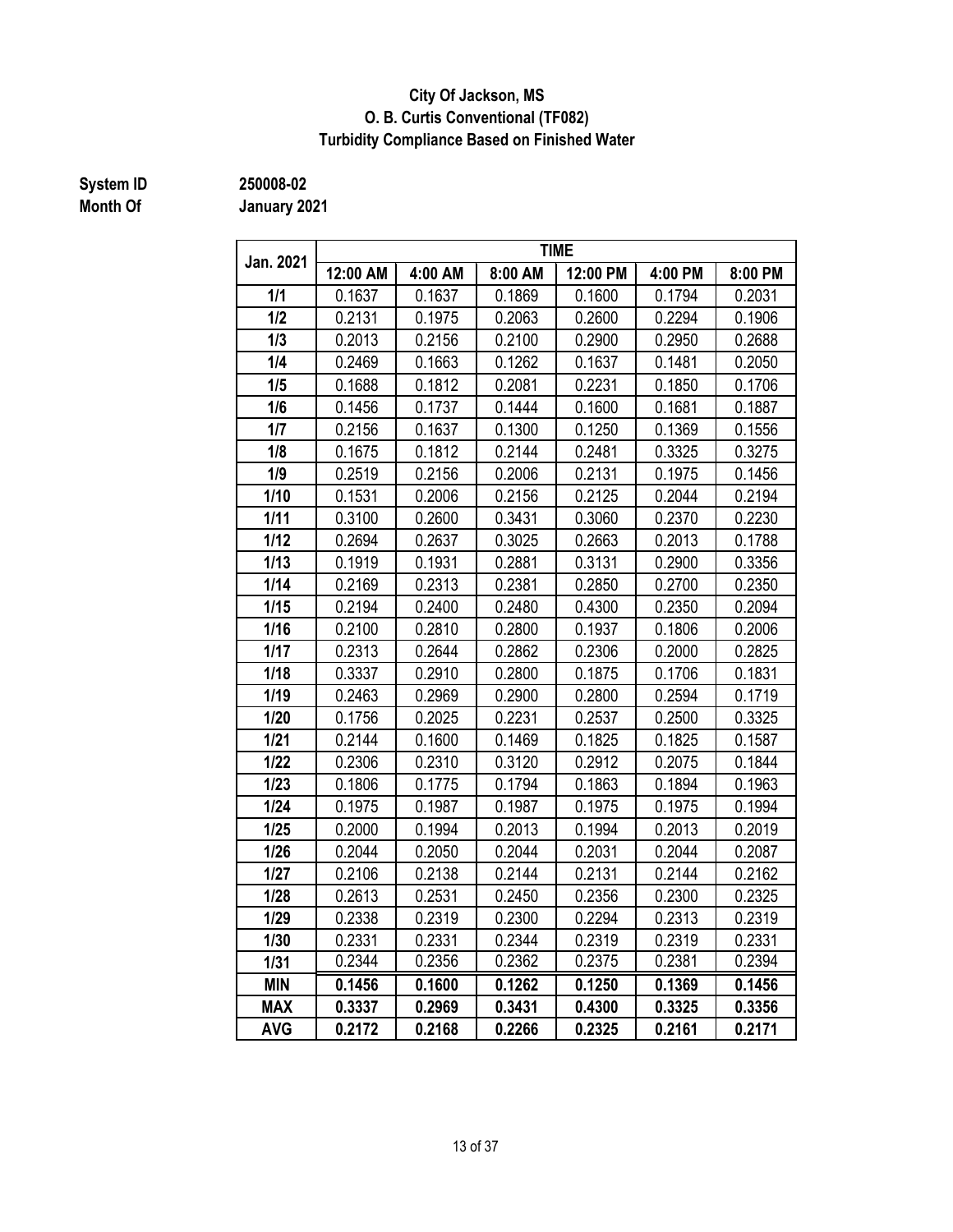#### **Disinfectant Compliance City Of Jackson, MS O. B. Curtis Conventional (TF082)**

# **System ID** 250008-02<br> **Month Of** January 20

**Month Of January 2021**

| Jan. 2021  |          |         |         | <b>TIME</b> |         |         |
|------------|----------|---------|---------|-------------|---------|---------|
|            | 12:00 AM | 4:00 AM | 8:00 AM | 12:00 PM    | 4:00 PM | 8:00 PM |
| 1/1        | 0.3      | 1.0     | 2.0     | 3.3         | 2.6     | 3.2     |
| 1/2        | 3.4      | 3.3     | 3.9     | 4.1         | 3.8     | 3.7     |
| 1/3        | 3.7      | 3.6     | 3.3     | 4.0         | 3.2     | 3.2     |
| 1/4        | 3.4      | 2.8     | 3.7     | 3.8         | 3.1     | 3.6     |
| 1/5        | 4.1      | 2.8     | 3.3     | 3.2         | 3.3     | 3.1     |
| 1/6        | 3.2      | 2.6     | 3.2     | 2.6         | 2.8     | 2.6     |
| 1/7        | 2.6      | 3.6     | 2.1     | 2.1         | 2.7     | 2.6     |
| 1/8        | 3.7      | 2.1     | 2.2     | 2.2         | 2.4     | 3.9     |
| 1/9        | 3.8      | 3.5     | 2.8     | 2.6         | 2.9     | 3.2     |
| 1/10       | 3.5      | 3.3     | 2.8     | 2.8         | 2.6     | 2.9     |
| 1/11       | 3.2      | 3.2     | 3.3     | 2.9         | 2.5     | 2.1     |
| 1/12       | 1.7      | 2.5     | 2.4     | 3.0         | 3.4     | 4.0     |
| 1/13       | 3.6      | 3.5     | 2.3     | 2.9         | 2.9     | 3.7     |
| 1/14       | 3.0      | 2.5     | 1.3     | 1.8         | 1.2     | 1.4     |
| 1/15       | 2.1      | 2.4     | 4.1     | 3.4         | 3.1     | 3.5     |
| 1/16       | 3.3      | 3.0     | 4.0     | 3.6         | 3.3     | 3.5     |
| 1/17       | 3.3      | 3.1     | 3.2     | 3.3         | 3.1     | 3.7     |
| 1/18       | 4.3      | 4.0     | 2.5     | 2.5         | 2.3     | 3.6     |
| 1/19       | 2.9      | 1.9     | 1.0     | 1.4         | 1.9     | 3.4     |
| 1/20       | 3.0      | 3.7     | 2.8     | 3.0         | 3.0     | 3.6     |
| $1/21$     | 3.4      | 3.8     | 3.1     | 3.7         | 3.4     | 3.9     |
| 1/22       | 3.9      | 4.1     | 3.4     | 3.5         | 3.2     | 3.1     |
| 1/23       | 3.3      | 3.5     | 3.5     | 3.6         | 3.8     | 4.1     |
| 1/24       | 3.9      | 4.1     | 3.5     | 3.6         | 3.5     | 4.0     |
| 1/25       | 4.0      | 4.2     | 3.6     | 3.9         | 3.8     | 3.3     |
| 1/26       | 4.2      | 4.3     | 3.9     | 3.9         | 3.1     | 3.4     |
| 1/27       | 4.0      | 3.9     | 3.6     | 3.9         | 4.0     | 3.4     |
| 1/28       | 3.9      | 3.7     | 3.9     | 3.3         | 2.3     | 1.7     |
| 1/29       | 1.8      | 3.6     | 3.6     | 3.1         | 3.0     | 3.0     |
| 1/30       | 3.1      | 3.2     | 3.3     | 3.1         | 2.9     | 3.1     |
| 1/31       | 3.3      | 3.5     | 3.3     | 3.2         | 2.4     | 3.4     |
| <b>MIN</b> | 0.3      | 1.0     | 1.0     | 1.4         | 1.2     | 1.4     |
| <b>MAX</b> | 4.3      | 4.3     | 4.1     | 4.1         | 4.0     | 4.1     |
| <b>AVG</b> | 3.3      | 3.2     | 3.1     | 3.1         | 2.9     | 3.3     |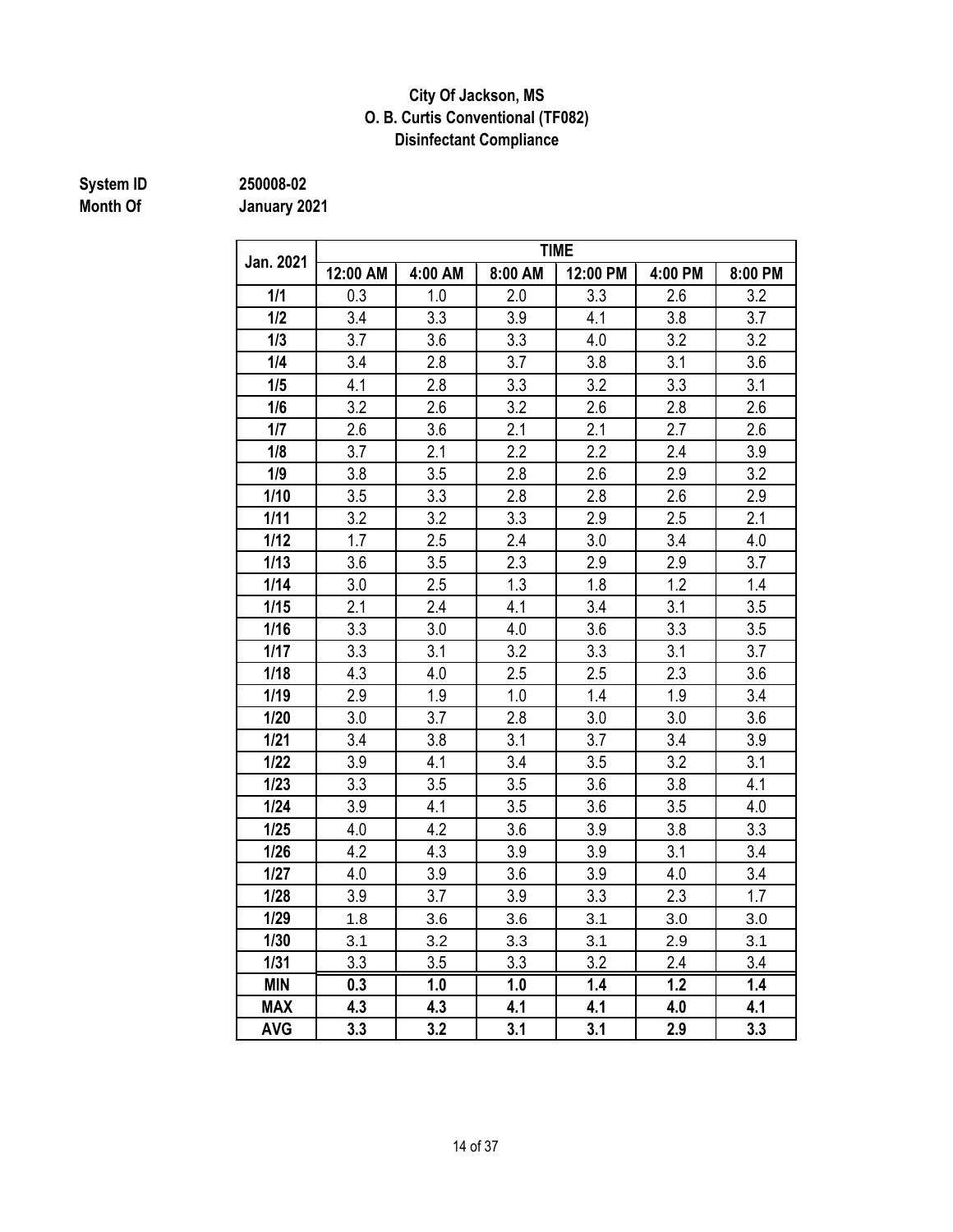|             |             | <b>FILTERS (NTU)</b> |            |        |        |            |            |  |  |  |  |  |  |
|-------------|-------------|----------------------|------------|--------|--------|------------|------------|--|--|--|--|--|--|
| <b>Date</b> | <b>Hour</b> | #1                   | #2         | #3     | #4     | #5         | #6         |  |  |  |  |  |  |
|             | 12:00 AM    | 0.2200               | <b>OFF</b> | 0.0983 | 0.1031 | <b>OFF</b> | <b>OFF</b> |  |  |  |  |  |  |
|             | 4:00 AM     | 0.2450               | <b>OFF</b> | 0.0938 | 0.0985 | <b>OFF</b> | <b>OFF</b> |  |  |  |  |  |  |
|             | 8:00 AM     | 0.2045               | <b>OFF</b> | 0.0973 | 0.1002 | <b>OFF</b> | <b>OFF</b> |  |  |  |  |  |  |
| 01/01/21    | 12:00 PM    | 0.3230               | <b>OFF</b> | 0.0945 | 0.0967 | <b>OFF</b> | <b>OFF</b> |  |  |  |  |  |  |
|             | 4:00 PM     | 0.3181               | <b>OFF</b> | 0.1093 | 0.1015 | <b>OFF</b> | <b>OFF</b> |  |  |  |  |  |  |
|             | 8:00 PM     | F/W                  | <b>OFF</b> | 0.1066 | 0.0939 | <b>OFF</b> | <b>OFF</b> |  |  |  |  |  |  |
|             | <b>AVG</b>  | 0.2621               | <b>OFF</b> | 0.1000 | 0.0990 | <b>OFF</b> | <b>OFF</b> |  |  |  |  |  |  |
|             | 12:00 AM    | F/W                  | <b>OFF</b> | 0.1599 | 0.1201 | <b>OFF</b> | <b>OFF</b> |  |  |  |  |  |  |
|             | 4:00 AM     | F/W                  | <b>OFF</b> | 0.2828 | 0.2208 | <b>OFF</b> | <b>OFF</b> |  |  |  |  |  |  |
|             | 8:00 AM     | 0.0667               | <b>OFF</b> | 0.1522 | 0.1327 | <b>OFF</b> | <b>OFF</b> |  |  |  |  |  |  |
| 01/02/21    | 12:00 PM    | 0.0903               | <b>OFF</b> | 0.1694 | 0.1400 | <b>OFF</b> | <b>OFF</b> |  |  |  |  |  |  |
|             | 4:00 PM     | 0.1217               | <b>OFF</b> | 0.1912 | 0.1528 | <b>OFF</b> | <b>OFF</b> |  |  |  |  |  |  |
|             | 8:00 PM     | 0.2172               | <b>OFF</b> | 0.2122 | 0.1707 | <b>OFF</b> | <b>OFF</b> |  |  |  |  |  |  |
|             | <b>AVG</b>  | 0.1240               | <b>OFF</b> | 0.1946 | 0.1562 | <b>OFF</b> | <b>OFF</b> |  |  |  |  |  |  |
|             | 12:00 AM    | 0.1217               | <b>OFF</b> | 0.2451 | 0.1984 | <b>OFF</b> | <b>OFF</b> |  |  |  |  |  |  |
|             | 4:00 AM     | 0.2172               | <b>OFF</b> | 0.2523 | 0.2887 | <b>OFF</b> | <b>OFF</b> |  |  |  |  |  |  |
|             | 8:00 AM     | 0.1432               | <b>OFF</b> | 0.0728 | 0.1862 | <b>OFF</b> | <b>OFF</b> |  |  |  |  |  |  |
| 01/03/21    | 12:00 PM    | 0.2572               | <b>OFF</b> | 0.0698 | 0.2478 | <b>OFF</b> | <b>OFF</b> |  |  |  |  |  |  |
|             | 4:00 PM     | 0.1887               | <b>OFF</b> | 0.0701 | 0.0846 | <b>OFF</b> | <b>OFF</b> |  |  |  |  |  |  |
|             | 8:00 PM     | 0.0181               | <b>OFF</b> | 0.0699 | 0.0774 | <b>OFF</b> | <b>OFF</b> |  |  |  |  |  |  |
|             | <b>AVG</b>  | 0.1577               | <b>OFF</b> | 0.1300 | 0.1805 | <b>OFF</b> | <b>OFF</b> |  |  |  |  |  |  |
|             | 12:00 AM    | 0.0255               | <b>OFF</b> | 0.0696 | 0.0773 | <b>OFF</b> | <b>OFF</b> |  |  |  |  |  |  |
|             | 4:00 AM     | 0.0427               | <b>OFF</b> | 0.0692 | 0.0769 | <b>OFF</b> | <b>OFF</b> |  |  |  |  |  |  |
|             | 8:00 AM     | 0.0630               | <b>OFF</b> | 0.0691 | 0.0767 | <b>OFF</b> | <b>OFF</b> |  |  |  |  |  |  |
| 01/04/21    | 12:00 PM    | 0.0839               | OFF        | 0.0701 | 0.0772 | <b>OFF</b> | <b>OFF</b> |  |  |  |  |  |  |
|             | 4:00 PM     | 0.1260               | <b>OFF</b> | 0.0703 | 0.0764 | <b>OFF</b> | <b>OFF</b> |  |  |  |  |  |  |
|             | 8:00 PM     | 0.1788               | <b>OFF</b> | 0.0734 | 0.0768 | <b>OFF</b> | <b>OFF</b> |  |  |  |  |  |  |
|             | <b>AVG</b>  | 0.0867               | <b>OFF</b> | 0.0703 | 0.0769 | <b>OFF</b> | <b>OFF</b> |  |  |  |  |  |  |
|             | 12:00 AM    | 0.2243               | <b>OFF</b> | 0.0778 | 0.0774 | <b>OFF</b> | <b>OFF</b> |  |  |  |  |  |  |
|             | 4:00 AM     | 0.2716               | <b>OFF</b> | 0.1571 | 0.0989 | <b>OFF</b> | <b>OFF</b> |  |  |  |  |  |  |
|             | 8:00 AM     | 0.0202               | <b>OFF</b> | 0.0977 | 0.0887 | <b>OFF</b> | <b>OFF</b> |  |  |  |  |  |  |
| 01/05/21    | 12:00 PM    | 0.0341               | <b>OFF</b> | 0.0769 | 0.1040 | <b>OFF</b> | <b>OFF</b> |  |  |  |  |  |  |
|             | 4:00 PM     | 0.0550               | <b>OFF</b> | 0.0758 | 0.1707 | <b>OFF</b> | <b>OFF</b> |  |  |  |  |  |  |
|             | 8:00 PM     | 0.0605               | <b>OFF</b> | 0.0733 | 0.0800 | <b>OFF</b> | <b>OFF</b> |  |  |  |  |  |  |
|             | <b>AVG</b>  | 0.1110               | <b>OFF</b> | 0.0931 | 0.1033 | <b>OFF</b> | <b>OFF</b> |  |  |  |  |  |  |
|             | 12:00 AM    | 0.0825               | <b>OFF</b> | 0.0723 | 0.0792 | <b>OFF</b> | <b>OFF</b> |  |  |  |  |  |  |
|             | 4:00 AM     | 0.1173               | <b>OFF</b> | 0.0710 | 0.0778 | <b>OFF</b> | <b>OFF</b> |  |  |  |  |  |  |
|             | 8:00 AM     | 0.1363               | <b>OFF</b> | 0.0709 | 0.0777 | <b>OFF</b> | <b>OFF</b> |  |  |  |  |  |  |
| 01/06/21    | 12:00 PM    | 0.1609               | <b>OFF</b> | 0.0707 | 0.0775 | <b>OFF</b> | <b>OFF</b> |  |  |  |  |  |  |
|             | 4:00 PM     | 0.2078               | OFF        | 0.0715 | 0.0779 | <b>OFF</b> | OFF        |  |  |  |  |  |  |
|             | 8:00 PM     | 0.1626               | OFF        | 0.0820 | 0.0794 | OFF        | OFF        |  |  |  |  |  |  |
|             | <b>AVG</b>  | 0.1446               | <b>OFF</b> | 0.0731 | 0.0782 | <b>OFF</b> | <b>OFF</b> |  |  |  |  |  |  |
|             | 12:00 AM    | 0.0193               | <b>OFF</b> | 0.0801 | 0.0798 | <b>OFF</b> | <b>OFF</b> |  |  |  |  |  |  |
|             | 4:00 AM     | 0.0244               | <b>OFF</b> | 0.0882 | 0.0831 | <b>OFF</b> | <b>OFF</b> |  |  |  |  |  |  |
|             | 8:00 AM     | 0.0287               | <b>OFF</b> | 0.0962 | 0.0875 | <b>OFF</b> | <b>OFF</b> |  |  |  |  |  |  |
| 01/07/21    | 12:00 PM    | 0.0332               | <b>OFF</b> | 0.1092 | 0.0953 | <b>OFF</b> | <b>OFF</b> |  |  |  |  |  |  |
|             | 4:00 PM     | 0.0402               | OFF        | 0.1312 | 0.1103 | OFF        | <b>OFF</b> |  |  |  |  |  |  |
|             | 8:00 PM     | 0.0560               | OFF        | 0.1553 | 0.1303 | OFF        | <b>OFF</b> |  |  |  |  |  |  |
|             | <b>AVG</b>  | 0.0336               | <b>OFF</b> | 0.1100 | 0.0977 | OFF        | <b>OFF</b> |  |  |  |  |  |  |
|             | 12:00 AM    | 0.0751               | <b>OFF</b> | 0.1794 | 0.1533 | OFF        | <b>OFF</b> |  |  |  |  |  |  |
|             | 4:00 AM     | 0.0873               | <b>OFF</b> | 0.2313 | 0.1974 | <b>OFF</b> | <b>OFF</b> |  |  |  |  |  |  |
|             | 8:00 AM     | 0.1034               | <b>OFF</b> | 0.2581 | 0.2293 | <b>OFF</b> | <b>OFF</b> |  |  |  |  |  |  |
| 01/08/21    | 12:00 PM    | 0.1329               | <b>OFF</b> | 0.1944 | 0.2323 | <b>OFF</b> | <b>OFF</b> |  |  |  |  |  |  |
|             | 4:00 PM     | 0.1726               | <b>OFF</b> | 0.0777 | 0.2721 | <b>OFF</b> | <b>OFF</b> |  |  |  |  |  |  |
|             | 8:00 PM     | 0.2273               | OFF        | 0.0819 | 0.0840 | <b>OFF</b> | OFF        |  |  |  |  |  |  |
|             | <b>AVG</b>  | 0.1331               | <b>OFF</b> | 0.1705 | 0.1947 | OFF        | <b>OFF</b> |  |  |  |  |  |  |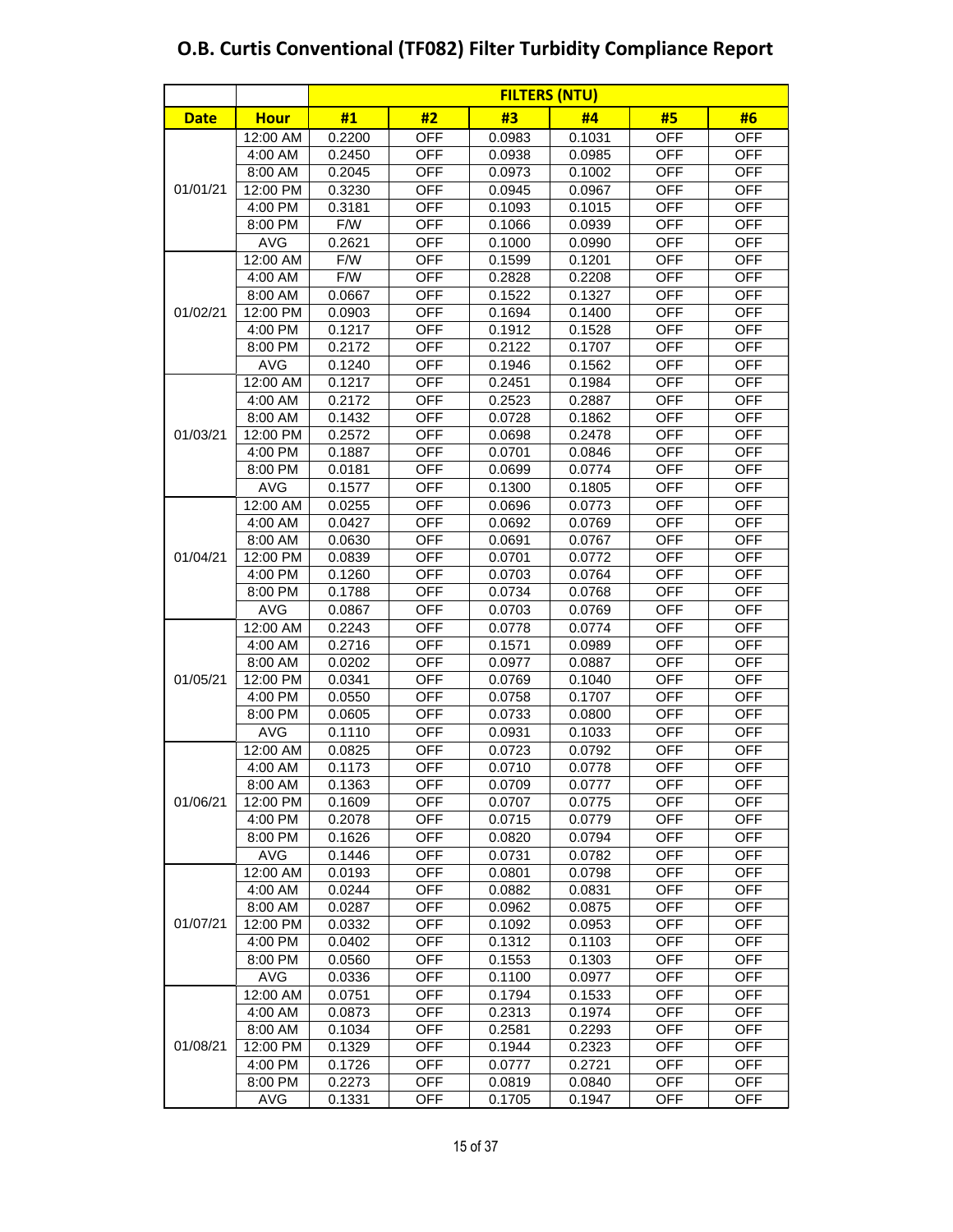|             |                    | <b>FILTERS (NTU)</b> |                   |                  |                  |                          |                          |  |  |  |  |  |  |
|-------------|--------------------|----------------------|-------------------|------------------|------------------|--------------------------|--------------------------|--|--|--|--|--|--|
| <b>Date</b> | <b>Hour</b>        | #1                   | #2                | #3               | #4               | #5                       | #6                       |  |  |  |  |  |  |
|             | 12:00 AM           | 0.2655               | <b>OFF</b>        | 0.0841           | 0.0825           | <b>OFF</b>               | <b>OFF</b>               |  |  |  |  |  |  |
|             | 4:00 AM            | 0.3062               | OFF               | 0.0927           | 0.0825           | <b>OFF</b>               | <b>OFF</b>               |  |  |  |  |  |  |
|             | 8:00 AM            | 0.1774               | <b>OFF</b>        | 0.1159           | 0.0947           | <b>OFF</b>               | <b>OFF</b>               |  |  |  |  |  |  |
| 01/09/21    | 12:00 PM           | 0.0280               | <b>OFF</b>        | 0.1090           | 0.0913           | <b>OFF</b>               | <b>OFF</b>               |  |  |  |  |  |  |
|             | 4:00 PM            | 0.0451               | <b>OFF</b>        | 0.1309           | 0.1018           | <b>OFF</b>               | <b>OFF</b>               |  |  |  |  |  |  |
|             | 8:00 PM            | 0.0460               | <b>OFF</b>        | 0.1390           | 0.1014           | <b>OFF</b>               | <b>OFF</b>               |  |  |  |  |  |  |
|             | <b>AVG</b>         | 0.1447               | <b>OFF</b>        | 0.1120           | 0.0923           | <b>OFF</b>               | <b>OFF</b>               |  |  |  |  |  |  |
|             | 12:00 AM           | 0.0494               | <b>OFF</b>        | 0.1970           | 0.1551           | <b>OFF</b>               | <b>OFF</b>               |  |  |  |  |  |  |
|             | 4:00 AM            | 0.0526               | <b>OFF</b>        | B/W              | 0.2215           | <b>OFF</b>               | <b>OFF</b>               |  |  |  |  |  |  |
|             | 8:00 AM            | 0.0809               | <b>OFF</b>        | 0.0802           | 0.1879           | <b>OFF</b>               | <b>OFF</b>               |  |  |  |  |  |  |
| 01/10/21    | 12:00 PM           | 0.1076               | <b>OFF</b>        | 0.0846           | 0.2169           | <b>OFF</b>               | <b>OFF</b>               |  |  |  |  |  |  |
|             | 4:00 PM            | 0.1619               | <b>OFF</b>        | 0.0877           | 0.2373           | <b>OFF</b>               | <b>OFF</b>               |  |  |  |  |  |  |
|             | 8:00 PM            | 0.1966               | <b>OFF</b>        | 0.0760           | 0.1804           | <b>OFF</b>               | <b>OFF</b>               |  |  |  |  |  |  |
|             | <b>AVG</b>         | 0.1082               | <b>OFF</b>        | 0.1051           | 0.1999           | <b>OFF</b>               | <b>OFF</b>               |  |  |  |  |  |  |
|             | 12:00 AM           | 0.2140               | <b>OFF</b>        | 0.0756           | 0.1937           | <b>OFF</b>               | <b>OFF</b>               |  |  |  |  |  |  |
|             | 4:00 AM            | 0.2086               | OFF               | 0.0773           | 0.2377           | <b>OFF</b>               | <b>OFF</b>               |  |  |  |  |  |  |
|             | 8:00 AM            | 0.0289               | <b>OFF</b>        | 0.0929           | 0.3325           | <b>OFF</b>               | <b>OFF</b>               |  |  |  |  |  |  |
| 01/11/21    | 12:00 PM           | 0.0914               | <b>OFF</b>        | 0.1321           | 0.3359           | <b>OFF</b>               | <b>OFF</b>               |  |  |  |  |  |  |
|             | 4:00 PM            | 0.1661               | <b>OFF</b>        | 0.2851           | B/W              | <b>OFF</b>               | <b>OFF</b>               |  |  |  |  |  |  |
|             | 8:00 PM            | 0.1827               | <b>OFF</b>        | 0.2092           | 0.1064           | <b>OFF</b>               | <b>OFF</b>               |  |  |  |  |  |  |
|             | <b>AVG</b>         | 0.1486               | <b>OFF</b>        | 0.1454           | 0.2412           | <b>OFF</b>               | <b>OFF</b>               |  |  |  |  |  |  |
|             | 12:00 AM           | 0.2103               | <b>OFF</b>        | 0.2300           | 0.1028           | <b>OFF</b>               | <b>OFF</b>               |  |  |  |  |  |  |
|             | 4:00 AM            | 0.2528               | OFF               | 0.2607           | 0.1071           | <b>OFF</b>               | <b>OFF</b>               |  |  |  |  |  |  |
|             | 8:00 AM            | 0.0497               | OFF               | 0.2572           | 0.1073           | <b>OFF</b>               | <b>OFF</b>               |  |  |  |  |  |  |
| 01/12/21    | 12:00 PM           | 0.0833               | <b>OFF</b>        | 0.0973           | 0.1107           | <b>OFF</b>               | <b>OFF</b>               |  |  |  |  |  |  |
|             | 4:00 PM            | 0.1199               | <b>OFF</b>        | 0.0925           | 0.1171           | <b>OFF</b>               | <b>OFF</b>               |  |  |  |  |  |  |
|             | 8:00 PM            | 0.1501               | <b>OFF</b>        | 0.0912           | 0.1225           | <b>OFF</b>               | <b>OFF</b>               |  |  |  |  |  |  |
|             | <b>AVG</b>         | 0.1444               | <b>OFF</b>        | 0.1715           | 0.1113           | <b>OFF</b>               | <b>OFF</b>               |  |  |  |  |  |  |
|             | 12:00 AM           | 0.2085               | <b>OFF</b>        | 0.0926           | 0.1420           | <b>OFF</b>               | <b>OFF</b>               |  |  |  |  |  |  |
|             | 4:00 AM            | 0.2684               | OFF               | 0.0955           | 0.1698           | <b>OFF</b>               | <b>OFF</b>               |  |  |  |  |  |  |
|             | 8:00 AM            | 0.3151               | <b>OFF</b>        | 0.0991           | 0.1967           | <b>OFF</b>               | <b>OFF</b>               |  |  |  |  |  |  |
| 01/13/21    | 12:00 PM           | B/W                  | <b>OFF</b>        | 0.1037           | 0.2118           | <b>OFF</b>               | <b>OFF</b>               |  |  |  |  |  |  |
|             | 4:00 PM            | 0.0525               | <b>OFF</b>        | 0.1242           | 0.2213           | <b>OFF</b>               | <b>OFF</b>               |  |  |  |  |  |  |
|             | 8:00 PM            | 0.0889               | <b>OFF</b>        | 0.1276           | 0.1068           | <b>OFF</b>               | <b>OFF</b>               |  |  |  |  |  |  |
|             | <b>AVG</b>         | 0.1867               | <b>OFF</b>        | 0.1071           | 0.1747           | <b>OFF</b>               | <b>OFF</b>               |  |  |  |  |  |  |
|             | 12:00 AM           | 0.1854               | <b>OFF</b>        | 0.1543           | 0.1003           | <b>OFF</b>               | <b>OFF</b>               |  |  |  |  |  |  |
|             | 4:00 AM<br>8:00 AM | 0.2062<br>0.1980     | OFF<br><b>OFF</b> | 0.0931<br>0.0884 | 0.0987<br>0.0980 | <b>OFF</b><br><b>OFF</b> | <b>OFF</b><br><b>OFF</b> |  |  |  |  |  |  |
| 01/14/21    | 12:00 PM           | B/W                  | <b>OFF</b>        |                  |                  | <b>OFF</b>               | <b>OFF</b>               |  |  |  |  |  |  |
|             | 4:00 PM            | 0.0863               | OFF               | 0.0895<br>0.0930 | 0.1055<br>0.1232 | OFF                      | <b>OFF</b>               |  |  |  |  |  |  |
|             | 8:00 PM            | 0.1720               | OFF               | 0.1039           | 0.1560           | <b>OFF</b>               | <b>OFF</b>               |  |  |  |  |  |  |
|             | AVG                | 0.1696               | <b>OFF</b>        | 0.1037           | 0.1136           | <b>OFF</b>               | <b>OFF</b>               |  |  |  |  |  |  |
|             | 12:00 AM           | 0.2571               | <b>OFF</b>        | 0.1170           | 0.1979           | <b>OFF</b>               | OFF                      |  |  |  |  |  |  |
|             | 4:00 AM            | 0.3116               | <b>OFF</b>        | 0.2644           | 0.1866           | <b>OFF</b>               | <b>OFF</b>               |  |  |  |  |  |  |
|             | 8:00 AM            | 0.0572               | <b>OFF</b>        | 0.1462           | 0.0995           | <b>OFF</b>               | OFF                      |  |  |  |  |  |  |
| 01/15/21    | 12:00 PM           | 0.0945               | <b>OFF</b>        | 0.1763           | 0.0997           | <b>OFF</b>               | <b>OFF</b>               |  |  |  |  |  |  |
|             | 4:00 PM            | 0.1314               | <b>OFF</b>        | 0.2004           | 0.1001           | <b>OFF</b>               | <b>OFF</b>               |  |  |  |  |  |  |
|             | 8:00 PM            | 0.3080               | OFF               | 0.3062           | 0.1235           | <b>OFF</b>               | OFF                      |  |  |  |  |  |  |
|             | <b>AVG</b>         | 0.1933               | <b>OFF</b>        | 0.2017           | 0.1345           | <b>OFF</b>               | <b>OFF</b>               |  |  |  |  |  |  |
|             | 12:00 AM           | 0.2490               | <b>OFF</b>        | 0.2811           | 0.2142           | <b>OFF</b>               | <b>OFF</b>               |  |  |  |  |  |  |
|             | 4:00 AM            | 0.0623               | OFF               | 0.0996           | 0.1210           | OFF                      | OFF                      |  |  |  |  |  |  |
|             | 8:00 AM            | 0.0872               | OFF               | 0.0935           | 0.1203           | OFF                      | OFF                      |  |  |  |  |  |  |
| 01/16/21    | 12:00 PM           | 0.1173               | OFF               | 0.0943           | 0.1365           | <b>OFF</b>               | <b>OFF</b>               |  |  |  |  |  |  |
|             | 4:00 PM            | 0.1561               | <b>OFF</b>        | 0.0989           | 0.1637           | <b>OFF</b>               | <b>OFF</b>               |  |  |  |  |  |  |
|             | 8:00 PM            | 0.2073               | OFF               | 0.1009           | 0.2013           | <b>OFF</b>               | <b>OFF</b>               |  |  |  |  |  |  |
|             | AVG                | 0.1465               | <b>OFF</b>        | 0.1281           | 0.1595           | <b>OFF</b>               | <b>OFF</b>               |  |  |  |  |  |  |
|             |                    |                      |                   |                  |                  |                          |                          |  |  |  |  |  |  |
|             |                    |                      |                   |                  |                  |                          |                          |  |  |  |  |  |  |
|             |                    |                      |                   |                  |                  |                          |                          |  |  |  |  |  |  |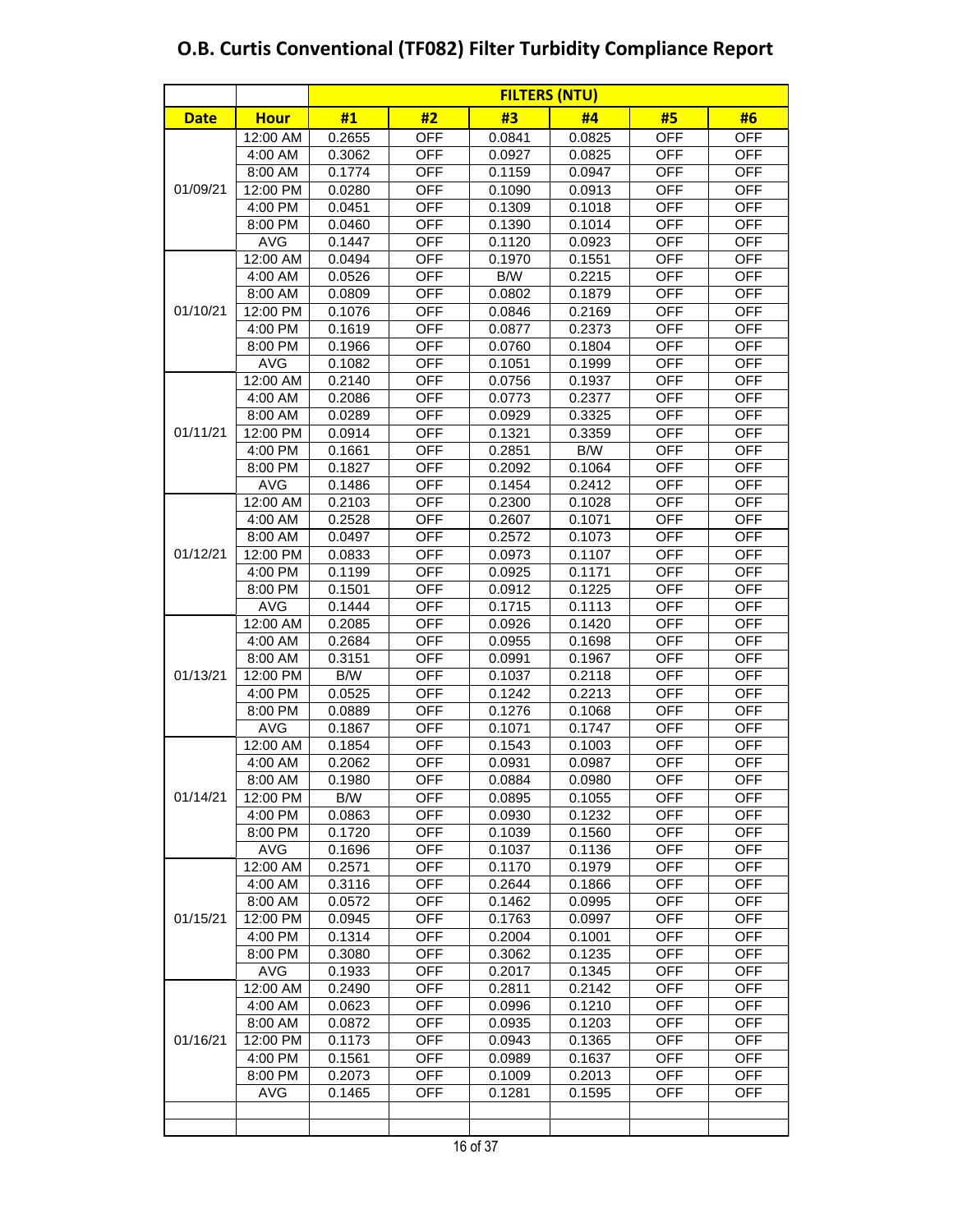|             |                    |                  | <b>FILTERS (NTU)</b> |                  |                  |                          |                          |  |  |  |  |  |  |  |
|-------------|--------------------|------------------|----------------------|------------------|------------------|--------------------------|--------------------------|--|--|--|--|--|--|--|
| <b>Date</b> | <b>Hour</b>        | #1               | #2                   | #3               | #4               | #5                       | #6                       |  |  |  |  |  |  |  |
|             | 12:00 AM           | 0.2636           | <b>OFF</b>           | 0.0989           | 0.2322           | <b>OFF</b>               | <b>OFF</b>               |  |  |  |  |  |  |  |
|             | 4:00 AM            | 0.1292           | OFF                  | 0.1379           | 0.3022           | <b>OFF</b>               | <b>OFF</b>               |  |  |  |  |  |  |  |
|             | 8:00 AM            | 0.0367           | <b>OFF</b>           | 0.1075           | 0.2332           | <b>OFF</b>               | <b>OFF</b>               |  |  |  |  |  |  |  |
| 01/17/21    | 12:00 PM           | 0.0413           | <b>OFF</b>           | 0.1086           | 0.0988           | <b>OFF</b>               | <b>OFF</b>               |  |  |  |  |  |  |  |
|             | 4:00 PM            | 0.3182           | <b>OFF</b>           | 0.2809           | 0.0980           | <b>OFF</b>               | <b>OFF</b>               |  |  |  |  |  |  |  |
|             | 8:00 PM            | <b>BW</b>        | <b>OFF</b>           | 0.3610           | 0.0974           | <b>OFF</b>               | <b>OFF</b>               |  |  |  |  |  |  |  |
|             | <b>AVG</b>         | 0.1578           | <b>OFF</b>           | 0.1825           | 0.1770           | <b>OFF</b>               | <b>OFF</b>               |  |  |  |  |  |  |  |
|             | 12:00 AM           | 0.2567           | <b>OFF</b>           | 0.3070           | 0.1130           | <b>OFF</b>               | <b>OFF</b>               |  |  |  |  |  |  |  |
|             | 4:00 AM            | 0.0348           | <b>OFF</b>           | 0.0938           | 0.1106           | <b>OFF</b>               | <b>OFF</b>               |  |  |  |  |  |  |  |
|             | 8:00 AM            | 0.0613           | OFF                  | 0.0900           | 0.1210           | <b>OFF</b>               | OFF                      |  |  |  |  |  |  |  |
| 01/18/21    | 12:00 PM           | 0.0885           | <b>OFF</b>           | 0.0888           | 0.1313           | <b>OFF</b>               | <b>OFF</b>               |  |  |  |  |  |  |  |
|             | 4:00 PM            | 0.1272           | <b>OFF</b>           | 0.0889           | 0.1501           | OFF                      | <b>OFF</b>               |  |  |  |  |  |  |  |
|             | 8:00 PM            | 0.2115           | <b>OFF</b>           | 0.0893           | 0.2143           | <b>OFF</b>               | <b>OFF</b>               |  |  |  |  |  |  |  |
|             | <b>AVG</b>         | 0.1300           | <b>OFF</b>           | 0.1263           | 0.1401           | <b>OFF</b>               | <b>OFF</b>               |  |  |  |  |  |  |  |
|             | 12:00 AM           | 0.2708           | <b>OFF</b>           | 0.0908           | 0.2584           | <b>OFF</b>               | <b>OFF</b>               |  |  |  |  |  |  |  |
|             | 4:00 AM            | 0.2000           | <b>OFF</b>           | 0.1018           | 0.2241           | <b>OFF</b>               | OFF                      |  |  |  |  |  |  |  |
|             | 8:00 AM            | 0.3065           | OFF                  | 0.1785           | 0.1004           | <b>OFF</b>               | <b>OFF</b>               |  |  |  |  |  |  |  |
| 01/19/21    | 12:00 PM           | 0.0335           | <b>OFF</b>           | 0.1202           | 0.0986           | <b>OFF</b>               | <b>OFF</b>               |  |  |  |  |  |  |  |
|             | 4:00 PM            | 0.0666           | <b>OFF</b>           | 0.1387           | 0.0982           | <b>OFF</b>               | <b>OFF</b>               |  |  |  |  |  |  |  |
|             | 8:00 PM            | 0.1003           | <b>OFF</b>           | 0.1718           | 0.0983           | <b>OFF</b>               | <b>OFF</b>               |  |  |  |  |  |  |  |
|             | <b>AVG</b>         | 0.1629           | <b>OFF</b>           | 0.1336           | 0.1463           | <b>OFF</b>               | <b>OFF</b>               |  |  |  |  |  |  |  |
|             | 12:00 AM           | 0.1360           | <b>OFF</b>           | 0.2020           | 0.0985           | <b>OFF</b>               | <b>OFF</b>               |  |  |  |  |  |  |  |
|             | 4:00 AM            | 0.1770           | <b>OFF</b>           | 0.2424           | 0.1004           | <b>OFF</b>               | <b>OFF</b>               |  |  |  |  |  |  |  |
|             | 8:00 AM            | 0.2053           | <b>OFF</b>           | 0.2663           | 0.1048           | <b>OFF</b>               | <b>OFF</b>               |  |  |  |  |  |  |  |
| 01/20/21    | 12:00 PM           | 0.2147           | <b>OFF</b>           | 0.2165           | 0.1331           | <b>OFF</b>               | <b>OFF</b>               |  |  |  |  |  |  |  |
|             | 4:00 PM            | 0.0551           | 0.0967               | 0.0938           | 0.1759           | <b>OFF</b>               | <b>OFF</b>               |  |  |  |  |  |  |  |
|             | 8:00 PM            | 0.0190           | 0.0968               | 0.0905           | 0.1134           | <b>OFF</b>               | <b>OFF</b>               |  |  |  |  |  |  |  |
|             | <b>AVG</b>         | 0.1345           | 0.0967               | 0.1852           | 0.1210           | <b>OFF</b>               | <b>OFF</b>               |  |  |  |  |  |  |  |
|             | 12:00 AM           | 0.0258           | 0.0978               | 0.0891           | 0.1214           | <b>OFF</b><br><b>OFF</b> | <b>OFF</b><br><b>OFF</b> |  |  |  |  |  |  |  |
|             | 4:00 AM<br>8:00 AM | 0.0354<br>0.0549 | 0.0850<br>0.0950     | 0.0889<br>0.0879 | 0.1350<br>0.1538 | <b>OFF</b>               | <b>OFF</b>               |  |  |  |  |  |  |  |
| 01/21/21    | 12:00 PM           | 0.0647           | 0.0810               | 0.0875           | 0.1811           | <b>OFF</b>               | <b>OFF</b>               |  |  |  |  |  |  |  |
|             | 4:00 PM            | 0.0647           | 0.0570               | 0.0873           | 0.1554           | <b>OFF</b>               | <b>OFF</b>               |  |  |  |  |  |  |  |
|             | 8:00 PM            | 0.1079           | 0.0600               | 0.0881           | 0.1967           | <b>OFF</b>               | <b>OFF</b>               |  |  |  |  |  |  |  |
|             | <b>AVG</b>         | 0.0589           | 0.0793               | 0.0881           | 0.1572           | <b>OFF</b>               | <b>OFF</b>               |  |  |  |  |  |  |  |
|             | 12:00 AM           | 0.1065           | 0.0810               | 0.0896           | 0.3417           | <b>OFF</b>               | <b>OFF</b>               |  |  |  |  |  |  |  |
|             | 4:00 AM            | 0.1286           | 0.0650               | 0.0918           | 0.1736           | <b>OFF</b>               | <b>OFF</b>               |  |  |  |  |  |  |  |
|             | 8:00 AM            | 0.2493           | 0.1040               | 0.0956           | 0.2003           | <b>OFF</b>               | OFF                      |  |  |  |  |  |  |  |
| 01/22/21    | 12:00 PM           | 0.1350           | 0.0880               | 0.1009           | 0.1187           | <b>OFF</b>               | <b>OFF</b>               |  |  |  |  |  |  |  |
|             | 4:00 PM            | 0.2183           | 0.2290               | 0.1120           | 0.1013           | <b>OFF</b>               | OFF                      |  |  |  |  |  |  |  |
|             | 8:00 PM            | 0.2792           | 0.1230               | 0.1307           | 0.1011           | <b>OFF</b>               | <b>OFF</b>               |  |  |  |  |  |  |  |
|             | AVG                | 0.1861           | 0.1150               | 0.1034           | 0.1728           | <b>OFF</b>               | OFF                      |  |  |  |  |  |  |  |
|             | 12:00 AM           | 0.2276           | 0.0950               | 0.1864           | 0.1080           | <b>OFF</b>               | <b>OFF</b>               |  |  |  |  |  |  |  |
|             | 4:00 AM            | 0.0184           | 0.0740               | 0.1545           | 0.1042           | <b>OFF</b>               | OFF                      |  |  |  |  |  |  |  |
|             | 8:00 AM            | 0.0170           | 0.0880               | 0.1845           | 0.1043           | OFF                      | OFF                      |  |  |  |  |  |  |  |
| 01/23/21    | 12:00 PM           | 0.0176           | 0.0720               | 0.2018           | 0.1043           | OFF                      | OFF                      |  |  |  |  |  |  |  |
|             | 4:00 PM            | 0.0217           | 0.0650               | 0.2415           | 0.1843           | <b>OFF</b>               | <b>OFF</b>               |  |  |  |  |  |  |  |
|             | 8:00 PM            | 0.0266           | 0.0990               | 0.2717           | 0.1869           | <b>OFF</b>               | <b>OFF</b>               |  |  |  |  |  |  |  |
|             | <b>AVG</b>         | 0.0548           | 0.0822               | 0.2067           | 0.1320           | <b>OFF</b>               | OFF                      |  |  |  |  |  |  |  |
|             | 12:00 AM           | 0.0509           | 0.0971               | 0.3079           | 0.2044           | <b>OFF</b>               | <b>OFF</b>               |  |  |  |  |  |  |  |
|             | 4:00 AM            | 0.0639           | 0.0961               | 0.1181           | 0.1064           | <b>OFF</b>               | <b>OFF</b>               |  |  |  |  |  |  |  |
|             | 8:00 AM            | 0.0905           | 0.0967               | 0.0886           | 0.2147           | <b>OFF</b>               | OFF                      |  |  |  |  |  |  |  |
| 01/24/21    | 12:00 PM           | 0.1147           | 0.0968               | 0.0881           | 0.1107           | <b>OFF</b>               | OFF                      |  |  |  |  |  |  |  |
|             | 4:00 PM            | 0.1389           | 0.0978               | 0.0874           | 0.1122           | <b>OFF</b>               | <b>OFF</b>               |  |  |  |  |  |  |  |
|             | 8:00 PM            | 0.1807           | 0.1008               | 0.0879           | 0.1139           | <b>OFF</b>               | OFF                      |  |  |  |  |  |  |  |
|             | AVG                | 0.1066           | 0.0975               | 0.1297           | 0.1437           | <b>OFF</b>               | <b>OFF</b>               |  |  |  |  |  |  |  |
|             |                    |                  |                      |                  |                  |                          |                          |  |  |  |  |  |  |  |
|             |                    |                  |                      |                  |                  |                          |                          |  |  |  |  |  |  |  |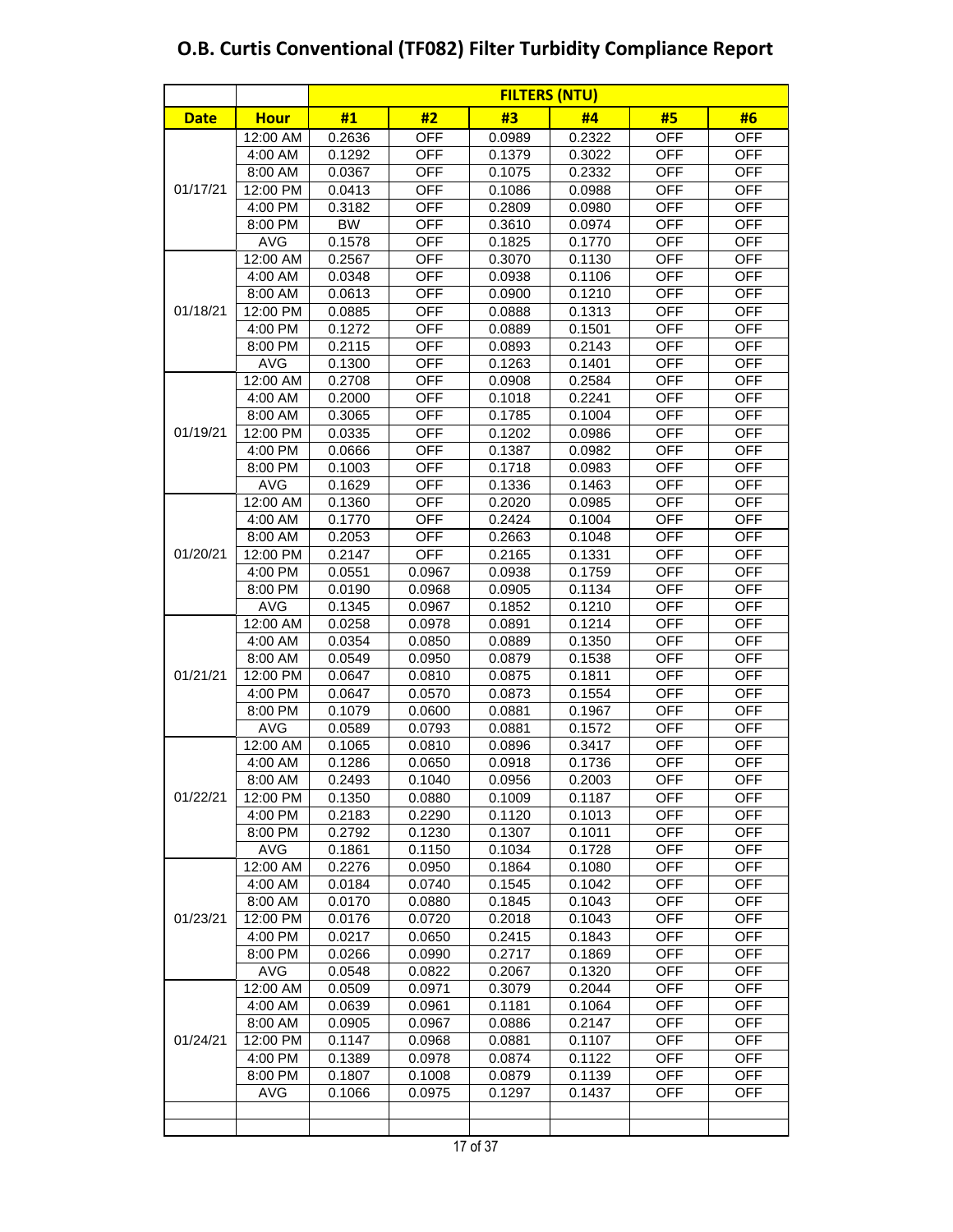|             |             | <b>FILTERS (NTU)</b> |        |        |        |            |            |  |  |  |  |  |
|-------------|-------------|----------------------|--------|--------|--------|------------|------------|--|--|--|--|--|
| <b>Date</b> | <b>Hour</b> | #1                   | #2     | #3     | #4     | #5         | #6         |  |  |  |  |  |
|             | 12:00 AM    | 0.1949               | 0.1048 | 0.0877 | 0.1194 | <b>OFF</b> | <b>OFF</b> |  |  |  |  |  |
|             | 4:00 AM     | B/W                  | 0.1525 | 0.0885 | 0.1788 | <b>OFF</b> | <b>OFF</b> |  |  |  |  |  |
|             | 8:00 AM     | 0.0158               | 0.1328 | 0.0882 | 0.1394 | <b>OFF</b> | <b>OFF</b> |  |  |  |  |  |
| 01/25/21    | 12:00 PM    | 0.0152               | 0.1582 | 0.0875 | 0.1536 | <b>OFF</b> | <b>OFF</b> |  |  |  |  |  |
|             | 4:00 PM     | 0.0155               | 0.1773 | 0.0878 | 0.1706 | <b>OFF</b> | <b>OFF</b> |  |  |  |  |  |
|             | 8:00 PM     | 0.0169               | 0.2034 | 0.0898 | 0.1923 | <b>OFF</b> | <b>OFF</b> |  |  |  |  |  |
|             | AVG         | 0.0517               | 0.1548 | 0.0883 | 0.1590 | <b>OFF</b> | <b>OFF</b> |  |  |  |  |  |
|             | 12:00 AM    | 0.0196               | 0.2250 | 0.0929 | 0.2254 | <b>OFF</b> | <b>OFF</b> |  |  |  |  |  |
|             | 4:00 AM     | 0.0317               | 0.2537 | B/W    | 0.2984 | <b>OFF</b> | <b>OFF</b> |  |  |  |  |  |
|             | 8:00 AM     | 0.0292               | 0.2605 | 0.0989 | 0.2502 | <b>OFF</b> | <b>OFF</b> |  |  |  |  |  |
| 01/26/21    | 12:00 PM    | 0.0324               | 0.2740 | 0.0978 | 0.2442 | <b>OFF</b> | <b>OFF</b> |  |  |  |  |  |
|             | 4:00 PM     | 0.1035               | 0.2913 | 0.1145 | 0.2180 | <b>OFF</b> | <b>OFF</b> |  |  |  |  |  |
|             | 8:00 PM     | 0.0409               | B/W    | 0.1048 | 0.2331 | <b>OFF</b> | <b>OFF</b> |  |  |  |  |  |
|             | AVG         | 0.0429               | 0.2609 | 0.1018 | 0.2449 | <b>OFF</b> | <b>OFF</b> |  |  |  |  |  |
|             | 12:00 AM    | 0.1227               | 0.1025 | 0.1399 | 0.2120 | <b>OFF</b> | <b>OFF</b> |  |  |  |  |  |
|             | 4:00 AM     | 0.1046               | 0.1032 | 0.1534 | 0.1219 | <b>OFF</b> | <b>OFF</b> |  |  |  |  |  |
|             | 8:00 AM     | 0.1083               | 0.1009 | 0.1635 | 0.1050 | <b>OFF</b> | <b>OFF</b> |  |  |  |  |  |
| 01/27/21    | 12:00 PM    | 0.1315               | 0.0995 | 0.1782 | 0.1041 | <b>OFF</b> | <b>OFF</b> |  |  |  |  |  |
|             | 4:00 PM     | 0.1864               | 0.0993 | 0.2345 | 0.1079 | <b>OFF</b> | <b>OFF</b> |  |  |  |  |  |
|             | 8:00 PM     | 0.2006               | 0.0990 | 0.1439 | 0.1074 | <b>OFF</b> | <b>OFF</b> |  |  |  |  |  |
|             | AVG         | 0.1423               | 0.1007 | 0.1689 | 0.1264 | <b>OFF</b> | <b>OFF</b> |  |  |  |  |  |
|             | 12:00 AM    | 0.0165               | 0.0993 | 0.0921 | 0.1086 | <b>OFF</b> | <b>OFF</b> |  |  |  |  |  |
|             | 4:00 AM     | 0.0265               | 0.1038 | 0.1049 | 0.1143 | <b>OFF</b> | <b>OFF</b> |  |  |  |  |  |
|             | 8:00 AM     | 0.0325               | 0.1079 | 0.1147 | 0.1197 | <b>OFF</b> | <b>OFF</b> |  |  |  |  |  |
| 01/28/21    | 12:00 PM    | 0.0193               | 0.1003 | 0.0971 | 0.1088 | <b>OFF</b> | <b>OFF</b> |  |  |  |  |  |
|             | 4:00 PM     | 0.0185               | 0.0983 | 0.0940 | 0.1062 | <b>OFF</b> | <b>OFF</b> |  |  |  |  |  |
|             | 8:00 PM     | 0.0190               | 0.0971 | 0.0922 | 0.1050 | <b>OFF</b> | <b>OFF</b> |  |  |  |  |  |
|             | <b>AVG</b>  | 0.0221               | 0.1011 | 0.0992 | 0.1104 | <b>OFF</b> | <b>OFF</b> |  |  |  |  |  |
|             | 12:00 AM    | 0.0293               | 0.0971 | 0.0919 | 0.1047 | <b>OFF</b> | <b>OFF</b> |  |  |  |  |  |
|             | 4:00 AM     | 0.0468               | 0.0972 | 0.0921 | 0.1857 | <b>OFF</b> | <b>OFF</b> |  |  |  |  |  |
|             | 8:00 AM     | 0.0533               | 0.0964 | 0.0912 | 0.1084 | <b>OFF</b> | <b>OFF</b> |  |  |  |  |  |
| 01/29/21    | 12:00 PM    | 0.0464               | 0.0955 | 0.0896 | 0.1070 | <b>OFF</b> | <b>OFF</b> |  |  |  |  |  |
|             | 4:00 PM     | 0.0681               | 0.0961 | 0.0900 | 0.1078 | <b>OFF</b> | <b>OFF</b> |  |  |  |  |  |
|             | 8:00 PM     | 0.0895               | 0.0946 | 0.0873 | 0.1047 | <b>OFF</b> | <b>OFF</b> |  |  |  |  |  |
|             | AVG         | 0.0556               | 0.0962 | 0.0903 | 0.1197 | <b>OFF</b> | <b>OFF</b> |  |  |  |  |  |
|             | 12:00 AM    | 0.1410               | 0.0946 | 0.0873 | 0.1054 | <b>OFF</b> | <b>OFF</b> |  |  |  |  |  |
|             | 4:00 AM     | 0.1862               | 0.0955 | 0.0899 | 0.1114 | <b>OFF</b> | <b>OFF</b> |  |  |  |  |  |
|             | 8:00 AM     | 0.2202               | 0.0969 | 0.0948 | 0.1215 | <b>OFF</b> | <b>OFF</b> |  |  |  |  |  |
| 01/30/21    | 12:00 PM    | 0.2292               | 0.0983 | 0.1031 | 0.1314 | <b>OFF</b> | OFF        |  |  |  |  |  |
|             | 4:00 PM     | 0.0328               | 0.1190 | 0.1239 | 0.2272 | <b>OFF</b> | OFF        |  |  |  |  |  |
|             | 8:00 PM     | 0.0150               | 0.1028 | 0.1239 | BW     | OFF        | <b>OFF</b> |  |  |  |  |  |
|             | <b>AVG</b>  | 0.1374               | 0.1012 | 0.1038 | 0.1394 | OFF        | <b>OFF</b> |  |  |  |  |  |
|             | 12:00 AM    | 0.0149               | 0.1070 | 0.1377 | 0.1001 | OFF        | OFF        |  |  |  |  |  |
|             | 4:00 AM     | 0.0157               | 0.1146 | 0.1592 | 0.1002 | <b>OFF</b> | OFF        |  |  |  |  |  |
|             | 8:00 AM     | 0.0169               | 0.1307 | 0.1721 | 0.1000 | OFF        | <b>OFF</b> |  |  |  |  |  |
| 01/31/21    | 12:00 PM    | 0.0234               | 0.1603 | 0.2446 | 0.1003 | <b>OFF</b> | <b>OFF</b> |  |  |  |  |  |
|             | 4:00 PM     | 0.0451               | 0.1561 | 0.2946 | 0.1007 | <b>OFF</b> | <b>OFF</b> |  |  |  |  |  |
|             | 8:00 PM     | 0.0764               | 0.1925 | 0.3080 | 0.1454 | <b>OFF</b> | <b>OFF</b> |  |  |  |  |  |
|             | AVG         | 0.0320               | 0.1435 | 0.2194 | 0.1078 | OFF        | OFF        |  |  |  |  |  |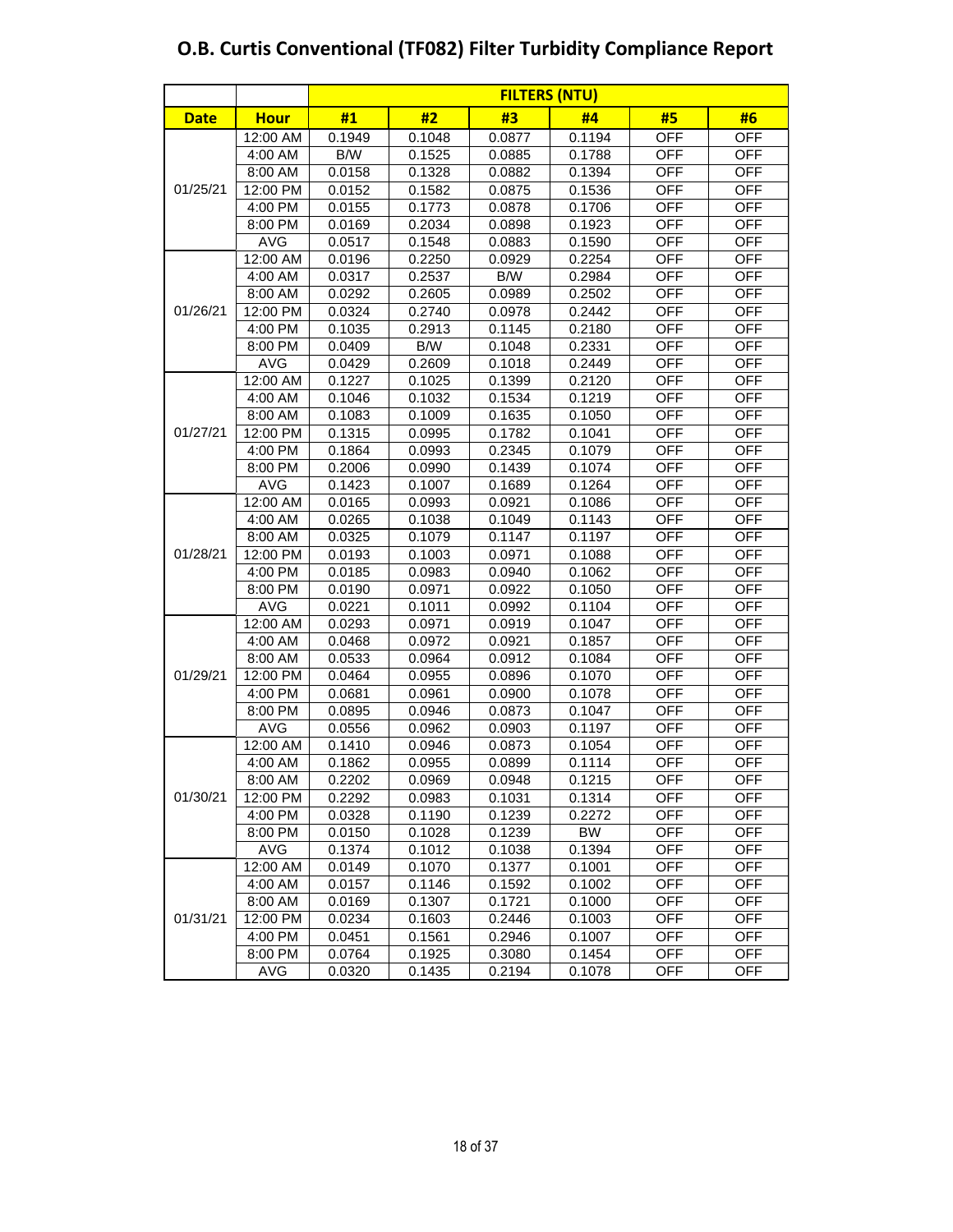| System ID |                      | 250008-02                            |                                                  | Month Of January 2021         |                |                             |                                      |                                                  |                               |                | Total Off-Specification Volume (MG) = 0 |                                             |                                                  |                               |                       |
|-----------|----------------------|--------------------------------------|--------------------------------------------------|-------------------------------|----------------|-----------------------------|--------------------------------------|--------------------------------------------------|-------------------------------|----------------|-----------------------------------------|---------------------------------------------|--------------------------------------------------|-------------------------------|-----------------------|
|           |                      |                                      | <b>UV Reactor #1</b>                             |                               |                |                             |                                      | <b>UV Reactor #2</b>                             |                               |                |                                         | <b>UV Reactor #3</b>                        |                                                  |                               |                       |
| Date      | Run<br>Time<br>(Hrs) | <b>Total</b><br>Production<br>(Gals) | <b>Calculated</b><br><b>Min Dose</b><br>(mJ/cm2) | <b>Min Flow</b><br>Rate (MGD) | Min UVT<br>(%) | Run<br><b>Time</b><br>(Hrs) | <b>Total</b><br>Production<br>(Gals) | <b>Calculated</b><br><b>Min Dose</b><br>(mJ/cm2) | <b>Min Flow</b><br>Rate (MGD) | Min UVT<br>(%) | Run<br><b>Time</b><br>(Hrs)             | <b>Total</b><br><b>Production</b><br>(Gals) | <b>Calculated</b><br><b>Min Dose</b><br>(mJ/cm2) | <b>Min Flow</b><br>Rate (MGD) | <b>Min UVT</b><br>(%) |
| 1/1/2021  | 19.2                 | 2681574                              | 21                                               | 3                             | 85             |                             |                                      |                                                  |                               |                | 24.0                                    | 3211397                                     | 27                                               | 3                             | 89                    |
| 1/2/2021  | 15.8                 | 2503747                              | 17                                               | 3                             | 85             |                             |                                      |                                                  |                               |                | 24.0                                    | 3844706                                     | 24                                               | $\overline{4}$                | 89                    |
| 1/3/2021  | 22.2                 | 3497330                              | 25                                               | $\overline{4}$                | 85             |                             |                                      |                                                  |                               |                | 22.8                                    | 3507981                                     | 185                                              | $\overline{4}$                | 89                    |
| 1/4/2021  | 24.0                 | 3697494                              | 26                                               | 4                             | 85             |                             |                                      |                                                  |                               |                | 24.0                                    | 3569331                                     | 27                                               | $\overline{4}$                | 89                    |
| 1/5/2021  | 22.6                 | 3621027                              | 23                                               | 4                             | 85             |                             |                                      |                                                  |                               |                | 22.4                                    | 3594070                                     | 241                                              | $\overline{4}$                | 89                    |
| 1/6/2021  | 22.7                 | 3583547                              | 24                                               | $\overline{\mathbf{4}}$       | 85             |                             |                                      |                                                  |                               |                | 24.0                                    | 3823131                                     | 26                                               | $\overline{4}$                | 89                    |
| 1/7/2021  | 24.0                 | 3051622                              | 29                                               | 3                             | 85             |                             |                                      |                                                  |                               |                | 24.0                                    | 4327673                                     | 23                                               | $\overline{4}$                | 89                    |
| 1/8/2021  | 24.0                 | 2853715                              | 29                                               | 3                             | 85             |                             |                                      |                                                  |                               |                | 22.9                                    | 4407263                                     | 169                                              | $\overline{4}$                | 89                    |
| 1/9/2021  | 22.7                 | 2709559                              | 28                                               | 3                             | 85             |                             |                                      |                                                  |                               |                | 24.0                                    | 4476630                                     | 22                                               | 5                             | 89                    |
| 1/10/2021 | 23.9                 | 2741384                              | $30\,$                                           | 3                             | 85             |                             |                                      | <b>OFFLINE</b>                                   |                               |                | 21.8                                    | 3911114                                     | 274                                              | $\overline{4}$                | 89                    |
| 1/11/2021 | 22.8                 | 3284719                              | 25                                               | $\mathbf{3}$                  | 85             |                             |                                      |                                                  |                               |                | 24.0                                    | 3309915                                     | 28                                               | 3                             | 89                    |
| 1/12/2021 | 23.0                 | 3643659                              | 24                                               | $\overline{4}$                | 85             |                             |                                      |                                                  |                               |                | 22.2                                    | 3495944                                     | 232                                              | $\overline{4}$                | 89                    |
| 1/13/2021 | 22.2                 | 3586743                              | 24                                               | $\overline{4}$                | 85             |                             |                                      |                                                  |                               |                | 24.0                                    | 3886770                                     | 25                                               | $\overline{4}$                | 89                    |
| 1/14/2021 | 23.2                 | 3689165                              | 25                                               | $\overline{4}$                | 85             |                             |                                      |                                                  |                               |                | 22.2                                    | 3621286                                     | 252                                              | $\overline{4}$                | 89                    |
| 1/15/2021 | 21.9                 | 3350629                              | 24                                               | 3                             | 85             |                             |                                      |                                                  |                               |                | 22.8                                    | 3585982                                     | 163                                              | $\overline{4}$                | 89                    |
| 1/16/2021 | 23.8                 | 3533394                              | 25                                               | $\overline{4}$                | 85             |                             |                                      |                                                  |                               |                | 24.0                                    | 3545796                                     | 26                                               | $\overline{4}$                | 89                    |
| 1/17/2021 | 23.4                 | 3383466                              | 26                                               | 3                             | 85             |                             |                                      |                                                  |                               |                | 24.0                                    | 3436266                                     | 28                                               | 3                             | 89                    |
| 1/18/2021 | 23.5                 | 3495206                              | 26                                               | $\overline{4}$                | 85             |                             |                                      |                                                  |                               |                | 23.6                                    | 3488810                                     | 83                                               | $\overline{4}$                | 89                    |
| 1/19/2021 | 22.4                 | 3585720                              | 25                                               | $\overline{\mathbf{4}}$       | 85             |                             |                                      |                                                  |                               |                | 23.3                                    | 3803216                                     | 25                                               | $\overline{4}$                | 89                    |
| 1/20/2021 | 22.7                 | 3288785                              | 27                                               | 3                             | 85             | 5.3                         | 531440.0                             | 2417                                             | $\mathbf{1}$                  | 85             | 22.5                                    | 3397296                                     | 27                                               | 3                             | 89                    |
| 1/21/2021 | 24.0                 | 2496459                              | 34                                               | $\mathbf{3}$                  | 85             | 24.0                        | 2226037.0                            | 25                                               | $\overline{2}$                | 85             | 24.0                                    | 2954825                                     | 56                                               | $\mathfrak{Z}$                | 89                    |
| 1/22/2021 | 24.0                 | 2209294                              | 37                                               | $\overline{2}$                | 85             | 24.0                        | 2002526.0                            | 29                                               | $\overline{2}$                | 93             | 24.0                                    | 2934785                                     | 74                                               | 3                             | 100                   |
| 1/23/2021 | 22.8                 | 2179571                              | 35                                               | $\boldsymbol{2}$              | 85             | 24.0                        | 2091647.0                            | 28                                               | $\mathbf{2}$                  | 93             | 24.0                                    | 2975132                                     | 72                                               | 3                             | 100                   |
| 1/24/2021 | 24.0                 | 2432602                              | 35                                               | $\overline{2}$                | 85             | 24.0                        | 2190053.0                            | 27.4                                             | $\overline{2}$                | 94             | 22.5                                    | 2800658                                     | 132                                              | $\mathfrak{Z}$                | 100                   |
| 1/25/2021 | 23.2                 | 2120120                              | 37                                               | $\overline{c}$                | 85             | 24.0                        | 2700597.0                            | 23.5                                             | $\mathfrak{Z}$                | 92             | 24.0                                    | 2855951                                     | 76                                               | $\mathfrak{Z}$                | 100                   |
| 1/26/2021 | 24.0                 | 2200001                              | 38                                               | $\boldsymbol{2}$              | 85             | 22.4                        | 2542594.0                            | 22.5                                             | $\mathfrak{Z}$                | 87             | 24.0                                    | 2763350                                     | 78                                               | $\mathfrak{Z}$                | 100                   |
| 1/27/2021 | 23.5                 | 2220465                              | 36                                               | $\overline{2}$                | 85             | 24.0                        | 2668945.0                            | 22.7                                             | 3                             | 93             | 23.5                                    | 2818736                                     | 75                                               | 3                             | 100                   |
| 1/28/2021 | 24.0                 | 2085122                              | 38                                               | $\boldsymbol{2}$              | 85             | 24.0                        | 2164747.0                            | 23.3                                             | $\mathbf{2}$                  | 92             | 24.0                                    | 2807660                                     | 74                                               | 3                             | 100                   |
| 1/29/2021 | 24.0                 | 2335516                              | 36                                               | $\overline{2}$                | 85             | 24.0                        | 2408425.0                            | 23.1                                             | $\mathbf{2}$                  | 93             | 24.0                                    | 2953541                                     | 72                                               | $\mathsf 3$                   | 100                   |
| 1/30/2021 | 22.6                 | 2102952                              | 36                                               | $\overline{2}$                | 85             | 24.0                        | 2145800.0                            | 26.7                                             | $\overline{2}$                | 92             | 24.0                                    | 2912975                                     | 75                                               | 3                             | 100                   |
| 1/31/2021 | 24.0                 | 2064618                              | 40                                               | $\overline{2}$                | 85             | 24.0                        | 2157702.0                            | 49.6                                             | $\overline{2}$                | 93             | 24.0                                    | 2656759                                     | 93                                               | $\mathfrak{Z}$                | 100                   |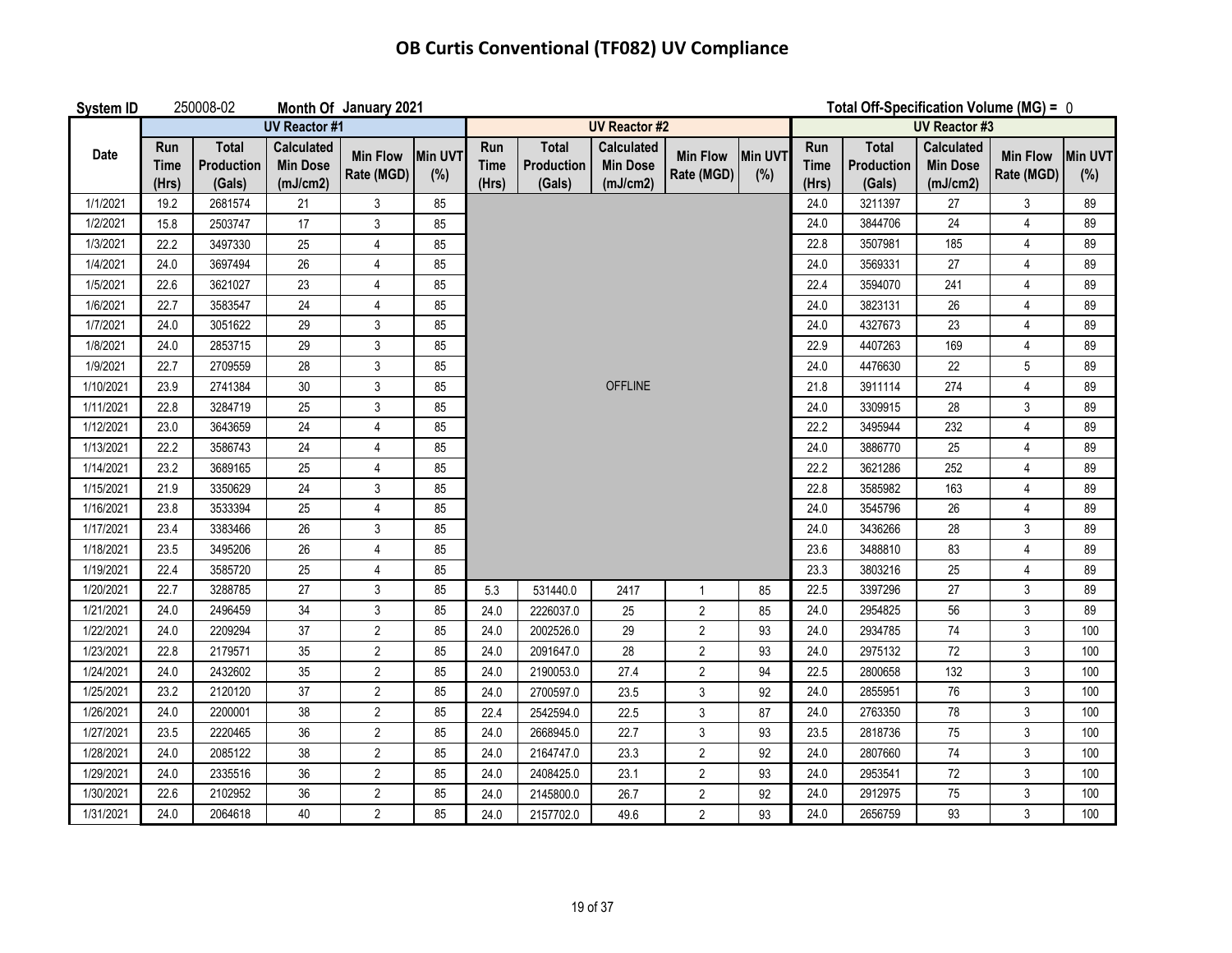| <b>System ID</b> |                             | 250008-02                     |                                                  | Month Of January 2021         |                |                                              | Total Off-Specification Volume (MG) = $0$ |                                                  |                               |                |                             |                               |                                                  |                                |     |
|------------------|-----------------------------|-------------------------------|--------------------------------------------------|-------------------------------|----------------|----------------------------------------------|-------------------------------------------|--------------------------------------------------|-------------------------------|----------------|-----------------------------|-------------------------------|--------------------------------------------------|--------------------------------|-----|
|                  |                             |                               | <b>UV Reactor #4</b>                             |                               |                | <b>UV Reactor #5</b><br><b>UV Reactor #6</b> |                                           |                                                  |                               |                |                             |                               |                                                  |                                |     |
| Date             | Run<br><b>Time</b><br>(Hrs) | Total<br>Production<br>(Gals) | <b>Calculated</b><br><b>Min Dose</b><br>(mJ/cm2) | <b>Min Flow</b><br>Rate (MGD) | Min UVT<br>(%) | Run<br><b>Time</b><br>(Hrs)                  | <b>Total</b><br>Production<br>(Gals)      | <b>Calculated</b><br><b>Min Dose</b><br>(mJ/cm2) | <b>Min Flow</b><br>Rate (MGD) | Min UVT<br>(%) | Run<br><b>Time</b><br>(Hrs) | Total<br>Production<br>(Gals) | <b>Calculated</b><br><b>Min Dose</b><br>(mJ/cm2) | Min Flow Min UVT<br>Rate (MGD) | (%) |
| 1/1/2021         | 24.0                        | 3485313                       | 103                                              | 4                             | 95             |                                              |                                           |                                                  |                               |                |                             |                               |                                                  |                                |     |
| 1/2/2021         | 24.0                        | 4043885                       | 91                                               | $\overline{4}$                | 95             |                                              |                                           |                                                  |                               |                |                             |                               |                                                  |                                |     |
| 1/3/2021         | 24.0                        | 3575505                       | 92                                               | 4                             | 95             |                                              |                                           |                                                  |                               |                |                             |                               |                                                  |                                |     |
| 1/4/2021         | 24.0                        | 3705234                       | 103                                              | 4                             | 95             |                                              |                                           |                                                  |                               |                |                             |                               |                                                  |                                |     |
| 1/5/2021         | 24.0                        | 3809442                       | $90\,$                                           | $\pmb{4}$                     | 95             |                                              |                                           |                                                  |                               |                |                             |                               |                                                  |                                |     |
| 1/6/2021         | 24.0                        | 3970410                       | 97                                               | 4                             | 95             |                                              |                                           |                                                  |                               |                |                             |                               |                                                  |                                |     |
| 1/7/2021         | 24.0                        | 4397099                       | $87\,$                                           | 4                             | 95             |                                              |                                           |                                                  |                               |                |                             |                               |                                                  |                                |     |
| 1/8/2021         | 24.0                        | 4223297                       | 75                                               | $\overline{\mathbf{4}}$       | 95             |                                              |                                           |                                                  |                               |                |                             |                               |                                                  |                                |     |
| 1/9/2021         | 23.4                        | 4452650                       | 23                                               | 5                             | 95             |                                              |                                           |                                                  |                               |                |                             |                               |                                                  |                                |     |
| 1/10/2021        | 23.9                        | 4494891                       | 26                                               | 5                             | 95             |                                              |                                           |                                                  |                               |                |                             |                               |                                                  |                                |     |
| 1/11/2021        | 21.8                        | 3018764                       | 28                                               | $\mathfrak{Z}$                | 95             |                                              |                                           |                                                  |                               |                |                             |                               |                                                  |                                |     |
| 1/12/2021        | 24.0                        | 3901804                       | 25                                               | $\overline{4}$                | 95             |                                              |                                           |                                                  |                               |                |                             |                               |                                                  |                                |     |
| 1/13/2021        | 22.5                        | 3730716                       | 25                                               | $\overline{4}$                | 95             |                                              |                                           |                                                  |                               |                |                             |                               |                                                  |                                |     |
| 1/14/2021        | 24.0                        | 3995255                       | 25                                               | $\overline{4}$                | 95             |                                              |                                           |                                                  |                               |                |                             |                               |                                                  |                                |     |
| 1/15/2021        | 22.3                        | 3863593                       | 26                                               | $\overline{4}$                | 95             |                                              |                                           |                                                  |                               |                |                             |                               |                                                  |                                |     |
| 1/16/2021        | 24.0                        | 3853359                       | 24                                               | 4                             | 95             |                                              |                                           | <b>OFFLINE</b>                                   |                               |                |                             |                               | <b>OFFLINE</b>                                   |                                |     |
| 1/17/2021        | 22.8                        | 3500263                       | 27                                               | 4                             | 95             |                                              |                                           |                                                  |                               |                |                             |                               |                                                  |                                |     |
| 1/18/2021        | 24.0                        | 3710799                       | $26\,$                                           | 4                             | 95             |                                              |                                           |                                                  |                               |                |                             |                               |                                                  |                                |     |
| 1/19/2021        | 23.2                        | 3740700                       | $26\,$                                           | 4                             | 95             |                                              |                                           |                                                  |                               |                |                             |                               |                                                  |                                |     |
| 1/20/2021        | 24.0                        | 3650013                       | 27                                               | 4                             | 95             |                                              |                                           |                                                  |                               |                |                             |                               |                                                  |                                |     |
| 1/21/2021        | 24.0                        | 2705702                       | 32                                               | 3                             | 95             |                                              |                                           |                                                  |                               |                |                             |                               |                                                  |                                |     |
| 1/22/2021        | 22.7                        | 2436573                       | 34                                               | $\overline{2}$                | 95             |                                              |                                           |                                                  |                               |                |                             |                               |                                                  |                                |     |
| 1/23/2021        | 21.6                        | 2600688                       | 32                                               | $\mathfrak{Z}$                | 95             |                                              |                                           |                                                  |                               |                |                             |                               |                                                  |                                |     |
| 1/24/2021        | 22.2                        | 2722519                       | 32                                               | $\mathbf{3}$                  | 95             |                                              |                                           |                                                  |                               |                |                             |                               |                                                  |                                |     |
| 1/25/2021        | 24.0                        | 2761917                       | 31                                               | $\mathfrak{S}$                | 95             |                                              |                                           |                                                  |                               |                |                             |                               |                                                  |                                |     |
| 1/26/2021        | 5.5                         | 2496011                       | 107                                              | $\mathsf 3$                   | 95             |                                              |                                           |                                                  |                               |                |                             |                               |                                                  |                                |     |
| 1/27/2021        | 24.0                        | 2682924                       | 126                                              | $\mathfrak{Z}$                | 95             |                                              |                                           |                                                  |                               |                |                             |                               |                                                  |                                |     |
| 1/28/2021        | 24.0                        | 2540737                       | 137                                              | $\mathfrak{Z}$                | 95             |                                              |                                           |                                                  |                               |                |                             |                               |                                                  |                                |     |
| 1/29/2021        | 24.0                        | 2734008                       | 131                                              | $\mathfrak{Z}$                | 95             |                                              |                                           |                                                  |                               |                |                             |                               |                                                  |                                |     |
| 1/30/2021        | 24.0                        | 2444574                       | 125                                              | $\overline{2}$                | 95             |                                              |                                           |                                                  |                               |                |                             |                               |                                                  |                                |     |
| 1/31/2021        | 24.0                        | 2481316                       | 146                                              | $\mathfrak{Z}$                | 95             |                                              |                                           |                                                  |                               |                |                             |                               |                                                  |                                |     |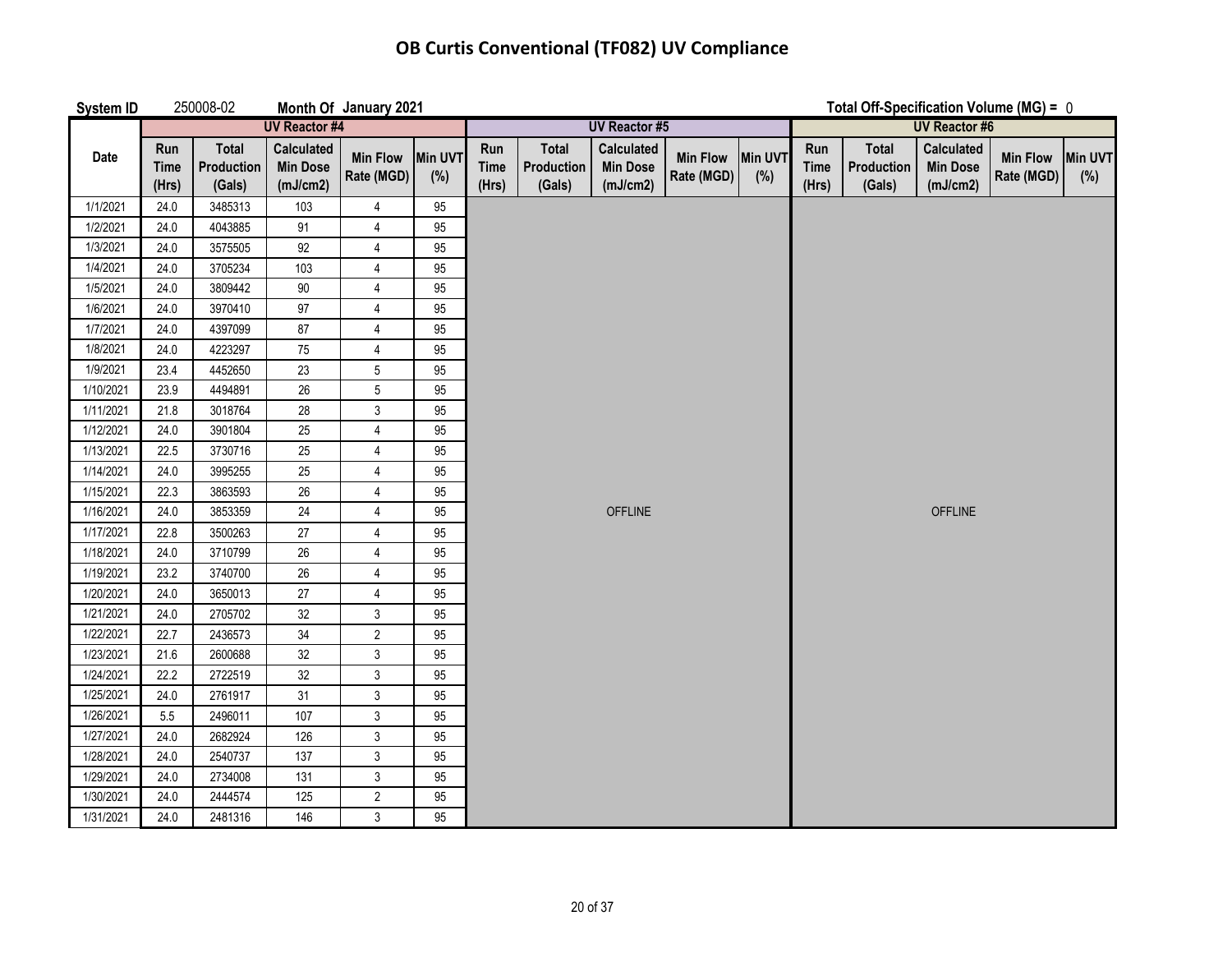**CITY OF JACKSON O. B. Curtis Membrane (TF083) Monthly Report For HS# 2 Based on Finished Water**

1. Total number of turbidity measurements taken during the month.

**January 2021**

**Month of**

**System ID 250008-02**

2. Percentage of turbidity that were equal to or less than the turbidity limit of 0.3 NTU.  $\sqrt{100.0\%}$ 

3. Number of filters that exceeded 0.5 NTU in 2 consecutive readings taken 15 min. apart after first four hours of operation.

4. Number of filters that exceeded 1.0 NTU in 2 consecutive readings taken 15 min. apart in 3 consecutive months.

5. Lowest daily disinfectant concentration entering the distribution system in mg/l.

| 6. Date and duration of each period the disinfectant fell below 0.2 mg/l for more than an hour while |  |
|------------------------------------------------------------------------------------------------------|--|
| entering the distribution system.                                                                    |  |

7. Total number of disinfectant residual measured in the distribution system where total coliform samples were collected.

8. Number of instances where disinfectant was not measured in the distribution system where total coliform samples were collected.

9. Number of instances where disinfectant was measured in the distributed system but not detected. NONE

10. Date of last calibration for online monitoring equipment. 10. Date of last calibration for online monitoring equipment.

1 | 3.5 | 7 | 3.0 | 13 | 1.3 | 19 | 2.3 | 25 | 2.6 NONE

31 2.9

NONE

135

NONE



NONE

2 | 3.0 | 8 | 2.7 | 14 | 3.0 | 20 | 2.5 | 26 | 2.7 3 2.8 9 2.9 15 2.9 21 2.9 27 2.7 4 | 2.7 | 10 | 2.3 | 16 | 2.8 | 22 | 3.1 | 28 | 3.0 5 3.2 11 2.3 17 2.8 23 2.8 29 2.7

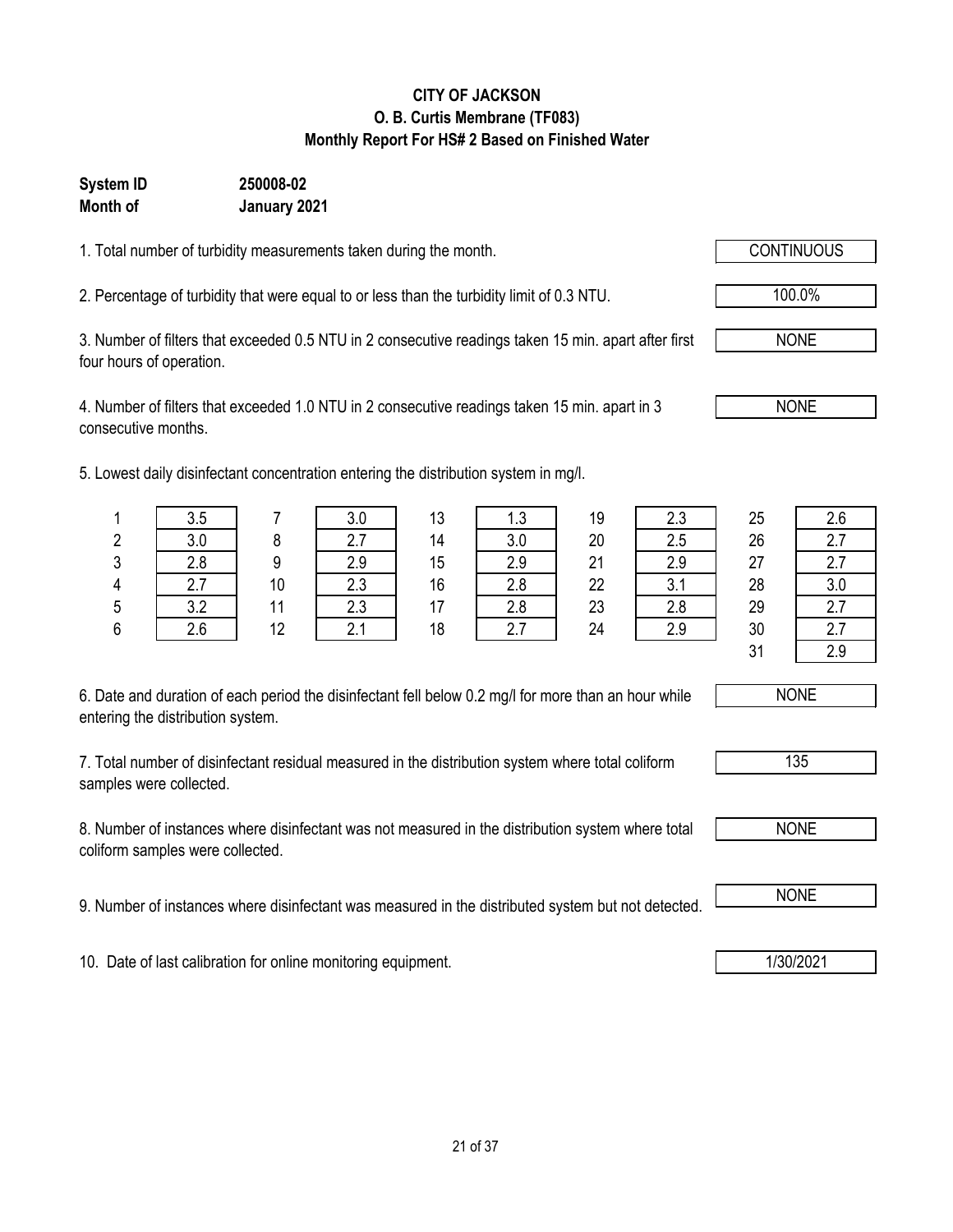#### **O. B. Curtis Membrane (TF083) City Of Jackson, MS Turbidity Compliance Report Based on Finished Water**

# **Month Of**

**System ID 250008-02**

| Jan. 2021  |            | <b>TURBIDITIES (NTU)</b> |                 |
|------------|------------|--------------------------|-----------------|
|            | <b>RAW</b> | <b>TRAINS</b>            | <b>FINISHED</b> |
| 1/1        | 30.5000    | 0.1080                   | 0.1106          |
| 1/2        | 34.9000    | 0.1240                   | 0.1281          |
| 1/3        | 25.0000    | 0.1110                   | 0.1528          |
| 1/4        | 22.1000    | 0.0870                   | 0.1238          |
| 1/5        | 23.3000    | 0.0970                   | 0.1175          |
| 1/6        | 22.4000    | 0.0750                   | 0.1178          |
| 1/7        | 22.7000    | 0.1210                   | 0.1697          |
| 1/8        | 24.9375    | 0.0820                   | 0.1447          |
| 1/9        | 20.6812    | 0.0801                   | 0.1619          |
| 1/10       | 19.1437    | 0.0798                   | 0.1453          |
| 1/11       | 25.3875    | 0.0868                   | 0.1569          |
| 1/12       | 22.1125    | 0.0966                   | 0.1141          |
| 1/13       | 27.0625    | 0.1366                   | 0.1334          |
| 1/14       | 33.9938    | 0.0666                   | 0.0938          |
| 1/15       | 33.0563    | 0.1270                   | 0.2297          |
| 1/16       | 28.8125    | 0.0963                   | 0.1653          |
| 1/17       | 25.6875    | 0.1071                   | 0.1031          |
| 1/18       | 23.8000    | 0.1140                   | 0.1041          |
| 1/19       | 22.4438    | 0.1208                   | 0.2266          |
| 1/20       | 21.4750    | 0.1264                   | 0.0669          |
| 1/21       | 27.9750    | 0.1333                   | 0.0641          |
| 1/22       | 24.8750    | 0.1346                   | 0.0828          |
| 1/23       | 22.6187    | 0.1371                   | 0.0547          |
| 1/24       | 20.9562    | 0.1366                   | 0.0600          |
| 1/25       | 19.8875    | 0.1353                   | 0.1306          |
| 1/26       | 20.2812    | 0.1399                   | 0.0659          |
| 1/27       | 18.4688    | 0.1400                   | 0.0728          |
| 1/28       | 23.9625    | 0.1409                   | 0.1419          |
| 1/29       | 26.5000    | 0.1423                   | 0.1491          |
| 1/30       | 28.4438    | 0.1423                   | 0.0484          |
| 1/31       | 26.5688    | 0.1416                   | 0.1950          |
| <b>MIN</b> | 18.4688    | 0.0666                   | 0.0484          |
| <b>MAX</b> | 34.9000    | 0.1423                   | 0.2297          |
| <b>AVG</b> | 24.8397    | 0.1151                   | 0.1236          |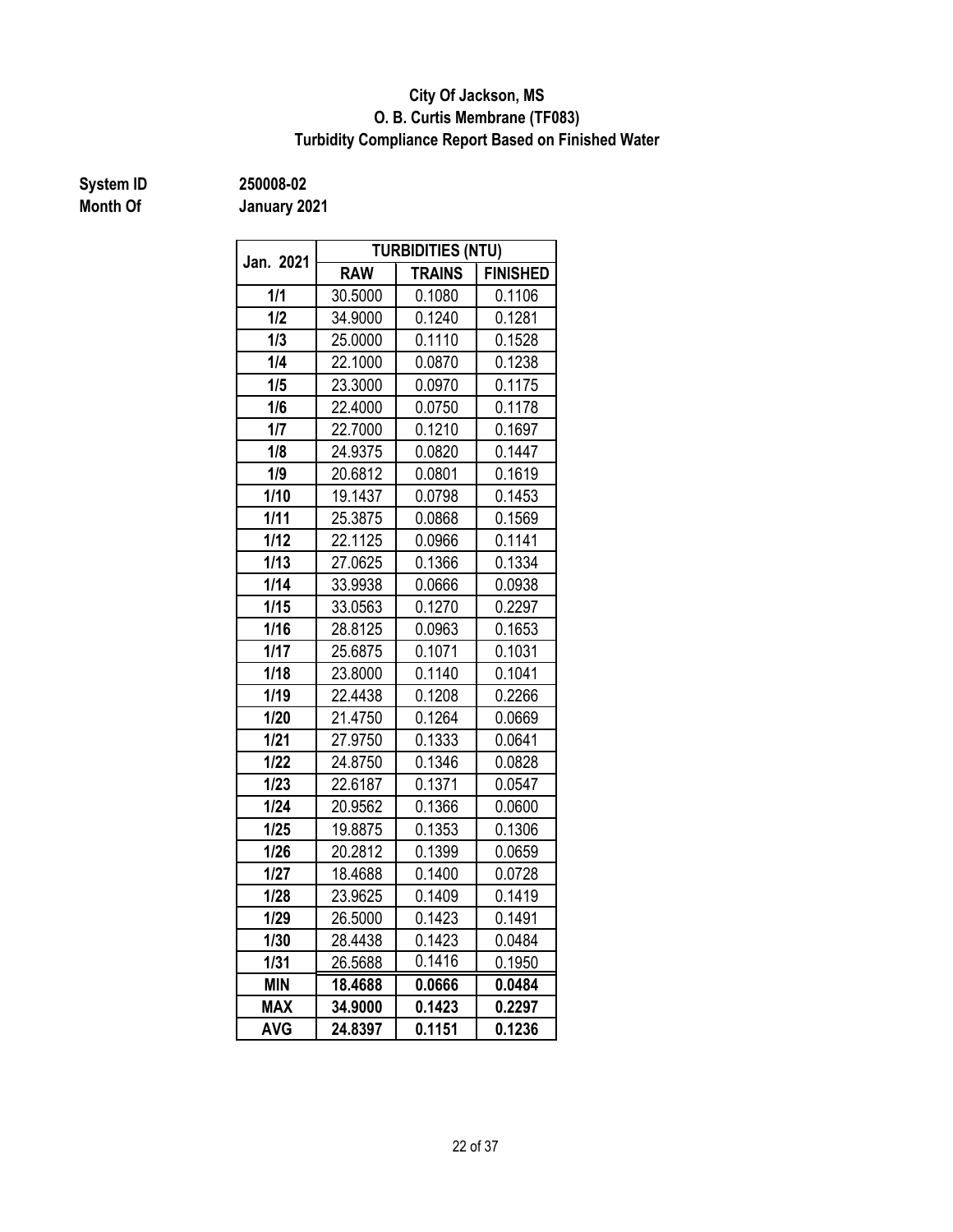#### **City Of Jackson, MS O. B. Curtis Membrane (TF083) Turbidity Compliance Based on Finished Water**

# **Month Of**

**System ID 250008-02**

| Jan. 2021  | <b>TIME</b> |         |         |          |         |         |
|------------|-------------|---------|---------|----------|---------|---------|
|            | 12:00 AM    | 4:00 AM | 8:00 AM | 12:00 PM | 4:00 PM | 8:00 PM |
| 1/1        | 0.1000      | 0.0994  | 0.0984  | 0.0900   | 0.0869  | 0.1106  |
| 1/2        | 0.0916      | 0.0928  | 0.1059  | 0.1247   | 0.1281  | 0.1278  |
| 1/3        | 0.1394      | 0.1528  | 0.1366  | 0.1172   | 0.1141  | 0.1359  |
| 1/4        | 0.1238      | 0.1134  | 0.1019  | 0.1150   | 0.0909  | 0.1175  |
| 1/5        | 0.1175      | 0.0847  | 0.0856  | 0.1028   | 0.1006  | 0.0988  |
| 1/6        | 0.1094      | 0.1100  | 0.1094  | 0.1003   | 0.0997  | 0.1178  |
| 1/7        | 0.1697      | 0.1634  | 0.1063  | 0.1059   | 0.0900  | 0.1000  |
| 1/8        | 0.1184      | 0.1119  | 0.1356  | 0.0891   | 0.0947  | 0.1447  |
| 1/9        | 0.1619      | 0.1231  | 0.0978  | 0.0978   | 0.0978  | 0.0978  |
| 1/10       | 0.0930      | 0.0870  | 0.0920  | 0.0990   | 0.0810  | 0.1453  |
| 1/11       | 0.1569      | 0.1047  | 0.0900  | 0.1009   | 0.1109  | 0.1141  |
| 1/12       | 0.1141      | 0.0925  | 0.0822  | 0.0866   | 0.0672  | 0.0747  |
| 1/13       | 0.0763      | 0.0809  | 0.1334  | 0.0853   | 0.0800  | 0.0728  |
| 1/14       | 0.0681      | 0.0609  | 0.0578  | 0.0881   | 0.0938  | 0.0703  |
| 1/15       | 0.0700      | 0.2297  | 0.1100  | 0.0759   | 0.0653  | 0.0659  |
| 1/16       | 0.1619      | 0.1653  | 0.1097  | 0.0628   | 0.0700  | 0.0666  |
| 1/17       | 0.0606      | 0.0559  | 0.0681  | 0.0662   | 0.0578  | 0.1031  |
| 1/18       | 0.1041      | 0.0712  | 0.0712  | 0.0531   | 0.0550  | 0.0606  |
| 1/19       | 0.0616      | 0.0753  | 0.0753  | 0.0625   | 0.2266  | 0.0563  |
| 1/20       | 0.0669      | 0.0666  | 0.0566  | 0.0569   | 0.0531  | 0.0619  |
| 1/21       | 0.0641      | 0.0581  | 0.0531  | 0.0531   | 0.0506  | 0.0494  |
| 1/22       | 0.0563      | 0.0547  | 0.0828  | 0.0587   | 0.0484  | 0.0472  |
| 1/23       | 0.0484      | 0.0506  | 0.0528  | 0.0503   | 0.0484  | 0.0547  |
| 1/24       | 0.0591      | 0.0509  | 0.0559  | 0.0500   | 0.0600  | 0.0581  |
| 1/25       | 0.0572      | 0.1306  | 0.0787  | 0.0612   | 0.0587  | 0.0544  |
| 1/26       | 0.0494      | 0.0575  | 0.0625  | 0.0659   | 0.0522  | 0.0625  |
| 1/27       | 0.0681      | 0.0681  | 0.0591  | 0.0531   | 0.0466  | 0.0728  |
| 1/28       | 0.0481      | 0.1419  | 0.0913  | 0.0609   | 0.0519  | 0.0450  |
| 1/29       | 0.0484      | 0.0522  | 0.0531  | 0.1491   | 0.0575  | 0.0516  |
| 1/30       | 0.0484      | 0.0456  | 0.0453  | 0.0441   | 0.0456  | 0.0484  |
| 1/31       | 0.0634      | 0.0506  | 0.0494  | 0.0544   | 0.1950  | 0.0481  |
| <b>MIN</b> | 0.0481      | 0.0456  | 0.0453  | 0.0441   | 0.0456  | 0.0450  |
| <b>MAX</b> | 0.1697      | 0.2297  | 0.1366  | 0.1491   | 0.2266  | 0.1453  |
| <b>AVG</b> | 0.0896      | 0.0936  | 0.0841  | 0.0800   | 0.0832  | 0.0818  |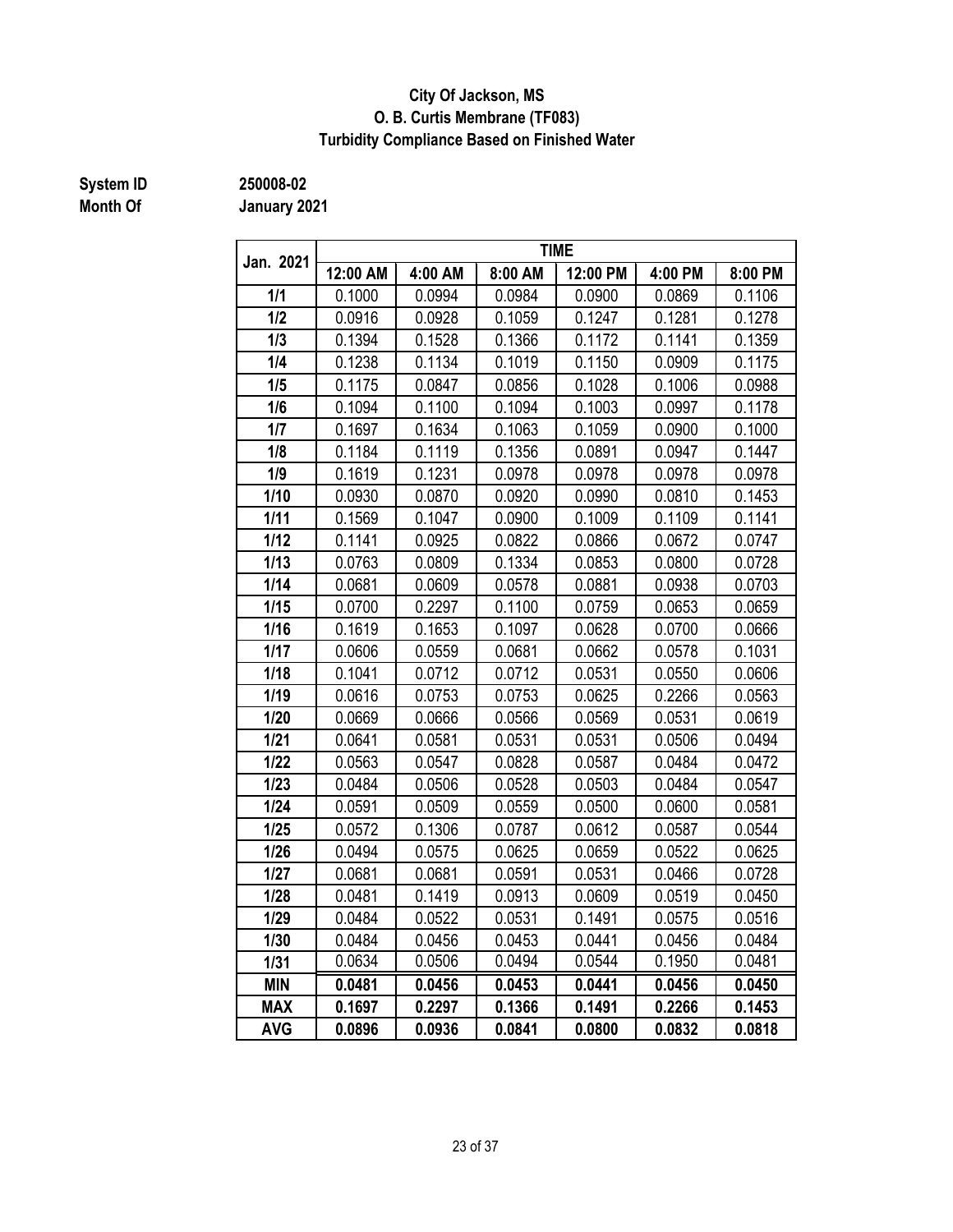#### **City Of Jackson, MS O. B. Curtis Membrane (TF083) Disinfectant Compliance**

# **Month Of**

**System ID 250008-02**

| Jan. 2021  |          |         |         | TIME     |         |         |
|------------|----------|---------|---------|----------|---------|---------|
|            | 12:00 AM | 4:00 AM | 8:00 AM | 12:00 PM | 4:00 PM | 8:00 PM |
| 1/1        | 3.8      | 4.0     | 4.3     | 3.6      | 3.5     | 3.6     |
| 1/2        | 3.4      | 3.0     | 3.4     | 3.5      | 3.6     | 3.4     |
| 1/3        | 3.6      | 4.0     | 3.4     | 3.0      | 2.8     | 2.9     |
| 1/4        | 3.1      | 3.3     | 2.9     | 2.9      | 2.8     | 2.7     |
| 1/5        | 4.0      | 3.2     | 3.9     | 3.9      | 3.6     | 3.5     |
| 1/6        | 3.6      | 3.1     | 3.2     | 3.3      | 3.4     | 2.6     |
| 1/7        | 3.8      | 3.0     | 3.3     | 3.1      | 3.1     | 3.4     |
| 1/8        | 2.7      | 2.7     | 2.7     | 2.7      | 2.9     | 2.9     |
| 1/9        | 2.9      | 2.9     | 2.9     | 2.9      | 2.9     | 2.9     |
| 1/10       | 2.9      | 2.9     | 2.6     | 2.3      | 2.4     | 2.6     |
| 1/11       | 2.9      | 3.2     | 2.9     | 2.3      | 2.4     | 2.7     |
| 1/12       | 2.4      | 3.4     | 2.6     | 2.2      | 2.1     | 2.5     |
| 1/13       | 2.2      | 2.3     | 1.3     | 1.7      | 1.4     | 2.5     |
| 1/14       | 3.0      | 3.1     | 4.3     | 4.8      | 3.7     | 5.4     |
| 1/15       | 4.7      | 3.9     | 4.1     | 4.5      | 3.6     | 2.9     |
| 1/16       | 3.1      | 3.3     | 4.3     | 3.9      | 3.1     | 2.8     |
| 1/17       | 2.8      | 2.9     | 3.0     | 3.2      | 3.4     | 3.2     |
| 1/18       | 3.1      | 3.7     | 2.7     | 3.5      | 2.9     | 3.5     |
| 1/19       | 3.1      | 3.2     | 2.3     | 2.4      | 3.1     | 3.1     |
| 1/20       | 2.5      | 3.7     | 3.2     | 2.8      | 3.1     | 3.4     |
| 1/21       | 3.1      | 3.5     | 3.7     | 3.1      | 3.1     | 2.9     |
| 1/22       | 3.4      | 3.8     | 3.1     | 3.2      | 3.2     | 3.4     |
| 1/23       | 3.5      | 3.8     | 3.2     | 3.1      | 2.8     | 3.7     |
| 1/24       | 3.6      | 4.0     | 3.1     | 3.4      | 2.9     | 3.7     |
| 1/25       | 3.2      | 3.9     | 3.2     | 4.8      | 2.8     | 2.6     |
| 1/26       | 3.4      | 3.8     | 2.9     | 3.2      | 2.7     | 2.8     |
| 1/27       | 3.3      | 3.9     | 3.4     | 2.7      | 2.8     | 2.8     |
| 1/28       | 3.4      | 3.3     | 3.0     | 4.3      | 3.5     | 3.4     |
| 1/29       | 2.7      | 3.6     | 3.0     | 3.2      | 3.3     | 3.2     |
| 1/30       | 3.7      | 3.5     | 3.4     | 3.3      | 2.7     | 3.8     |
| 1/31       | 3.5      | 3.6     | 2.9     | 3.1      | 3.0     | 3.0     |
| <b>MIN</b> | 2.2      | 2.3     | 1.3     | 1.7      | 1.4     | 2.5     |
| <b>MAX</b> | 4.7      | 4.0     | 4.3     | 4.8      | 3.7     | 5.4     |
| <b>AVG</b> | 3.2      | 3.4     | 3.2     | 3.2      | 3.0     | 3.1     |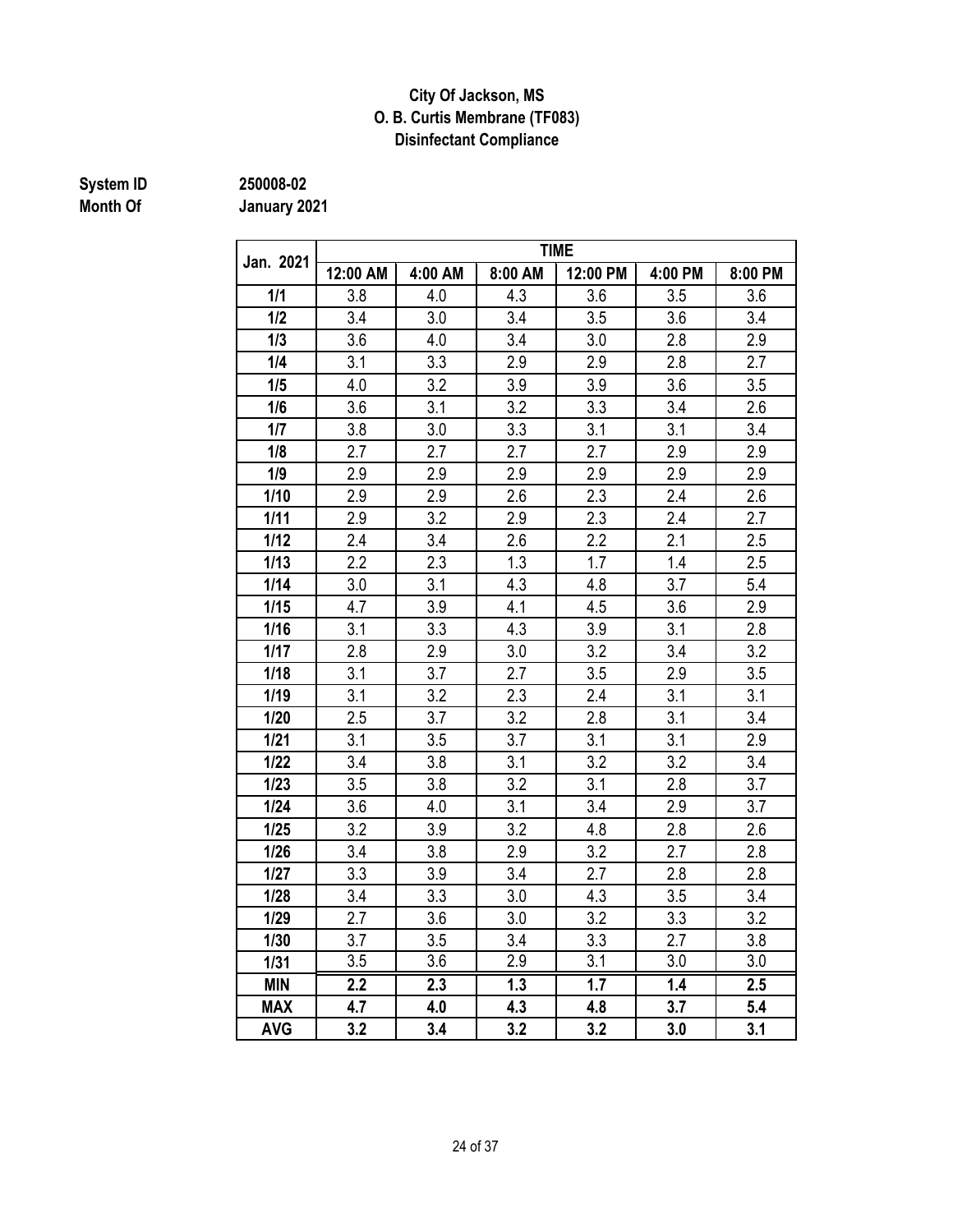|             |             | <b>TRAINS (NTU)</b> |            |            |            |            |            |
|-------------|-------------|---------------------|------------|------------|------------|------------|------------|
| <b>Date</b> | <b>Hour</b> | #1                  | #2         | #3         | #4         | #5         | #6         |
|             | 12:00 AM    | <b>OFF</b>          | 0.1080     | 0.0217     | 0.0343     | <b>OFF</b> | <b>OFF</b> |
|             | 04:00 AM    | <b>OFF</b>          | <b>OFF</b> | 0.0239     | 0.0321     | <b>OFF</b> | 0.0576     |
|             | 08:00 AM    | <b>OFF</b>          | 0.0720     | <b>OFF</b> | 0.0319     | <b>OFF</b> | 0.0574     |
| 1/1/2021    | 12:00 PM    | <b>OFF</b>          | 0.0550     | <b>OFF</b> | 0.0326     | <b>OFF</b> | <b>OFF</b> |
|             | 04:00 PM    | <b>OFF</b>          | 0.0680     | 0.0215     | <b>OFF</b> | <b>OFF</b> | 0.0569     |
|             | 08:00 PM    | <b>OFF</b>          | <b>OFF</b> | 0.0329     | 0.0349     | <b>OFF</b> | 0.0591     |
|             | <b>AVG</b>  | <b>OFF</b>          | 0.0758     | 0.0250     | 0.0332     | <b>OFF</b> | 0.0578     |
|             | 12:00 AM    | <b>OFF</b>          | 0.0930     | <b>OFF</b> | 0.0364     | <b>OFF</b> | <b>OFF</b> |
|             | $04:00$ AM  | <b>OFF</b>          | 0.1240     | 0.0260     | 0.0315     | <b>OFF</b> | 0.0568     |
|             | 08:00 AM    | <b>OFF</b>          | 0.0650     | <b>OFF</b> | 0.0329     | <b>OFF</b> | 0.0575     |
| 1/2/2021    | 12:00 PM    | <b>OFF</b>          | 0.0610     | <b>OFF</b> | 0.0318     | <b>OFF</b> | <b>OFF</b> |
|             | 04:00 PM    | <b>OFF</b>          | 0.0870     | <b>OFF</b> | 0.0328     | <b>OFF</b> | 0.0575     |
|             | 08:00 PM    | <b>OFF</b>          | 0.0670     | 0.0216     | <b>OFF</b> | <b>OFF</b> | 0.0602     |
|             | <b>AVG</b>  | <b>OFF</b>          | 0.0828     | 0.0238     | 0.0331     | <b>OFF</b> | 0.0580     |
|             | 12:00 AM    | <b>OFF</b>          | 0.0840     | 0.0204     | 0.0355     | <b>OFF</b> | <b>OFF</b> |
|             | 04:00 AM    | <b>OFF</b>          | 0.1110     | 0.0214     | 0.0328     | <b>OFF</b> | <b>OFF</b> |
|             | 08:00 AM    | <b>OFF</b>          | 0.1040     | 0.0203     | 0.0321     | <b>OFF</b> | 0.0574     |
| 1/3/2021    | 12:00 PM    | <b>OFF</b>          | 0.0590     | <b>OFF</b> | 0.0325     | <b>OFF</b> | 0.0601     |
|             | 04:00 PM    | <b>OFF</b>          | 0.0670     | 0.0211     | <b>OFF</b> | <b>OFF</b> | 0.0576     |
|             | 08:00 PM    | <b>OFF</b>          | 0.1070     | 0.0233     | 0.0330     | <b>OFF</b> | 0.0588     |
|             | <b>AVG</b>  | <b>OFF</b>          | 0.0887     | 0.0213     | 0.0332     | <b>OFF</b> | 0.0585     |
|             | 12:00 AM    | <b>OFF</b>          | <b>OFF</b> | 0.0307     | 0.0427     | <b>OFF</b> | 0.0588     |
|             | 04:00 AM    | <b>OFF</b>          | <b>OFF</b> | 0.0201     | OFF        | <b>OFF</b> | 0.0584     |
|             | 08:00 AM    | <b>OFF</b>          | 0.0700     | <b>OFF</b> | <b>OFF</b> | <b>OFF</b> | 0.0634     |
| 1/4/2021    | 12:00 PM    | <b>OFF</b>          | 0.0720     | <b>OFF</b> | <b>OFF</b> | <b>OFF</b> | 0.0596     |
|             | 04:00 PM    | <b>OFF</b>          | 0.0690     | 0.0198     | <b>OFF</b> | <b>OFF</b> | 0.0583     |
|             | 08:00 PM    | <b>OFF</b>          | 0.0870     | 0.0261     | <b>OFF</b> | <b>OFF</b> | 0.0590     |
|             | <b>AVG</b>  | <b>OFF</b>          | 0.0745     | 0.0242     | 0.0427     | <b>OFF</b> | 0.0596     |
|             | 12:00 AM    | <b>OFF</b>          | 0.0740     | 0.0204     | <b>OFF</b> | <b>OFF</b> | 0.0588     |
|             | 04:00 AM    | <b>OFF</b>          | 0.0720     | 0.0196     | <b>OFF</b> | <b>OFF</b> | <b>OFF</b> |
|             | 08:00 AM    | <b>OFF</b>          | <b>OFF</b> | 0.0195     | <b>OFF</b> | <b>OFF</b> | 0.0588     |
| 1/5/2021    | 12:00 PM    | <b>OFF</b>          | 0.0970     | <b>OFF</b> | <b>OFF</b> | <b>OFF</b> | 0.0590     |
|             | 04:00 PM    | <b>OFF</b>          | 0.0640     | 0.0193     | 0.0345     | <b>OFF</b> | 0.0603     |
|             | 08:00 PM    | <b>OFF</b>          | 0.0870     | 0.0210     | <b>OFF</b> | <b>OFF</b> | <b>OFF</b> |
|             | <b>AVG</b>  | <b>OFF</b>          | 0.0788     | 0.0200     | 0.0345     | <b>OFF</b> | 0.0592     |
|             | 12:00 AM    | <b>OFF</b>          | 0.0720     | <b>OFF</b> | <b>OFF</b> | <b>OFF</b> | 0.0591     |
|             | 04:00 AM    | <b>OFF</b>          | <b>OFF</b> | 0.0193     | OFF        | <b>OFF</b> | OFF        |
|             | 08:00 AM    | <b>OFF</b>          | <b>OFF</b> | 0.0191     | <b>OFF</b> | <b>OFF</b> | 0.0581     |
| 1/6/2021    | 12:00 PM    | <b>OFF</b>          | 0.0750     | <b>OFF</b> | 0.0325     | <b>OFF</b> | 0.0584     |
|             | 04:00 PM    | <b>OFF</b>          | <b>OFF</b> | 0.0189     | <b>OFF</b> | <b>OFF</b> | <b>OFF</b> |
|             | 08:00 PM    | <b>OFF</b>          | 0.0690     | 0.0227     | 0.0327     | <b>OFF</b> | <b>OFF</b> |
|             | <b>AVG</b>  | <b>OFF</b>          | 0.0720     | 0.0200     | 0.0326     | OFF        | 0.0585     |
|             | 12:00 AM    | <b>OFF</b>          | <b>OFF</b> | <b>OFF</b> | 0.0362     | <b>OFF</b> | <b>OFF</b> |
|             | 04:00 AM    | <b>OFF</b>          | 0.0850     | 0.0191     | <b>OFF</b> | <b>OFF</b> | 0.0594     |
|             | 08:00 AM    | <b>OFF</b>          | <b>OFF</b> | <b>OFF</b> | 0.0353     | <b>OFF</b> | <b>OFF</b> |
| 1/7/2021    | 12:00 PM    | <b>OFF</b>          | 0.0940     | 0.0243     | <b>OFF</b> | <b>OFF</b> | 0.0596     |
|             | 04:00 PM    | <b>OFF</b>          | 0.1210     | <b>OFF</b> | 0.0355     | <b>OFF</b> | <b>OFF</b> |
|             | 08:00 PM    | <b>OFF</b>          | <b>OFF</b> | 0.0192     | 0.0333     | <b>OFF</b> | <b>OFF</b> |
|             | <b>AVG</b>  | <b>OFF</b>          | 0.1000     | 0.0209     | 0.0351     | <b>OFF</b> | 0.0595     |
|             | 12:00 AM    | <b>OFF</b>          | <b>OFF</b> | 0.0213     | <b>OFF</b> | <b>OFF</b> | <b>OFF</b> |
|             | 04:00 AM    | <b>OFF</b>          | 0.0820     | 0.0189     | <b>OFF</b> | <b>OFF</b> | 0.0625     |
|             | 08:00 AM    | OFF                 | <b>OFF</b> | 0.0192     | 0.0384     | OFF        | <b>OFF</b> |
| 1/8/2021    | 12:00 PM    | <b>OFF</b>          | <b>OFF</b> | 0.0192     | 0.0332     | <b>OFF</b> | 0.0607     |
|             | 04:00 PM    | <b>OFF</b>          | 0.0774     | 0.0190     | <b>OFF</b> | <b>OFF</b> | <b>OFF</b> |
|             | 08:00 PM    | <b>OFF</b>          | <b>OFF</b> | 0.0246     | <b>OFF</b> | <b>OFF</b> | <b>OFF</b> |
|             | <b>AVG</b>  | <b>OFF</b>          | 0.0797     | 0.0204     | 0.0358     | <b>OFF</b> | 0.0616     |
|             |             |                     |            |            |            |            |            |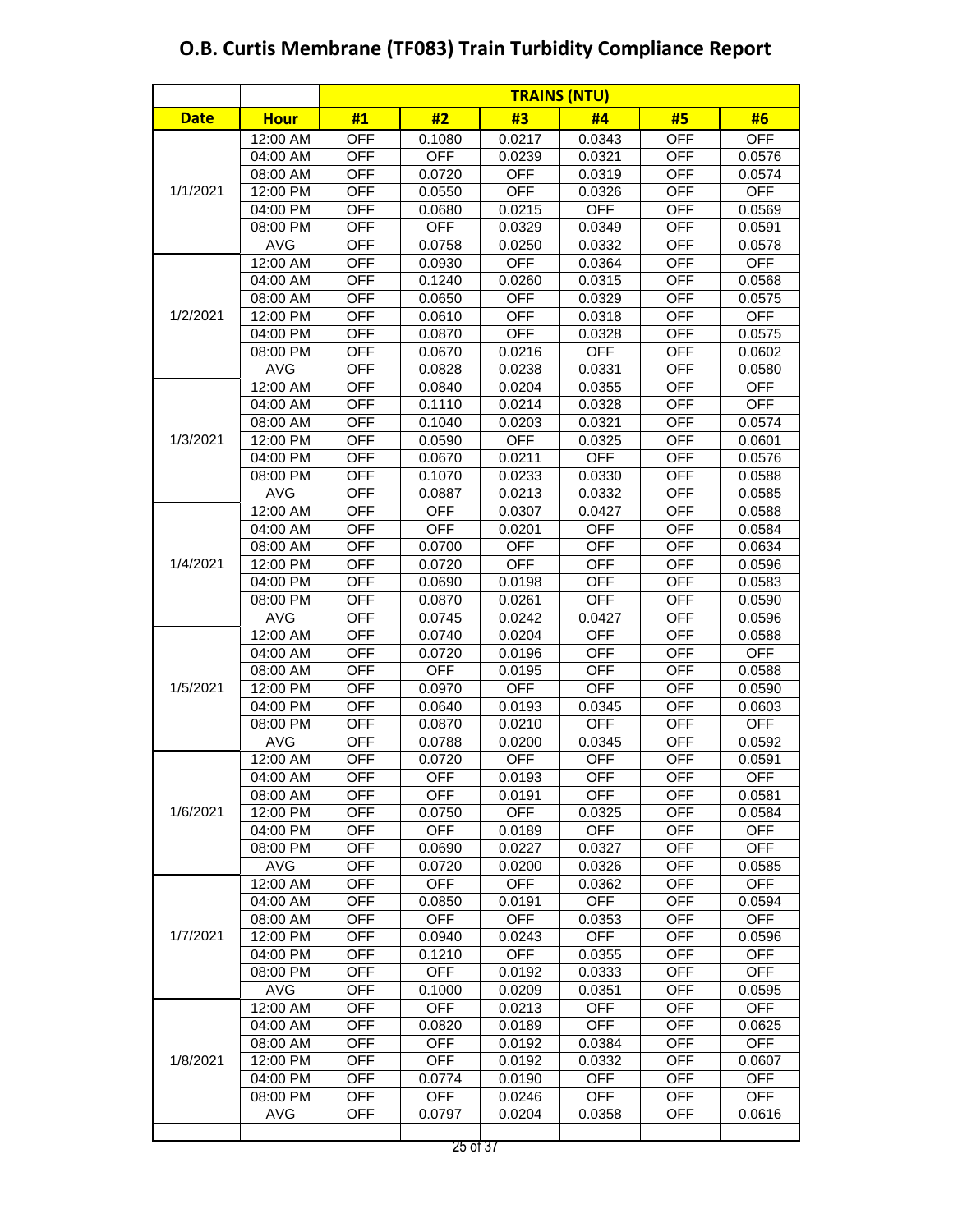|             |             | <b>TRAINS (NTU)</b> |            |            |            |            |            |
|-------------|-------------|---------------------|------------|------------|------------|------------|------------|
| <b>Date</b> | <b>Hour</b> | #1                  | #2         | #3         | #4         | #5         | #6         |
|             | 12:00 AM    | <b>OFF</b>          | <b>OFF</b> | 0.0222     | <b>OFF</b> | <b>OFF</b> | 0.0631     |
|             | 04:00 AM    | <b>OFF</b>          | 0.0780     | 0.0212     | <b>OFF</b> | <b>OFF</b> | <b>OFF</b> |
|             | 08:00 AM    | <b>OFF</b>          | <b>OFF</b> | 0.0190     | 0.0649     | <b>OFF</b> | 0.0615     |
| 1/9/2021    | 12:00 PM    | <b>OFF</b>          | 0.0801     | <b>OFF</b> | <b>OFF</b> | <b>OFF</b> | 0.0628     |
|             | 04:00 PM    | <b>OFF</b>          | <b>OFF</b> | 0.0189     | <b>OFF</b> | <b>OFF</b> | <b>OFF</b> |
|             | 08:00 PM    | <b>OFF</b>          | <b>OFF</b> | 0.0227     | <b>OFF</b> | <b>OFF</b> | 0.0621     |
|             | <b>AVG</b>  | <b>OFF</b>          | 0.0791     | 0.0208     | 0.0649     | <b>OFF</b> | 0.0624     |
|             | 12:00 AM    | <b>OFF</b>          | 0.0798     | <b>OFF</b> | <b>OFF</b> | <b>OFF</b> | 0.0635     |
|             | 04:00 AM    | <b>OFF</b>          | 0.0790     | <b>OFF</b> | <b>OFF</b> | <b>OFF</b> | 0.0641     |
|             | 08:00 AM    | <b>OFF</b>          | 0.0780     | 0.0190     | <b>OFF</b> | <b>OFF</b> | <b>OFF</b> |
| 1/10/2021   | 12:00 PM    | <b>OFF</b>          | 0.0762     | <b>OFF</b> | <b>OFF</b> | <b>OFF</b> | 0.0633     |
|             | 04:00 PM    | <b>OFF</b>          | 0.0774     | <b>OFF</b> | <b>OFF</b> | <b>OFF</b> | <b>OFF</b> |
|             | 08:00 PM    | <b>OFF</b>          | 0.0766     | 0.0228     | <b>OFF</b> | <b>OFF</b> | 0.0631     |
|             | <b>AVG</b>  | <b>OFF</b>          | 0.0778     | 0.0209     | <b>OFF</b> | <b>OFF</b> | 0.0635     |
|             | 12:00 AM    | <b>OFF</b>          | 0.0779     | 0.0193     | <b>OFF</b> | <b>OFF</b> | 0.0639     |
|             | 04:00 AM    | <b>OFF</b>          | 0.0803     | <b>OFF</b> | <b>OFF</b> | <b>OFF</b> | 0.0636     |
|             | 08:00 AM    | <b>OFF</b>          | 0.0812     | 0.0192     | <b>OFF</b> | <b>OFF</b> | 0.0674     |
| 1/11/2021   | 12:00 PM    | <b>OFF</b>          | 0.0835     | 0.0206     | <b>OFF</b> | <b>OFF</b> | 0.0637     |
|             | 04:00 PM    | <b>OFF</b>          | 0.0849     | <b>OFF</b> | <b>OFF</b> | <b>OFF</b> | 0.0638     |
|             | 08:00 PM    | <b>OFF</b>          | 0.0868     | 0.0205     | <b>OFF</b> | <b>OFF</b> | 0.0639     |
|             | <b>AVG</b>  | <b>OFF</b>          | 0.0824     | 0.0199     | <b>OFF</b> | <b>OFF</b> | 0.0644     |
|             | 12:00 AM    | <b>OFF</b>          | 0.0846     | 0.0199     | <b>OFF</b> | <b>OFF</b> | <b>OFF</b> |
|             | 04:00 AM    | <b>OFF</b>          | 0.0865     | 0.0191     | <b>OFF</b> | <b>OFF</b> | 0.0644     |
|             | 08:00 AM    | <b>OFF</b>          | <b>OFF</b> | 0.0188     | <b>OFF</b> | <b>OFF</b> | 0.0644     |
| 1/12/2021   | 12:00 PM    | <b>OFF</b>          | 0.0858     | <b>OFF</b> | <b>OFF</b> | <b>OFF</b> | 0.0646     |
|             | 04:00 PM    | <b>OFF</b>          | 0.0869     | 0.0188     | <b>OFF</b> | <b>OFF</b> | 0.0645     |
|             | 08:00 PM    | <b>OFF</b>          | 0.0966     | 0.0188     | 0.0396     | <b>OFF</b> | 0.0654     |
|             | <b>AVG</b>  | <b>OFF</b>          | 0.0881     | 0.0191     | 0.0396     | <b>OFF</b> | 0.0647     |
|             | 12:00 AM    | <b>OFF</b>          | 0.1069     | <b>OFF</b> | 0.0361     | <b>OFF</b> | 0.0707     |
|             | 04:00 AM    | <b>OFF</b>          | 0.1132     | 0.0188     | 0.0412     | <b>OFF</b> | 0.0653     |
|             | 08:00 AM    | <b>OFF</b>          | <b>OFF</b> | 0.0188     | 0.0307     | <b>OFF</b> | <b>OFF</b> |
| 1/13/2021   | 12:00 PM    | <b>OFF</b>          | <b>OFF</b> | 0.0263     | <b>OFF</b> | <b>OFF</b> | 0.0752     |
|             | 04:00 PM    | <b>OFF</b>          | 0.1278     | 0.0187     | 0.0320     | <b>OFF</b> | <b>OFF</b> |
|             | 08:00 PM    | <b>OFF</b>          | 0.1366     | <b>OFF</b> | 0.0312     | <b>OFF</b> | 0.0660     |
|             | <b>AVG</b>  | <b>OFF</b>          | 0.1211     | 0.0207     | 0.0342     | <b>OFF</b> | 0.0693     |
|             | 12:00 AM    | <b>OFF</b>          | <b>OFF</b> | 0.0211     | 0.0340     | <b>OFF</b> | <b>OFF</b> |
|             | 04:00 AM    | <b>OFF</b>          | <b>OFF</b> | 0.0189     | <b>OFF</b> | <b>OFF</b> | 0.0666     |
|             | 08:00 AM    | <b>OFF</b>          | <b>OFF</b> | <b>OFF</b> | <b>OFF</b> | <b>OFF</b> | <b>OFF</b> |
| 1/14/2021   | 12:00 PM    | <b>OFF</b>          | <b>OFF</b> | <b>OFF</b> | 0.0358     | <b>OFF</b> | 0.0666     |
|             | 04:00 PM    | <b>OFF</b>          | <b>OFF</b> | 0.0189     | 0.0276     | <b>OFF</b> | <b>OFF</b> |
|             | 08:00 PM    | <b>OFF</b>          | <b>OFF</b> | 0.0206     | 0.0301     | <b>OFF</b> | 0.0155     |
|             | <b>AVG</b>  | <b>OFF</b>          | <b>OFF</b> | 0.0199     | 0.0319     | <b>OFF</b> | 0.0496     |
|             | 12:00 AM    | <b>OFF</b>          | 0.1270     | 0.0196     | <b>OFF</b> | <b>OFF</b> | 0.0162     |
|             | 04:00 AM    | <b>OFF</b>          | <b>OFF</b> | 0.0188     | 0.0268     | <b>OFF</b> | 0.0149     |
|             | 08:00 AM    | <b>OFF</b>          | 0.0880     | 0.0204     | <b>OFF</b> | <b>OFF</b> | 0.0147     |
| 1/15/2021   | 12:00 PM    | <b>OFF</b>          | <b>OFF</b> | <b>OFF</b> | 0.0292     | <b>OFF</b> | 0.0174     |
|             | 04:00 PM    | <b>OFF</b>          | 0.0918     | 0.0195     | 0.0375     | <b>OFF</b> | 0.0146     |
|             | 08:00 PM    | <b>OFF</b>          | <b>OFF</b> | 0.0208     | <b>OFF</b> | <b>OFF</b> | <b>OFF</b> |
|             | <b>AVG</b>  | <b>OFF</b>          | 0.1023     | 0.0198     | 0.0312     | <b>OFF</b> | 0.0156     |
|             | 12:00 AM    | <b>OFF</b>          | <b>OFF</b> | <b>OFF</b> | 0.0498     | <b>OFF</b> | 0.0179     |
|             | 04:00 AM    | <b>OFF</b>          | 0.0894     | 0.0196     | 0.0483     | OFF        | <b>OFF</b> |
|             | 08:00 AM    | <b>OFF</b>          | <b>OFF</b> | <b>OFF</b> | 0.0270     | <b>OFF</b> | 0.0145     |
| 1/16/2021   | 12:00 PM    | <b>OFF</b>          | 0.0917     | 0.0194     | 0.0286     | <b>OFF</b> | 0.0147     |
|             | 04:00 PM    | <b>OFF</b>          | 0.0963     | 0.0199     | <b>OFF</b> | <b>OFF</b> | 0.0144     |
|             | 08:00 PM    | <b>OFF</b>          | <b>OFF</b> | 0.0391     | 0.0259     | <b>OFF</b> | <b>OFF</b> |
|             | <b>AVG</b>  | <b>OFF</b>          | 0.0925     | 0.0245     | 0.0359     | <b>OFF</b> | 0.0154     |
|             |             |                     |            |            |            |            |            |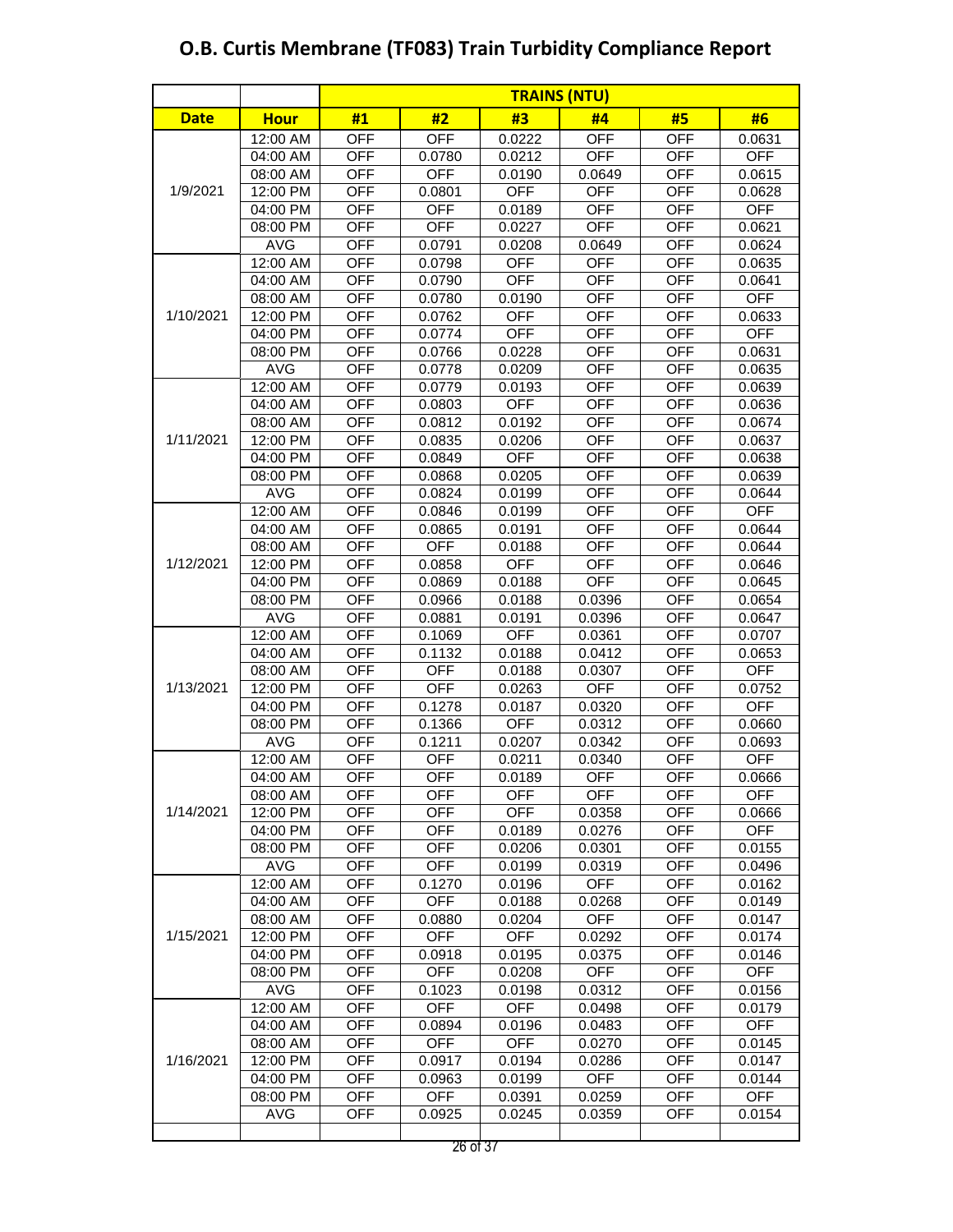|             |             |            |            |            | <b>TRAINS (NTU)</b> |            |            |
|-------------|-------------|------------|------------|------------|---------------------|------------|------------|
| <b>Date</b> | <b>Hour</b> | #1         | #2         | #3         | #4                  | #5         | #6         |
|             | $12:00$ AM  | <b>OFF</b> | 0.0938     | 0.0194     | <b>OFF</b>          | <b>OFF</b> | 0.0157     |
|             | $04:00$ AM  | <b>OFF</b> | <b>OFF</b> | 0.0272     | <b>OFF</b>          | <b>OFF</b> | 0.0143     |
|             | 08:00 AM    | <b>OFF</b> | 0.1012     | 0.0194     | <b>OFF</b>          | <b>OFF</b> | 0.0143     |
| 1/17/2021   | 12:00 PM    | <b>OFF</b> | <b>OFF</b> | 0.0221     | <b>OFF</b>          | <b>OFF</b> | 0.0144     |
|             | 04:00 PM    | <b>OFF</b> | 0.1052     | 0.0194     | <b>OFF</b>          | <b>OFF</b> | 0.0145     |
|             | 08:00 PM    | <b>OFF</b> | 0.1071     | 0.0197     | <b>OFF</b>          | <b>OFF</b> | 0.0146     |
|             | <b>AVG</b>  | <b>OFF</b> | 0.1018     | 0.0212     | <b>OFF</b>          | <b>OFF</b> | 0.0146     |
|             | 12:00 AM    | <b>OFF</b> | 0.1062     | 0.0196     | <b>OFF</b>          | <b>OFF</b> | 0.0171     |
|             | 04:00 AM    | <b>OFF</b> | <b>OFF</b> | 0.0207     | <b>OFF</b>          | <b>OFF</b> | 0.0143     |
|             | 08:00 AM    | <b>OFF</b> | <b>OFF</b> | 0.0232     | <b>OFF</b>          | <b>OFF</b> | 0.0143     |
| 1/18/2021   | 12:00 PM    | <b>OFF</b> | 0.1113     | 0.0223     | <b>OFF</b>          | <b>OFF</b> | 0.0142     |
|             | 04:00 PM    | <b>OFF</b> | 0.1116     | 0.0195     | 0.0273              | <b>OFF</b> | <b>OFF</b> |
|             | 08:00 PM    | <b>OFF</b> | 0.1140     | 0.0222     | 0.0279              | <b>OFF</b> | <b>OFF</b> |
|             | <b>AVG</b>  | <b>OFF</b> | 0.1108     | 0.0213     | 0.0276              | <b>OFF</b> | 0.0150     |
|             | 12:00 AM    | <b>OFF</b> | 0.1139     | 0.0210     | 0.0310              | <b>OFF</b> | 0.0154     |
|             | 04:00 AM    | <b>OFF</b> | 0.1155     | 0.0233     | 0.0265              | <b>OFF</b> | 0.0146     |
|             | 08:00 AM    | <b>OFF</b> | 0.1169     | 0.0194     | 0.0299              | <b>OFF</b> | <b>OFF</b> |
| 1/19/2021   | 12:00 PM    | <b>OFF</b> | 0.1166     | <b>OFF</b> | 0.0297              | <b>OFF</b> | <b>OFF</b> |
|             | 04:00 PM    | <b>OFF</b> | 0.1170     | 0.0193     | 0.0298              | <b>OFF</b> | 0.0152     |
|             | 08:00 PM    | <b>OFF</b> | 0.1208     | <b>OFF</b> | 0.0272              | <b>OFF</b> | <b>OFF</b> |
|             | <b>AVG</b>  | <b>OFF</b> | 0.1168     | 0.0208     | 0.0290              | <b>OFF</b> | 0.0151     |
|             | 12:00 AM    | <b>OFF</b> | 0.1255     | 0.0207     | 0.0333              | <b>OFF</b> | 0.0169     |
|             | 04:00 AM    | <b>OFF</b> | 0.1231     | 0.0195     | 0.0276              | <b>OFF</b> | <b>OFF</b> |
|             | 08:00 AM    | <b>OFF</b> | <b>OFF</b> | <b>OFF</b> | 0.0264              | <b>OFF</b> | 0.0142     |
| 1/20/2021   | 12:00 PM    | <b>OFF</b> | 0.1195     | <b>OFF</b> | <b>OFF</b>          | <b>OFF</b> | 0.0156     |
|             | 04:00 PM    | <b>OFF</b> | 0.1226     | 0.0230     | 0.0279              | <b>OFF</b> | 0.0141     |
|             | 08:00 PM    | <b>OFF</b> | 0.1264     | <b>OFF</b> | 0.0264              | <b>OFF</b> | <b>OFF</b> |
|             | <b>AVG</b>  | <b>OFF</b> | 0.1234     | 0.0211     | 0.0283              | <b>OFF</b> | 0.0152     |
|             | 12:00 AM    | <b>OFF</b> | 0.1304     | 0.0197     | OFF                 | <b>OFF</b> | <b>OFF</b> |
|             | 04:00 AM    | <b>OFF</b> | 0.1291     | 0.0197     | 0.0279              | <b>OFF</b> | <b>OFF</b> |
|             | 08:00 AM    | <b>OFF</b> | <b>OFF</b> | 0.0195     | <b>OFF</b>          | <b>OFF</b> | 0.0157     |
| 1/21/2021   | 12:00 PM    | <b>OFF</b> | 0.1295     | <b>OFF</b> | 0.0313              | <b>OFF</b> | 0.0167     |
|             | 04:00 PM    | <b>OFF</b> | 0.1319     | 0.0194     | 0.0284              | <b>OFF</b> | 0.0140     |
|             | 08:00 PM    | <b>OFF</b> | 0.1333     | 0.0197     | 0.0271              | <b>OFF</b> | OFF        |
|             | <b>AVG</b>  | <b>OFF</b> | 0.1308     | 0.0196     | 0.0287              | <b>OFF</b> | 0.0155     |
|             | 12:00 AM    | <b>OFF</b> | 0.1343     | <b>OFF</b> | 0.0280              | <b>OFF</b> | 0.0143     |
|             | 04:00 AM    | <b>OFF</b> | 0.1346     | 0.0194     | 0.0259              | <b>OFF</b> | 0.0140     |
|             | 08:00 AM    | OFF        | OFF        | <b>OFF</b> | 0.0261              | <b>OFF</b> | <b>OFF</b> |
| 1/22/2021   | 12:00 PM    | <b>OFF</b> | 0.1333     | <b>OFF</b> | 0.0262              | <b>OFF</b> | <b>OFF</b> |
|             | 04:00 PM    | <b>OFF</b> | 0.1334     | <b>OFF</b> | 0.0287              | <b>OFF</b> | 0.0139     |
|             | 08:00 PM    | <b>OFF</b> | 0.1338     | 0.0202     | 0.0255              | <b>OFF</b> | <b>OFF</b> |
|             | <b>AVG</b>  | <b>OFF</b> | 0.1339     | 0.0198     | 0.0267              | <b>OFF</b> | 0.0141     |
|             | 12:00 AM    | <b>OFF</b> | 0.1360     | 0.0203     | 0.0781              | <b>OFF</b> | <b>OFF</b> |
|             | 04:00 AM    | <b>OFF</b> | 0.1371     | 0.0200     | 0.0669              | <b>OFF</b> | 0.0141     |
|             | 08:00 AM    | <b>OFF</b> | <b>OFF</b> | 0.0195     | 0.0823              | <b>OFF</b> | 0.0142     |
| 1/23/2021   | 12:00 PM    | <b>OFF</b> | 0.1328     | <b>OFF</b> | 0.0332              | <b>OFF</b> | <b>OFF</b> |
|             | 04:00 PM    | <b>OFF</b> | <b>OFF</b> | 0.0194     | <b>OFF</b>          | <b>OFF</b> | 0.0144     |
|             | 08:00 PM    | <b>OFF</b> | <b>OFF</b> | 0.0231     | 0.0303              | <b>OFF</b> | 0.0142     |
|             | <b>AVG</b>  | <b>OFF</b> | 0.1353     | 0.0205     | 0.0582              | <b>OFF</b> | 0.0142     |
|             | 12:00 AM    | <b>OFF</b> | 0.1336     | 0.0212     | 0.0314              | <b>OFF</b> | 0.0146     |
|             | 04:00 AM    | <b>OFF</b> | 0.1334     | <b>OFF</b> | 0.0269              | <b>OFF</b> | <b>OFF</b> |
|             | 08:00 AM    | <b>OFF</b> | <b>OFF</b> | 0.0227     | 0.0310              | <b>OFF</b> | <b>OFF</b> |
| 1/24/2021   | 12:00 PM    | <b>OFF</b> | 0.1366     | <b>OFF</b> | 0.0266              | <b>OFF</b> | <b>OFF</b> |
|             | 04:00 PM    | <b>OFF</b> | 0.1351     | 0.0195     | <b>OFF</b>          | <b>OFF</b> | 0.0141     |
|             | 08:00 PM    | OFF        | 0.1339     | 0.0287     | 0.0295              | OFF        | 0.0155     |
|             | <b>AVG</b>  | OFF        | 0.1345     | 0.0230     | 0.0291              | <b>OFF</b> | 0.0147     |
|             |             |            |            |            |                     |            |            |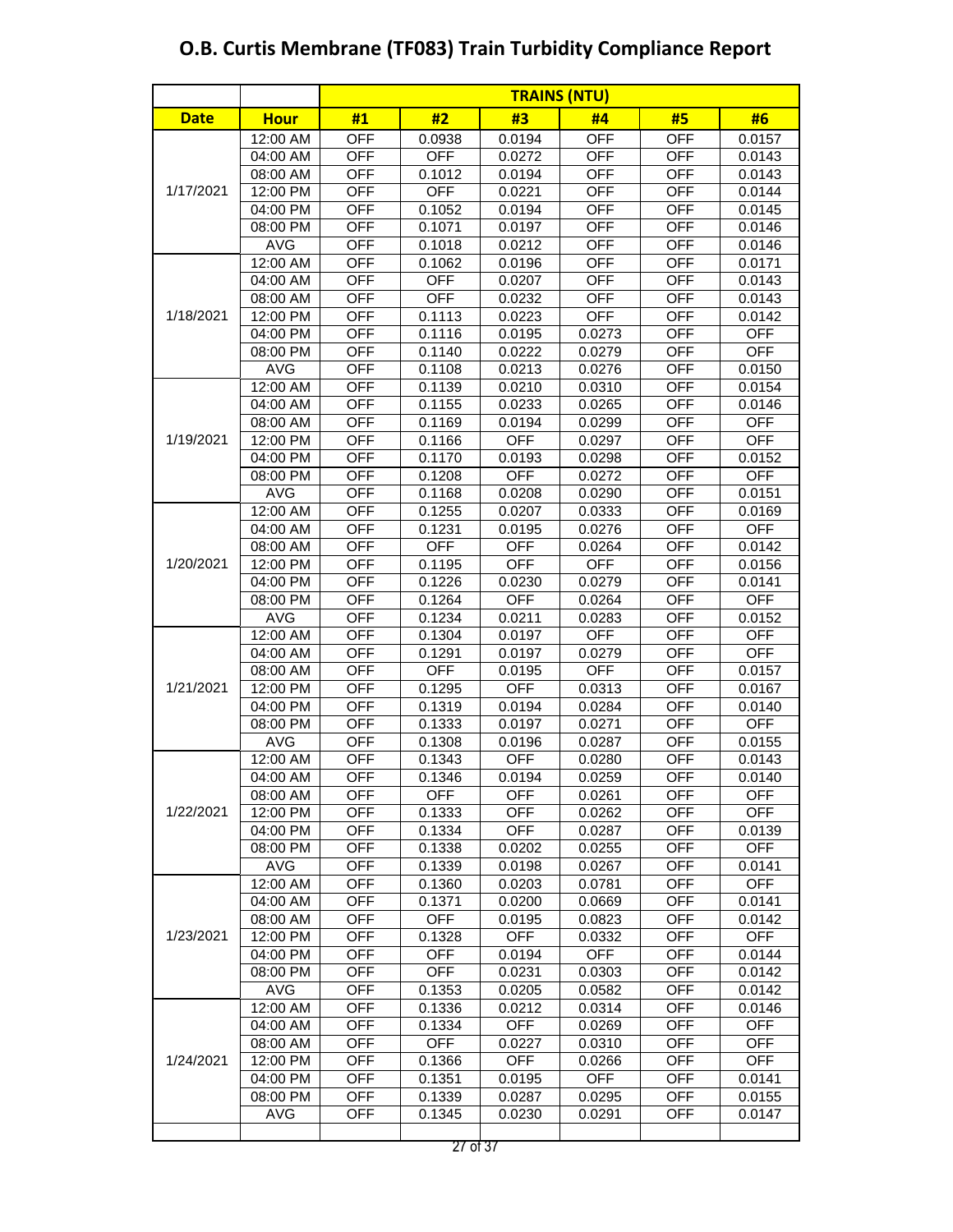|             |             |            |            |            | <b>TRAINS (NTU)</b> |            |            |
|-------------|-------------|------------|------------|------------|---------------------|------------|------------|
| <b>Date</b> | <b>Hour</b> | #1         | #2         | #3         | #4                  | #5         | #6         |
|             | 12:00 AM    | <b>OFF</b> | 0.1340     | 0.0203     | 0.0340              | <b>OFF</b> | <b>OFF</b> |
|             | 04:00 AM    | <b>OFF</b> | 0.1335     | 0.0196     | 0.0258              | <b>OFF</b> | <b>OFF</b> |
|             | 08:00 AM    | <b>OFF</b> | <b>OFF</b> | 0.0196     | 0.0254              | <b>OFF</b> | 0.0151     |
| 1/25/2021   | 12:00 PM    | <b>OFF</b> | 0.1349     | 0.0197     | 0.0268              | <b>OFF</b> | 0.0144     |
|             | 04:00 PM    | <b>OFF</b> | 0.1353     | 0.0207     | <b>OFF</b>          | <b>OFF</b> | 0.0156     |
|             | 08:00 PM    | <b>OFF</b> | <b>OFF</b> | 0.0211     | 0.0267              | <b>OFF</b> | <b>OFF</b> |
|             | <b>AVG</b>  | <b>OFF</b> | 0.1344     | 0.0202     | 0.0277              | <b>OFF</b> | 0.0150     |
|             | 12:00 AM    | <b>OFF</b> | 0.1385     | 0.0199     | 0.0280              | <b>OFF</b> | 0.0148     |
|             | 04:00 AM    | <b>OFF</b> | 0.1399     | 0.0199     | 0.0319              | <b>OFF</b> | <b>OFF</b> |
|             | 08:00 AM    | <b>OFF</b> | 0.1391     | <b>OFF</b> | <b>OFF</b>          | <b>OFF</b> | 0.0143     |
| 1/26/2021   | 12:00 PM    | <b>OFF</b> | 0.1371     | 0.0261     | 0.0269              | <b>OFF</b> | <b>OFF</b> |
|             | 04:00 PM    | <b>OFF</b> | 0.1386     | 0.0196     | 0.0267              | <b>OFF</b> | 0.0143     |
|             | 08:00 PM    | <b>OFF</b> | 0.1397     | <b>OFF</b> | 0.0257              | <b>OFF</b> | <b>OFF</b> |
|             | <b>AVG</b>  | <b>OFF</b> | 0.1388     | 0.0214     | 0.0278              | <b>OFF</b> | 0.0145     |
|             | 12:00 AM    | <b>OFF</b> | 0.1400     | 0.0199     | <b>OFF</b>          | <b>OFF</b> | 0.0172     |
|             | 04:00 AM    | <b>OFF</b> | 0.1383     | 0.0197     | 0.0292              | <b>OFF</b> | 0.0170     |
|             | 08:00 AM    | <b>OFF</b> | 0.1376     | 0.0195     | 0.0250              | <b>OFF</b> | 0.0147     |
| 1/27/2021   | 12:00 PM    | <b>OFF</b> | 0.1385     | 0.0221     | 0.0273              | <b>OFF</b> | <b>OFF</b> |
|             | 04:00 PM    | <b>OFF</b> | 0.1378     | 0.0196     | <b>OFF</b>          | <b>OFF</b> | 0.0146     |
|             | 08:00 PM    | <b>OFF</b> | <b>OFF</b> | 0.0202     | <b>OFF</b>          | <b>OFF</b> | <b>OFF</b> |
|             | <b>AVG</b>  | <b>OFF</b> | 0.1384     | 0.0202     | 0.0272              | <b>OFF</b> | 0.0159     |
|             | 12:00 AM    | <b>OFF</b> | 0.1395     | 0.0197     | 0.0259              | <b>OFF</b> | 0.0154     |
|             | 04:00 AM    | <b>OFF</b> | 0.1393     | 0.0195     | 0.0267              | <b>OFF</b> | <b>OFF</b> |
|             | 08:00 AM    | <b>OFF</b> | 0.1399     | 0.0196     | <b>OFF</b>          | <b>OFF</b> | 0.0144     |
| 1/28/2021   | 12:00 PM    | <b>OFF</b> | <b>OFF</b> | 0.0221     | 0.0251              | <b>OFF</b> | 0.0337     |
|             | 04:00 PM    | <b>OFF</b> | 0.1406     | <b>OFF</b> | 0.0268              | <b>OFF</b> | <b>OFF</b> |
|             | 08:00 PM    | <b>OFF</b> | 0.1409     | <b>OFF</b> | 0.0282              | <b>OFF</b> | <b>OFF</b> |
|             | <b>AVG</b>  | <b>OFF</b> | 0.1400     | 0.0202     | 0.0265              | <b>OFF</b> | 0.0212     |
|             | 12:00 AM    | <b>OFF</b> | <b>OFF</b> | 0.0220     | <b>OFF</b>          | <b>OFF</b> | 0.0194     |
|             | 04:00 AM    | <b>OFF</b> | 0.1412     | 0.0211     | <b>OFF</b>          | <b>OFF</b> | <b>OFF</b> |
|             | 08:00 AM    | <b>OFF</b> | 0.1410     | 0.0198     | <b>OFF</b>          | <b>OFF</b> | 0.0142     |
| 1/29/2021   | 12:00 PM    | <b>OFF</b> | 0.1417     | <b>OFF</b> | <b>OFF</b>          | <b>OFF</b> | 0.0150     |
|             | 04:00 PM    | <b>OFF</b> | 0.1423     | <b>OFF</b> | <b>OFF</b>          | <b>OFF</b> | <b>OFF</b> |
|             | 08:00 PM    | <b>OFF</b> | <b>OFF</b> | <b>OFF</b> | <b>OFF</b>          | <b>OFF</b> | <b>OFF</b> |
|             | <b>AVG</b>  | <b>OFF</b> | 0.1416     | 0.0210     | <b>OFF</b>          | <b>OFF</b> | 0.0162     |
|             | 12:00 AM    | <b>OFF</b> | 0.1423     | <b>OFF</b> | <b>OFF</b>          | <b>OFF</b> | <b>OFF</b> |
|             | 04:00 AM    | <b>OFF</b> | <b>OFF</b> | 0.0198     | OFF                 | <b>OFF</b> | 0.0142     |
|             | 08:00 AM    | <b>OFF</b> | <b>OFF</b> | 0.0197     | 0.0247              | <b>OFF</b> | 0.0142     |
| 1/30/2021   | 12:00 PM    | <b>OFF</b> | 0.1410     | <b>OFF</b> | 0.0262              | <b>OFF</b> | <b>OFF</b> |
|             | 04:00 PM    | <b>OFF</b> | 0.1396     | <b>OFF</b> | 0.0260              | OFF        | 0.0142     |
|             | 08:00 PM    | <b>OFF</b> | 0.1396     | 0.0205     | 0.0260              | <b>OFF</b> | 0.0161     |
|             | <b>AVG</b>  | OFF        | 0.1406     | 0.0200     | 0.0257              | OFF        | 0.0147     |
|             | 12:00 AM    | <b>OFF</b> | <b>OFF</b> | 0.0254     | 0.0288              | <b>OFF</b> | <b>OFF</b> |
|             | 04:00 AM    | <b>OFF</b> | 0.1394     | 0.0266     | 0.0282              | <b>OFF</b> | 0.0149     |
|             | 08:00 AM    | <b>OFF</b> | <b>OFF</b> | 0.0198     | 0.0248              | OFF        | <b>OFF</b> |
| 1/31/2021   | 12:00 PM    | <b>OFF</b> | 0.1404     | <b>OFF</b> | 0.0249              | <b>OFF</b> | <b>OFF</b> |
|             | 04:00 PM    | <b>OFF</b> | <b>OFF</b> | 0.0198     | 0.0254              | <b>OFF</b> | 0.0141     |
|             | 08:00 PM    | <b>OFF</b> | 0.1416     | 0.0198     | 0.0260              | <b>OFF</b> | <b>OFF</b> |
|             | <b>AVG</b>  | <b>OFF</b> | 0.1405     | 0.0223     | 0.0264              | <b>OFF</b> | 0.0145     |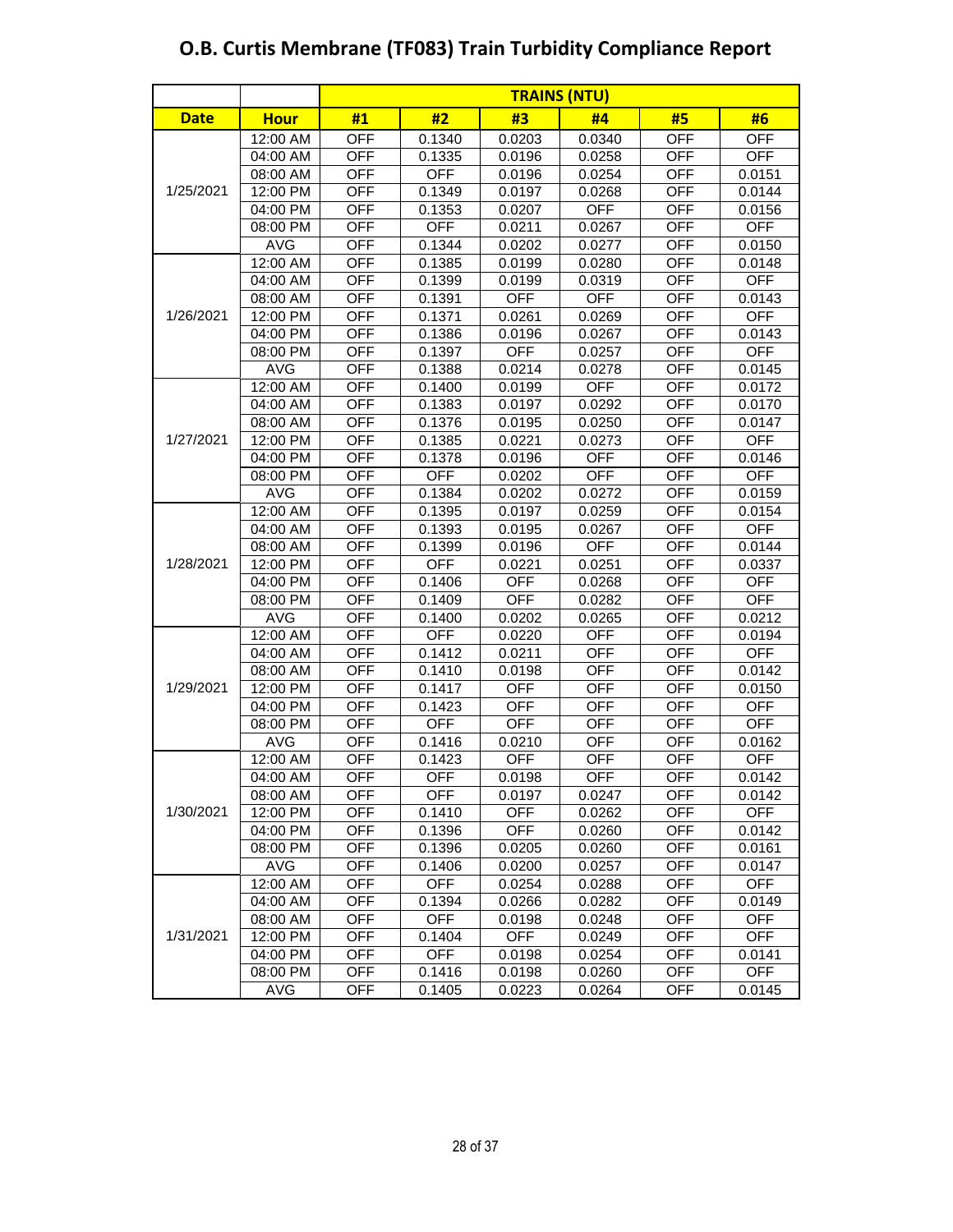### **O.B. Curtis Membrane (TF083) Trains Daily MIT Results**

| <b>Date Time</b> | <b>Train 2 LRV</b> | <b>Date Time</b> | <b>Train 2 LRV</b> | <b>Date Time</b> | <b>Train 2 LRV</b> | <b>Date Time</b> | <b>Train 2 LRV</b> |
|------------------|--------------------|------------------|--------------------|------------------|--------------------|------------------|--------------------|
| 1/1/21 9:40 PM   | 4.161              | 1/6/21 10:40 PM  | 0.000              | 1/9/21 10:40 PM  | $-1.000$           | 1/14/21 4:30 PM  | 0.000              |
| 1/1/21 9:45 PM   | 0.000              | 1/6/21 10:50 PM  | $-1.000$           | 1/9/21 10:45 PM  | 0.000              | 1/14/21 4:40 PM  | $-1.000$           |
| 1/1/21 9:55 PM   | $-1.000$           | 1/6/21 10:55 PM  | 3.841              | 1/9/21 11:00 PM  | $-1.000$           | 1/14/21 4:45 PM  | 3.236              |
| 1/1/21 10:00 PM  | 4.072              | 1/6/21 11:15 PM  | 3.841              | 1/9/21 11:05 PM  | 0.000              | 1/14/21 4:50 PM  | 0.000              |
| 1/2/21 10:00 PM  | 4.072              | 1/6/21 11:20 PM  | 0.000              | 1/9/21 11:15 PM  | $-1.000$           | 1/14/21 5:00 PM  | $-1.000$           |
| 1/2/21 10:05 PM  | 0.000              | 1/6/21 11:35 PM  | $-1.000$           | 1/9/21 11:20 PM  | 5.529              | 1/14/21 5:05 PM  | 0.000              |
| 1/2/21 10:15 PM  | $-1.000$           | 1/6/21 11:40 PM  | 3.893              | 1/10/21 9:30 PM  | 5.529              | 1/14/21 5:15 PM  | $-1.000$           |
| 1/2/21 10:20 PM  | 3.850              | 1/7/21 12:50 AM  | 3.893              | 1/10/21 9:35 PM  | 0.000              | 1/14/21 5:20 PM  | 3.647              |
| 1/2/21 10:40 PM  | 0.000              | 1/7/21 12:55 AM  | 0.000              | 1/10/21 9:45 PM  | $-1.000$           | 1/14/21 5:30 PM  | 0.000              |
| 1/2/21 10:50 PM  | $-1.000$           | 1/7/21 1:05 AM   | $-1.000$           | 1/10/21 9:50 PM  | 3.699              | 1/14/21 5:40 PM  | $-1.000$           |
| 1/2/21 10:55 PM  | 3.933              | 1/7/21 1:10 AM   | 3.957              | 1/10/21 10:00 PM | 0.000              | 1/14/21 5:45 PM  | 3.634              |
| 1/2/21 11:30 PM  | 3.933              | 1/7/21 1:20 AM   | 0.000              | 1/10/21 10:10 PM | $-1.000$           | 1/14/21 6:10 PM  | 3.634              |
| 1/2/21 11:35 PM  | 0.000              | 1/7/21 1:30 AM   | $-1.000$           | 1/10/21 10:15 PM | 3.976              | 1/14/21 6:15 PM  | 0.000              |
| 1/2/21 11:50 PM  | 4.206              | 1/7/21 1:35 AM   | 4.045              | 1/10/21 10:25 PM | 0.000              | 1/14/21 6:25 PM  | $-1.000$           |
| 1/3/21 9:30 PM   | 4.206              | 1/7/21 5:30 PM   | 4.045              | 1/10/21 10:35 PM | $-1.000$           | 1/14/21 6:30 PM  | 3.604              |
| 1/3/21 9:35 PM   | 0.000              | 1/7/21 5:35 PM   | 0.000              | 1/10/21 10:40 PM | 4.068              | 1/14/21 7:15 PM  | 3.604              |
| 1/3/21 9:45 PM   | $-1.000$           | 1/7/21 5:45 PM   | $-1.000$           | 1/11/21 9:45 PM  | 4.068              | 1/14/21 7:20 PM  | 0.000              |
| 1/3/21 9:50 PM   | 3.871              | 1/7/21 5:50 PM   | 3.863              | 1/11/21 9:50 PM  | 0.000              | 1/14/21 7:30 PM  | $-1.000$           |
| 1/3/21 9:55 PM   | 0.000              | 1/7/21 6:00 PM   | 0.000              | 1/11/21 10:05 PM | $-1.000$           | 1/14/21 7:35 PM  | 3.618              |
| 1/3/21 10:05 PM  | $-1.000$           | 1/7/21 6:10 PM   | $-1.000$           | 1/11/21 10:10 PM | 3.699              | 1/14/21 8:10 PM  | 3.618              |
| 1/3/21 10:10 PM  | 3.914              | 1/7/21 6:15 PM   | 3.961              | 1/11/21 10:20 PM | 0.000              | 1/14/21 8:15 PM  | 0.000              |
| 1/3/21 10:15 PM  | 0.000              | 1/7/21 6:20 PM   | 0.000              | 1/11/21 10:30 PM | $-1.000$           | 1/14/21 8:25 PM  | $-1.000$           |
| 1/3/21 10:25 PM  | $-1.000$           | 1/7/21 6:30 PM   | $-1.000$           | 1/11/21 10:35 PM | 3.898              | 1/14/21 8:30 PM  | 0.000              |
| 1/3/21 10:30 PM  | 4.043              | 1/7/21 6:35 PM   | 4.025              | 1/11/21 10:45 PM | 0.000              | 1/14/21 8:45 PM  | $-1.000$           |
| 1/4/21 9:45 PM   | 4.043              | 1/7/21 9:55 PM   | 4.025              | 1/11/21 10:55 PM | $-1.000$           | 1/14/21 8:50 PM  | 4.121              |
| 1/4/21 9:50 PM   | 0.000              | 1/7/21 10:00 PM  | 0.000              | 1/11/21 11:00 PM | 4.057              | 1/14/21 9:55 PM  | 4.121              |
| 1/4/21 10:00 PM  | $-1.000$           | 1/7/21 10:10 PM  | $-1.000$           | 1/12/21 10:25 PM | 4.057              | 1/14/21 10:00 PM | 0.000              |
| 1/4/21 10:05 PM  | 0.000              | 1/7/21 10:15 PM  | 3.840              | 1/12/21 10:30 PM | 0.000              | 1/14/21 10:10 PM | $-1.000$           |
| 1/4/21 10:15 PM  | $-1.000$           | 1/7/21 10:25 PM  | 0.000              | 1/12/21 10:40 PM | $-1.000$           | 1/14/21 10:15 PM | 5.529              |
| 1/4/21 10:20 PM  | 3.927              | 1/7/21 10:35 PM  | $-1.000$           | 1/12/21 10:45 PM | 0.000              | 1/15/21 9:30 PM  | 5.529              |
| 1/4/21 10:25 PM  | 0.000              | 1/7/21 10:40 PM  | 3.988              | 1/12/21 10:55 PM | $-1.000$           | 1/15/21 9:35 PM  | 0.000              |
| 1/4/21 10:35 PM  | $-1.000$           | 1/7/21 10:50 PM  | 0.000              | 1/12/21 11:00 PM | 3.862              | 1/15/21 9:45 PM  | $-1.000$           |
| 1/4/21 10:40 PM  | 4.011              | 1/7/21 11:00 PM  | $-1.000$           | 1/12/21 11:05 PM | 0.000              | 1/15/21 9:50 PM  | 0.000              |
| 1/6/21 12:25 AM  | 4.011              | 1/7/21 11:05 PM  | 4.019              | 1/12/21 11:15 PM | $-1.000$           | 1/15/21 10:00 PM | $-1.000$           |
| 1/6/21 12:30 AM  | 0.000              | 1/8/21 8:50 AM   | 4.019              | 1/12/21 11:20 PM | 0.000              | 1/15/21 10:05 PM | 4.007              |
| 1/6/21 12:40 AM  | $-1.000$           | 1/8/21 8:55 AM   | 0.000              | 1/12/21 11:30 PM | $-1.000$           | 1/16/21 9:40 PM  | 4.007              |
| 1/6/21 12:45 AM  | 3.853              | 1/8/21 9:05 AM   | $-1.000$           | 1/12/21 11:35 PM | 3.965              | 1/16/21 9:45 PM  | 0.000              |
| 1/6/21 4:20 AM   | 3.853              | 1/8/21 9:10 AM   | 4.055              | 1/12/21 11:40 PM | 0.000              | 1/16/21 9:55 PM  | $-1.000$           |
| 1/6/21 4:25 AM   | 0.000              | 1/8/21 9:55 PM   | 4.055              | 1/12/21 11:50 PM | $-1.000$           | 1/16/21 10:00 PM | 5.529              |
| 1/6/21 4:35 AM   | $-1.000$           | 1/8/21 10:00 PM  | 0.000              | 1/12/21 11:55 PM | 0.000              | 1/17/21 9:40 PM  | 5.529              |
| 1/6/21 4:40 AM   | 3.815              | 1/8/21 10:10 PM  | $-1.000$           | 1/13/21 12:10 AM | $-1.000$           | 1/17/21 9:45 PM  | 0.000              |
| 1/6/21 4:55 AM   | 0.000              | 1/8/21 10:15 PM  | 3.775              | 1/13/21 12:15 AM | 4.126              | 1/17/21 9:55 PM  | $-1.000$           |
| 1/6/21 5:05 AM   | $-1.000$           | 1/8/21 11:25 PM  | 3.775              | 1/13/21 9:30 PM  | 4.126              | 1/17/21 10:00 PM | 4.304              |
| 1/6/21 5:10 AM   | 3.966              | 1/8/21 11:30 PM  | 0.000              | 1/13/21 9:35 PM  | 0.000              | 1/18/21 10:00 PM | 4.304              |
| 1/6/21 5:15 AM   | 0.000              | 1/9/21 12:20 AM  | 0.000              | 1/13/21 9:45 PM  | $-1.000$           | 1/18/21 10:05 PM | 0.000              |
| 1/6/21 5:25 AM   | $-1.000$           | 1/9/21 12:25 AM  | $-1.000$           | 1/13/21 9:50 PM  | 0.000              | 1/18/21 10:15 PM | $-1.000$           |
| 1/6/21 5:30 AM   | 3.975              | 1/9/21 12:30 AM  | 0.000              | 1/13/21 10:05 PM | $-1.000$           | 1/18/21 10:20 PM | 4.149              |
| 1/6/21 5:35 AM   | 0.000              | 1/9/21 12:45 AM  | $-1.000$           | 1/13/21 10:10 PM | 3.856              | 1/19/21 9:30 PM  | 4.149              |
| 1/6/21 5:45 AM   | $-1.000$           | 1/9/21 12:50 AM  | 0.000              | 1/13/21 10:15 PM | 0.000              | 1/19/21 9:35 PM  | 0.000              |
| 1/6/21 5:50 AM   | 0.000              | 1/9/21 1:00 AM   | $-1.000$           | 1/13/21 10:25 PM | $-1.000$           | 1/19/21 9:45 PM  | $-1.000$           |
| 1/6/21 6:00 AM   | $-1.000$           | 1/9/21 1:05 AM   | 4.035              | 1/13/21 10:30 PM | 3.960              | 1/19/21 9:50 PM  | 3.940              |
| 1/6/21 6:05 AM   | 0.000              | 1/9/21 9:45 PM   | 4.035              | 1/13/21 10:35 PM | 0.000              | 1/19/21 9:55 PM  | 0.000              |
| 1/6/21 6:15 AM   | $-1.000$           | 1/9/21 9:50 PM   | 0.000              | 1/13/21 10:45 PM | $-1.000$           | 1/19/21 10:05 PM | $-1.000$           |
| 1/6/21 6:20 AM   | 3.979              | 1/9/21 10:00 PM  | $-1.000$           | 1/13/21 10:50 PM | 3.958              | 1/19/21 10:10 PM | 4.141              |
| 1/6/21 6:25 AM   | 0.000              | 1/9/21 10:05 PM  | 0.000              | 1/13/21 10:55 PM | 0.000              | 1/20/21 9:30 PM  | 4.141              |
| 1/6/21 6:35 AM   | $-1.000$           | 1/9/21 10:15 PM  | $-1.000$           | 1/13/21 11:05 PM | $-1.000$           | 1/20/21 9:35 PM  | 0.000              |
| 1/6/21 6:40 AM   | 4.211              | 1/9/21 10:20 PM  | 3.758              | 1/13/21 11:10 PM | 3.972              | 1/20/21 9:45 PM  | $-1.000$           |
| 1/6/21 10:35 PM  | 4.211              | 1/9/21 10:30 PM  | 0.000              | 1/14/21 4:25 PM  | 3.972              | 1/20/21 9:50 PM  | 3.945              |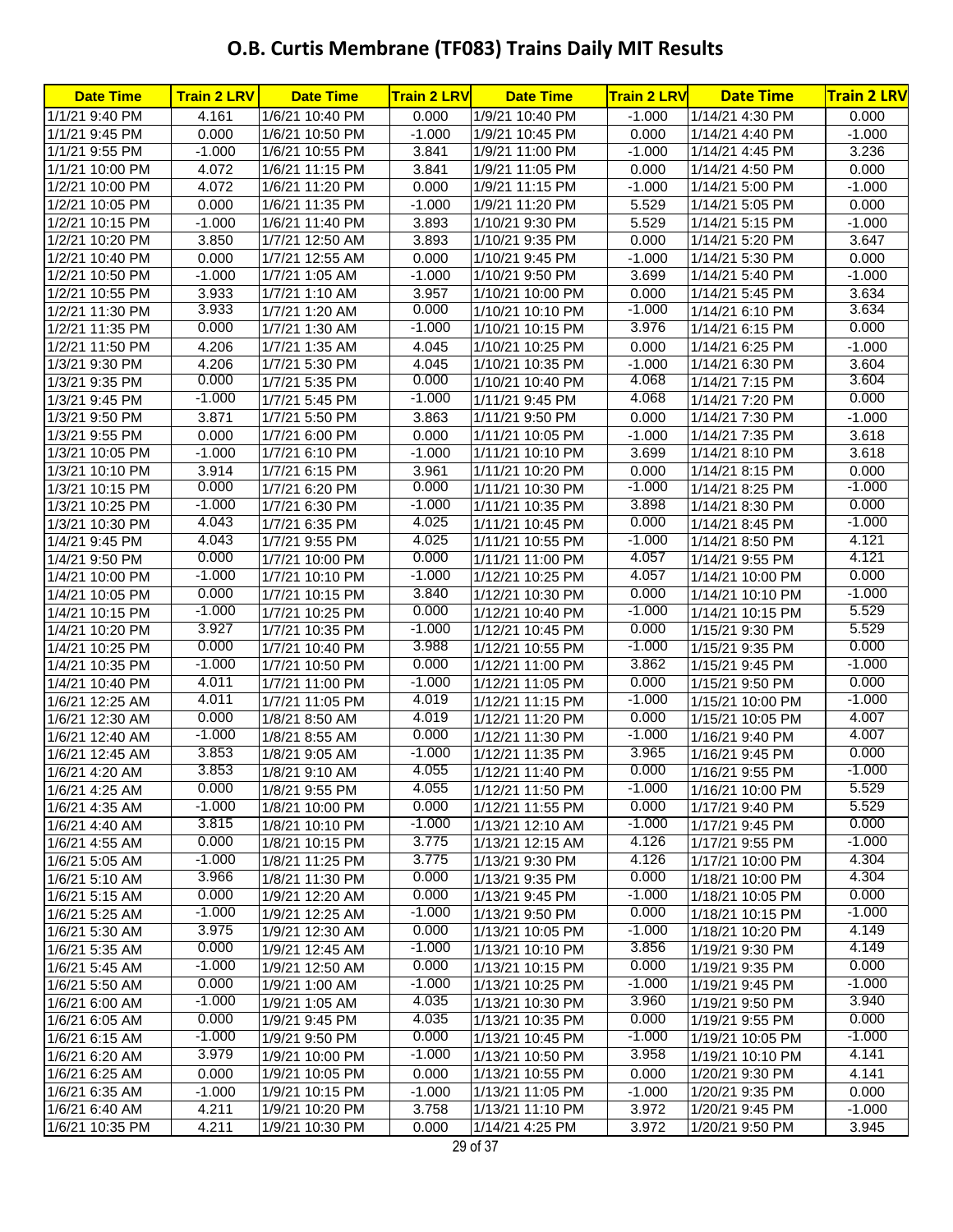#### **CITY OF JACKSON DISTRIBUTION SYSTEM DISINFECTANT DATA**

| <b>System ID</b> | 250008       |
|------------------|--------------|
| <b>Month Of</b>  | January 2021 |

| <b>Jan-21</b> | No. of sites,<br>disinfectant residual<br>measured (a) | No. of sites, no<br>disinfectant measured,<br>HPC measured (b) | No. of sites,<br>disinfectant residual<br>not detected, no HPC<br>measured (c) | No. of sites,<br>disinfectant residual<br>not detected. HPC><br>500/ml (d) | No. of sites,<br>disinfectant residual<br>not measured. HPC ><br>500/ml (e) |
|---------------|--------------------------------------------------------|----------------------------------------------------------------|--------------------------------------------------------------------------------|----------------------------------------------------------------------------|-----------------------------------------------------------------------------|
| <b>DATE</b>   | COL <sub>2</sub>                                       | COL <sub>3</sub>                                               | COL 4                                                                          | COL <sub>5</sub>                                                           | COL <sub>6</sub>                                                            |
| 1/1           |                                                        |                                                                |                                                                                |                                                                            |                                                                             |
| 1/2           |                                                        |                                                                |                                                                                |                                                                            |                                                                             |
| 1/3           |                                                        |                                                                |                                                                                |                                                                            |                                                                             |
| 1/4           | 38                                                     |                                                                |                                                                                |                                                                            |                                                                             |
| 1/5           | 49                                                     |                                                                |                                                                                |                                                                            |                                                                             |
| 1/6           | 40                                                     |                                                                |                                                                                |                                                                            |                                                                             |
| 1/7           |                                                        |                                                                |                                                                                |                                                                            |                                                                             |
| 1/8           |                                                        |                                                                |                                                                                |                                                                            |                                                                             |
| 1/9           |                                                        |                                                                |                                                                                |                                                                            |                                                                             |
| 1/10          |                                                        |                                                                |                                                                                |                                                                            |                                                                             |
| 1/11          |                                                        |                                                                |                                                                                |                                                                            |                                                                             |
| 1/12          |                                                        |                                                                |                                                                                |                                                                            |                                                                             |
| 1/13          | $\,8\,$                                                |                                                                |                                                                                |                                                                            |                                                                             |
| 1/14          |                                                        |                                                                |                                                                                |                                                                            |                                                                             |
| 1/15          |                                                        |                                                                |                                                                                |                                                                            |                                                                             |
| 1/16          |                                                        |                                                                |                                                                                |                                                                            |                                                                             |
| 1/17          |                                                        |                                                                |                                                                                |                                                                            |                                                                             |
| 1/18          |                                                        |                                                                |                                                                                |                                                                            |                                                                             |
| 1/19          |                                                        |                                                                |                                                                                |                                                                            |                                                                             |
| 1/20          |                                                        |                                                                |                                                                                |                                                                            |                                                                             |
| 1/21          |                                                        |                                                                |                                                                                |                                                                            |                                                                             |
| 1/22          |                                                        |                                                                |                                                                                |                                                                            |                                                                             |
| 1/23          |                                                        |                                                                |                                                                                |                                                                            |                                                                             |
| 1/24          |                                                        |                                                                |                                                                                |                                                                            |                                                                             |
| 1/25          |                                                        |                                                                |                                                                                |                                                                            |                                                                             |
| 1/26          |                                                        |                                                                |                                                                                |                                                                            |                                                                             |
| 1/27          |                                                        |                                                                |                                                                                |                                                                            |                                                                             |
| 1/28          |                                                        |                                                                |                                                                                |                                                                            |                                                                             |
| 1/29          |                                                        |                                                                |                                                                                |                                                                            |                                                                             |
| $1/30$        |                                                        |                                                                |                                                                                |                                                                            |                                                                             |
| 1/31          |                                                        |                                                                |                                                                                |                                                                            |                                                                             |
| Total         | 135                                                    | $\pmb{0}$                                                      | $\pmb{0}$                                                                      | $\pmb{0}$                                                                  | $\pmb{0}$                                                                   |

 $V = (c+d+e)/(a+b)^*100$ 

 $V = 0$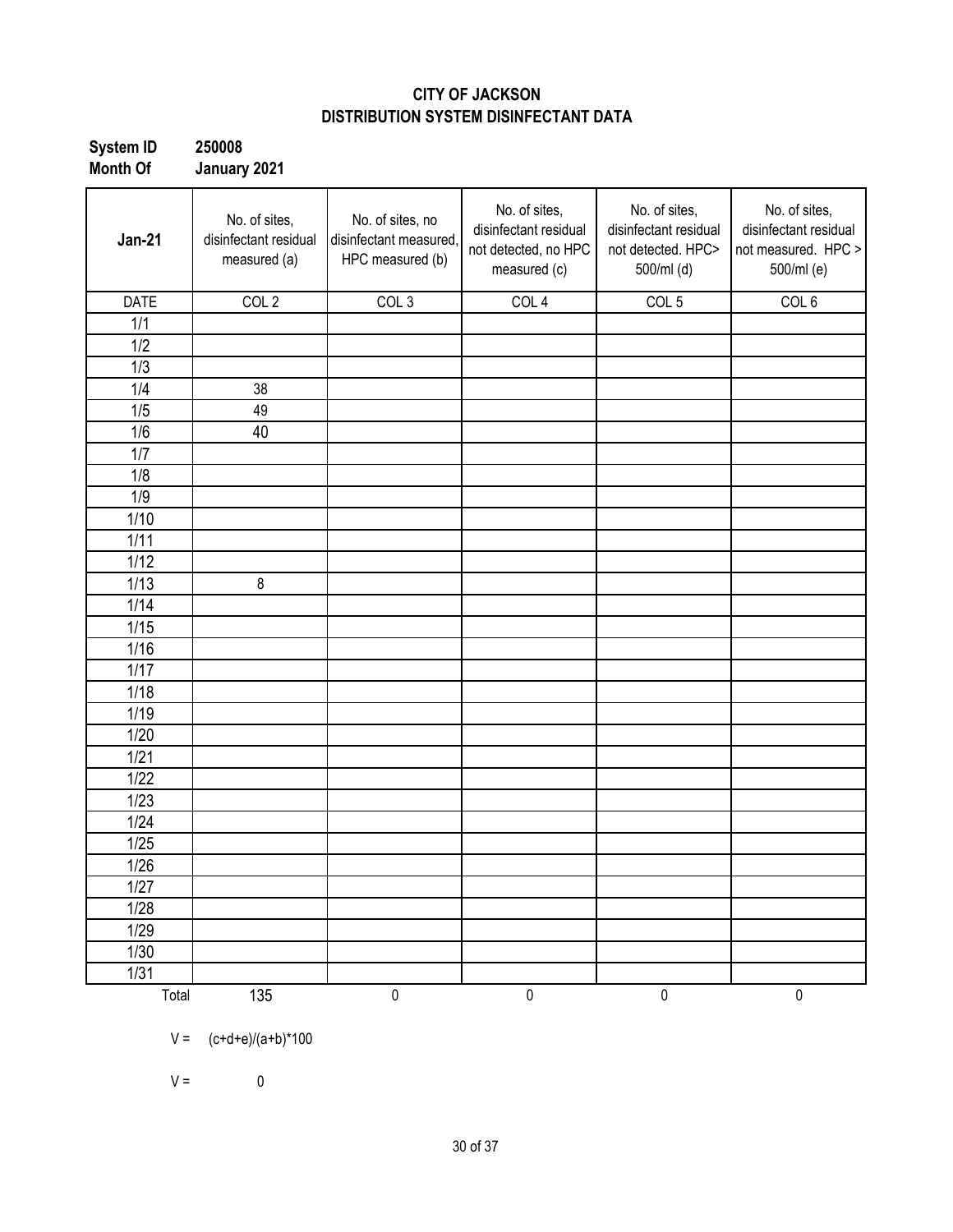#### **CITY OF JACKSON TOC REMOVAL SUMMARY**

| TOC Table- Required % Removal of TOC |                                                      |           |       |  |  |  |  |
|--------------------------------------|------------------------------------------------------|-----------|-------|--|--|--|--|
| Source<br>Water TOC<br>(ppm)         | Source Water Alkalinity, ppm<br>as CaCO <sub>3</sub> |           |       |  |  |  |  |
|                                      | $0 - 60$                                             | $>60-120$ | >120  |  |  |  |  |
| $>2.0$ to 4.0                        | 35.0%                                                | 25.0%     | 15.0% |  |  |  |  |
| $>4.0$ to 8.0                        | 45.0%                                                | 35.0%     | 25.0% |  |  |  |  |
| >8.0                                 | 50.0%                                                | 40.0%     | 30.0% |  |  |  |  |

% ACTUAL TOC REMOVED = 
$$
\frac{RAW\ TOC - FINISHED\ TOC}{RAW\ TOC} \times 100\%
$$

**TOC REMOVAL RATIO = % ACTUAL TOC REMOVED REQUIRED TOC REMOVAL**

|                |                                    |                                                | <b>TOC Summary</b>               |                                   | <b>TOC % Removal Summary</b>     |                                       |                             |
|----------------|------------------------------------|------------------------------------------------|----------------------------------|-----------------------------------|----------------------------------|---------------------------------------|-----------------------------|
| <b>Date</b>    | Water<br><b>Treatment</b><br>Plant | <b>Source Water</b><br><b>Alkalinity (ppm)</b> | <b>Source Water</b><br>TOC (ppm) | <b>Treated Water</b><br>TOC (ppm) | <b>Actual TOC</b><br>Removed (%) | <b>Required TOC</b><br>Removal (%)    | <b>TOC Removal</b><br>Ratio |
|                | OBC HS1                            | $\overline{14}$                                | 6.6                              | 2.7                               | 59.1                             | 45.0                                  | 1.31                        |
| 1/7/2021       | OBC HS2                            | 14                                             | 6.6                              | 2.8                               | 57.6                             | 45.0                                  | 1.28                        |
|                | JHF HS1                            | 15                                             | 6.8                              | 3.1                               | 54.4                             | 45.0                                  | 1.21                        |
|                | OBC HS1                            |                                                |                                  |                                   |                                  |                                       |                             |
|                | OBC HS2                            |                                                |                                  |                                   |                                  |                                       |                             |
|                | JHF HS1                            |                                                |                                  |                                   |                                  |                                       |                             |
|                | OBC HS1                            |                                                |                                  |                                   |                                  |                                       |                             |
|                | OBC HS2                            |                                                |                                  |                                   |                                  |                                       |                             |
|                | JHF HS1                            |                                                |                                  |                                   |                                  |                                       |                             |
|                | OBC HS1                            |                                                |                                  |                                   |                                  |                                       |                             |
|                | OBC HS2                            |                                                |                                  |                                   |                                  |                                       |                             |
|                | JHF HS1                            |                                                |                                  |                                   |                                  |                                       |                             |
|                | OBC HS1                            |                                                |                                  |                                   |                                  |                                       |                             |
|                | OBC HS2                            |                                                |                                  |                                   |                                  |                                       |                             |
|                | JHF HS1                            |                                                |                                  |                                   |                                  |                                       |                             |
|                | OBC HS1                            |                                                |                                  |                                   |                                  |                                       |                             |
|                | OBC HS2                            |                                                |                                  |                                   |                                  |                                       |                             |
|                | JHF HS1                            |                                                |                                  |                                   |                                  |                                       |                             |
|                | OBC HS1                            |                                                |                                  |                                   |                                  |                                       |                             |
|                | OBC HS2                            |                                                |                                  |                                   |                                  |                                       |                             |
|                | JHF HS1                            |                                                |                                  |                                   |                                  |                                       |                             |
|                | OBC HS1                            |                                                |                                  |                                   |                                  |                                       |                             |
|                | OBC HS2                            |                                                |                                  |                                   |                                  |                                       |                             |
|                | JHF HS1                            |                                                |                                  |                                   |                                  |                                       |                             |
|                | OBC HS1                            |                                                |                                  |                                   |                                  |                                       |                             |
|                | OBC HS2                            |                                                |                                  |                                   |                                  |                                       |                             |
|                | JHF HS1                            |                                                |                                  |                                   |                                  |                                       |                             |
|                | OBC HS1                            |                                                |                                  |                                   |                                  |                                       |                             |
|                | OBC HS2                            |                                                |                                  |                                   |                                  |                                       |                             |
|                | JHF HS1                            |                                                |                                  |                                   |                                  |                                       |                             |
|                | OBC HS1                            |                                                |                                  |                                   |                                  |                                       |                             |
|                | OBC HS2                            |                                                |                                  |                                   |                                  |                                       |                             |
|                | JHF HS1                            |                                                |                                  |                                   |                                  |                                       |                             |
|                | OBC HS1                            |                                                |                                  |                                   |                                  |                                       |                             |
|                | OBC HS2                            |                                                |                                  |                                   |                                  |                                       |                             |
|                | JHF HS1                            |                                                |                                  |                                   |                                  |                                       |                             |
| <b>RUNNING</b> | OBC HS1                            |                                                |                                  |                                   |                                  |                                       | 1.31                        |
| <b>ANNUAL</b>  | OBC HS2                            |                                                |                                  |                                   |                                  |                                       | 1.28                        |
| <b>AVERAGE</b> | JHF HS1                            |                                                |                                  |                                   |                                  |                                       | 1.21                        |
|                |                                    |                                                |                                  |                                   |                                  | TOTAL COMBINED RUNNING ANNUAL AVERAGE | 1.27                        |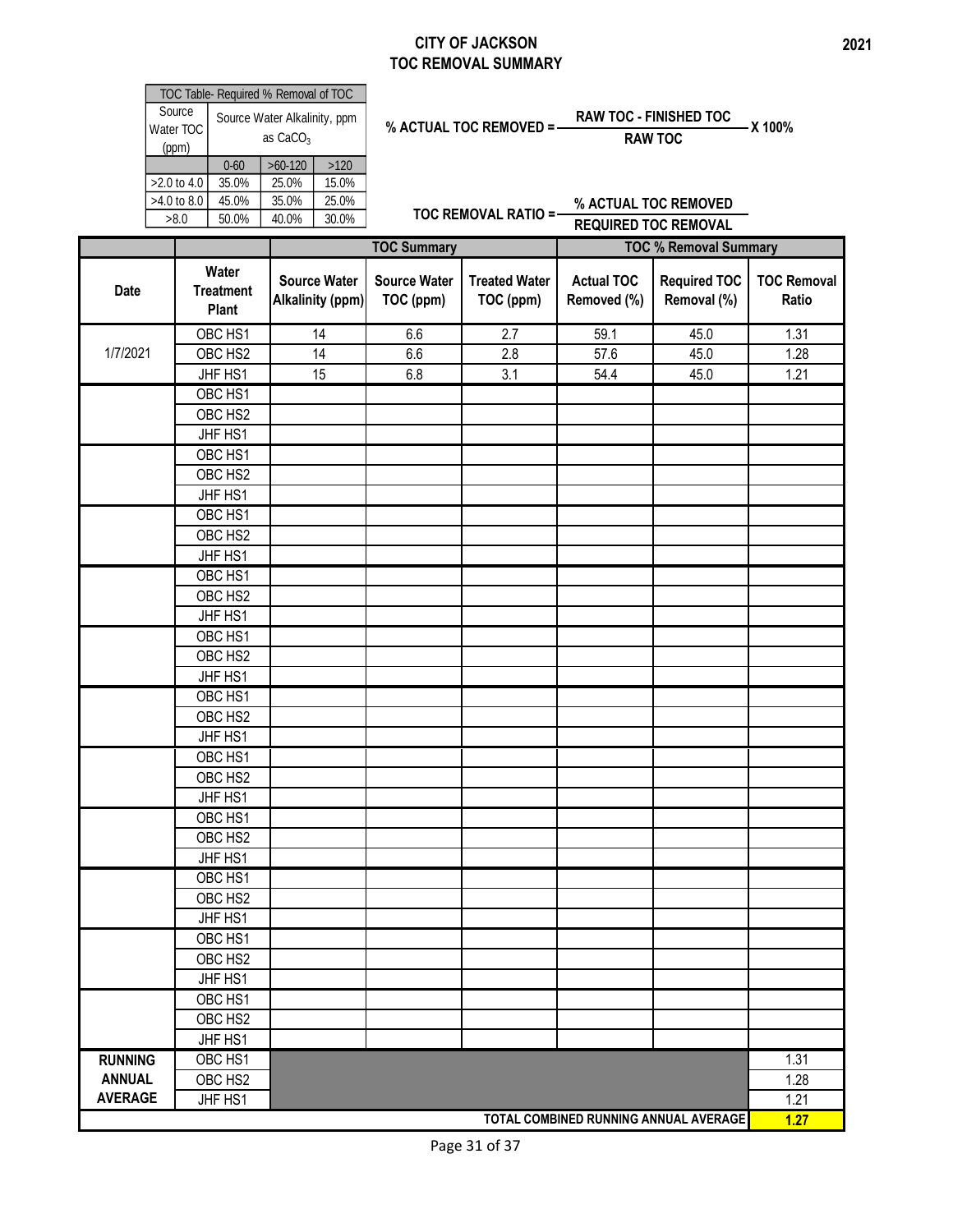#### **CITY OF JACKSON CHLORINE DIOXIDE COMPLIANCE**

|               | <b>SYSTEM ID: 250008-02</b> |                     | <b>SYSTEM ID: 250008-01</b> |                  | <b>DISTRIBUTION SITES</b> |             |                  |                  |                  |
|---------------|-----------------------------|---------------------|-----------------------------|------------------|---------------------------|-------------|------------------|------------------|------------------|
| <b>Jan-21</b> |                             | O.B. CURTIS (TF082) | J. H. FEWELL (TF081)        |                  |                           | <b>DATE</b> | <b>SITE</b>      | CIO <sub>2</sub> | CIO <sup>-</sup> |
|               | CIO <sub>2</sub>            | CIO <sup>-</sup>    | CIO <sub>2</sub>            | CIO <sup>-</sup> |                           |             | Olympia          | <b>OFF</b>       | <b>OFF</b>       |
|               |                             |                     |                             |                  |                           |             | <b>Boling St</b> | <b>OFF</b>       | <b>OFF</b>       |
| 1/1           | <b>OFF</b>                  | <b>OFF</b>          | <b>OFF</b>                  | <b>OFF</b>       |                           |             | John Hopkins     | <b>OFF</b>       | <b>OFF</b>       |
| 1/2           | <b>OFF</b>                  | <b>OFF</b>          | <b>OFF</b>                  | <b>OFF</b>       |                           |             |                  |                  |                  |
| 1/3           | <b>OFF</b>                  | <b>OFF</b>          | <b>OFF</b>                  | <b>OFF</b>       |                           |             |                  |                  |                  |
| 1/4           | <b>OFF</b>                  | <b>OFF</b>          | <b>OFF</b>                  | <b>OFF</b>       |                           |             |                  |                  |                  |
| 1/5           | <b>OFF</b>                  | <b>OFF</b>          | <b>OFF</b>                  | <b>OFF</b>       |                           |             |                  |                  |                  |
| 1/6           | <b>OFF</b>                  | <b>OFF</b>          | <b>OFF</b>                  | <b>OFF</b>       |                           |             |                  |                  |                  |
| 1/7           | <b>OFF</b>                  | <b>OFF</b>          | <b>OFF</b>                  | <b>OFF</b>       |                           |             |                  |                  |                  |
| 1/8           | <b>OFF</b>                  | <b>OFF</b>          | <b>OFF</b>                  | <b>OFF</b>       |                           |             |                  |                  |                  |
| 1/9           | <b>OFF</b>                  | <b>OFF</b>          | <b>OFF</b>                  | <b>OFF</b>       |                           |             |                  |                  |                  |
| 1/10          | <b>OFF</b>                  | <b>OFF</b>          | <b>OFF</b>                  | <b>OFF</b>       |                           |             |                  |                  |                  |
| 1/11          | <b>OFF</b>                  | <b>OFF</b>          | <b>OFF</b>                  | <b>OFF</b>       |                           |             |                  |                  |                  |
| 1/12          | <b>OFF</b>                  | <b>OFF</b>          | <b>OFF</b>                  | <b>OFF</b>       |                           |             |                  |                  |                  |
| 1/13          | <b>OFF</b>                  | <b>OFF</b>          | <b>OFF</b>                  | <b>OFF</b>       |                           |             |                  |                  |                  |
| 1/14          | <b>OFF</b>                  | <b>OFF</b>          | <b>OFF</b>                  | <b>OFF</b>       |                           |             |                  |                  |                  |
| 1/15          | <b>OFF</b>                  | <b>OFF</b>          | <b>OFF</b>                  | <b>OFF</b>       |                           |             |                  |                  |                  |
| 1/16          | <b>OFF</b>                  | <b>OFF</b>          | <b>OFF</b>                  | <b>OFF</b>       |                           |             |                  |                  |                  |
| 1/17          | <b>OFF</b>                  | <b>OFF</b>          | <b>OFF</b>                  | <b>OFF</b>       |                           |             |                  |                  |                  |
| 1/18          | <b>OFF</b>                  | <b>OFF</b>          | <b>OFF</b>                  | <b>OFF</b>       |                           |             |                  |                  |                  |
| 1/19          | <b>OFF</b>                  | <b>OFF</b>          | <b>OFF</b>                  | <b>OFF</b>       |                           |             |                  |                  |                  |
| 1/20          | <b>OFF</b>                  | <b>OFF</b>          | <b>OFF</b>                  | <b>OFF</b>       |                           |             |                  |                  |                  |
| 1/21          | <b>OFF</b>                  | <b>OFF</b>          | <b>OFF</b>                  | <b>OFF</b>       |                           |             |                  |                  |                  |
| 1/22          | <b>OFF</b>                  | <b>OFF</b>          | <b>OFF</b>                  | <b>OFF</b>       |                           |             |                  |                  |                  |
| 1/23          | <b>OFF</b>                  | <b>OFF</b>          | <b>OFF</b>                  | <b>OFF</b>       |                           |             |                  |                  |                  |
| 1/24          | <b>OFF</b>                  | <b>OFF</b>          | <b>OFF</b>                  | <b>OFF</b>       |                           |             |                  |                  |                  |
| 1/25          | <b>OFF</b>                  | <b>OFF</b>          | <b>OFF</b>                  | <b>OFF</b>       |                           |             |                  |                  |                  |
| 1/26          | <b>OFF</b>                  | <b>OFF</b>          | <b>OFF</b>                  | <b>OFF</b>       |                           |             |                  |                  |                  |
| 1/27          | <b>OFF</b>                  | <b>OFF</b>          | <b>OFF</b>                  | <b>OFF</b>       |                           |             |                  |                  |                  |
| 1/28          | <b>OFF</b>                  | <b>OFF</b>          | <b>OFF</b>                  | <b>OFF</b>       |                           |             |                  |                  |                  |
| 1/29          | <b>OFF</b>                  | <b>OFF</b>          | <b>OFF</b>                  | <b>OFF</b>       |                           |             |                  |                  |                  |
| 1/30          | <b>OFF</b>                  | <b>OFF</b>          | <b>OFF</b>                  | <b>OFF</b>       |                           |             |                  |                  |                  |
| 1/31          | <b>OFF</b>                  | <b>OFF</b>          | <b>OFF</b>                  | <b>OFF</b>       |                           |             |                  |                  |                  |
|               |                             |                     |                             |                  |                           |             |                  |                  |                  |

|                           | STEM ID: 250008-02 | <b>SYSTEM ID: 250008-01</b> |                  | <b>DISTRIBUTION SITES</b>                      |                  |            |                  |  |
|---------------------------|--------------------|-----------------------------|------------------|------------------------------------------------|------------------|------------|------------------|--|
| <b>.B. CURTIS (TF082)</b> |                    | J. H. FEWELL (TF081)        |                  | CIO <sub>2</sub><br><b>DATE</b><br><b>SITE</b> |                  |            | CIO <sup>.</sup> |  |
| CIO <sub>2</sub>          | CIO <sup>-</sup>   | CIO <sub>2</sub>            | CIO <sup>-</sup> |                                                | Olympia          | <b>OFF</b> | <b>OFF</b>       |  |
|                           |                    |                             |                  |                                                | <b>Boling St</b> | <b>OFF</b> | <b>OFF</b>       |  |
| OFF                       | <b>OFF</b>         | OFF                         | OFF              |                                                | John Hopkins     | <b>OFF</b> | <b>OFF</b>       |  |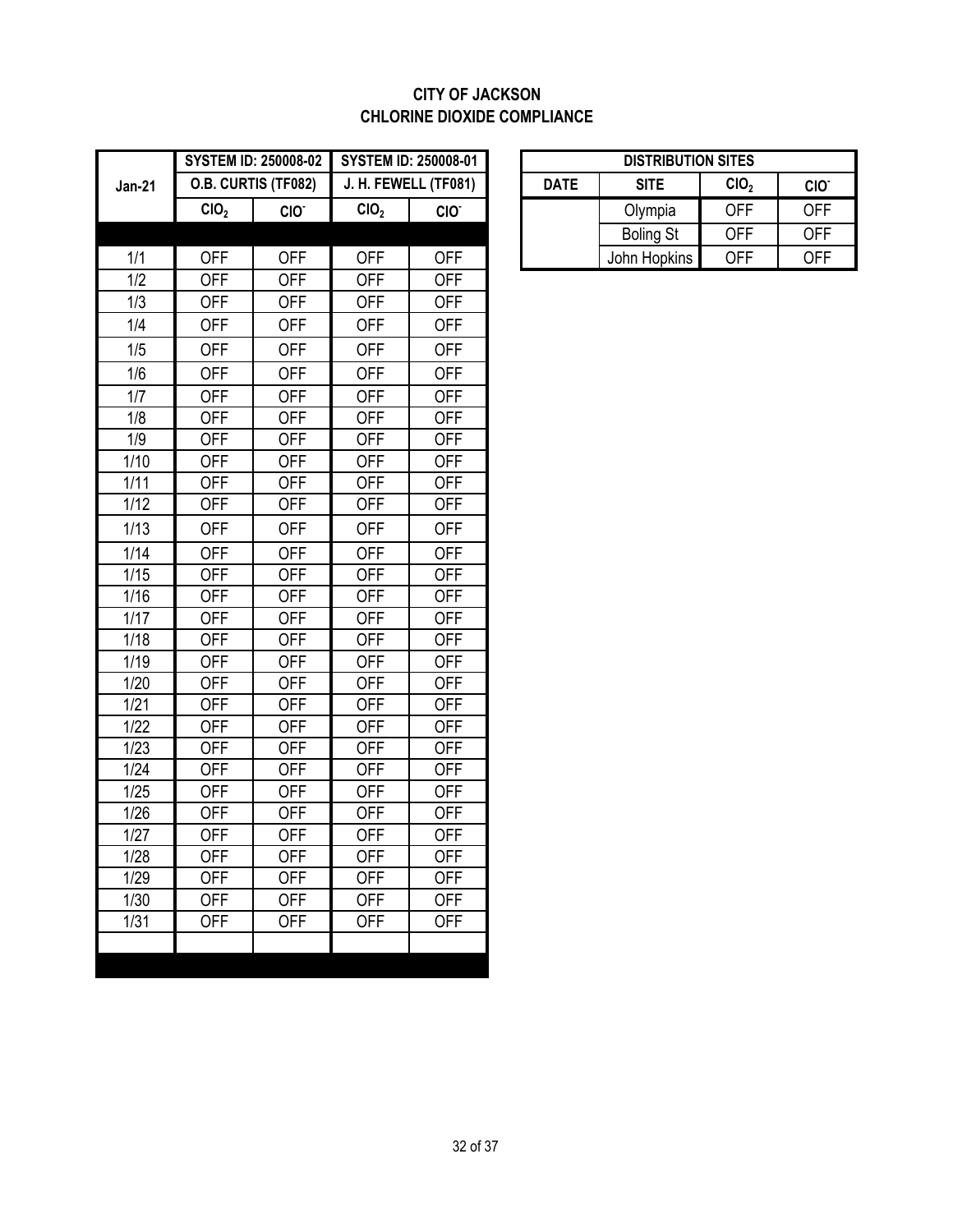### **CITY OF JACKSON CORROSION CONTROL DATA**

| January 2021        |             |                           | <b>SYSTEM ID: 250008-02</b> |                 | <b>SYSTEM ID: 250008-01</b> |                   |                 |  |
|---------------------|-------------|---------------------------|-----------------------------|-----------------|-----------------------------|-------------------|-----------------|--|
|                     |             | OBC COMBINED HIGH SERVICE |                             |                 | <b>JHF (TF081)</b>          |                   |                 |  |
| <b>DATE / SHIFT</b> |             | pH                        | <b>Alkalinity</b>           | <b>Hardness</b> | pH                          | <b>Alkalinity</b> | <b>Hardness</b> |  |
| 1/1                 | 0700 - 1500 | 9.1                       | 28                          | 13              | 9.4                         | 17                | 54              |  |
|                     | 1500 - 2300 | 9.2                       | 31                          | 18              | 9.4                         | 22                | 55              |  |
|                     | 2300 - 0700 | 9.2                       | 40                          | 21              | 9.3                         | 20                | 54              |  |
|                     | 0700 - 1500 | 9.1                       | 25                          | 12              | 9.1                         | 32                | 67              |  |
| 1/2                 | 1500 - 2300 | 9.2                       | 24                          | 13              | 9.4                         | 24                | 50              |  |
|                     | 2300 - 0700 | 9.3                       | 27                          | 16              | 9.3                         | 18                | 51              |  |
|                     | 0700 - 1500 | 9.5                       | 43                          | 16              | 9.2                         | 19                | 51              |  |
| 1/3                 | 1500 - 2300 | 9.3                       | 36                          | 14              | 9.3                         | 17                | 46              |  |
|                     | 2300 - 0700 | 9.3                       | 41                          | 17              | 9.2                         | 28                | 55              |  |
|                     | 0700 - 1500 | 9.4                       | 33                          | 15              | 9.4                         | 16                | 49              |  |
| 1/4                 | 1500 - 2300 | 9.5                       | 35                          | 17              | 9.4                         | 18                | 48              |  |
|                     | 2300 - 0700 | 9.5                       | 42                          | 15              | 9.4                         | 18                | 50              |  |
|                     | 0700 - 1500 | 9.4                       | 31                          | 13              | 9.7                         | 18                | 52              |  |
| 1/5                 | 1500 - 2300 | 9.5                       | 40                          | 15              | 9.1                         | 23                | 54              |  |
|                     | 2300 - 0700 | 9.6                       | 43                          | 17              | 9.1                         | 17                | 53              |  |
|                     | 0700 - 1500 | 9.4                       | 35                          | 16              | 9.2                         | 16                | 50              |  |
| 1/6                 | 1500 - 2300 | 9.5                       | 41                          | 15              | 9.5                         | 20                | 38              |  |
|                     | 2300 - 0700 | 9.3                       | 38                          | 17              | 9.2                         | 16                | 47              |  |
|                     | 0700 - 1500 | 9.4                       | 34                          | 15              | 9.3                         | 14                | 50              |  |
| 1/7                 | 1500 - 2300 | 9.6                       | 44                          | 14              | 9.2                         | 37                | 59              |  |
|                     | 2300 - 0700 | 9.4                       | 47                          | 15              | 9.1                         | 19                | 54              |  |
|                     | 0700 - 1500 | 9.5                       | 31                          | 13              | 9.0                         | 16                | 53              |  |
| 1/8                 | 1500 - 2300 | 9.5                       | 30                          | 16              | 9.5                         | 18                | 3               |  |
|                     | 2300 - 0700 | 9.3                       | 28                          | 15              | 9.7                         | 20                | 58              |  |
|                     | 0700 - 1500 | 9.5                       | 43                          | 19              | 9.2                         | 28                | 56              |  |
| 1/9                 | 1500 - 2300 | 9.7                       | 30                          | 15              | 9.6                         | 23                | 51              |  |
|                     | 2300 - 0700 | 9.4                       | 32                          | 16              | 9.6                         | 20                | 59              |  |
| 1/10                | 0700 - 1500 | 9.5                       | 42                          | 15              | 9.7                         | 18                | 50              |  |
|                     | 1500 - 2300 | 9.4                       | 32                          | 13              | 9.4                         | 30                | 62              |  |
|                     | 2300 - 0700 | 9.5                       | 35                          | 13              | 9.2                         | 35                | 67              |  |
|                     | 0700 - 1500 | 9.5                       | 33                          | 16              | 9.5                         | 16                | 54              |  |
| $1/11$              | 1500 - 2300 | 9.5                       | 30                          | 14              | 9.7                         | 19                | 50              |  |
|                     | 2300 - 0700 | 9.4                       | 43                          | 14              | 9.5                         | 17                | 49              |  |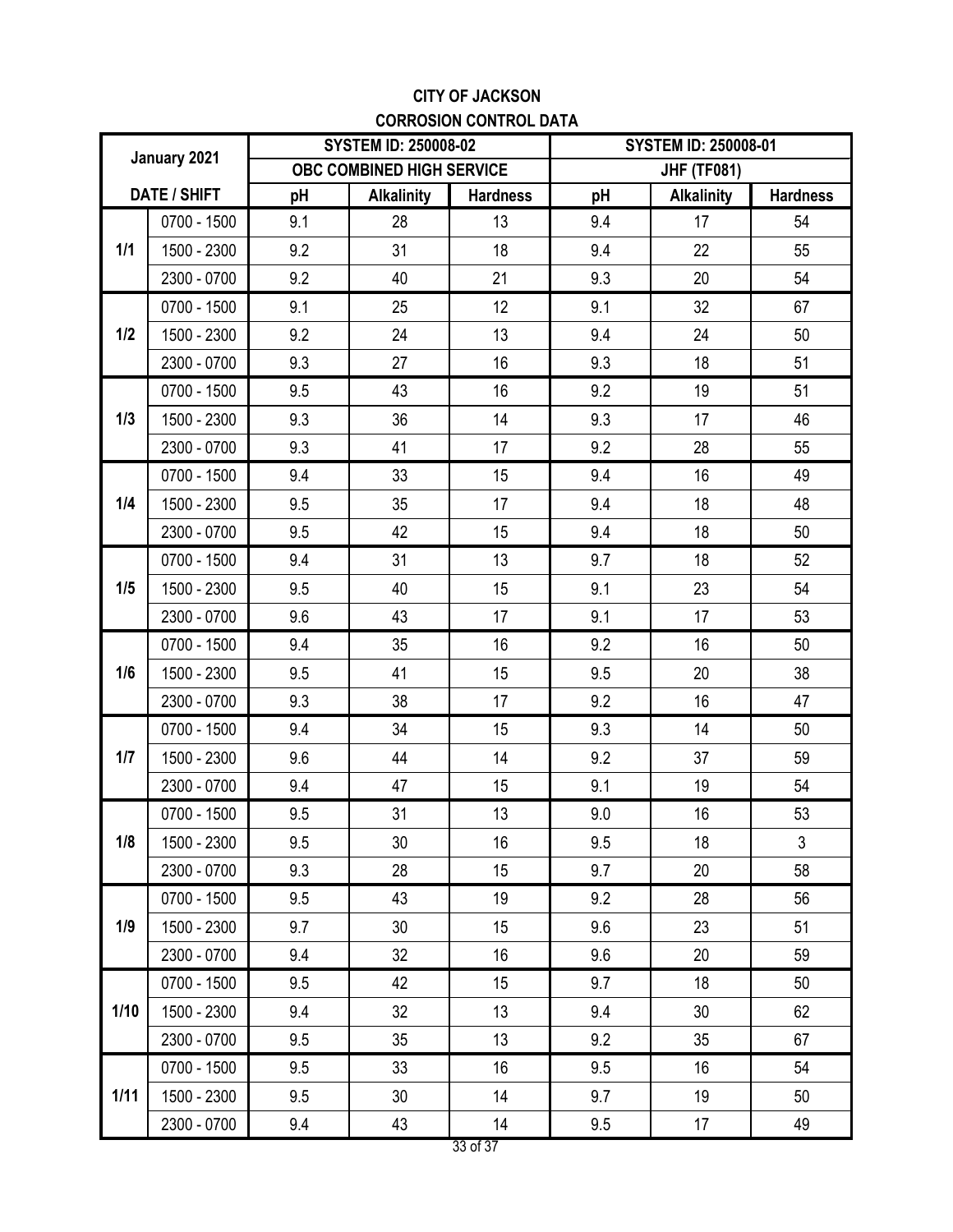### **CITY OF JACKSON CORROSION CONTROL DATA**

| January 2021        |             |                           | <b>SYSTEM ID: 250008-02</b> |                 | <b>SYSTEM ID: 250008-01</b> |                   |                 |  |
|---------------------|-------------|---------------------------|-----------------------------|-----------------|-----------------------------|-------------------|-----------------|--|
|                     |             | OBC COMBINED HIGH SERVICE |                             |                 | <b>JHF (TF081)</b>          |                   |                 |  |
| <b>DATE / SHIFT</b> |             | pH                        | <b>Alkalinity</b>           | <b>Hardness</b> | pH                          | <b>Alkalinity</b> | <b>Hardness</b> |  |
| $1/12$              | 0700 - 1500 | 9.1                       | 38                          | 15              | 9.7                         | 18                | 53              |  |
|                     | 1500 - 2300 | 9.3                       | 33                          | 14              | 9.6                         | 24                | 52              |  |
|                     | 2300 - 0700 | 9.0                       | 35                          | 16              | 9.2                         | 16                | 52              |  |
|                     | 0700 - 1500 | 8.8                       | 25                          | 13              | 9.2                         | 15                | 49              |  |
| 1/13                | 1500 - 2300 | 8.7                       | 29                          | 12              | 9.5                         | 29                | 49              |  |
|                     | 2300 - 0700 | 9.0                       | 32                          | 14              | 9.4                         | 17                | 48              |  |
|                     | 0700 - 1500 | 9.3                       | 34                          | 18              | 9.5                         | 16                | 48              |  |
| 1/14                | 1500 - 2300 | 9.3                       | 30                          | 15              | 9.7                         | 21                | 56              |  |
|                     | 2300 - 0700 | 9.2                       | 35                          | 16              | 9.7                         | 18                | 55              |  |
|                     | 0700 - 1500 | 9.2                       | 35                          | 14              | 9.7                         | 17                | 52              |  |
| 1/15                | 1500 - 2300 | 9.1                       | 34                          | 13              | 9.4                         | 16                | 49              |  |
|                     | 2300 - 0700 | 9.1                       | 38                          | 16              | 9.3                         | 16                | 50              |  |
|                     | 0700 - 1500 | 9.4                       | 40                          | 14              | 9.6                         | 19                | 49              |  |
| 1/16                | 1500 - 2300 | 9.3                       | 29                          | 14              | 9.3                         | 22                | 53              |  |
|                     | 2300 - 0700 | 9.1                       | 33                          | 15              | 9.6                         | 16                | 59              |  |
|                     | 0700 - 1500 | 9.1                       | 22                          | 13              | 9.5                         | 21                | 64              |  |
| 1/17                | 1500 - 2300 | 9.4                       | 28                          | 20              | 9.6                         | 21                | 46              |  |
|                     | 2300 - 0700 | 9.3                       | 31                          | 13              | 9.7                         | 29                | 48              |  |
|                     | 0700 - 1500 | 9.2                       | 31                          | 16              | 9.4                         | 25                | 65              |  |
| 1/18                | 1500 - 2300 | 9.1                       | 25                          | 14              | 9.1                         | 15                | 51              |  |
|                     | 2300 - 0700 | 9.3                       | 32                          | 13              | 9.5                         | 16                | 54              |  |
|                     | 0700 - 1500 | 9.3                       | 26                          | 14              | 9.0                         | 15                | 49              |  |
| 1/19                | 1500 - 2300 | 9.2                       | 34                          | 16              | 9.1                         | 20                | 43              |  |
|                     | 2300 - 0700 | 9.3                       | 37                          | 14              | 9.2                         | 15                | 51              |  |
|                     | 0700 - 1500 | 9.3                       | 25                          | 15              | 9.7                         | 18                | 57              |  |
| 1/20                | 1500 - 2300 | 9.1                       | 23                          | 13              | 9.2                         | 17                | 50              |  |
|                     | 2300 - 0700 | 9.3                       | 37                          | 13              | 9.2                         | 15                | 50              |  |
| $1/21$              | 0700 - 1500 | 9.5                       | 29                          | 13              | 9.3                         | 15                | 50              |  |
|                     | 1500 - 2300 | 9.4                       | 28                          | 11              | 9.1                         | 19                | 53              |  |
|                     | 2300 - 0700 | 9.4                       | 31                          | 13              | 9.7                         | 20                | 54              |  |
|                     | 0700 - 1500 | 9.4                       | 24                          | 13              | 9.6                         | 18                | 57              |  |
| $1/22$              | 1500 - 2300 | 9.5                       | 31                          | 14              | 9.3                         | 19                | 55              |  |
|                     | 2300 - 0700 | 9.4                       | 37                          | 13              | 9.6                         | 18                | 54              |  |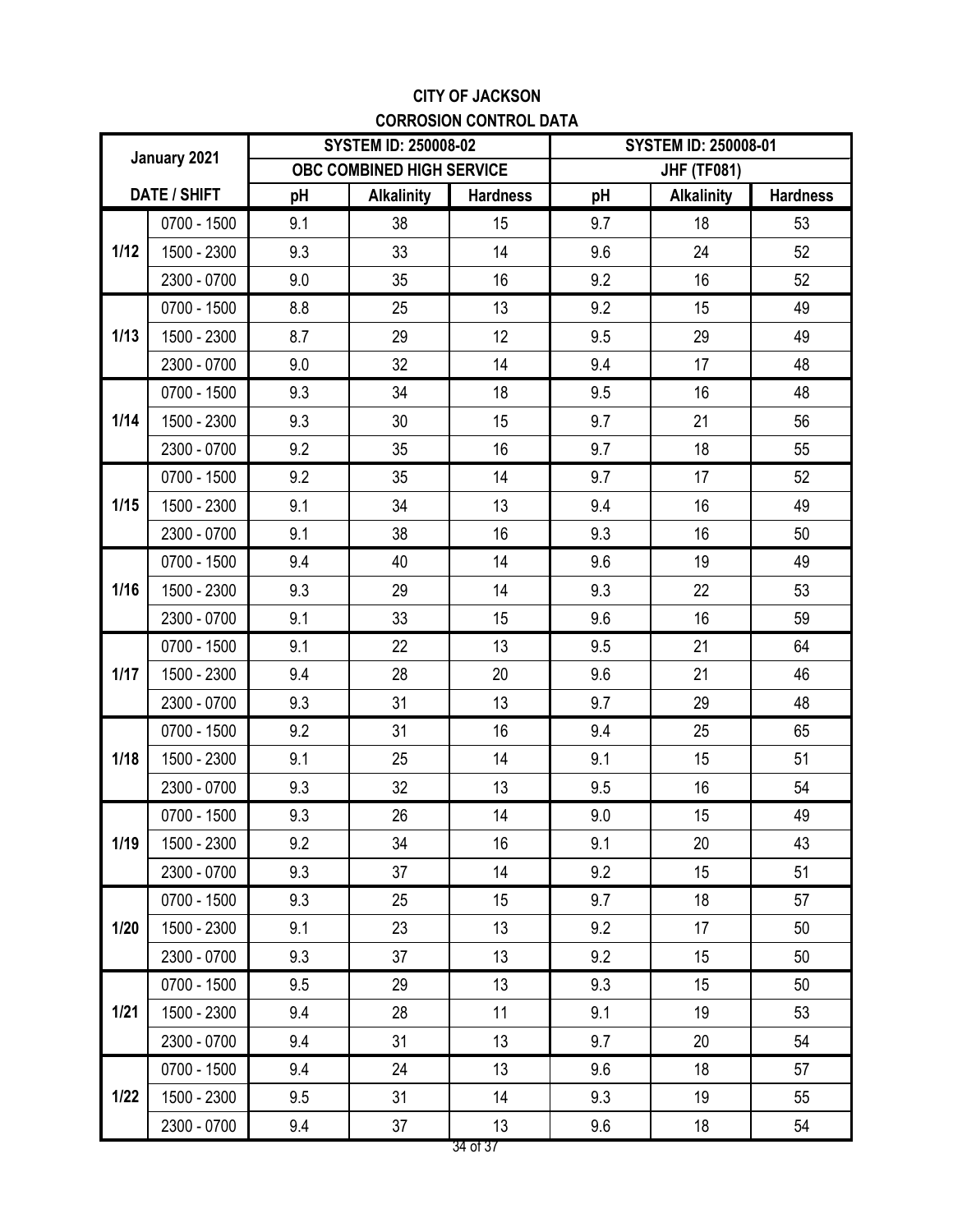### **CITY OF JACKSON CORROSION CONTROL DATA**

| January 2021        |                    |     | <b>SYSTEM ID: 250008-02</b> |                 | <b>SYSTEM ID: 250008-01</b> |                   |                 |  |
|---------------------|--------------------|-----|-----------------------------|-----------------|-----------------------------|-------------------|-----------------|--|
|                     |                    |     | OBC COMBINED HIGH SERVICE   |                 | <b>JHF (TF081)</b>          |                   |                 |  |
| <b>DATE / SHIFT</b> |                    | pH  | <b>Alkalinity</b>           | <b>Hardness</b> | pH                          | <b>Alkalinity</b> | <b>Hardness</b> |  |
|                     | 0700 - 1500        | 9.4 | 46                          | 15              | 9.6                         | 22                | 61              |  |
| 1/23                | 1500 - 2300        | 9.5 | 27                          | 16              | 9.5                         | 20                | 51              |  |
|                     | 2300 - 0700        | 9.8 | 39                          | 13              | 9.6                         | 16                | 56              |  |
|                     | 0700 - 1500        | 9.8 | 35                          | 11              | 9.6                         | 18                | 45              |  |
| 1/24                | 1500 - 2300        | 9.7 | 29                          | 13              | 9.7                         | 17                | 55              |  |
|                     | 2300 - 0700        | 9.7 | 35                          | 13              | 9.4                         | 26                | 56              |  |
|                     | 0700 - 1500        | 9.4 | 31                          | 17              | 9.7                         | 22                | 68              |  |
| 1/25                | 1500 - 2300        | 9.4 | 31                          | 13              | 9.1                         | 16                | 53              |  |
|                     | 2300 - 0700        | 9.3 | 38                          | 13              | 9.2                         | 15                | 56              |  |
|                     | 0700 - 1500        | 9.6 | 34                          | 15              | 9.1                         | 17                | 59              |  |
| 1/26                | 1500 - 2300        | 9.4 | 33                          | 14              | 9.5                         | 20                | 51              |  |
|                     | 2300 - 0700        | 9.4 | 40                          | 13              | 9.4                         | 17                | 53              |  |
|                     | 0700 - 1500        | 9.5 | 31                          | 27              | 9.6                         | 17                | 55              |  |
| 1/27                | 1500 - 2300        | 9.5 | 33                          | 24              | 9.4                         | 20                | 44              |  |
|                     | 2300 - 0700        | 9.2 | 39                          | 13              | 9.6                         | 16                | 54              |  |
|                     | 0700 - 1500        | 9.3 | 25                          | 23              | 9.1                         | 14                | 52              |  |
| 1/28                | 1500 - 2300        | 9.4 | 28                          | 21              | 9.6                         | 17                | 53              |  |
|                     | 2300 - 0700        | 9.5 | 42                          | 13              | 9.3                         | 17                | 51              |  |
|                     | 0700 - 1500        | 9.6 | 34                          | 15              | 9.5                         | 14                | 50              |  |
| 1/29                | 1500 - 2300        | 9.4 | 33                          | 14              | 9.7                         | 17                | 51              |  |
|                     | 2300 - 0700        | 9.4 | 40                          | 13              | 9.5                         | 17                | 55              |  |
|                     | 0700 - 1500        | 9.5 | 31                          | 27              | 9.7                         | 16                | 55              |  |
| 1/30                | 1500 - 2300        | 9.5 | 33                          | 24              | 9.3                         | 14                | 52              |  |
|                     | 2300 - 0700        | 9.2 | 39                          | 13              | 9.7                         | 18                | 57              |  |
|                     | 0700 - 1500        | 9.5 | 31                          | 13              | 9.6                         | 15                | 49              |  |
| $1/31$              | 1500 - 2300        | 9.3 | 26                          | 16              | 9.6                         | 21                | 49              |  |
|                     | 2300 - 0700        | 9.2 | 28                          | 16              | 9.8                         | 20                | 47              |  |
|                     |                    |     |                             |                 |                             |                   |                 |  |
|                     |                    |     |                             |                 |                             |                   |                 |  |
|                     |                    |     |                             |                 |                             |                   |                 |  |
| <b>MONTHLY MIN</b>  |                    | 8.7 | 22                          | 11              | 9.0                         | 14                | $\mathbf{3}$    |  |
|                     | <b>MONTHLY MAX</b> | 9.8 | 47                          | 27              | 9.8                         | 37                | 68              |  |
| <b>MONTHLY AVG</b>  |                    | 9.3 | 33                          | 15              | 9.4                         | 19                | 52              |  |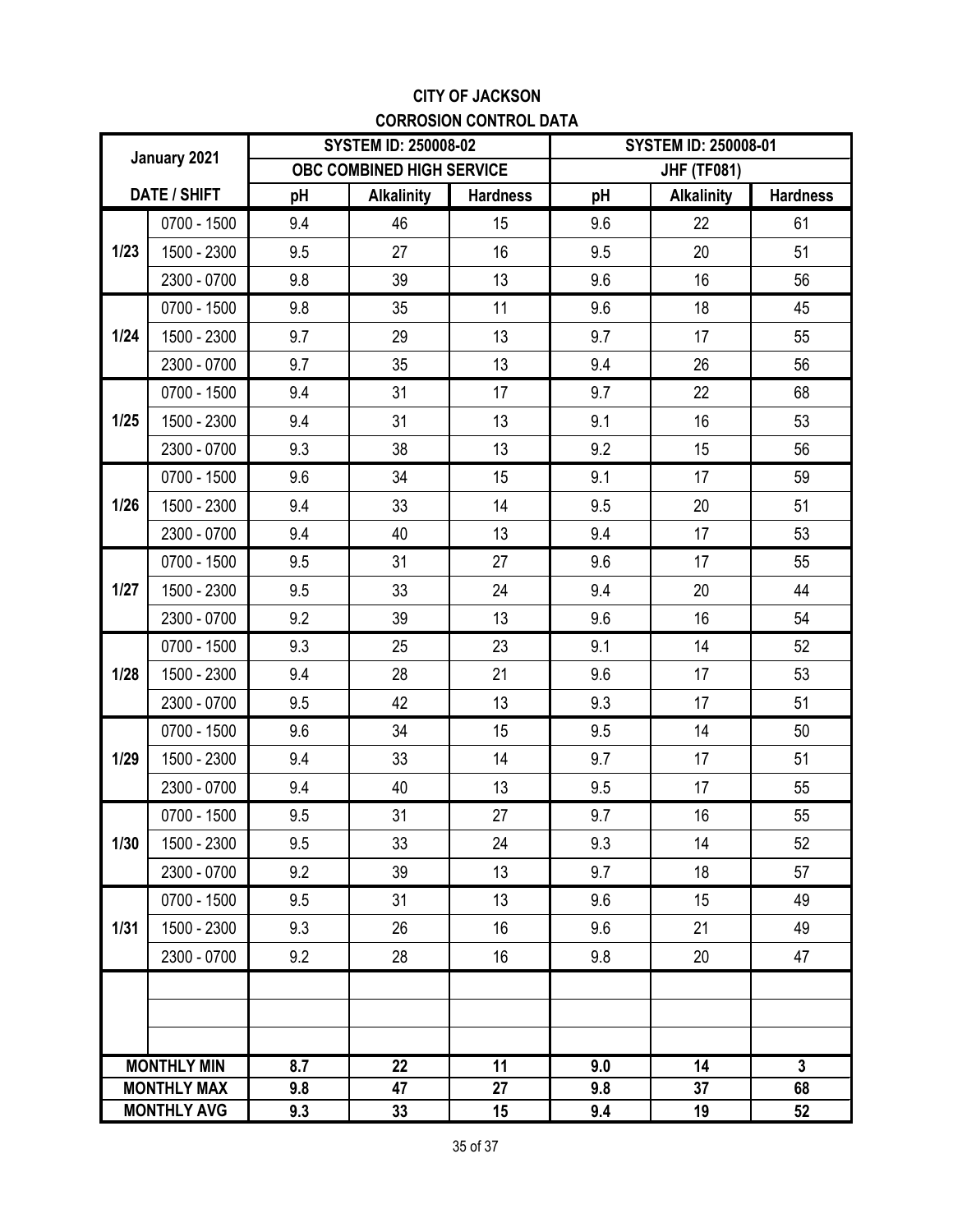#### **Comments**

#### **JH Fewell (TF081)**

Cleaned filter #20 turbidity meter.-1/10 Cleaned stream and current detector and sedimentation basins #3 and #4 turbidity meters.-1/14 Cleaned filter #21 turbidity meter.-1/12 Cleaned UV's #3 and #4.-1/19

#### **Online Monitoring Last Date of Calibration for JH Fewell**

Raw, Floc, and HS pH probes-1/17 Raw and Settled turbidity meters-1/19 Cl17s-1/24

#### **OB Curtis Conventional (TF082)**

Reset PLC on basin #3 clara-trac B and C.-1/2 Cleaned ammonia line.-1/9 Cleaned raw turbidimeter.-1/7

#### **Grab data replaced online data on the following dates listed below:**

Filter #2-Grab data was replaced on 1/21-4AM-1/23. Chlorine-Grab data was replaced on 01/1-8AM; 1/3-4PM; 1/5-12AM; 18/-8PM-1-9; 1/10-1/16; 1/17-1/22-4AM; 1/23-8PM; 1/24-1/25-8AM, 8PM; 1/26-4PM-8PM; 1/27-8PM. Fiinished water-Grab data was replaced on 1/11-12PM-8PM; 1-15-8AM-12PM; 1/16-4AM; 1/18-4AM-8AM; 1/22-4AM-8AM. Filter #1-Grab data was replaced on 1/1-4AM, 12PM ; 1/14-8AM; 1/19-4AM. Filter #3-Grab data was replaced on 1/17-8PM; 1/18-12AM; 1/31-8PM. Filter #4-Grab data was replaced on 1/26-4PM; 1/27-12AM. Raw water-Grab data was replaced on 1/1-1/7 Settled water-Grab data was replaced on 1/1-1/2; 1/9; 1/12, 1/15-1/16; 1/17-1/20; 1/22;1/24-1/30; 1/31.

#### **OB Curtis Membrane (TF083)**

Cleaned drain valve FV-9761 on train #1.-1/4 Flushed train #2 turbidimeter.-1/7

#### **Grab data replaced online data on the following dates listed below:**

Chlorine-Grab data was replaced on 1/5-12PM; 1/6-4AM-12PM, 8PM; 1/7-4AM; 1/10-1/30; 1/31. Train #2-Grab data was replaced on 1/3-1/7-4PM; 1/15-12AM, 8AM. Finished water-Grab data was replaced on 1/10-12AM-4PM.

#### **Online Monitoring Last Date of Calibration for O.B. Curtis**

Raw, HS1, HS2, Settled, Filters 3, 4, 5, and 6 turbidity meters-1/11 Basin #1 Front End, Midpoint; Basin #2 Front End; Basin #3 Front End, Midpoint turbidity meters-1/14 Trains 4 and 6 turbidity meters-1/14 Trains 1, 2, and 3 turbidity meters-1/15 HS1 and Conventional First Tap Free Chlorine CL17s-1/30